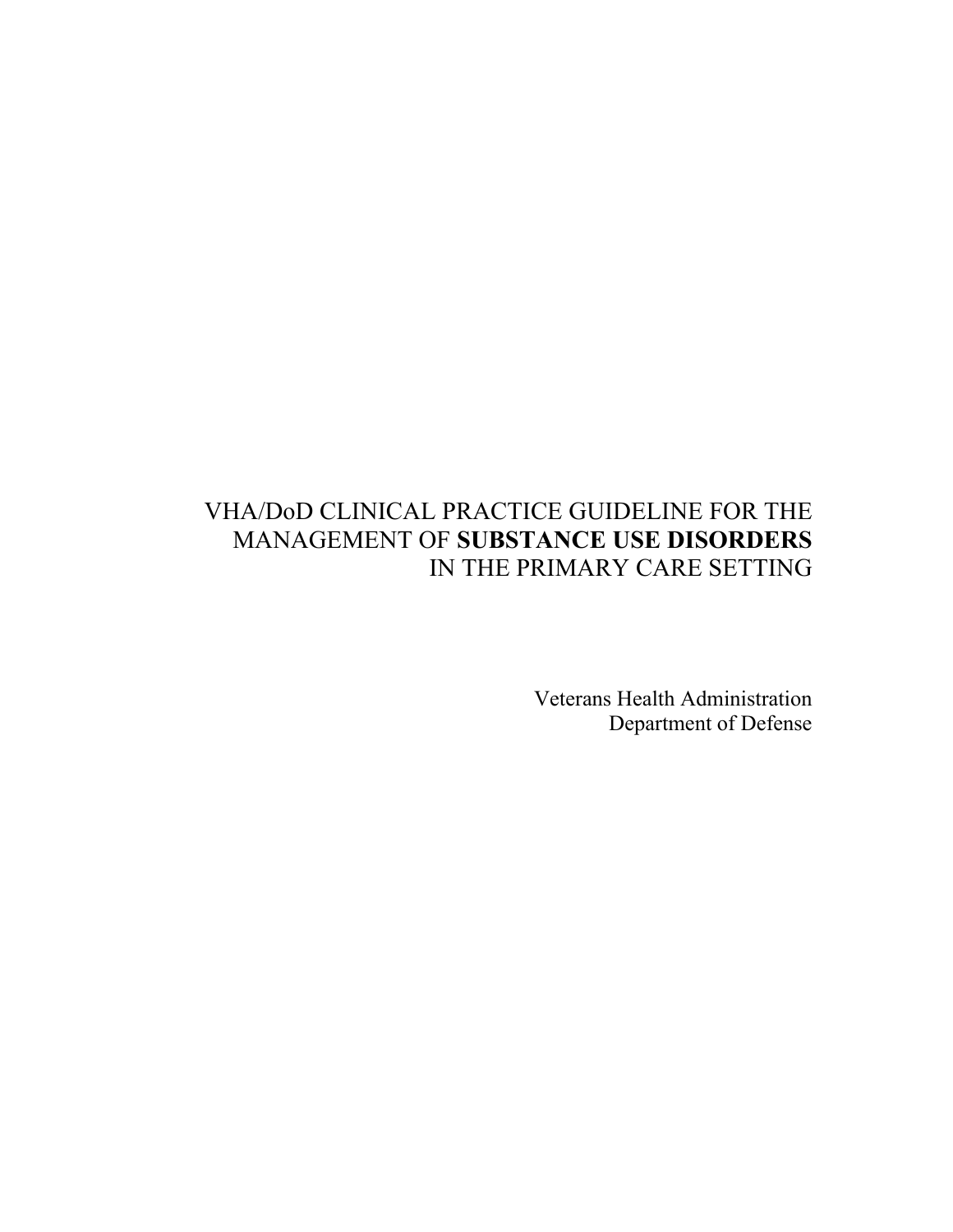*Prepared by:*

# THE MANAGEMENT OF **SUBSTANCE USE DISORDERS**  Working Group

*with support from:* 

The Office of Performance and Quality, VHA, Washington, DC & Quality Management Directorate, United States Army MEDCOM

> April 2001 Version 1.0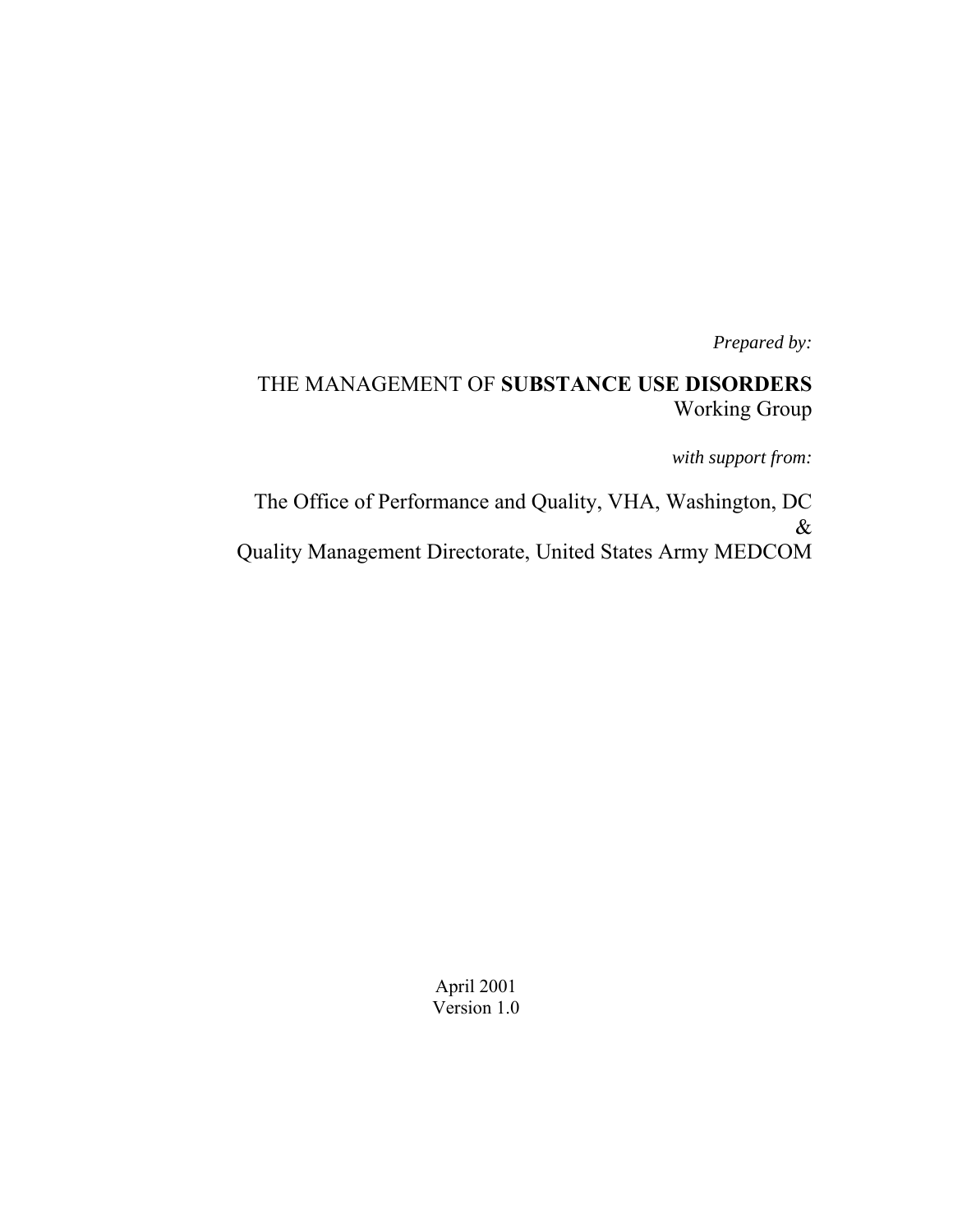# VHA/DoD CLINICAL PRACTICE GUIDELINE FOR THE MANAGEMENT OF **SUBSTANCE USE DISORDERS** IN THE PRIMARY CARE SETTING

**TABLE OF CONTENTS** 

Version 1.0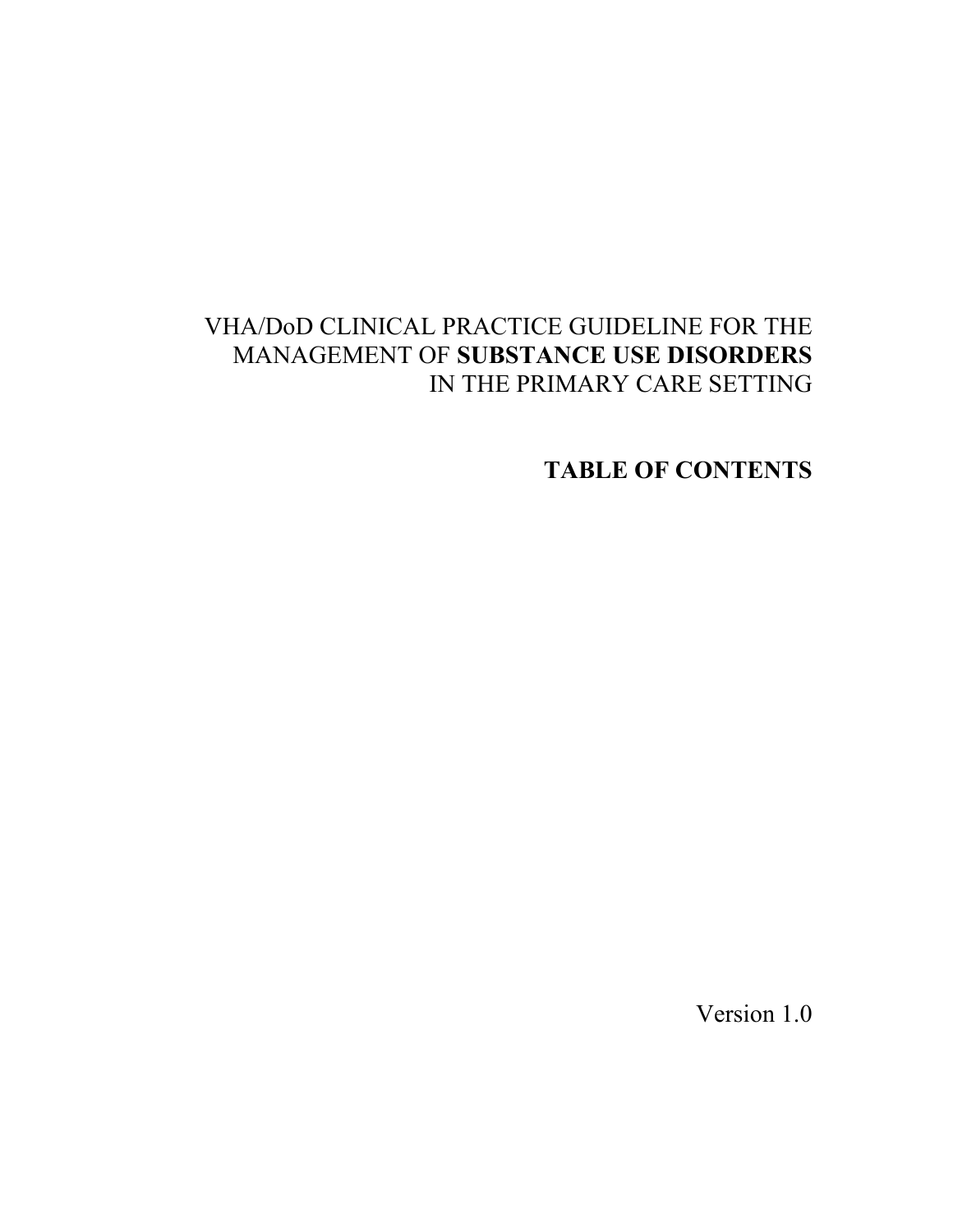# **MANAGEMENT OF SUBSTANCE USE DISORDERS IN THE PRIMARY CARE SETTING**

# **TABLE OF CONTENTS**

### **INTRODUCTION**

# **ALGORITHMS AND ANNOTATIONS**

**MODULE A**: Assessment And Management In Primary Care

*Appendices-A* 

**MODULE C:** Care Management

**MODULE P:** Addiction-Focused Pharmacotherapy

**MODULE R:** Assessment And Management In Specialty Care

**MODULE S:** Stabilization

**PARTICIPANT LIST** 

**ACRONYM LIST** 

**BIBLIOGRAPHY**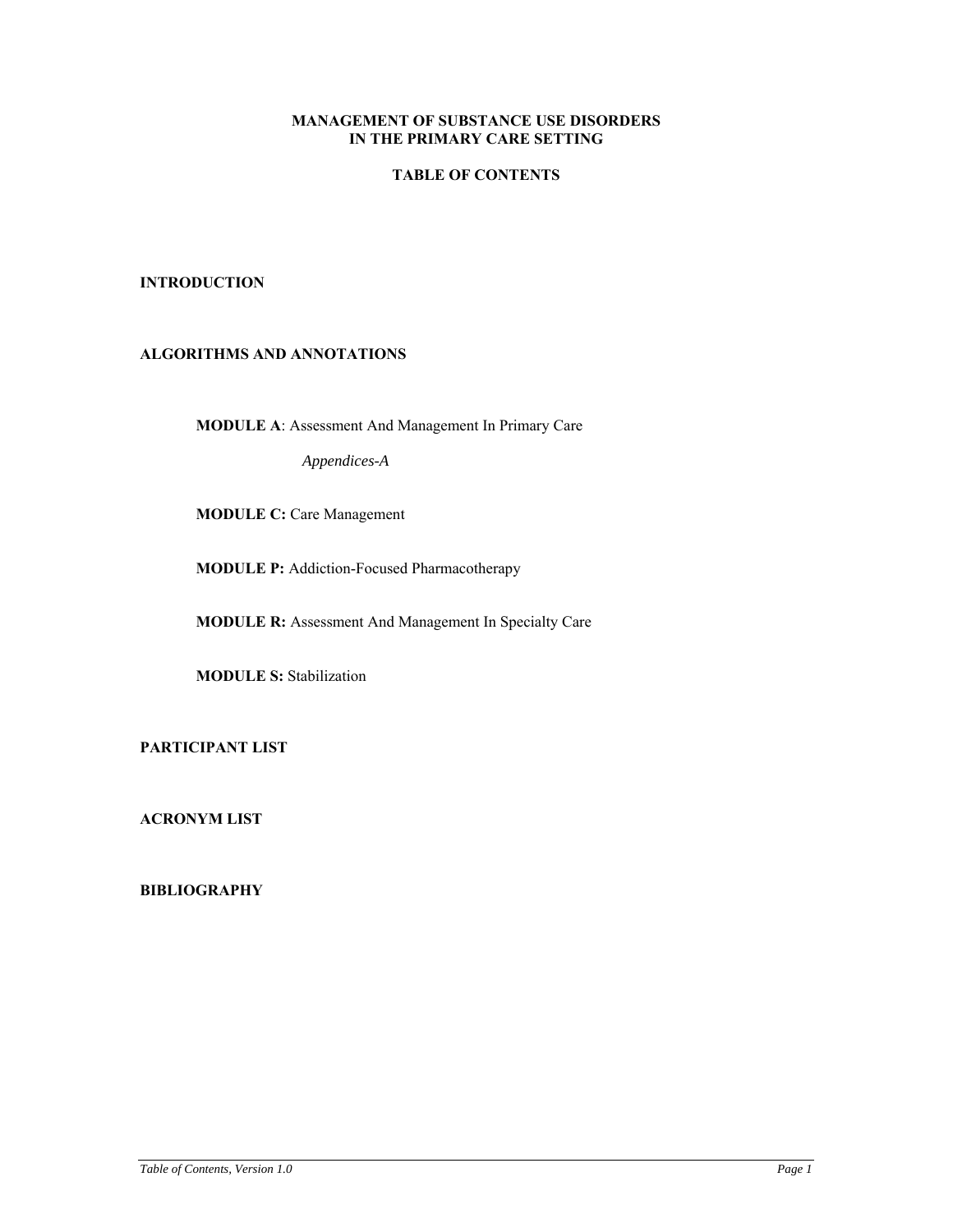# VHA/DoD CLINICAL PRACTICE GUIDELINE FOR THE MANAGEMENT OF **SUBSTANCE USE DISORDER**S IN THE PRIMARY CARE SETTING

**INTRODUCTION** 

Version 1.0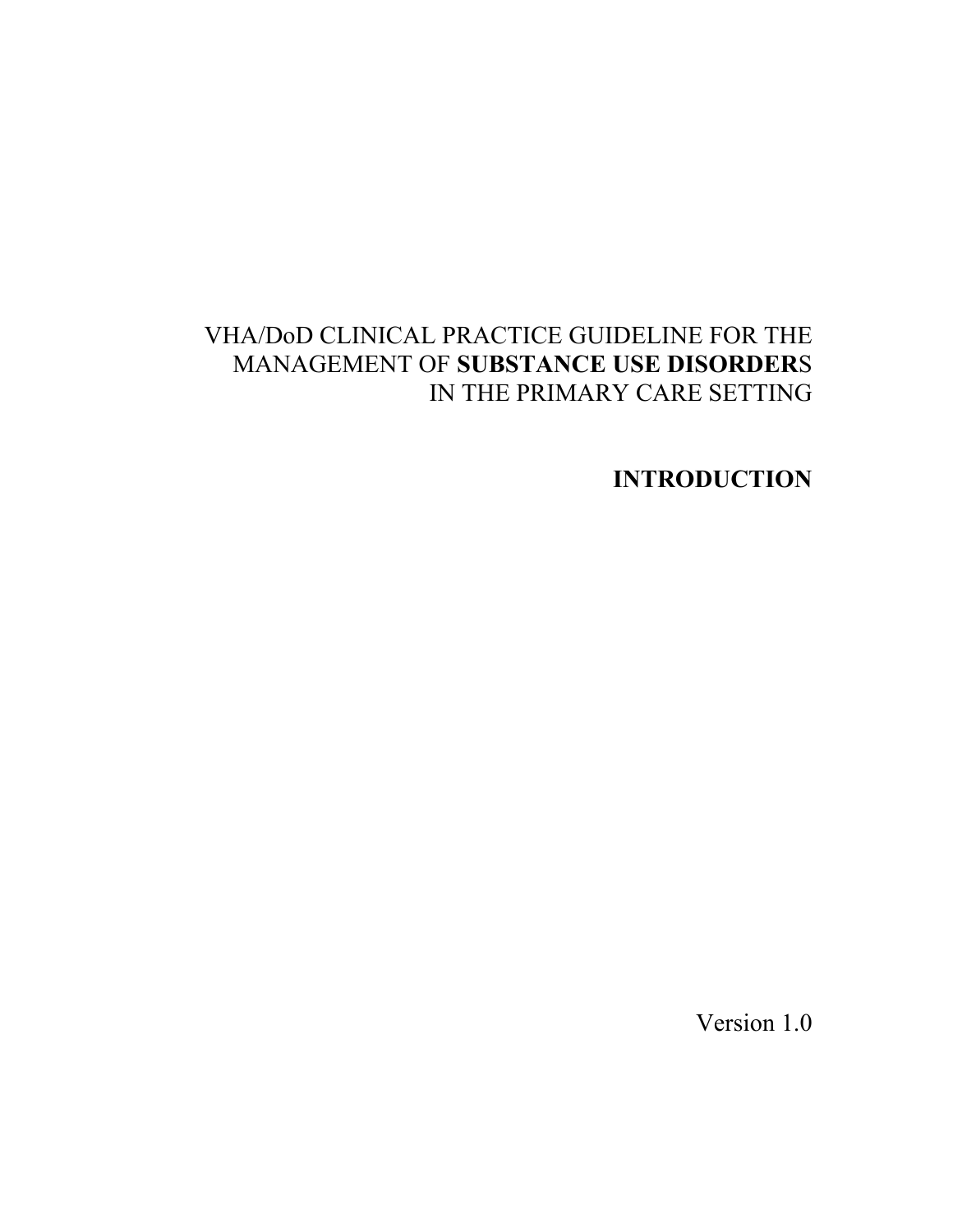# **MANAGEMENT OF SUBSTANCE USE DISORDERS**

#### **Introduction**

A report recently released by the Robert Wood Johnson Foundation (Institute for Health Policy, 2001) documents the title's claim that substance abuse is "the nation's number one health problem." In 1999, an estimated 14.8 million Americans were current illicit drug users, 45 million people engaged in binge drinking, and 12.4 million were heavy drinkers (HHS, 2000). In 1999, an estimated 3.6 million Americans (1.6% of the total population, ages 12 and older) were dependent on illicit drugs. An estimated 8.2 million Americans were dependent on alcohol (3.7%). Of these, 1.5 million people were dependent on both alcohol and illicit drugs. Overall, an estimated 10.3 million people (4.7%) were dependent on either alcohol or illicit drugs (SAMHSA, 2000). Substance use disorders (SUD) are currently a major cause of disability-adjusted life years (i.e., the sum of lost life due to mortality and years of life adjusted for the severity of the disability) in industrialized countries (Murray, 1997). Each year, abuse of illicit drugs and alcohol contributes to the death of more than 120,000 Americans, with an additional 400,000 deaths directly attributable to tobacco. Drugs and alcohol cost taxpayers nearly \$276 billion annually in preventable health care costs, extra law enforcement, auto crashes, crime and lost productivity (HHS, 2000).

Because SUD is more common among men, it is a major risk factor for morbidity and mortality within the Veterans Health Administration (VHA) and Department of Defense (DoD) communities. In fiscal year 2000, 21% of the 353,200 unique Veterans Administration (VA) inpatients had a primary or secondary diagnosis of SUD and accounted for 1.20 million days of inpatient care. Of the 3.64 million VA outpatients treated in fiscal year 2000, 9% had a SUD diagnosis and accounted for 14% of VA outpatient utilization (Piette et al., 2001). Co-occurring medical and psychiatric disorders are common. Among veterans assessed in VA substance abuse treatment programs in 1997, 64% had one or more psychiatric diagnoses, in addition to their SUD (Moos et al., 2000).

#### **Treatment Advances**

Over the past 20 years, modern methods of evaluating medical therapies have been increasingly applied to SUD treatment. Some treatments, such as the Twelve-Step self-help programs, have been around for a long time. Others, including brief intervention and addiction-focused pharmacotherapies, are relatively new interventions. The key change that has occurred is the use of more rigorous approaches to the study of the effectiveness of interventions (Gordis, 2000). The approach now often includes the use of control groups for comparison purposes, random assignment of study participants to different treatment groups, and appropriate follow-up (Fuller & Hiller-Sturmhofel, 1999). This guideline incorporates the results of recent controlled clinical studies on the effectiveness of several treatments. The degree of specificity of recommendations in this guideline depends on the quality of available research and the degree of consensus among expert clinicians.

The guideline is not intended to be construed or to serve as a standard of care. Standards of care are determined on the basis of all clinical data available for an individual case and are subject to change, as scientific knowledge and technology advances and patterns evolve. The ultimate judgment regarding a particular clinical procedure or treatment course must be made by the individual clinician, in light of the clinical data presented by the patient, patient preferences, and the diagnostic and treatment options available.

#### GUIDELINE DEVELOPMENT PROCESS

#### **Overview**

In July 1998, a guideline for the Management of Persons with SUD was developed for the VHA. The initial guideline was the product of a research and consensus building effort among professionals throughout the VHA. Shortly after the development of the initial guideline, the DoD joined the VHA in developing clinical practice guidelines (CPGs). Since then the DoD has participated with the VHA in developing and disseminating several CPGs. The initial VHA guideline was not published and was used as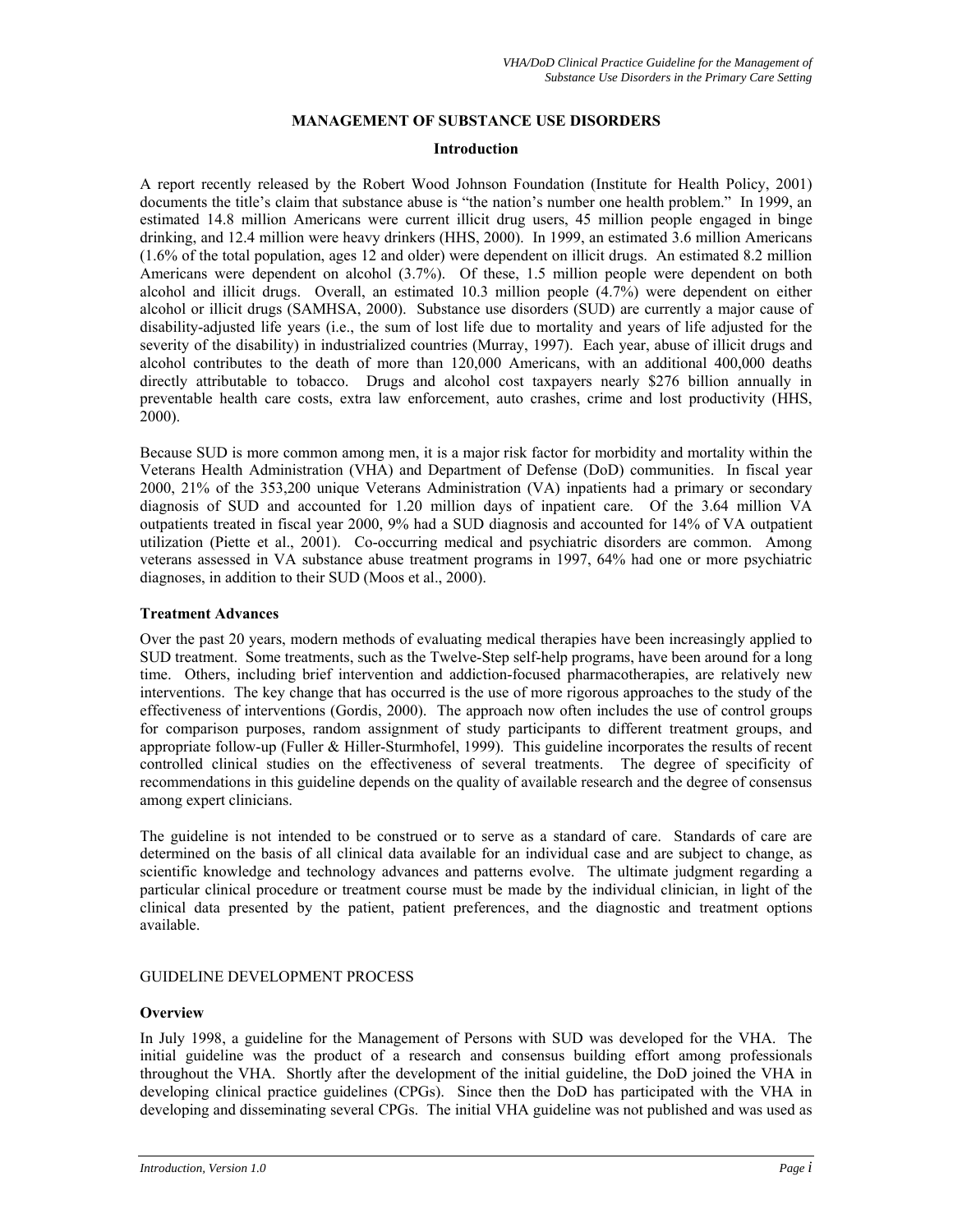the seed for development of the VHA/DoD Clinical Practice Guideline for the Management of Substance Use Disorders in the Primary Care Setting. This guideline is the product of a close collaboration, which started in March 2000. Revisions will take place at 2-3 year intervals or when relevant research results become available.

The current guideline for the management of SUD represents hundreds of hours of diligent effort and consensus building among knowledgeable individuals from the VHA, DoD, academia, and a team of guideline facilitators from the private sector. An experienced moderator facilitated the multidisciplinary working group that included psychiatrists, psychologists, mental health professionals specializing in addiction and withdrawal therapies, family practitioners, nurses, social workers, chaplains, pharmacists, and rehabilitation specialists. Many of the experts involved in developing this guideline have previously participated in the development of the VHA/DoD Clinical Practice Guideline for the Management of Major Depressive Disorder (MDD) in Adults and the VHA Clinical Practice Guideline For the Management of Persons with Psychoses, both of which include sections on co-occurring substance abuse.

# **Development Process**

The process of developing the guideline is evidence-based, whenever possible. Where evidence is ambiguous or conflicting, or where scientific data are lacking, the clinical experience of the working group guided the development of consensus-based recommendations.

The development process of the guideline incorporated information from several sources into a format which maximally facilitated clinical decision-making (Woolf, 1992). This effort drew, among others, from the following sources:

- American Psychiatric Association Practice Guideline for the Treatment of Patients with Substance Use Disorders (American Psychiatric Association, 1995).
- Pharmacological Management of Alcohol Withdrawal: A Meta-Analysis and Evidence-Based Practice (Mayo-Smith et al., 1997).
- Evidence review reports published by the COCHRANE DRUGS AND ALCOHOL GROUP of the Cochrane Collaboration [\(http://www.update-software.com/cochrane](http://www.update-software.com/cochrane)).
- Several Department of Health and Human Services (DHHS) publications focusing on the assessment and treatment of substance abuse and alcohol problems in primary care.
- Pharmacotherapy for Alcohol Dependence, Evidence Report/Technology Assessment Number 3, January, 1999. Agency for Health Care Policy and Research (AHCPR).

#### **Goals of the Guideline**

This CPG on the assessment and treatment of SUDs is intended to improve the quality of care and facilitate the management of persons with these conditions, in both primary care settings and specialized treatment programs. The guideline addresses the critical decision points in management of these disorders.

At the initial meeting, the experts identified several goals:

- Improve the process of screening for substance use
- Formulate an efficient and effective initial assessment process
- Establish initial intervention, including referral, for non-dependent users
- **Match treatment to patient need**
- Increase use of pharmacotherapy and psychotherapy
- Increase monitoring of treatment
- **Improve continuity of care**
- **Determine referral criteria**

The guideline can assist substance abuse treatment specialists and primary medical care providers in early detection of symptoms, assessment of treatment readiness, determination of the appropriate setting and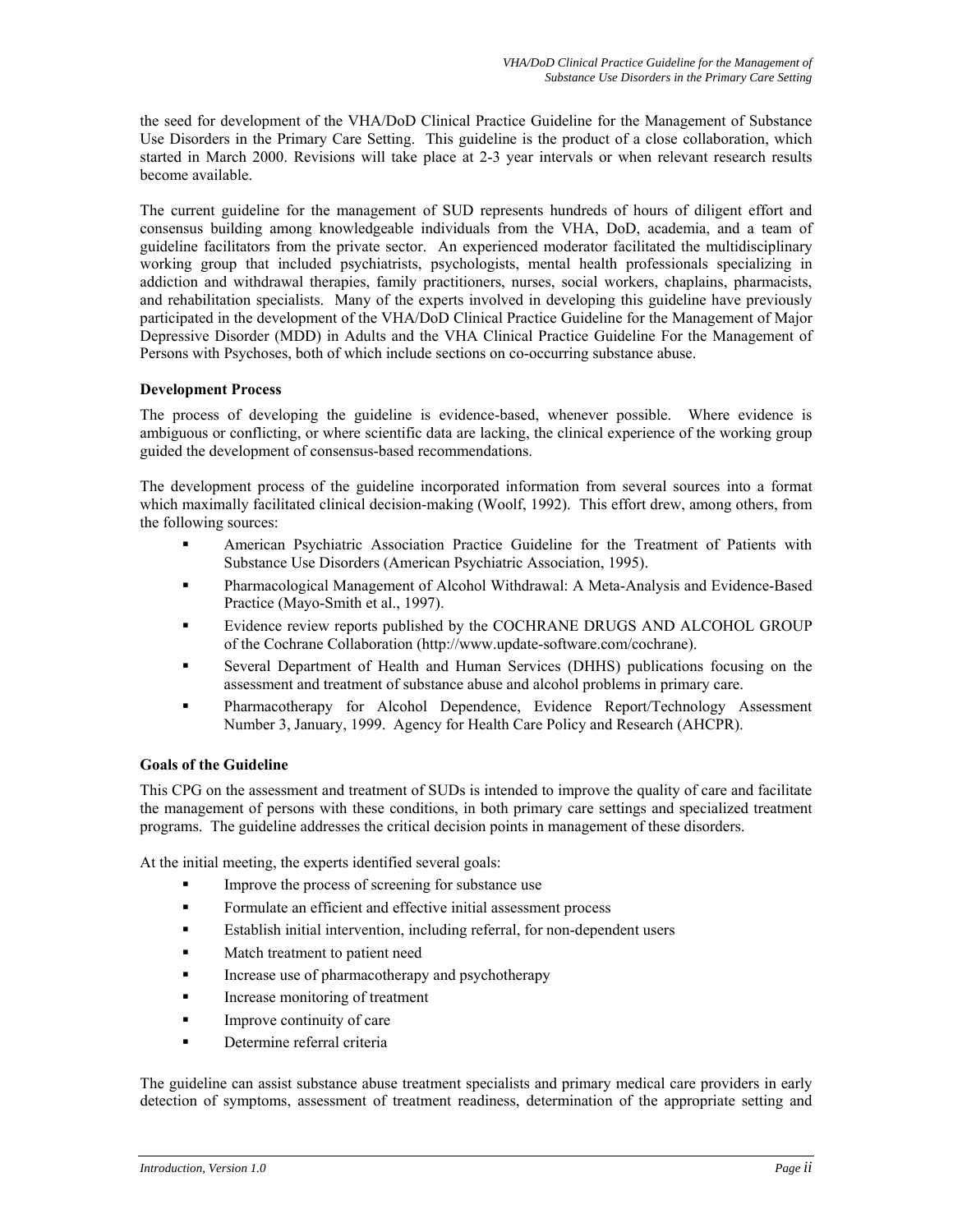intensity of treatment, and delivery of individualized interventions. It can also be used as a starting point for innovative implementation plans that improve collaborative effort and focus on key aspects of care. At the same time, the guideline should be applied with sufficient flexibility to accommodate local policies or procedures, including those regarding staffing patterns and referral to, or consultation with, other health care providers. The use of CPGs must always be considered as a recommendation within the context of a provider's clinical judgment, in the care for an individual patient.

The system-wide goal of evidence-based guidelines is to improve patient outcomes. We are confident that the current guideline represents a significant step toward this goal for patients with SUDs in the VHA and DoD. However, as with other CPGs, remaining challenges involve developing effective strategies for guideline implementation and evaluating the effect of guideline adherence on clinical outcomes.

#### **Content of the Guideline**

The guideline consists of five modules that address inter-related aspects of care for patients with SUDs. Each module includes the algorithm, annotations, and bibliography.

| <b>Module A:</b> | Assessment and Management in Primary Care includes screening,<br>brief intervention, and specialty referral considerations.                                          |  |  |  |  |
|------------------|----------------------------------------------------------------------------------------------------------------------------------------------------------------------|--|--|--|--|
|                  | Appendix A-1: Substance Use Disorders Screening and Assessment<br><i>Instruments</i>                                                                                 |  |  |  |  |
|                  | Appendix A-2: DoD Clinical Instruction DoD 1010.6                                                                                                                    |  |  |  |  |
| <b>Module C:</b> | Care Management emphasizes chronic disease management for<br>patients unwilling or unable to pursue rehabilitation goals.                                            |  |  |  |  |
| <b>Module P:</b> | <b>Addiction-Focused Pharmacotherapy</b> addresses use of currently<br>approved medications as part of treatment for alcohol and opioid<br>dependence.               |  |  |  |  |
| Module R:        | Assessment and Management in Specialty Care focuses on patients<br>in need of further assessment or motivational enhancement or who<br>endorse rehabilitation goals. |  |  |  |  |
| <b>Module S:</b> | addresses detoxification<br>pharmacological<br><b>Stabilization</b><br>and<br>management of withdrawal symptoms.                                                     |  |  |  |  |

Tobacco use should be addressed in all patients and is a major cause of morbidity and mortality among patients with non-nicotine SUDs. For management of nicotine dependence, refer to the VHA/DoD Clinical Practice Guideline to Promote Tobacco Use Cessation in the Primary Care Setting. For management of patients presenting with SUDs and depression or psychosis, refer to the VHA/DoD Clinical Practice Guideline for the Management of Major Depressive Disorder (MDD) in Adults or the VHA Clinical Practice Guideline for the Management of Persons with Psychoses. Future efforts are planned to integrate these guidelines to improve management of co-occurring conditions.

#### **Format of the Guideline**

The guideline is presented in an algorithmic format. There are indications that this format improves data collection and clinical decision-making and helps to change patterns of resource use. A clinical algorithm is a set of rules for solving a clinical problem in a finite number of steps. It allows the clinician to follow a linear approach to critical clinical information needed at the major decision points in the disease management process, and stepwise evaluation and management strategies that include the following:

- Ordered sequence of steps of care
- Recommended observations
- Decisions to be considered
- Actions to be taken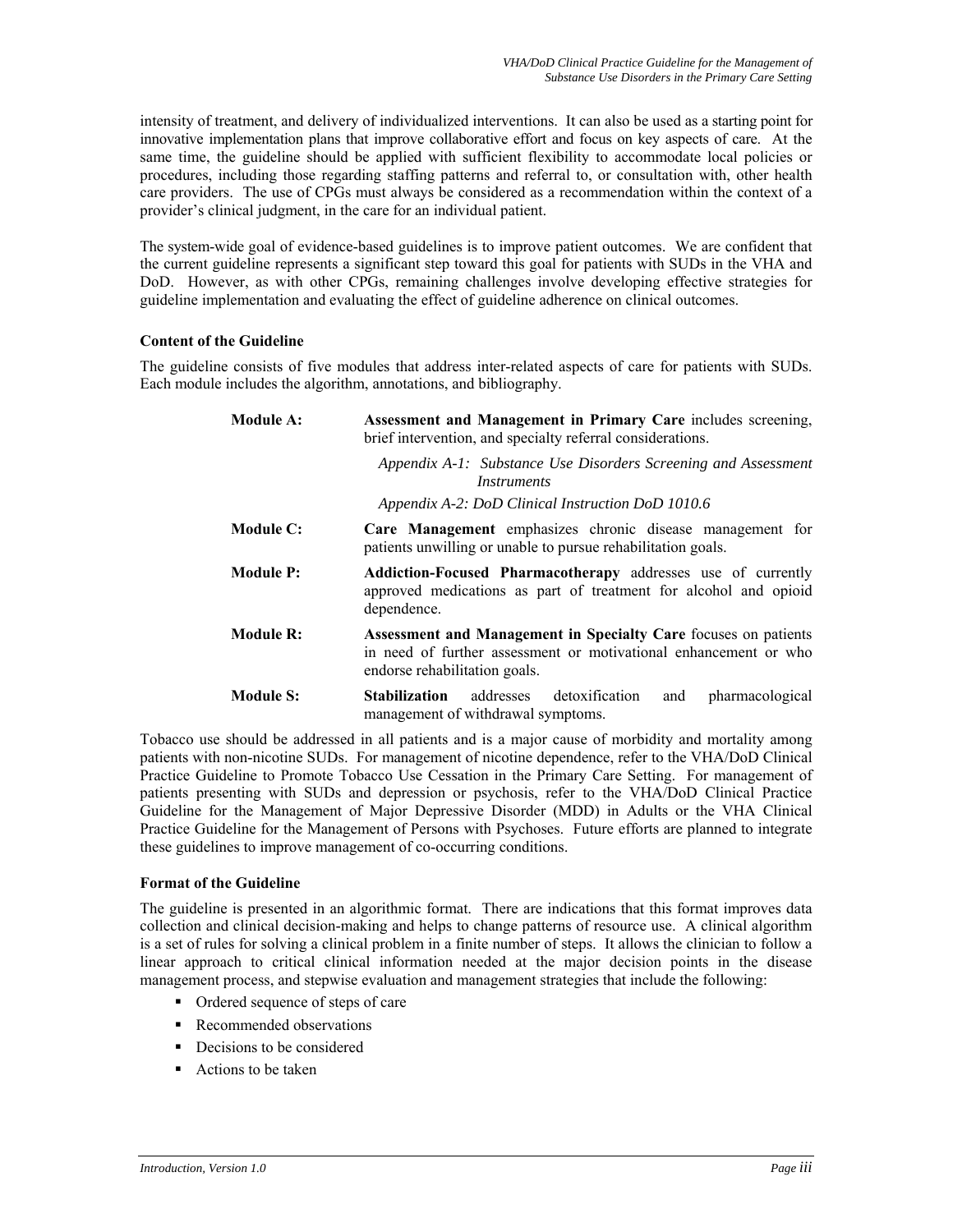The clinical experts subjected all decision points in the algorithms to simulated patients. Hypothetical "patients" were run through the algorithm to test whether it was likely to work in a real clinical situation. Based on these tests, the necessary changes were made to assure accurate clinical logic. Treatment must always reflect the unique clinical issues in an individual patient-clinician situation. Due to the nature of the algorithmic format, the specific pharmacological and psychosocial treatments for patients with SUDs are included in separate boxes. It is recognized, however, that clinical practice often requires a nonlinear approach and concurrent processes that combine a number of different treatment modalities. For example, a threat to self or others may be the initial presenting complaint, but such threats may also require immediate attention at other points throughout the evaluation and treatment process. Similarly, given the high rates of co-occurring psychiatric or medical conditions among patients with SUDs in the VHA (Kazis et al., 1998), much treatment needs to proceed concurrently.

A clinical algorithm diagrams a guideline into a step-by-step decision tree. Standardized symbols are used to display each step in the algorithm (Society for Medical Decision Making Committee on Standardization of Clinical Algorithms, 1992). Arrows connect the numbered boxes indicating the order in which the steps should be followed.



Rounded rectangles represent a clinical state or condition.



Hexagons represent a decision point in the guideline, formulated as a question that can be answered Yes or No. A horizontal arrow points to the next step if the answer is YES. A vertical arrow continues to the next step for a negative answer.



Rectangles represent an action in the process of care.



Ovals represent a link to another section within the guideline.

A letter within a box of an algorithm refers the reader to the corresponding annotation. The annotations elaborate on the recommendations and statements that are found within each box of the algorithm. Following more complex annotations, a brief discussion provides the underlying rationale.

A complete bibliography of all the sources used in the development of the annotations and discussion is provided at the end of each module.

# **Literature**

The literature supporting the decision points and directives in the guideline is referenced in Evidence Tables and Discussions. The working group leaders were solicited for input on focal issues prior to a review of the literature. Electronic searches of Cochrane Controlled Trials Register (COCHRANE DRUGS AND ALCOHOL GROUP: http://www.update-software.com/cochrane) were undertaken. Papers selected for further review were those published in English-language peer-reviewed journals. Preference was given to papers based on randomized, controlled clinical trials, or nonrandomized case-control studies. Studies involving meta-analysis were also reviewed.

Selected articles were identified for inclusion in a table of information that was provided to each expert participant. The table of information contained: Title, Author(s), Author(s) affiliation, Publication type, Abstract and Source. Copies of these tables were made available to all participants. In addition, the assembled experts suggested numerous additional references. Copies of specific articles were provided to participants on an as-needed basis. This document includes references through the year 2000.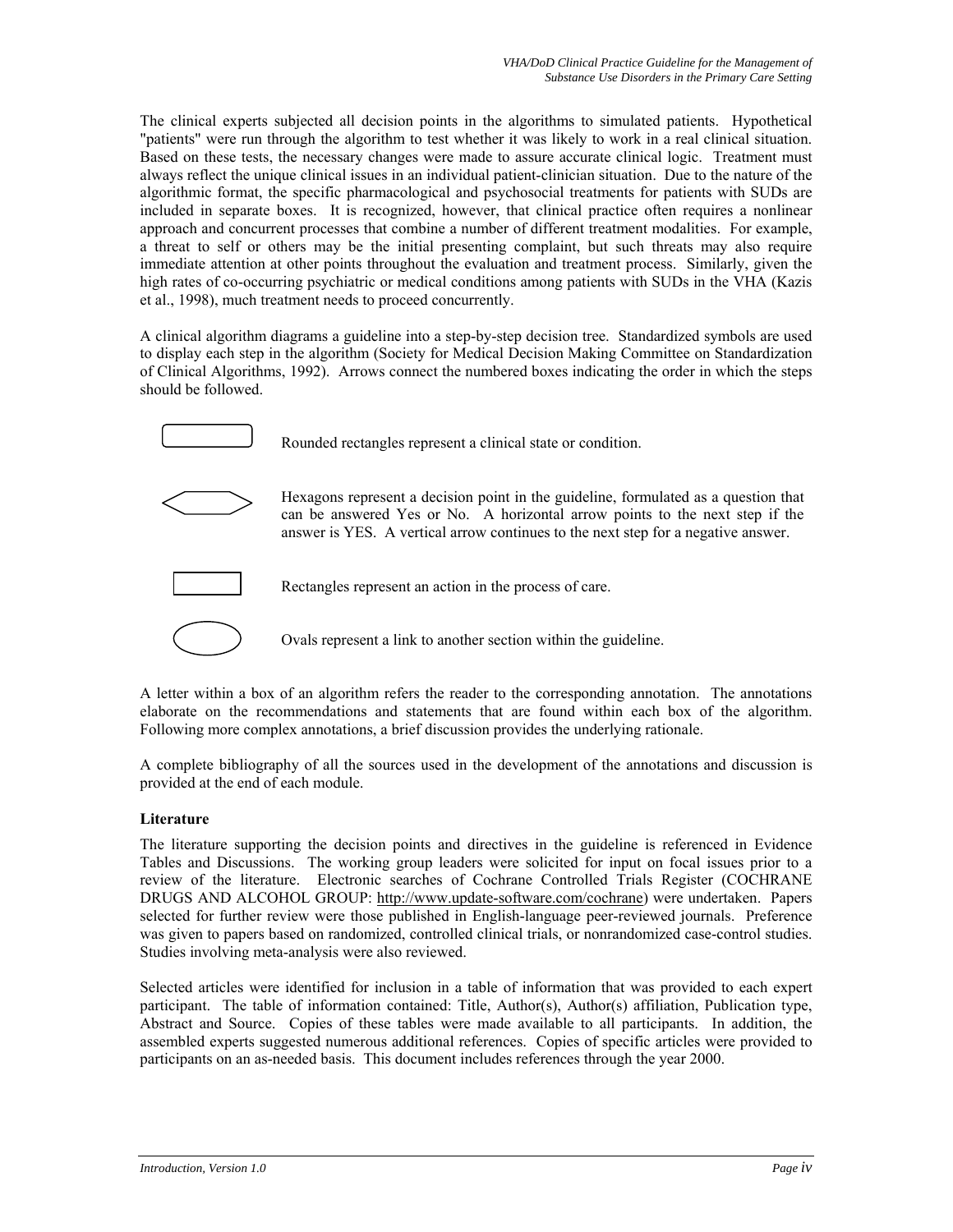#### **Rating of the Evidence**

Evidence-based practice involves integrating clinical expertise with the best available clinical evidence derived from systematic research. The working group reviewed the articles for relevance and graded the evidence using the rating scheme published in U. S. Preventive Service Task Force (U. S. PSTF) Guide to Clinical Preventive Services, Second Edition (1996), displayed in Table 1. The experts themselves formulated QE ratings, after an orientation and tutorial on the evidence grading process. Each reference was appraised for scientific merit, clinical relevance, and applicability to the populations served by the Federal health care system. The QE rating is based on experimental design and overall quality. RCTs received the highest ratings (QE=I), while other well-designed studies received a lower score (QE=II-1, II-2, or II-3). The QE rating is based on the quality, consistency, reproducibility, and relevance of the studies.

|        | <b>Quality of Evidence (QE)</b>                                                                                                                                                                                                                                         |  |  |  |
|--------|-------------------------------------------------------------------------------------------------------------------------------------------------------------------------------------------------------------------------------------------------------------------------|--|--|--|
| Grade  | <b>Description</b>                                                                                                                                                                                                                                                      |  |  |  |
|        | Evidence is obtained from at least one properly randomized controlled<br>trial (RCT).                                                                                                                                                                                   |  |  |  |
| $II-1$ | Evidence is obtained from well-designed controlled trials without<br>randomization.                                                                                                                                                                                     |  |  |  |
| $II-2$ | Evidence is obtained from well-designed cohort or case-control<br>analytical studies, preferably from more than one center or research<br>group.                                                                                                                        |  |  |  |
| $II-3$ | Evidence is obtained from multiple time series with or without the<br>intervention. Dramatic results in uncontrolled experiments (such as the<br>results of the introduction of penicillin treatment in the 1940's) could<br>also be regarded as this type of evidence. |  |  |  |
|        | Opinions of respected authorities are based on clinical experience,<br>descriptive studies and case reports, or reports of expert committees.                                                                                                                           |  |  |  |

**Table 1. Quality of Evidence Rating Scheme (U. S. PSTF, 1996)** 

Often, the most basic patient management questions and the well-accepted care strategies are the most difficult to test through QE-I studies (i.e., RCT), especially when assessments and interventions are multifactorial and interdisciplinary. Even QE-II studies may be difficult when a primary unit of analysis is a social group, rather than the individual patient. For example, a Tri-service Navy alcohol treatment program reported a 1-2 year abstinence rate of 77% with an occupational retention rate of 90% amongst patients diagnosed with alcohol dependence (Wright, 1990). This was consistent with Army and Air Force studies of their own programs. The military programs attributed their high success rates to a combination of interventions that included physical conditioning, nutrition, stress management, spirituality, 1-year followup care, occupational commitment, and positive social support networks. RCTs are most useful when exposure and outcome variables are highly focused and there is a need to study treatment efficacy rather than treatment effectiveness. In SUDs, dimensions such as social support networks and occupational investment—found to be important in highly effective programs—may not lend themselves to study through an RCT. Therefore, the strength of evidence grade does not always reflect the importance of the recommendation to patient care. The specific language used to formulate each recommendation conveys panel opinion of both the clinical importance attributed to the topic and the strength of evidence available.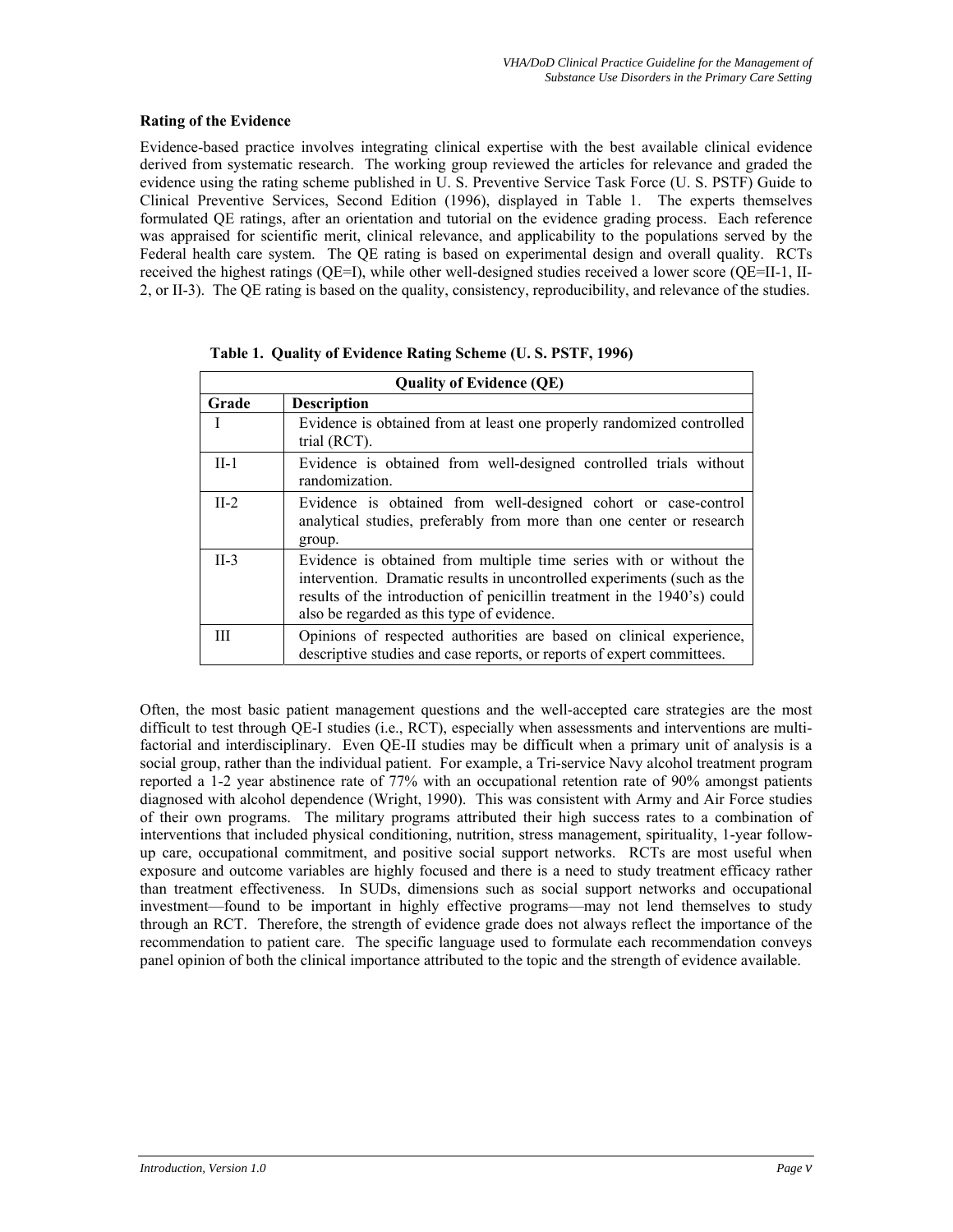The working group formulated a recommendation rating (R), using a rating scale from A to E, displayed in Table 2. The rating of R is influenced primarily by the significance of the scientific evidence. Other factors that are considered when making the R determination include standards of care, policy concerns, and cost of care.

|       | <b>Recommendation (R)</b>                                                                                                                                                                                       |  |  |  |  |
|-------|-----------------------------------------------------------------------------------------------------------------------------------------------------------------------------------------------------------------|--|--|--|--|
| Grade | <b>Description</b>                                                                                                                                                                                              |  |  |  |  |
| A     | A strong recommendation, based on evidence or general agreement, that<br>a given procedure or treatment is useful/effective, always acceptable,<br>and usually indicated.                                       |  |  |  |  |
| R     | A recommendation, based on evidence or general agreement, that a<br>given procedure or treatment be considered useful/effective.                                                                                |  |  |  |  |
|       | A recommendation that is not well established, or for which there is<br>conflicting evidence regarding usefulness or efficacy, but which may be<br>made on other grounds.                                       |  |  |  |  |
| D     | A recommendation, based on evidence or general agreement, that a<br>given procedure or treatment be considered not useful/effective.                                                                            |  |  |  |  |
| E     | A strong recommendation, based on evidence or general agreement, that<br>a given procedure or treatment is not useful/effective, or in some cases<br>may be harmful, and should be excluded from consideration. |  |  |  |  |

**Table 2. Recommendation Rating Scheme (adapted from Gibbons et al., 1999)** 

# **For the Future**

The inability of consumers and health care purchasers to determine if medical care is appropriate and effective has given rise to the concept that the health care system should be held accountable for what is done and the outcomes achieved. The VHA and DoD are developing indicators to measure the impact of this guideline on the quality of care.

This guideline represents the consensus, at the time of the guideline's development, of a group of experts in the Addictions field as to how to structure an evidence-based approach to the evaluation and treatment of SUDs in both primary care and specialized treatment settings. New research and practice-based evidence will undoubtedly dictate modifications in these guidelines in the future. The sense of the developers of this guideline was that this should always be considered a "work in progress."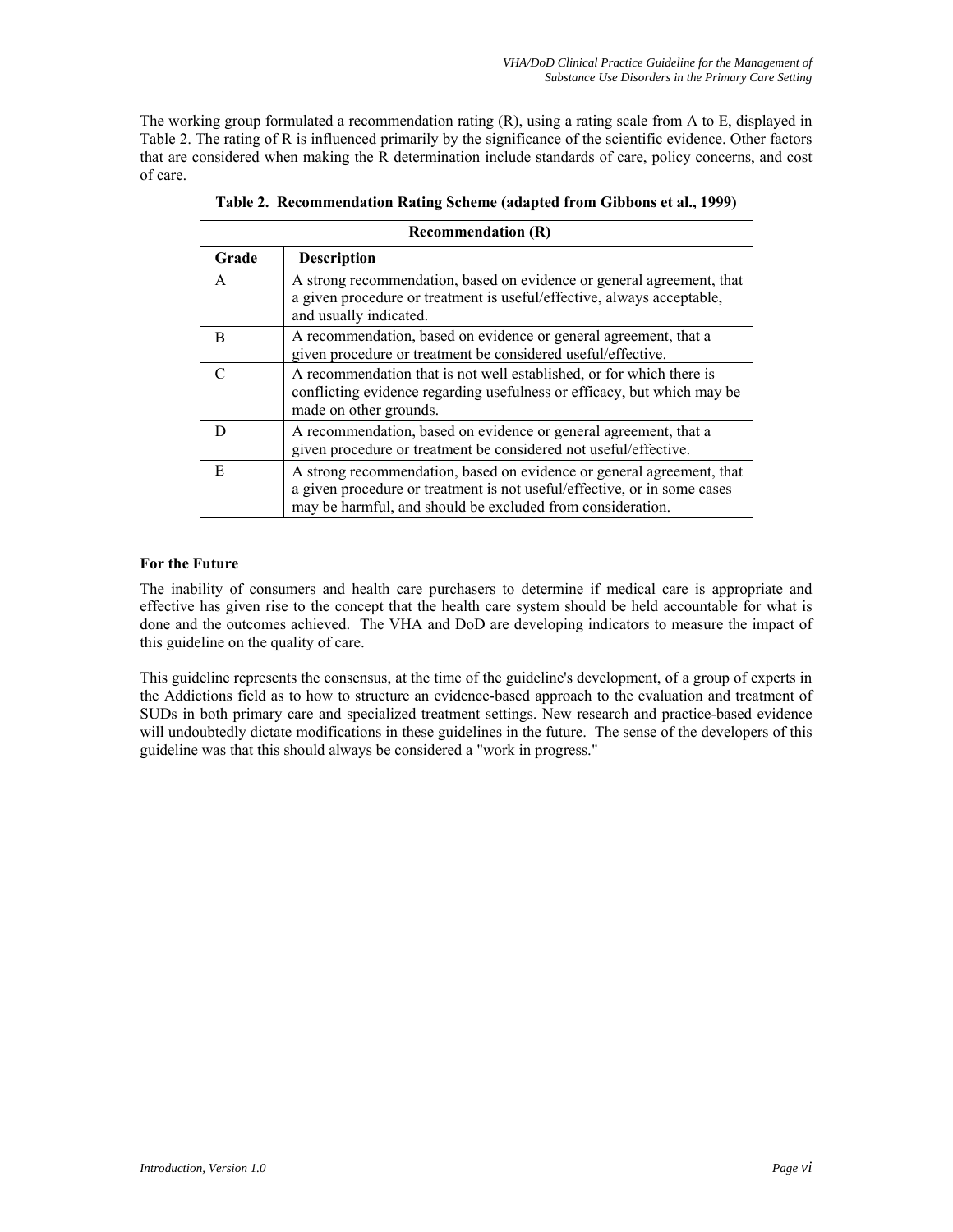#### **Introduction References**

- American Psychiatric Association (1995). Practice guidelines for the treatment of patients with substance use disorders: alcohol, cocaine, opioids. American Journal of Psychiatry, 152 (Supplement).
- COCHRANE DRUGS AND ALCOHOL GROUP of the Cochrane Collaboration: [http://www.update](http://www.update-software.com/cochrane)[software.com/cochrane.](http://www.update-software.com/cochrane)
- Fuller, R. K., & Hiller-Sturmhofel, S. (1999). Alcoholism treatment in the United States: an overview. Alcohol Res Health, 23 (2): 69-77.
- Gibbons, R. J., Chatterjee, K., Daley, J., Douglas, J. S., Fihn, S. D., Gardin, J. M., Grunwald, M. A., Levy, D., Lytle, B. W., O'Rourke, R. A., Schafer, W. P., Williams, S. V. (1999). ACC/AHA/ACP-ASIM guidelines for the management of patients with chronic stable angina: a report of the American College of Cardiology/American Heart Association Task Force on Practice Guidelines (Committee on the Management of Patients with Chronic Stable Angina). Journal of the American College of Cardiology, 33:2092-197.
- Gordis, E. (2000). New Advances in Alcoholism Treatment—A Commentary. National Institute on Alcohol Abuse and Alcoholism, No. 49; [http://silk.nih.gov/silk/niaaa1/publication/aa49.htm.](http://silk.nih.gov/silk/niaaa1/publication/aa49.htm)
- HHS Fact Sheet, December 2000. U. S. Department of Health and Human Services; [http://www.hhs.gov/news/press/2000pres/00fsmtf.html.](http://www.hhs.gov/news/press/2000pres/00fsmtf.html)
- Institute for Health Policy (2001). Substance Abuse: The Nation's Number One Health Problem: Key Indicators for Policy. Princeton, NJ, Robert Wood Johnson Foundation. [http://www.rwjf.org/app/rw\\_substance\\_abuse/rw\\_res\\_sa\\_chartbook.html](http://www.rwjf.org/app/rw_substance_abuse/rw_res_sa_chartbook.html).
- Kazis, L. E., Miller, D. R., Clark, J., et al. (1998). Health-related quality of life in patients served by the Department of Veterans Affairs: results from the Veterans Health Study. Archives of Internal Medicine, 158, 626-632.
- Mayo-Smith, M. F., Cushman, P., Hill, A. J., et al. (1997). Pharmacological management of alcohol withdrawal: a meta-analysis and evidence-based practice. Journal of the American Medical Association, 278 (2) 144-51.
- Moos, R. H., Finney, J. W., Federman, E. B., et al. (2000). Specialty mental health care improves patients' outcomes: findings from a nationwide program to monitor the quality of care for patients with substance use disorders. Journal of Studies on Alcohol, 61, 704-713.
- Murray, C. J. L., & Lopez, A. D. (1997). Global mortality, disability, and the contribution of risk factors: global burden of diseases study. Lancet, 349 (9063), 1436-1442.
- Pharmacotherapy for Alcohol Dependence (1999). Summary, Evidence Report/Technology Assessment: Number 3. Agency for Health Care Policy and Research (AHCPR), Rockville, MD. [http://www.ahrq.gov/clinic/alcosumm.htm.](http://www.ahrq.gov/clinic/alcosumm.htm)
- Piette, J. D., Baisden, K. L., & Moos, R. H. (2001). Heath Services for VA Substance Abuse and Psychiatric Patients: Trends in Utilization from Fiscal Years 1995 to 2000. Palo Alto, CA: U. S. Department of Veterans Affairs Program Evaluation and Resource Center and Health Services Research and Development Center for Health Care Evaluation.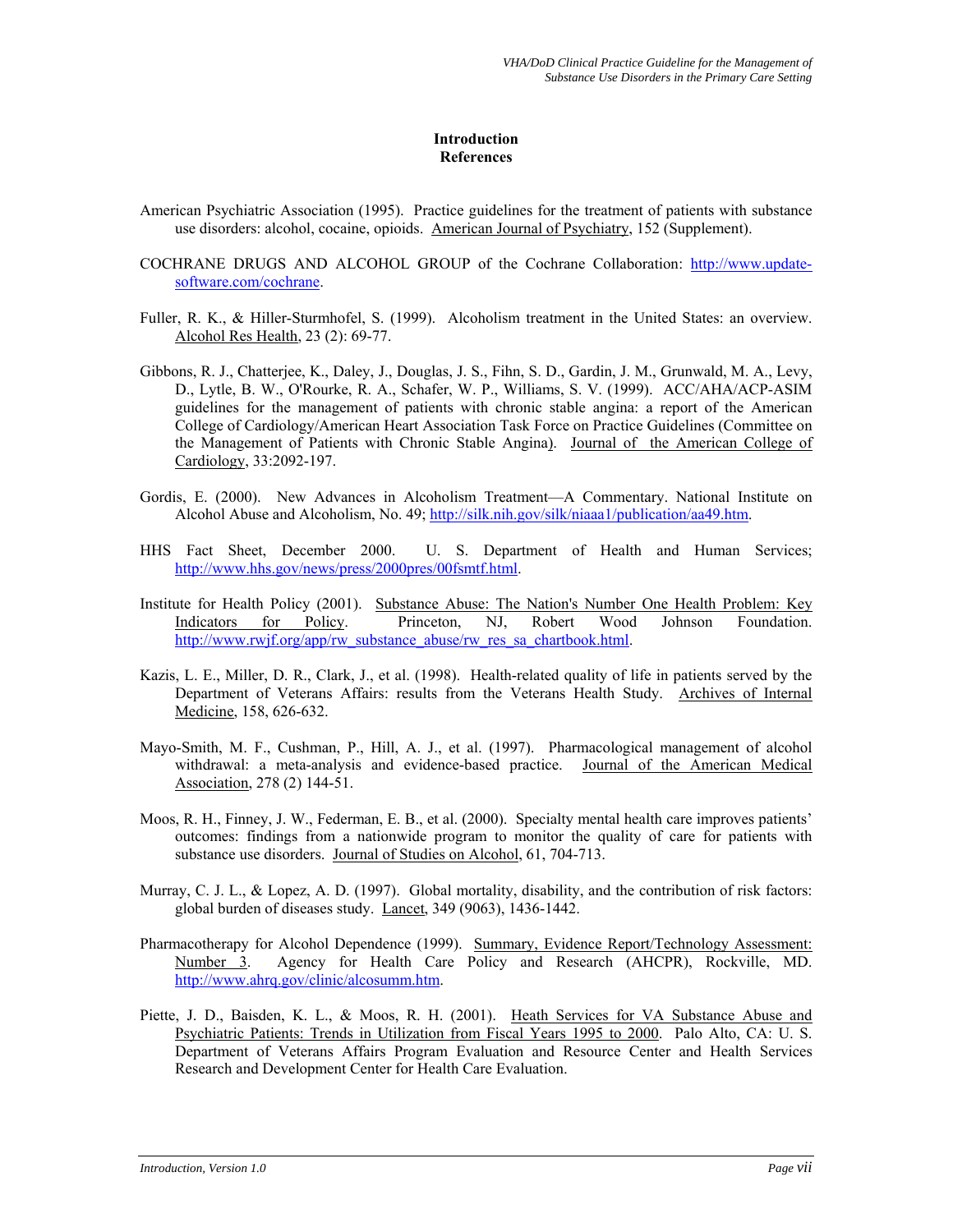- SAMHSA, Substance Abuse & Mental Health Services Administration, Office of Applied Studies (2000). Summary of findings from the 1999 National Household Survey on Drug Abuse. Rockville, MD. [http://www.drugabusestatistics.samhsa.gov.](http://www.drugabusestatistics.samhsa.gov/)
- Society for Medical Decision Making Committee on Standardization of Clinical Algorithms (1992). "Proposal for clinical algorithm standards," Medical Decision Making, 12 (2), 149-154.
- U. S. Preventive Services Task Forces (U. S. PSTF) (1996). Guide to Clinical Preventive Services, 2<sup>nd</sup> Edition. Baltimore, MD: Williams & Wilkins.
- Woolf, S. H. (1992). Practice guidelines, a new reality in medicine II. Methods of developing guidelines. Archives of Internal Medicine, 152, 947-948.
- Wright, C., Grodin, D. M., & Harig, P. T. (1990). Occupational outcome after military treatment for alcoholism. Journal of Occupational Medicine, 32 (1), 24-32.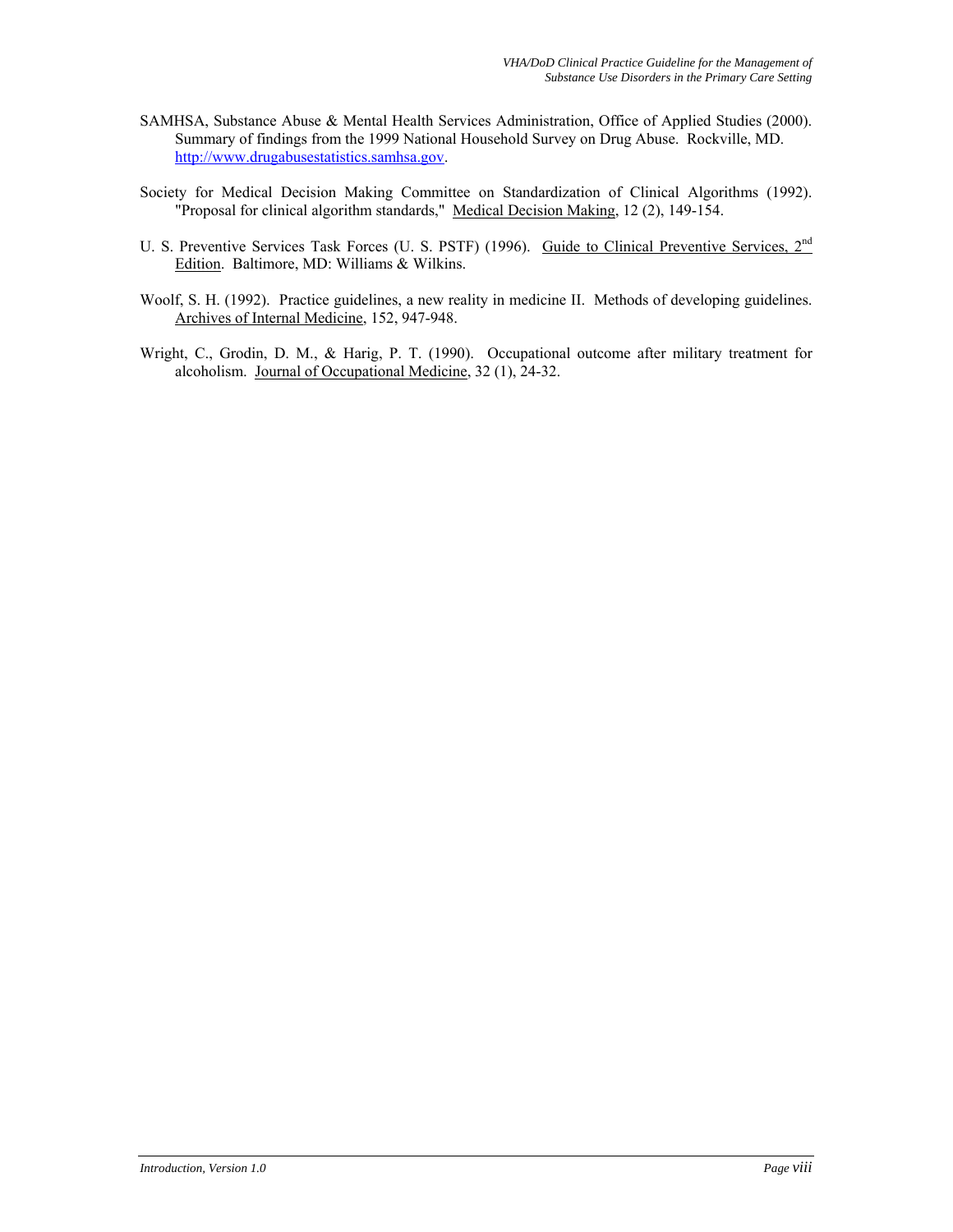#### **EDITORIAL PANEL OF THE WORKING GROUP**

#### **Daniel Kivlahan, PhD**

Director, VA Center of Excellence in Substance Abuse Treatment and Education VA Puget Sound Associate Professor, Department of Psychiatry and Behavioral Sciences University of Washington Seattle, WA

#### **Laura F. McNicholas, MD, PhD**

Director, VA Center of Excellence in Substance Abuse Treatment and Education Philadelphia VMAC Philadelphia, PA

### **Shannon Miller, MD, CMRO MAJ, USAF, MC**

Chief, Triservice Addiction Recovery Center Malcolm Grow USAF Medical Center Andrews AFB, MD

#### **Mark Willenbring, MD**

Medical Director, Addictive Disorders Section VA Medical Center Associate Professor, Department of Psychiatry University of Minnesota Minneapolis, MN

#### **FACILITATOR**

**Oded Susskind, MPH**  Medical Education Consultant Brookline, MA

#### **PARTICIPANTS OF THE WORKING GROUP**

# **Carolyn Barrett-Ballinger, MA**

Clinical Operations Bureau of Medicine and Surgery Washington, DC

**Stuart Bokser**, **MSW** Clinical Director Ft. Monmouth, NJ

# **Sandra Brake, ACSW**

Acting Director of Social Work VHA Headquarters Washington, DC

#### **Peter Durand, LTC, MC, USAF** AFMOA/SGOC Bolling AFB, DC

**Noreen Durkin, MSN**  Assoc. QM Coordinator James A. Haley VAMC Tampa, FL

# **Joanne Fertig, PhD**

Treatment Research Branch Division of Clinical & Prevention Research National Institute on Alcohol Abuse and Alcoholism Bethesda, MD

**Roger W. Hartman** 

Health Policy Analyst OASD (HA)/TMA Falls Church, VA

# **Ken Hoffman, COL, MC, USA**

Medical Director Military and Veterans Health Coordinating Board, and Persian Gulf Veterans Coordinating Board Washington, DC

#### **Vern Hunter, EdM**

Clinical Director Community Counseling Center MEDDAC Ft.Eustis, VA

#### **David Jones, LTC, MC USA**

Chief, Internal Medicine Service Walter Reed Army Medical Center Washington, DC

# **George Kolodner, MD**

Kolmac Clinic – Suite #2 Silver Spring, MD

# **Charles Miller, MD**

Medical Coordinator, AMEDD Clinical Practice Guideline USA Medcom MCHO-CL-C Fort Sam Houston, TX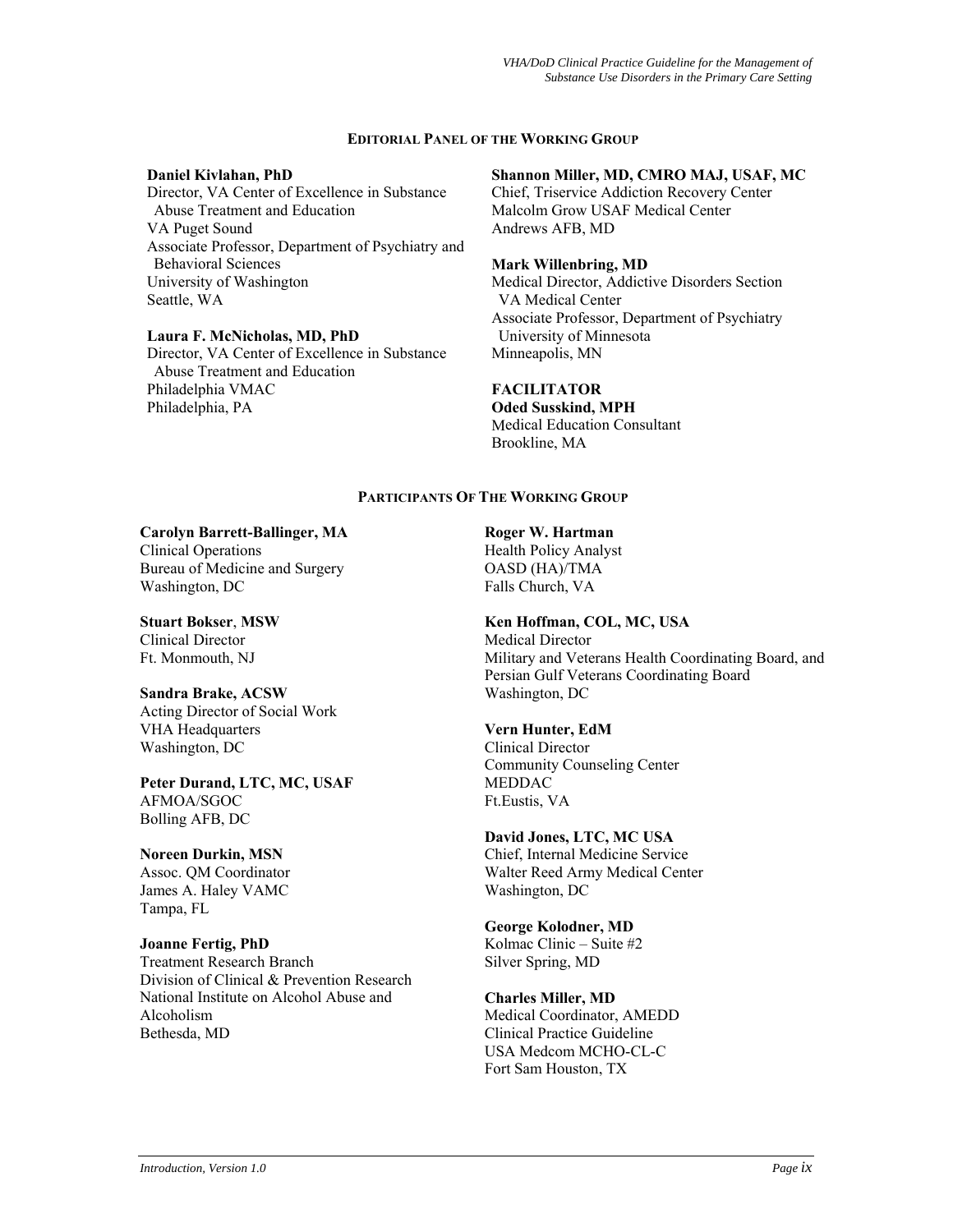**Charlotte A. Mullican, MPH** 

Health Scientist Administrator Agency for Health Care & Research Quality Rockville, MD

**Robert B. Murphy, CAPT, MC, USN** Executive Assistant DoD Prevention, Safety and Health Promotion Council QuIC Substance Abuse Task Force Bolling AFB, DC

**Tina Russ, PhD, CPT, BSC, USAF** Health Psychology Consultant, OPHSA Brooks AFB, TX

**Wendy Smith, PhD** Health Services Research Program NIAAA Bethesda, MD

**Frances Stewart, CAPT, MC, USN** Program Director

Patient Advocacy/Medical Ethics Office of the ASD Falls Church, VA

**Richard Suchinsky, MD**

Associate Chief for Addictive Disorders Department of Veterans Affairs Washington, DC

**Debby Walder, RN, MSN** 

Performance Management Facilitator Department of Veterans Affairs Washington, DC

**Russ Wolf, MD, MPH**

Chief Medical Officer Boston VAMC Lowell, MA

# **CONSULTANTS AND TECHNICAL WORKFORCE**

**Rosalie Fishman, RN, MSN, CPHQ** Clinical Coordinator

Birch & Davis Holdings, Inc. Silver Spring, MD

**Verna Hightower**

Research Assistant Birch & Davis Associates, Inc. Silver Spring, MD

**Sarah Ingersoll, RN, MSN** Field Operations Director, Birch & Davis Associates, Inc. Silver Spring, MD

**Arthur Kaufman, MD** Medical Director, Birch & Davis Associates, Inc. Silver Spring, MD

**Joanne Marko, SLP, MS** Senior Consultant Birch & Davis Associates, Inc. Silver Spring, MD

**Louise Nelson, RN**  Education and CQI Coordinator West Virginia Medical Institute, Inc. Charleston, WV

**Janet Spinks, RN**  Clinical Consultant Birch & Davis Associates, Inc. Silver Spring, MD

**Christine Winslow** Project Development Coordinator Birch & Davis Associates, Inc. Silver Spring, MD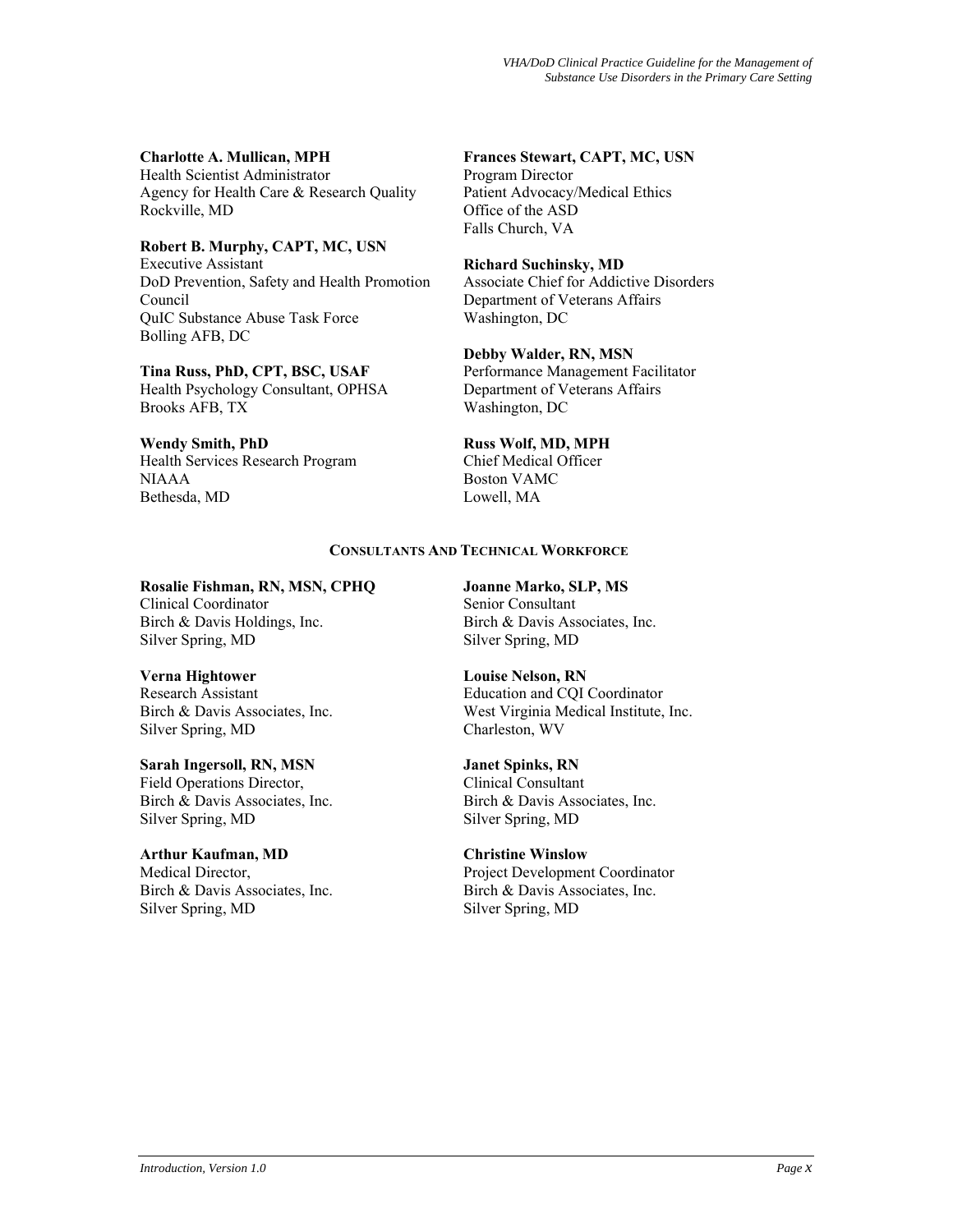# VHA/DoD CLINICAL PRACTICE GUIDELINE FOR THE MANAGEMENT OF **SUBSTANCE USE DISORDERS** IN THE PRIMARY CARE SETTING

**MODULE A: ASSESSMENT AND MANAGEMENT IN PRIMARY CARE** 

Version 1.0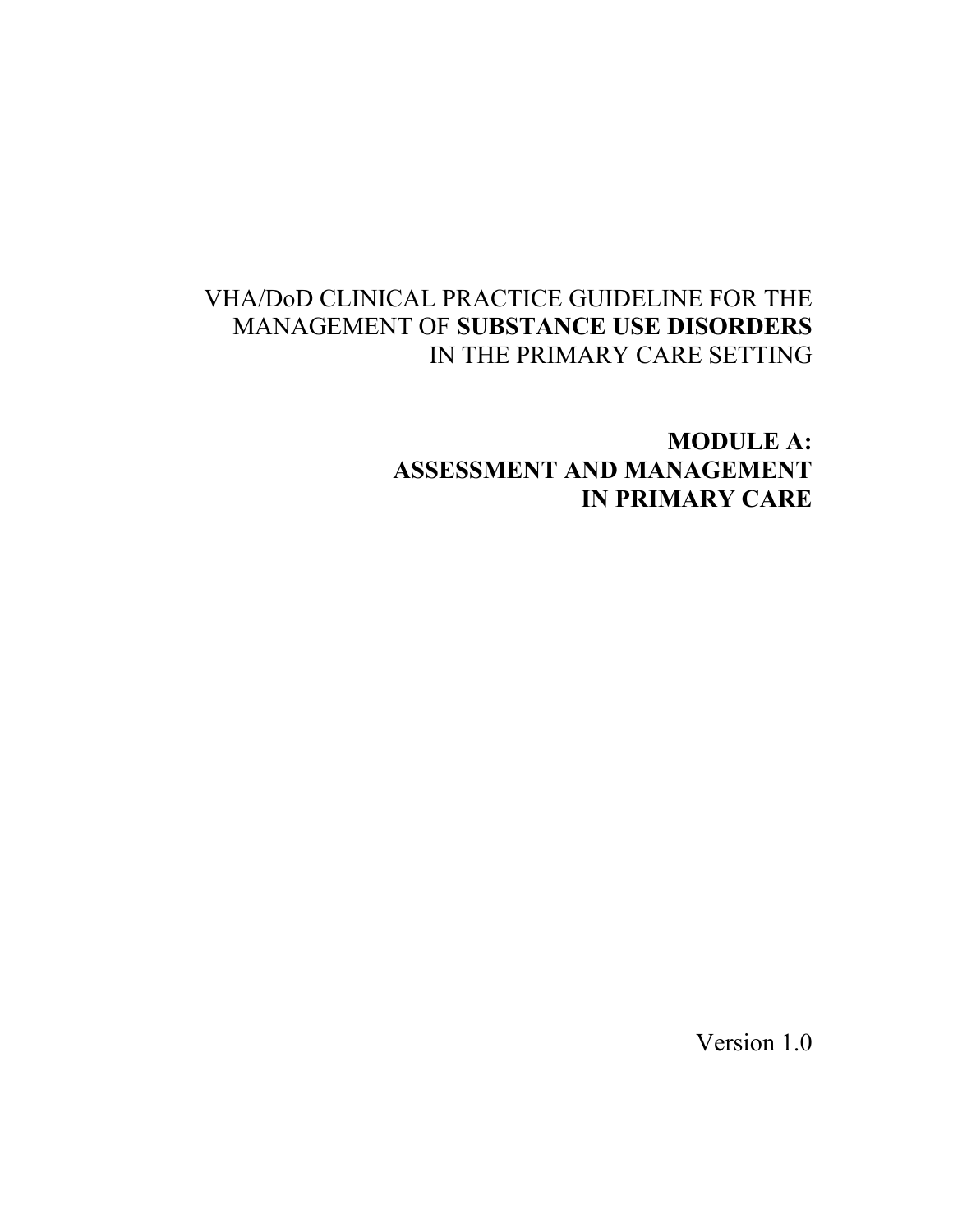#### **MANAGEMENT OF SUBSTANCE USE DISORDERS** Module A: Assessment and Management in Primary Care

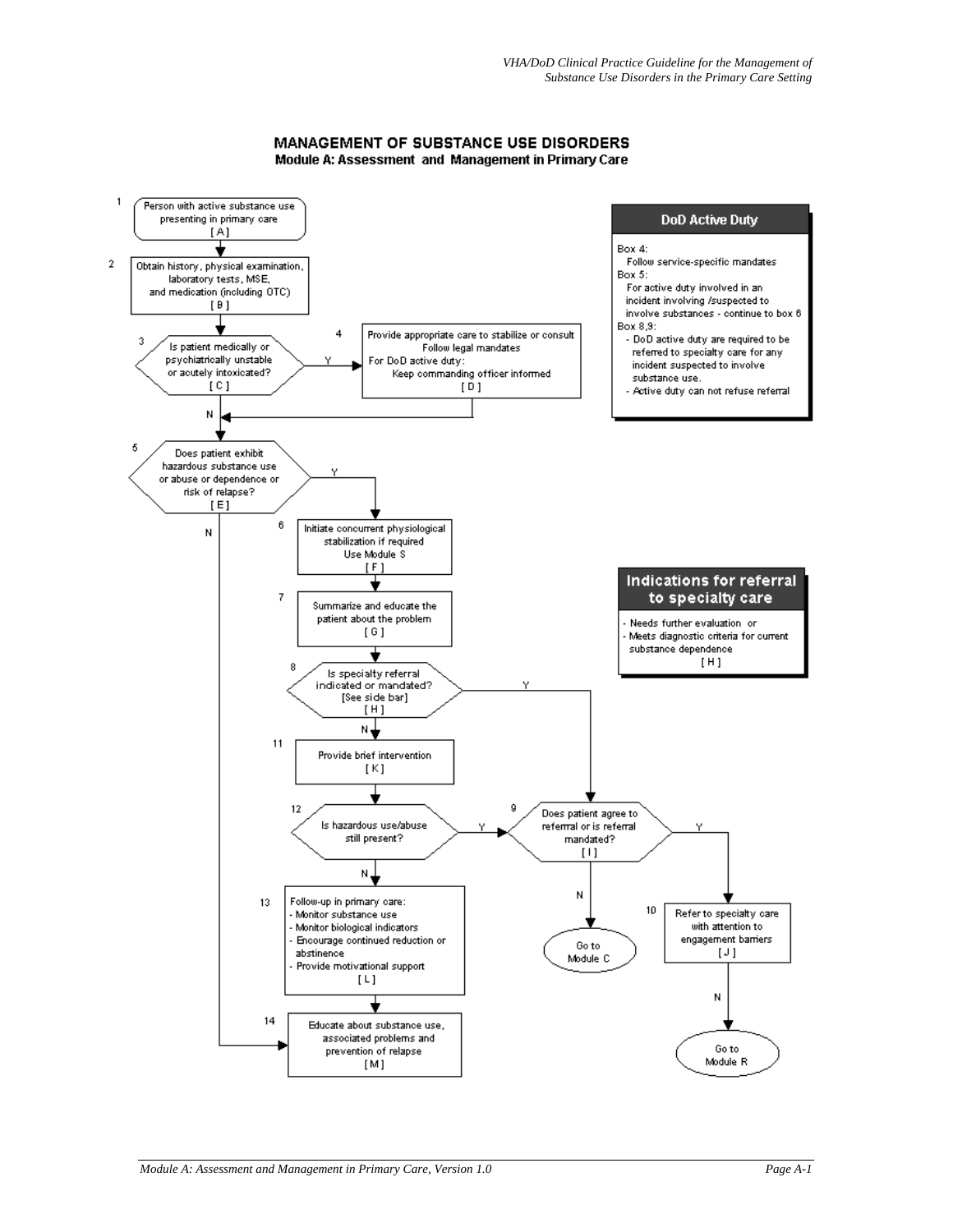### **ANNOTATIONS**

#### **A. Person With Active Substance Use Presenting In Primary Care**

Patients managed within this module either indicated recent substance use, were screened for substance use or referred for further evaluation, or have manifested behaviors that place them at increased risk for relapse. They *may* or *may not* meet the Diagnostic and Statistical Manual of Mental Disorders—4<sup>th</sup> Edition (DSM IV) criteria for substance abuse or dependence.

The purpose of screening for substance use is to identify those who should receive additional screening for hazardous use or substance use disorders (SUDs). The initial screening is intended to rule out those patients for whom the provider identifies "no indications for further screening regarding substance use." All patients should be asked about any current or recent use of nicotine, alcohol, and/or other substances at their initial visit or at least annually (U.S. PSTF, 1996). Specifically, a clinician must have a high index of suspicion and realize patients with SUDs commonly enter health care through the emergency room, acute care, routine care, and chronic care routes.

#### **B. Obtain History, Physical Examination, Laboratory Tests, Mental Status Examination (MSE), And Medication (Including Over-The-Counter [OTC])**

#### OBJECTIVE

Obtain clinical background information on the patient.

#### ANNOTATION

- 1. Interview the patient and other collateral informants, where appropriate, about medical history and use of prescription and non-prescription medications before initiating extensive diagnostic testing.
- 2. Note any history of recent head trauma.
- 3. Order laboratory tests selectively, aiming to detect potential medical causes for the presenting symptoms where indicated by:
	- **Specific symptoms found on the medical review of systems.**
	- Evidence of unusual symptom profiles.
	- History of atypical illness course.
- 4. Screen for cognitive status, particularly in the elderly patient:
	- Consider a standardized instrument such as Folstein's Mini-Mental State Examination (MMSE) (Folstein et al., 1975), using age and education-adjusted cut-off scores (Crum et al., 1993).
	- History of atypical illness course.
- 5. For DoD patients the commanding officer can be an excellent source of collateral data.

#### **C. Is Patient Medically Or Psychiatrically Unstable Or Acutely Intoxicated?**

#### **OBJECTIVE**

Identify the patient who needs to be stabilized before continuing in the algorithm.

#### ANNOTATION

Patients with problems that require emergency care or urgent action should not be further managed by this algorithm. Emergency or urgent actions include unstable medical problems (e.g., acute trauma, myocardial infarction, and stroke) or unstable psychiatric problems (e.g., delirium and imminent risk of harm to self and/or others).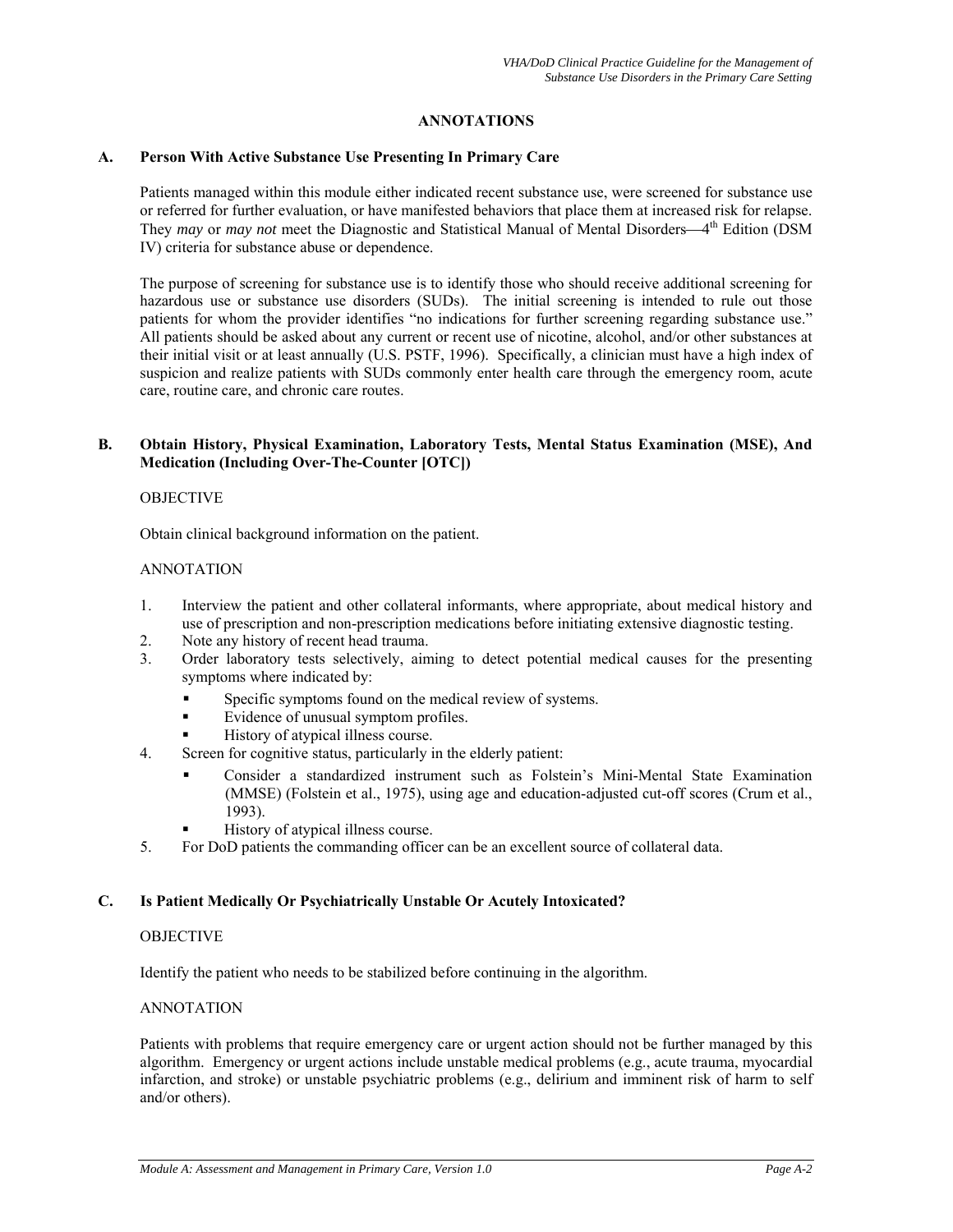# **Delirium (APA, 1994)**

Delirium can be identified through the following:

- 1. Disturbance of consciousness (e.g., reduced clarity of awareness of the environment with reduced ability to focus, sustain, or shift attention).
- 2. A change in cognition (such as memory deficit, disorientation, or language disturbance) or the development of a perceptual disturbance that is not accounted for by a preexisting, established, or evolving dementia.
- 3. The disturbance develops over a short period of time (usually hours to days) and tends to fluctuate during the course of the day.
- 4. There is evidence from the history, physical examination, or laboratory findings that:
	- Illness is characterized by an atypical course.
	- Disturbances are caused by the direct physiological consequences of a general medical condition.
	- Symptoms developed during substance intoxication or medication use are etiologically related to the disturbance.
	- Symptoms are developed during or following a withdrawal syndrome.
	- Delirium has more than one etiology (e.g., a general medical condition plus intoxication or a medication side effect).

#### **Risk of harm to self or others**

- 1. If suicidal ideation is present, the imminent risk increases with one or more of the following risk factors:
	- **Prior suicide attempt and lethality of prior acts**
	- Level of intent and formulation of plan
	- Greater preoccupation (e.g., frequency, intensity, and duration of thoughts)
	- Availability of lethal means for suicide (e.g., firearms or pills)
	- Family history of completed suicide
	- Presence of active mental illness (e.g., severe depression or psychosis)
	- Presence of substance abuse
	- Current negative life events (e.g., loss in personal relationship)
	- Feelings of hopelessness or helplessness
- 2. Consider the patient's history of violent acts as an increased risk for violence toward self or others.
- 3. Offer mental health counseling to patients with evidence of suicidal, assaultive, or homicidal ideation.
- 4. Arrange voluntary or involuntary emergency psychiatric treatment and possibly hospitalization for patients with definite intent to harm self or others, particularly those with a plan and the available means.

#### **Serious psychiatric instability**

Obtain immediate mental health consultation if other psychiatric symptoms (e.g., acute psychosis) significantly interfere with further assessment and require immediate psychiatric treatment before continuing assessment.

# **Acute intoxication**

- 1. The most common signs and symptoms involve disturbances of perception, wakefulness, attention, thinking, judgment, psychomotor behavior, and interpersonal behavior.
- 2. Patients should be medically observed at least until blood levels are decreasing and the clinical presentation is improving.
- 3. Highly tolerant individuals may not show signs of intoxication. For example, patients may appear "sober" even at blood alcohol levels (BAL) well above the legal limit (e.g., 80 or 100).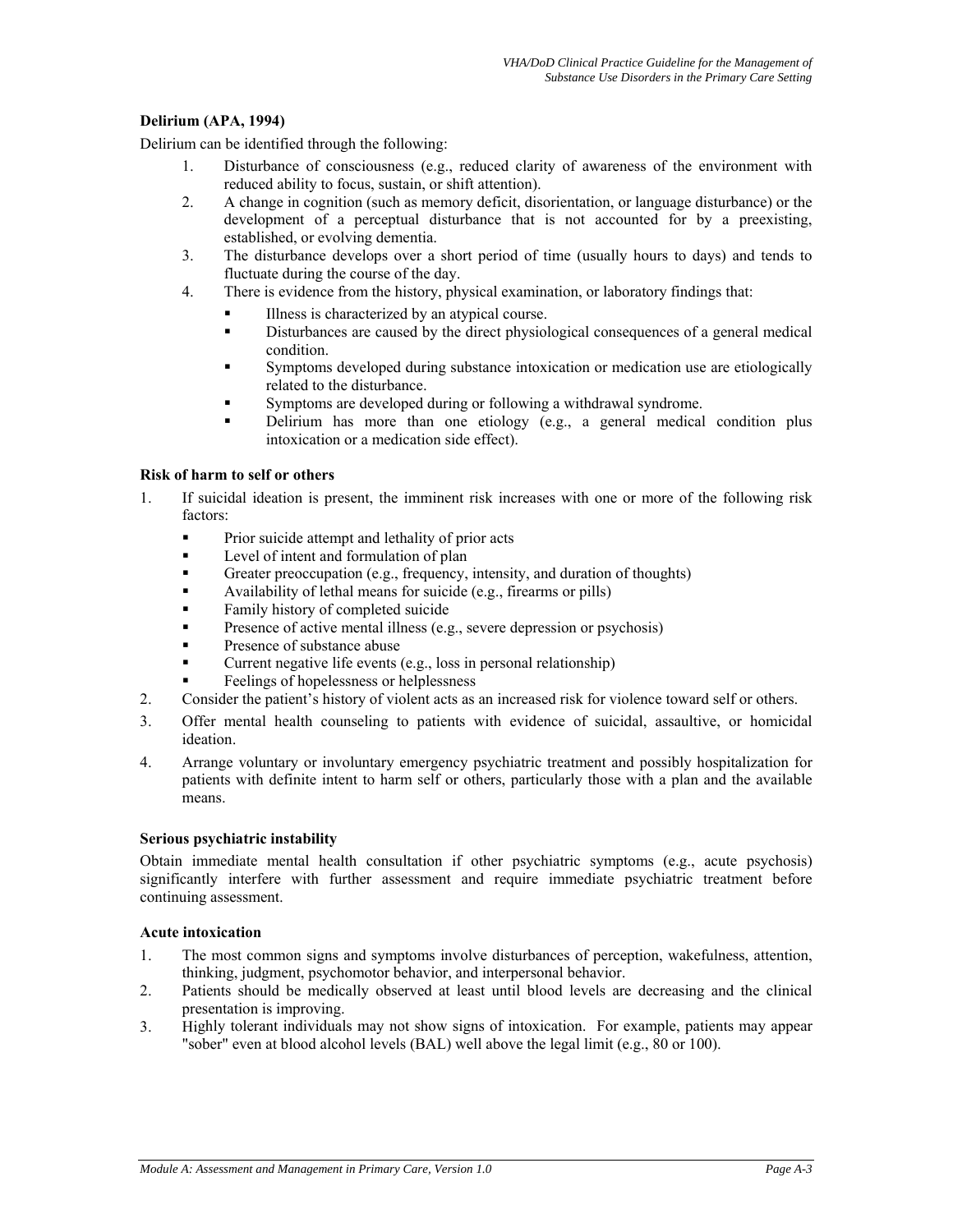#### DISCUSSION

Recent intake of a substance can be assessed from the history, physical examination (e.g., alcohol on the breath), or toxicological analysis of urine or blood. The specific clinical picture in substance intoxication depends on the substance(s) used, the duration of use at that dose, tolerance, time since last dose, expectations of effects, and the environment or setting of use.

DSM-IV (APA, 1994) criteria for substance intoxication include:

- The development of a reversible substance-specific syndrome due to recent ingestion of (or exposure to) a substance. *Note: Different substances may produce similar or identical syndromes.*
- Clinically significant maladaptive behavioral or psychological changes that are due to the effect of the substance on the central nervous system (e.g., belligerence, mood lability, cognitive impairment, impaired judgment, and impaired social or occupational functioning) and develop during or shortly after use of the substance.

Note: The symptoms are not due to a general medical condition and are not better accounted for by another mental disorder.

For DoD active duty, follow the DoD legal mandates (see Appendix A-2).

#### EVIDENCE TABLE

|                | <b>Recommendations</b>                                         | <b>Sources of Evidence</b>                                                                                    | QE     | R |
|----------------|----------------------------------------------------------------|---------------------------------------------------------------------------------------------------------------|--------|---|
|                | Assess imminent risk for<br>suicide.                           | <b>U.S. PSTF, 1996</b>                                                                                        | $II-2$ | A |
| $\overline{2}$ | Note increased risk for<br>violence.                           | Hasting & Hamberger, 1997<br>Thienhaus & Piasecki, 1998                                                       | Ш      | A |
| $\mathcal{E}$  | Offer counseling to a<br>patient at risk.                      | Hirschfield & Russell, 1997<br>U.S. PSTF, 1996                                                                | Ш      | A |
| $\overline{4}$ | Arrange emergency<br>treatment or possible<br>hospitalization. | APA, 1993<br>U.S. DHHS, 1993 & 1995<br><b>U.S. PSTF, 1996</b><br>Veterans Administration (VA) Task Force, n/d | Ш      | A |

*QE = Quality of Evidence; R = Recommendation (See Introduction)* 

#### **D. Provide Appropriate Care To Stabilize Or Consult; Follow Legal Mandates; For DoD Active Duty: Keep Commanding Officer Informed**

#### **OBJECTIVE**

Provide services to stabilize the patient's condition.

#### ANNOTATION

- 1. Implement suicide or high-risk protocols, as needed.
- 2. Review local policies and procedures with regard to threats to self or others. These policies reflect local and state laws and the opinion of the VA District Council and the DoD. Primary care, mental health, and administrative staff must be familiar with these policies and procedures.
- 3. For DoD active duty: Follow service specific mandates, as a mental health/emergency referral is likely mandated.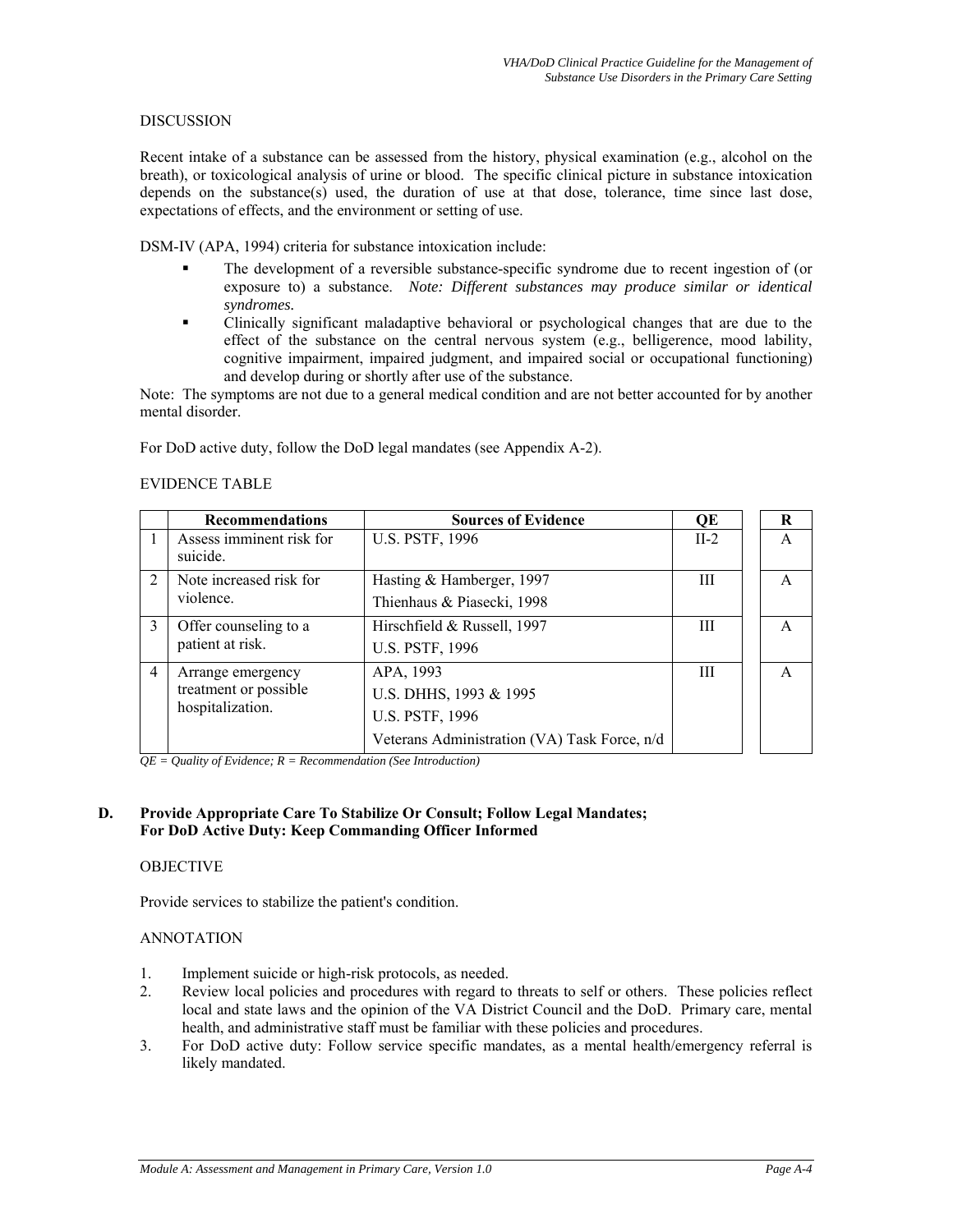#### **E. Does Patient Exhibit: I. Hazardous Substance Use?**

- **II. Abuse or Dependence?**
- **III. Risk Of Relapse?**

#### OBJECTIVE

Identify patients who require clinical intervention related to their substance use beyond routine education about prevention of relapse.

#### ANNOTATION

Interview the patient and consider use of the following:

- 1. Brief self-report screening instruments (see section II of this annotation).
- 2. Reports from responsible others.
- 3. Laboratory tests (for corroboration only and not for routine screening)—e.g., blood or breath alcohol levels, breath carbon monoxide for smoking, urine toxicology, elevated carbohydrate deficient transferrin, increased mean corpuscular volume (MCV), or gamma glutamic transferase (GGT). Laboratory tests are not recommended for screening of asymptomatic persons (U.S. PSTF, 1996).

#### **I. Screening for hazardous substance use**

The clinician should identify patients who are currently using substances at hazardous levels whether or not they meet diagnostic criteria for substance abuse or dependence (Reid et al., 1999).

#### Hazardous Alcohol Use:

Screen current users for hazardous alcohol use at the initial clinic visit or at least annually.

- 1. Screening for hazardous alcohol use should consider both the volume (e.g., total drinks per week) and pattern of use (e.g., frequency of heavy drinking episodes).
	- Average weekly or daily quantity is most strongly related to chronic health risks.
	- Frequency of heavy drinking is most strongly related to acute health risks and psychosocial risks.
- 2. Patients are at increased *risk of medical morbidity and dependence* if they report drinking more than the gender specific hazardous use threshold (Bradley et al., 1998) (see Table 1. Hazardous Alcohol Use Screening).

| <b>Definition</b>              | <b>Comments</b>                                                                               | Male | Female |
|--------------------------------|-----------------------------------------------------------------------------------------------|------|--------|
| Typical drinks <i>per week</i> | Standard drinks:                                                                              | >14  | >7     |
| (U.S. PSTF, 1996)              | • 0.5 fluid ounces of absolute alcohol                                                        |      |        |
|                                | $\blacksquare$ 12 ounces of beer                                                              |      |        |
|                                | $\blacksquare$ 5 ounces of wine                                                               |      |        |
|                                | ■ 1.5 ounces of 80-proof spirits                                                              |      |        |
| Maximum drinks per occasion    | May vary depending on age, ethnicity, medical<br>and psychiatric co-morbidity, pregnancy, and | >5   | >4     |
| (U.S. DHHS, 1995)              | other risk factors.                                                                           |      |        |

#### **Table 1. Hazardous Alcohol Use Screening**

Other Hazardous Substance Use:

- 1. Screen all patients for nicotine usage. Utilize the VHA/DoD Clinical Practice Guideline to Promote Tobacco Use Cessation in the Primary Care Setting.
- 2. Determination of hazardous use for other drugs (where criteria for abuse or dependence are not met) is not well studied. There are no unequivocal quantity or frequency risk thresholds for hazardous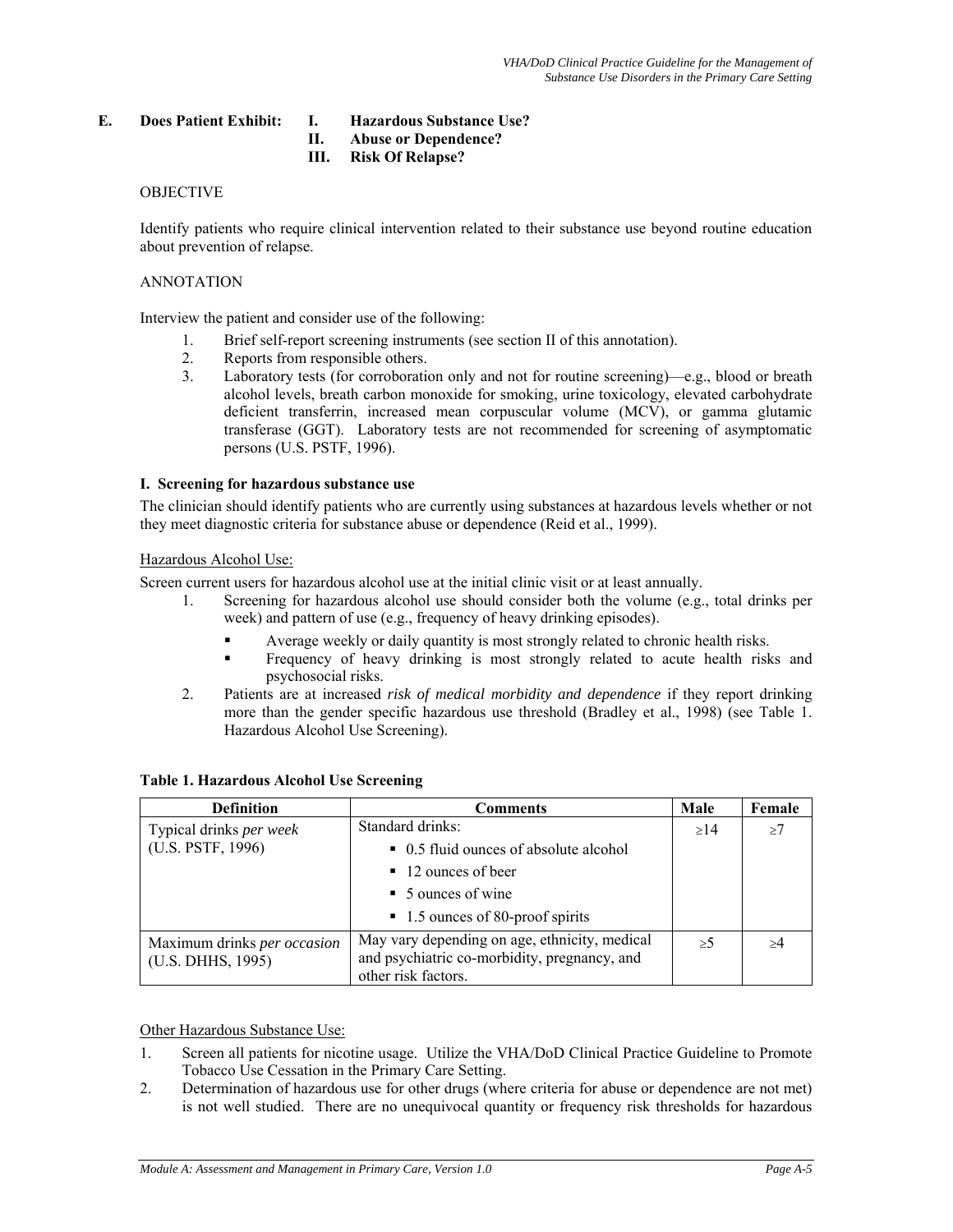use of psychoactive drugs. Any use may impair judgment or performance and involves some degree of risk. However, regular use of any intoxicant (e.g., daily or several days per week) suggests at the least a high risk for abuse or dependence. Some drugs, such as cocaine and heroin, are potentially toxic even with occasional use. Individuals using intoxicants such as cannabis, amphetamines, heroin, or cocaine should be cautioned about the health risks associated with such use and urged to discontinue use. For DoD active duty: follow service specific mandates, as a mental health/emergency referral is likely mandated*.*

3. Long-term use of *prescribed* opioids, anxiolytics, or hypnotics does not in itself constitute hazardous use, abuse, or dependence. However, use of these medications must be carefully considered in each case. Refer to Module S: Stabilization (Annotation F) for a discussion about prescribing opioids for chronic pain. Many of the same considerations are relevant to long-term prescription of anxiolytics and hypnotics. Clear indications of problematic use include frequent early requests for refills, escalating demands for dose increases beyond that justified by the medical condition, attempts to obtain prescriptions from multiple providers, episodes of intoxication, or use of medications with intoxicants such as alcohol or illicit drugs. When in doubt about whether use is hazardous or abusive, consult a specialist in the management of the underlying disorder (e.g., pain, insomnia, or anxiety) or addiction medicine.

# **II. Screening for substance abuse or dependence**

#### Alcohol Abuse or Dependence (Fiellin et al., 2000):

Consider a screen positive for alcohol abuse or dependence, if a patient:

1. Scores eight or more on the Alcohol Use Disorders Identification Test (AUDIT) (see Appendix A-1).

#### *or*

- 2. Endorses two or more of the four items reflected in the acronym CAGE (see Appendix A-1):
	- Have you ever felt you should *cut down* on your drinking?
	- Have people a*nnoyed* you by criticizing your drinking?
	- Have you ever felt bad or g*uilty* about your drinking?
	- Have you ever had a drink first thing in the morning to steady your nerves or to get rid of a hangover (e*ye opener*)?

### Other Substance Abuse or Dependence:

- 1. Screening for other drug use may be appropriate in some clinical settings (e.g., adolescent or AIDS clinics), but has not been recommended as routine by the U. S. PSTF.
- 2. The Drug Abuse/Dependence Screener is a 3-item screen with excellent preliminary validity in community populations (see Appendix A-1). It may be useful in primary care settings when the provider identifies an indication for screening.
- 3. The Two-Item Conjoint Screen (TICS) has been used in primary care to identify patients with current alcohol or other drug problems.
- 4. The Drug Abuse Screening Test (DAST) is a 28-item (or abbreviated 10-item version) instrument to identify adverse consequences of substance abuse, but it has not been well studied in primary care settings.

#### DSM-IV Criteria for Substance Abuse (APA, 1994):

- 1. A maladaptive pattern of substance abuse leading to clinically significant impairment or distress, as manifested by *one or more* of the following, occurring *within a 12-month period*:
	- Recurrent substance use resulting in failure to fulfill major role obligations at work, school, or home (e.g., repeated absences or poor work performance related to substance use; substancerelated absences, suspensions or expulsions from school; or neglect of children or household).
	- Recurrent substance use in situations in which it is physically hazardous (e.g., driving an automobile or operating a machine).
	- Recurrent substance-related legal problems (e.g., arrests for substance-related disorderly conduct).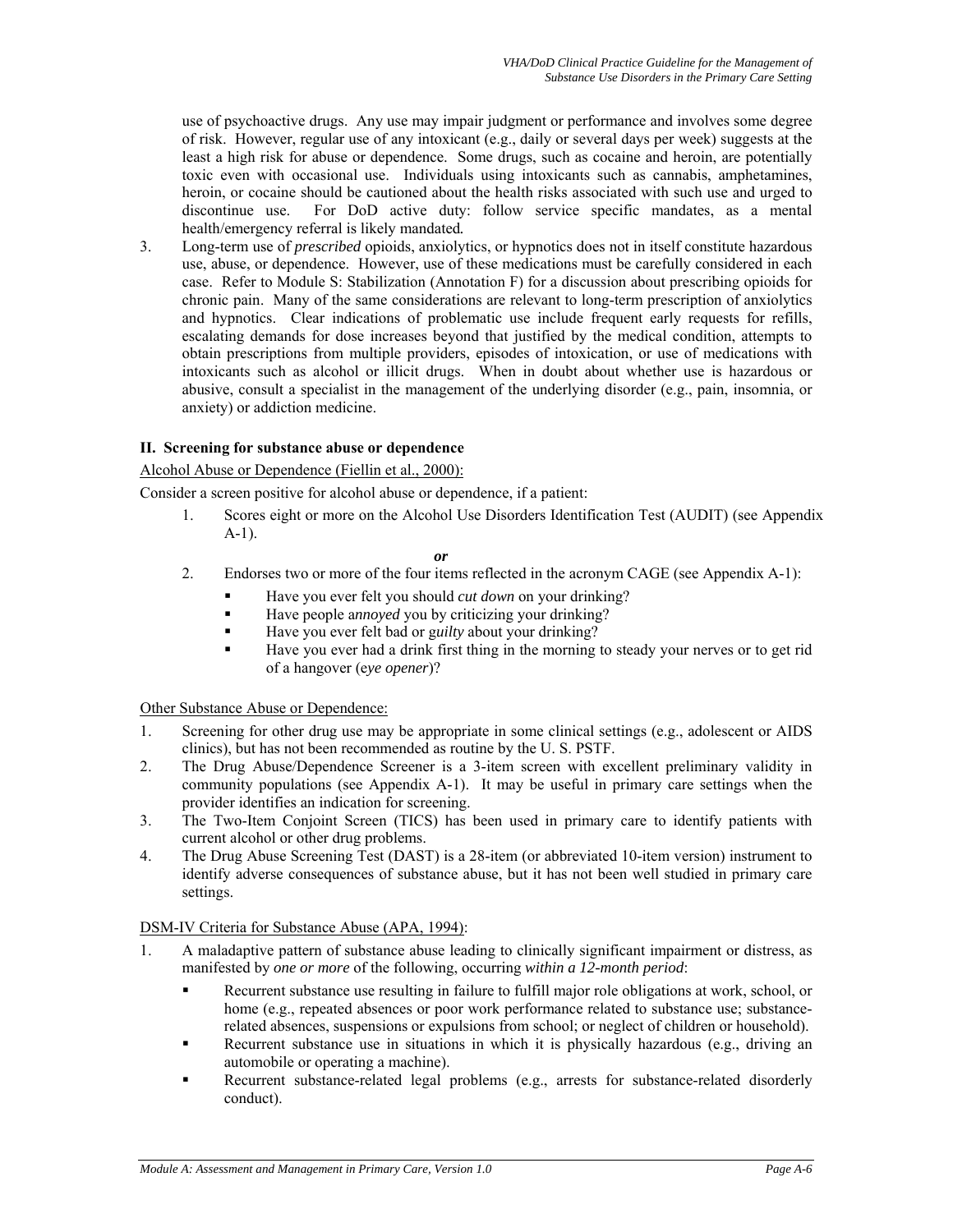- Continued substance use despite persistent or recurrent social or interpersonal problems caused or exacerbated by the effects of the substance (e.g., arguments with spouse about consequences of intoxication or physical fights).
- 2. These symptoms must never have met the criteria for substance dependence for this class of substance.

#### Assessment of Substance Dependence:

- a. Conduct clinical assessment to see if the patient meets the DSM-IV diagnostic criteria for Substance Dependence (e.g., see 304.30, 304.20, 304.60, 304.00, 304.90, 304.10, 304.80, or 305.1 in DSM-IV, pages 175-272).
- b. Diagnostic criteria required for Substance Dependence involves more than evidence of physiological dependence.
- c. Consider whether the person is dependent on multiple substances.

# DSM-IV Criteria for Substance Dependence (APA, 1994):

A maladaptive pattern of substance use, leading to clinically significant impairment or distress, as manifested by *three or more* of the following seven criteria, occurring at any time in the same *12-month period*:

- 1. Tolerance, as defined by either of the following:
	- A need for markedly increased amounts of the substance to achieve intoxication or desired effect.
	- Markedly diminished effect with continued use of the same amount of the substance.
- 2. Withdrawal, as defined by either of the following:
	- The characteristic withdrawal syndrome for the substance (refer to DSM-IV for further details).
	- The same (or a closely related) substance is taken to relieve or avoid withdrawal symptoms.
- 3. The substance is often taken in larger amounts or over a longer period than was intended.
- 4. There is a persistent desire or there are unsuccessful efforts to cut down or control substance use.
- 5. A great deal of time is spent in activities necessary to obtain the substance (e.g., visiting multiple doctors or driving long distances to see one), use the substance (e.g., chain smoking), or recover from its effects.
- 6. Important social, occupational, or recreational activities are given up or reduced because of substance use.
- 7. The substance use is continued despite knowledge of having a persistent or recurrent physical or psychological problem that is likely to have been caused or exacerbated by the substance (e.g., current cocaine use despite recognition of cocaine-induced depression or continued drinking despite recognition that an ulcer was made worse by alcohol consumption).

Dependence exists on a continuum of severity: remission requires a period of at least 30 days without meeting full diagnostic criteria and is specified as *Early* (first 12 months) or *Sustained* (beyond 12 months) and *Partial* (some continued criteria met) versus *Full* (no criteria met) (APA, 1994).

#### **III. Screening for risk of relapse**

A relapse is defined as any discrete violation of a self imposed rule or set of rules governing the ability to either stay completely free of drug use or maintain a preset goal of reduced drug usage. Variables that may place an individual at increased risk for relapse include the following:

- 1. Negative/unpleasant emotional states (e.g., anger, frustration, depression, boredom, or anxiety)
- 2. Interpersonal conflict
- 3. Social pressure to engage in drug usage (may be direct or indirect)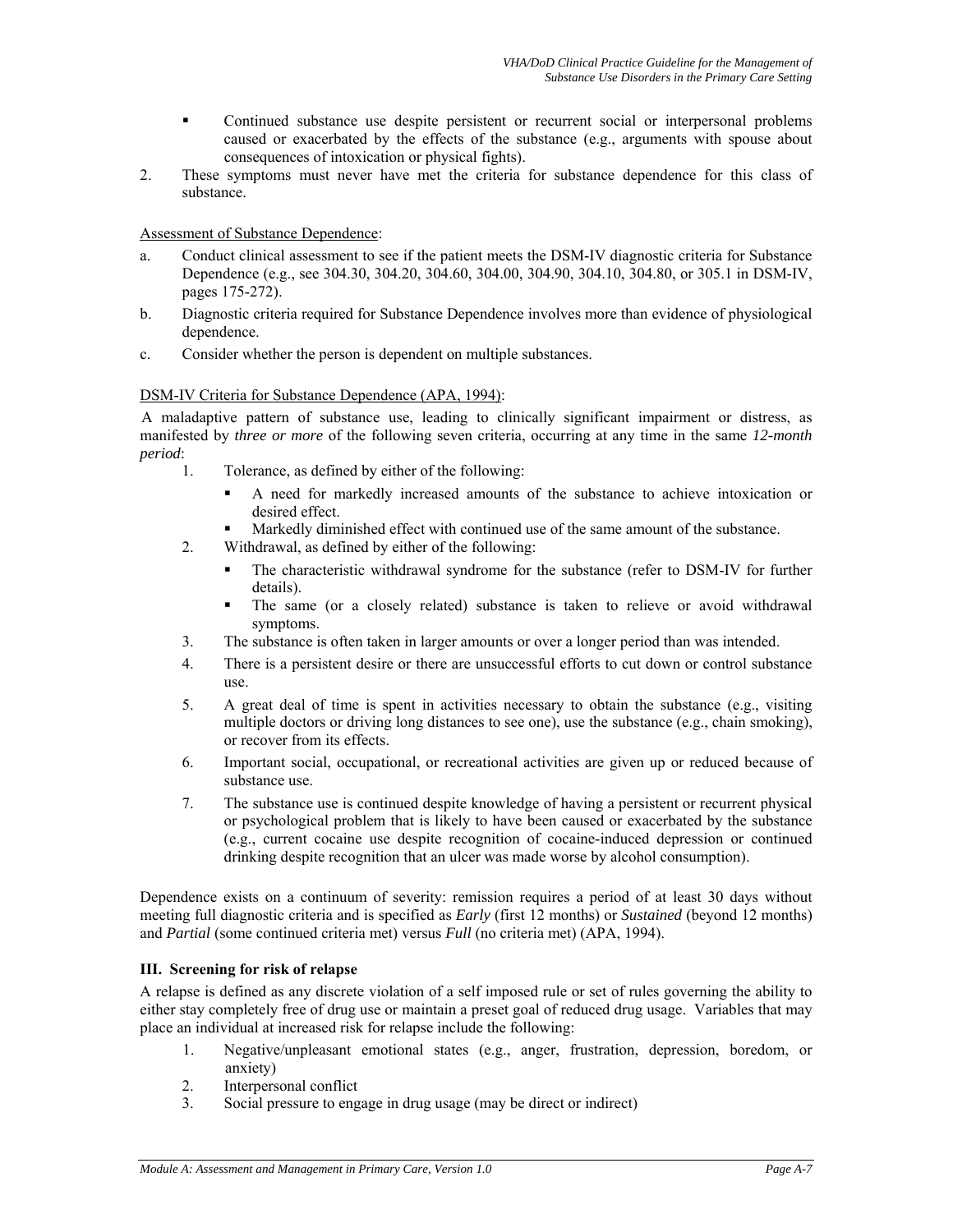- 4. Negative physical states (e.g., chronic or acute pain or substance withdrawal)
- 5. Testing personal control over the use of the substance
- 6. Responsivity to substance cues (e.g., cravings or urges)

A simple and brief patient inquiry will often suffice, such as "Have you had any 'close calls' with drinking or other drug use?"

#### EVIDENCE TABLE

|                | <b>Recommendations</b>                                  | <b>Sources of Evidence</b>  | QE     | $\bf R$       |
|----------------|---------------------------------------------------------|-----------------------------|--------|---------------|
| 1              | Use of labs                                             | Anton et al., 1995          | $II-2$ | A             |
| $\overline{2}$ | Screening of asymptomatic patients                      | <b>U.S. PSTF, 1996</b>      | $II-2$ | D             |
| 3              | Annual screening of hazardous use                       | <b>U.S. PSTF, 1996</b>      | Ш      | B             |
|                |                                                         | <b>U.S. DHHS, 1995</b>      |        |               |
| $\overline{4}$ | Consider volume and use                                 | Hawks, 1994                 | $II-2$ | A             |
|                |                                                         | Room et al., 1995           |        |               |
|                |                                                         | Hasin et al., 1996          |        |               |
|                |                                                         | Midanik et al., 1996        |        |               |
| 5              | Use of AUDIT score                                      | Saunders et al., 1993       | $II-1$ | A             |
| 6              | Use of CAGE score                                       | Mayfield et al., 1974       | $II-2$ | $\mathsf{A}$  |
| $\tau$         | Routine screening for other drug<br>abuse or dependence | <b>U.S. PSTF, 1996</b>      | Ш      | D             |
| 8              | Use of Drug Abuse/Dependence<br>Screener                | Schorling & Buchsbaum, 1997 | Ш      | $\mathcal{C}$ |
| 9              | Use of TICS score                                       | Brown et al., 1997          | $II-3$ | B             |
| 10             | Use of DAST score                                       | Skinner, 1982               | Ш      | $\mathcal{C}$ |

*QE = Quality of Evidence; R = Recommendation (See Introduction)* 

#### **F. Initiate Concurrent Physiological Stabilization, If Required**

#### **OBJECTIVE**

Identify patients in need of further assessment within Module S: Stabilization.

#### ANNOTATION

Indications for stabilization include intoxication or risk of withdrawal:

- 1. Intoxication:
	- The most common signs and symptoms involve disturbances of perception, wakefulness, attention, thinking, judgment, psychomotor behavior, and interpersonal behavior.
	- Patients should be medically observed at least until the BAL is decreasing and clinical presentation is improving.
	- Highly tolerant individuals may not show signs of intoxication. For example, patients may appear "sober" even at BALs well above the legal limit (e.g., 80 or 100 mg percent).
- 2. Consider withdrawal risk from each substance for patients using multiple substances.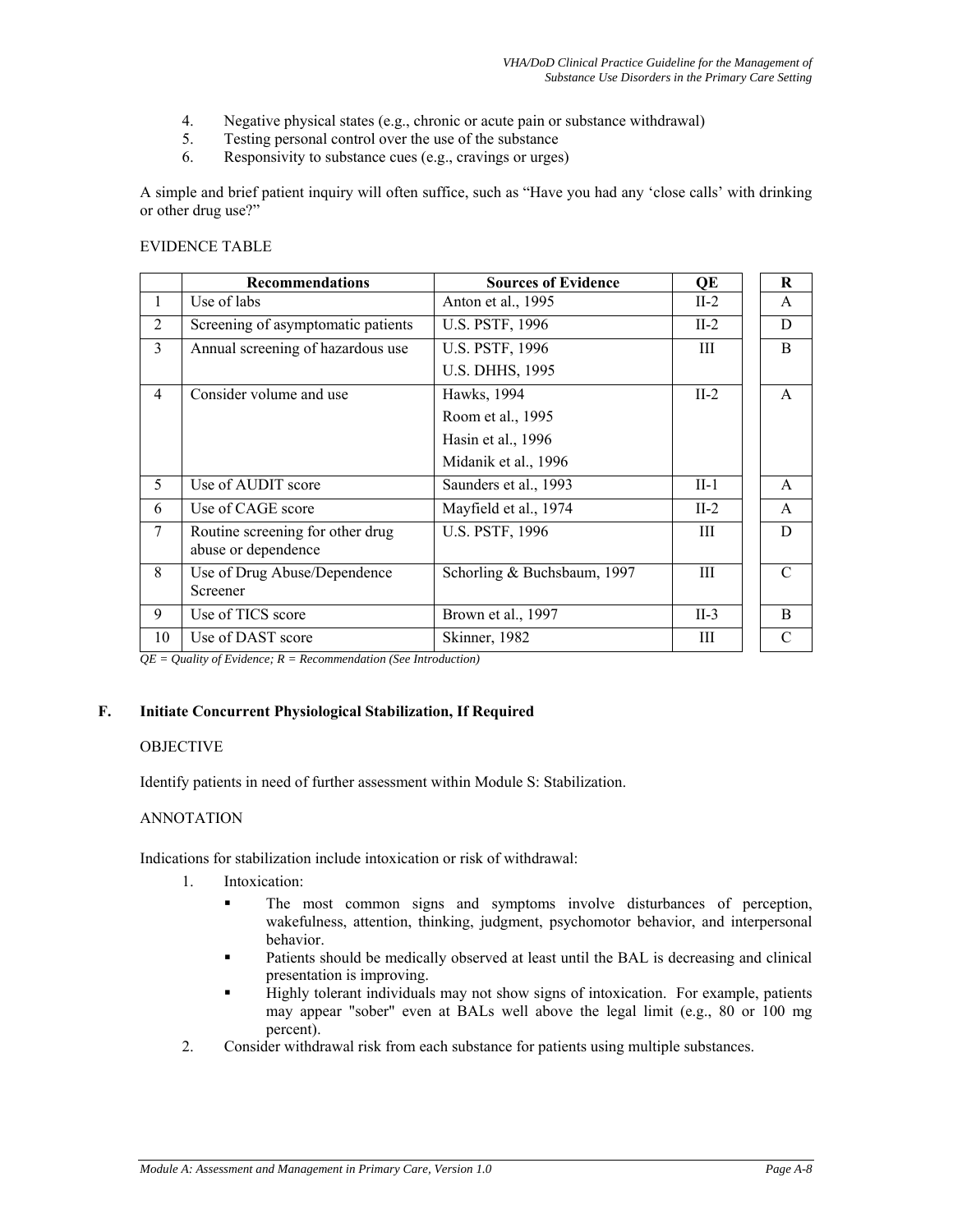| <b>Types of Intoxication</b> | <b>Signs and Symptoms</b>                                                                                               |
|------------------------------|-------------------------------------------------------------------------------------------------------------------------|
| Alcohol and Sedative-        | • Slurred speech                                                                                                        |
| Hypnotics                    | Incoordination                                                                                                          |
|                              | Unsteady gait                                                                                                           |
|                              | Nystagmus                                                                                                               |
|                              | Impairment in attention or memory<br>٠                                                                                  |
|                              | Stupor or coma                                                                                                          |
| Cocaine or Amphetamine       | Tachycardia or bradycardia<br>п                                                                                         |
|                              | Pupillary dilation<br>п                                                                                                 |
|                              | Elevated or lowered blood pressure<br>п                                                                                 |
|                              | Perspiration or chills                                                                                                  |
|                              | Nausea or vomiting<br>▪                                                                                                 |
|                              | Psychomotor agitation or retardation<br>٠                                                                               |
|                              | Muscular weakness, respiratory depression, or chest pain<br>■                                                           |
|                              | Confusion, seizures, dyskinesias, dystonias, or coma<br>٠                                                               |
| Opiate                       | Pupillary constriction (or dilation due to anoxia from overdose)<br>п                                                   |
|                              | Drowsiness or coma<br>▪                                                                                                 |
|                              | Slurred speech<br>■                                                                                                     |
|                              | Impairment in attention or memory                                                                                       |
|                              | Shallow and slow respiration or apnea<br>п                                                                              |
|                              | Note: Acute opiate intoxication can present as a medical emergency<br>with unconsciousness, apnea, and pinpoint pupils. |

#### **Table 2. Signs and Symptoms of Intoxication (APA, 1994)**

#### **Symptoms of opioid withdrawal**

The opioid withdrawal syndrome can be protracted with intense symptoms, though the syndrome itself poses virtually no risk of mortality. However, there is significant mortality risk from overdose for those who relapse following unsuccessful detoxification attempts as a result of loss of opioid tolerance.

Signs and symptoms of opioid withdrawal include any or all of the following, which may develop at a time appropriate for the ingested opioid (i.e., within 6–12 hours after the last dose of a short acting opioid, such as heroin or 36-48 hours after the last dose of a long acting opioid, such as methadone):

- **Craving for opioids**
- **Restlessness or irritability**
- **Nausea or abdominal cramps**
- **Increased sensitivity to pain**
- Muscle aches
- Dysphoric mood
- Insomnia or anxiety
- Pupillary dilation
- Sweating
- Piloerection (i.e., gooseflesh)
- Tachycardia
- Vomiting or diarrhea
- Increased blood pressure
- Yawning
- Lacrimation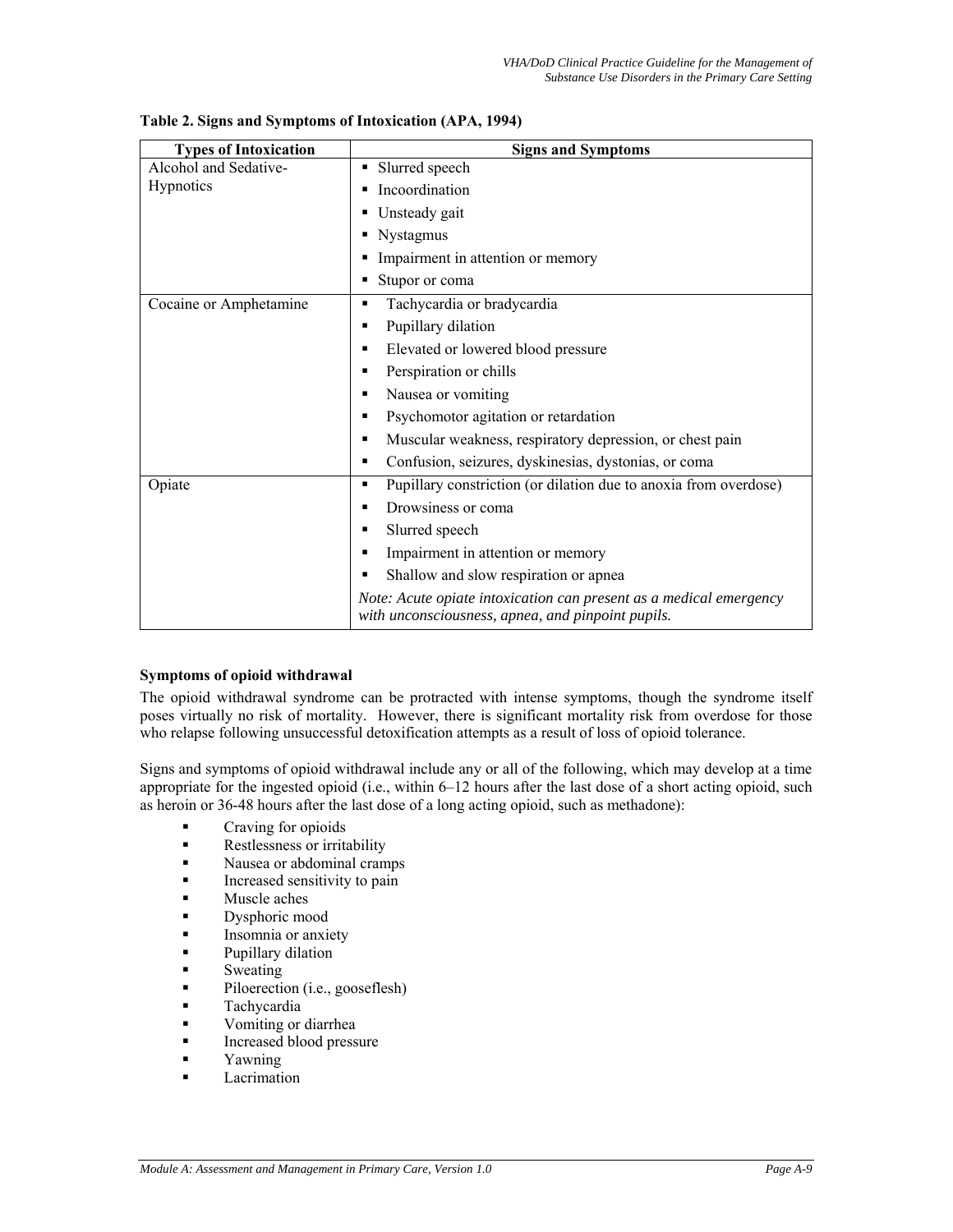#### **Symptoms of withdrawal from sedative-hypnotics or alcohol**

- 1. Signs and symptoms of withdrawal from sedative-hypnotics or alcohol include two or more of the following developing within several hours to a few days after cessation or reduction in heavy and prolonged use:
	- Autonomic hyperactivity (e.g., diaphoresis, tachycardia, and elevated blood pressure)
	- Increased hand tremor
	- Insomnia
	- Nausea and vomiting
	- Transient visual, tactile or auditory hallucinations or illusions
	- Delirium tremens (DTs)
	- Psychomotor agitation
	- Anxiety
	- Irritability
	- Grand mal seizures
- 2. The potential for a withdrawal syndrome can be gauged only imprecisely by asking the patient the pattern, type, and quantity of recent and past substance use.
- 3. Consider standardized measures to assess the severity of withdrawal symptoms. The Clinical Institute Withdrawal Assessment for Alcohol-Revised (CIWA-Ar) has good reliability and validity for assessing severity of withdrawal symptoms from alcohol (see Appendix A-1).
- 4. CIWA-Ar has 10 provider ratings. Interpret total scores as follows:
	- Minimal or absent withdrawal:  $\leq 9$
	- Mild to moderate withdrawal: 10-19
	- Severe withdrawal: > 20

#### DISCUSSION

Recent intake of a substance can be assessed from the history, physical examination (e.g., alcohol on the breath), or toxicological analysis of urine or blood. The specific clinical picture in substance intoxication depends on the substance(s) used, the duration of use at that dose, tolerance, time since last dose, expectations of effects, and the environment or setting of use.

DSM-IV (APA, 1994) criteria for substance intoxication include:

- The development of a reversible substance-specific syndrome due to recent ingestion of (or exposure to) a substance. *Note: Different substances may produce similar or identical syndromes.*
- Clinically significant maladaptive behavioral or psychological changes that are due to the effect of the substance on the central nervous system (e.g., belligerence, mood lability, cognitive impairment, impaired judgment, and impaired social or occupational functioning) can develop during or shortly after use of the substance.
- The symptoms are not due to a general medical condition and are not better accounted for by another mental disorder.

#### EVIDENCE TABLE

| <b>Recommendations</b>                 | <b>Sources of Evidence</b> | ОE     |  |
|----------------------------------------|----------------------------|--------|--|
| Consider using standardized assessment | Sullivan et al., 1989      | $II-2$ |  |
| of withdrawal symptoms.                | Gossop, 1990               |        |  |
|                                        | Zilm & Sellers, $1978$     |        |  |

*QE = Quality of Evidence; R = Recommendation (See Introduction)*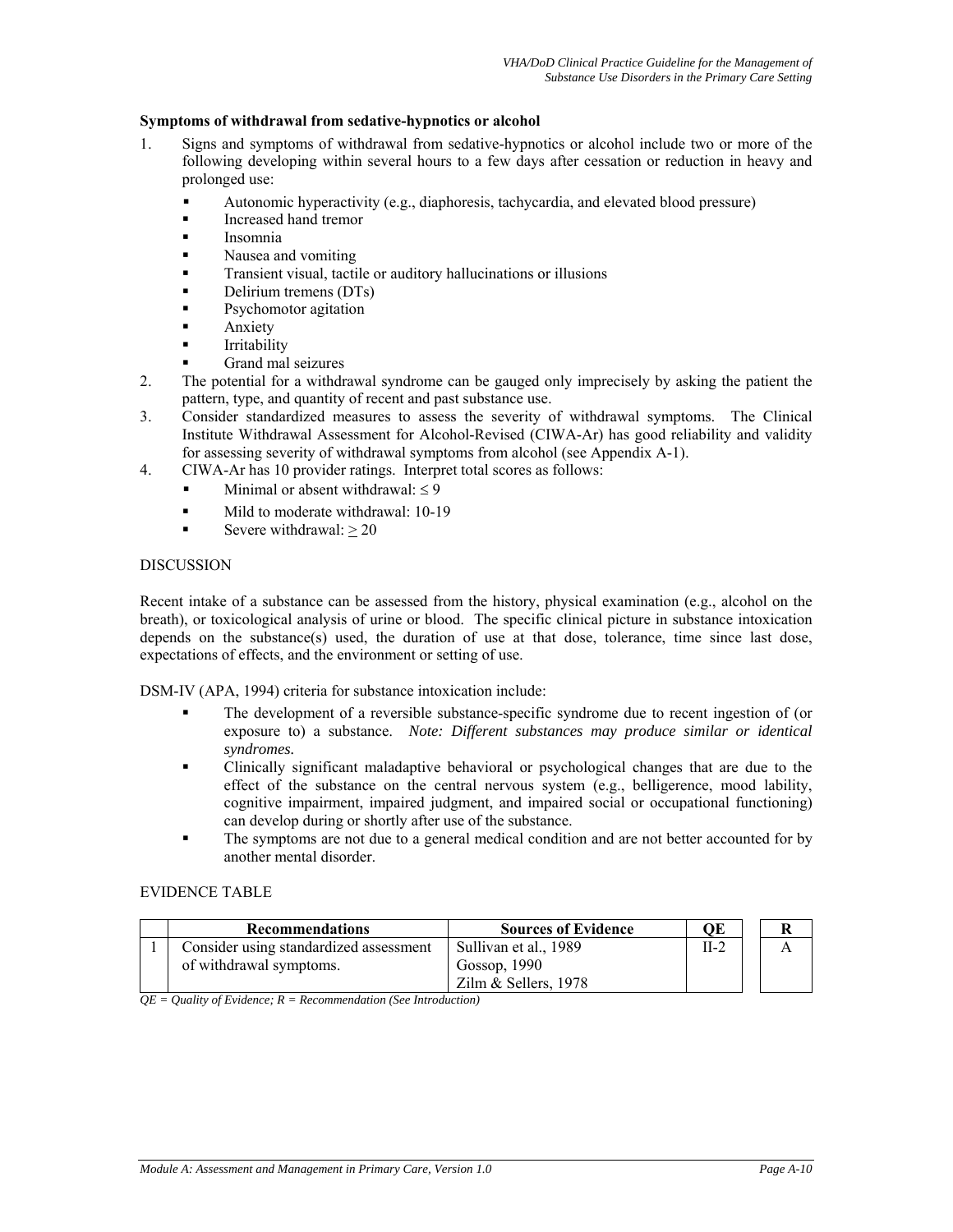#### **G. Summarize And Educate The Patient About The Problem**

#### **OBJECTIVE**

Present assessment information to the patient in a way that motivates ongoing cooperation with the provider and supports subsequent decisions about referral or brief intervention.

#### ANNOTATION

- 1. Discuss the patient's current use of alcohol and other drugs and address any potential problem areas (e.g., recent initiation of use, increase in use, or relationship to presenting medical concerns).
- 2. Inform the patient about relevant potential age- and gender-related problems, such as:
	- Abusive drinking or other drug use in the young adult
	- Alcohol and other drug use during pregnancy
	- Medication misuse or heavy drinking in the older adult
- 3. Convey openness to discuss any future concerns that may arise and encourage the patient to discuss them with you.
- 4. Emphasize appropriate concern and encourage the patient to address the problem.
- 5. Motivate the patient to seek additional treatment when indicated.

#### **H. Is Specialty Referral Indicated Or Mandated?**

#### **OBJECTIVE**

Determine, along with the patient, the most appropriate treatment approach.

#### ANNOTATION

- 1. When acceptable to the patient, a specialty care rehabilitation plan is generally indicated.
- 2. Care management is likely to be a more acceptable and effective alternative when one of the following applies:
	- The patient refuses referral to rehabilitation but continues to seek some services, especially medical and/or psychiatric services.
	- The patient has serious co-morbidity that precludes participation in available rehabilitation programs.
	- The patient has been engaged repeatedly in rehabilitation treatment with minimal progress toward optimal or intermediate rehabilitation goals.
- 3. Regarding DoD active duty patients:
	- Referral to addictions specialty care for assessment is required for all active duty patients involved in an incident involving/suspected to involve substances (see Appendix A-2).
	- Should such patients refuse referral, the commanding officer must be notified so consideration can be given to either (a) order the patient to comply, (b) invoke administrative options (administrative separation from service, etc.), or (c) do nothing. This is the commander's decision, with input from the medical staff.

Review the clinical assessment and note past treatment response, motivational level and patient goals in order to match patient needs and available programming.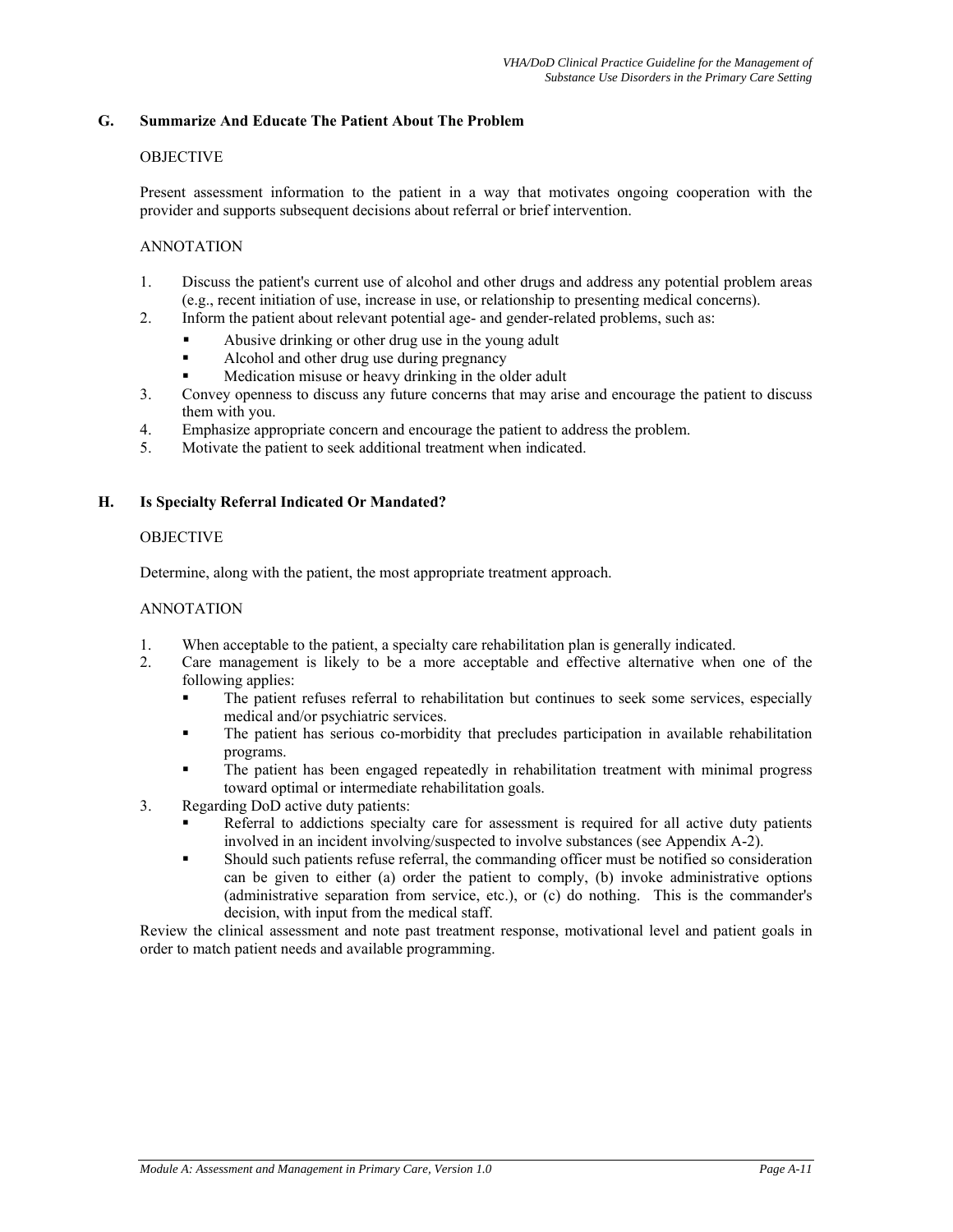| <b>Treatment Plan</b> | <b>Expected Outcomes</b>                                                                                   |
|-----------------------|------------------------------------------------------------------------------------------------------------|
| Rehabilitation        | Complete and sustained remission of all substance use disorders (SUDs)<br>٠                                |
| with optimal          | Resolution of, or significant improvement in, all coexisting biopsychosocial<br>٠                          |
| goals                 | problems and health-related quality of life                                                                |
| Rehabilitation        | Short- to intermediate-term remission of SUDs or partial remission of SUDs for<br>٠                        |
| with intermediate     | a specified period of time                                                                                 |
| goals                 | Resolution or improvement of at least some coexisting problems and health-<br>п<br>related quality of life |
| Care                  | Engagement in the treatment process, which may continue for long periods of<br>٠                           |
| management            | time or indefinitely                                                                                       |
|                       | Continuity of care (case management)<br>٠                                                                  |
|                       | Continuous enhancement of motivation to change<br>٠                                                        |
|                       | Availability of crisis intervention<br>٠                                                                   |
|                       | Improvement in SUDs, even if temporary or partial<br>п                                                     |
|                       | Improvement in coexisting medical, psychiatric, and social conditions<br>п                                 |
|                       | Improvement in quality of life<br>п                                                                        |
|                       | Reduction in the need for high-intensity health care services<br>п                                         |
|                       | Maintenance of progress<br>٠                                                                               |
|                       | Reduction in the rate of illness progression<br>٠                                                          |

**Table 3. Treatment Plan and Expected Outcomes** 

# DISCUSSION

Substance use disorders often follow a chronic, relapsing course, making individualized treatment more complicated (McLellan et al., 1996; O'Brien & McLellan, 1996). Treatment has not yet been wellconceptualized for many patients who either have responded with minimal improvement to repeated rehabilitative treatments or are unable or unwilling to engage in rehabilitation efforts, but who desire other services. Even when patients are unable and/or unwilling to participate in rehabilitation or show minimal benefit, there are opportunities to address SUDs in other care settings.

Care management approaches for SUDs are similar to management of other severe and persistent disorders for which no cure has been identified, such as bipolar disorder or diabetes mellitus (McLellan et al., 2000). Recent evidence suggests that approaches emphasizing engagement with the patient over long periods of time, case management, and integration of substance abuse treatment interventions with treatment for the coexisting conditions result in reduced substance use and associated complications (Drake & Mueser, 2000; Osher & Drake, 1996; U.S. DHHS, 1994; Willenbring et al., 1995; Willenbring et al., 1999). In the absence of serious co-morbidity or with appropriate specialist consultation, care management can be provided within some addiction treatment clinics.

Even when patients refuse referral or are unable to participate in specialized addiction treatment, many are accepting of general medical or psychiatric care. Clinicians in multiple settings can deliver care management for patients with SUDs. The chronic illness approach is consistent with management approaches for many other disorders treated in medical and psychiatric settings (Drake & Mueser, 2000; McLellan et al., 2000; Willenbring et al., 1999).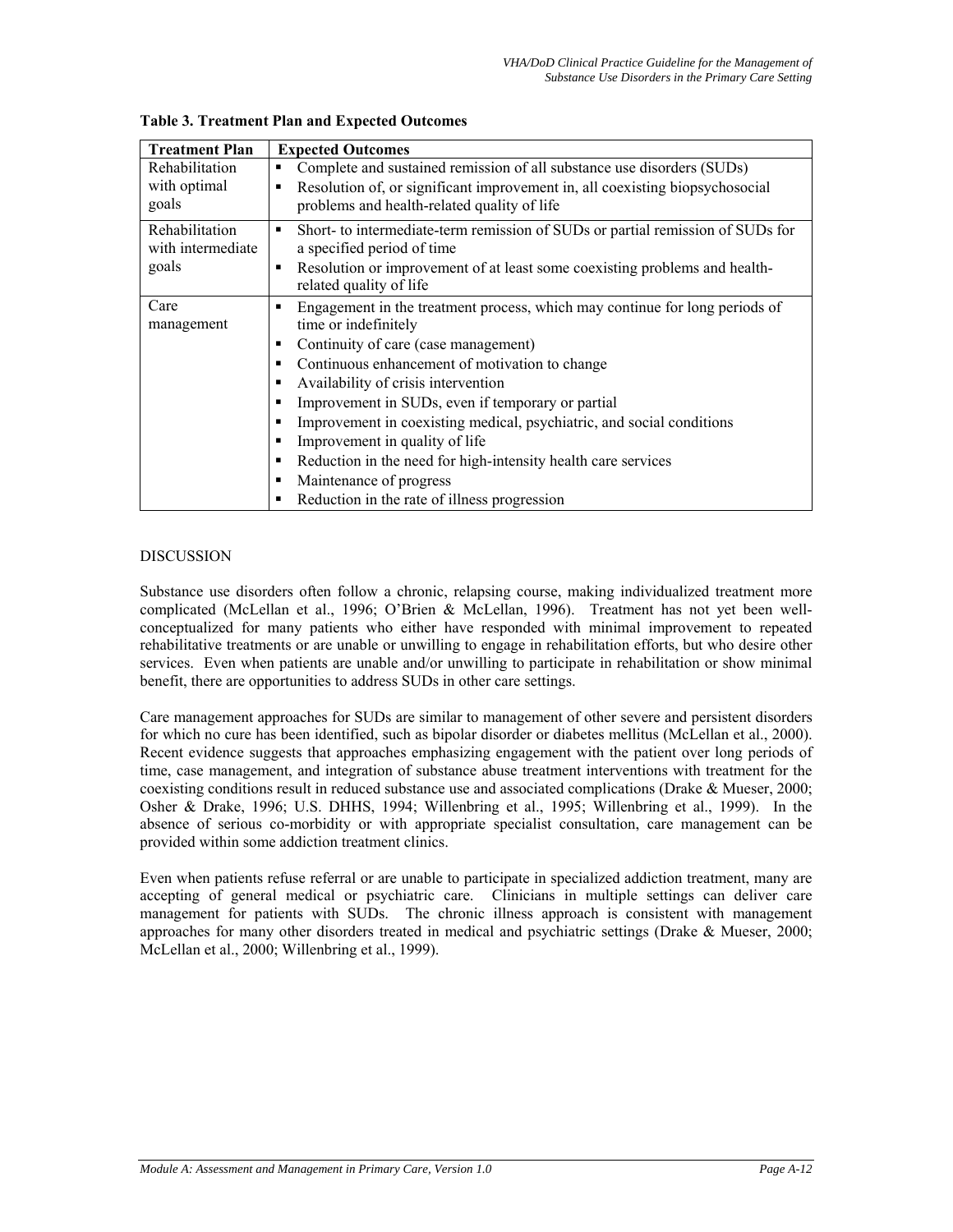#### EVIDENCE TABLE

|                | <b>Recommendations</b>                                          | <b>Sources of Evidence</b>    | QE     | R |
|----------------|-----------------------------------------------------------------|-------------------------------|--------|---|
|                | Referral to specialty care.                                     | Gerstein & Harwood, 1990      |        | A |
|                |                                                                 | Institute of Medicine, 1990   |        |   |
| $\overline{2}$ | Consider care management for medically                          | Willenbring et al., 1995      |        | B |
|                | ill alcoholics.                                                 | Willenbring et al., 1999      |        |   |
| $\mathcal{E}$  | Consider care management for combined                           | Drake & Mueser, 2000          | $II-1$ | B |
|                | serious psychiatric disorders and SUDs,                         | Osher & Drake, 1996           |        |   |
|                | where participation in rehabilitation<br>programs is precluded. | <b>U.S. DHHS, 1994</b>        |        |   |
| $\overline{4}$ | Match patient's motivational level and                          | American Society of Addiction | Ш      |   |
|                | needs with available programming.                               | Medicine (ASAM), 1996         |        |   |

*QE = Quality of Evidence; R = Recommendation (See Introduction)* 

# **I. Does Patient Agree To Referral Or Is Referral Mandated?**

#### **OBJECTIVE**

Promote enhanced patient commitment to change and adherence to the planned treatment regimen.

#### ANNOTATION

Negotiate and set specific rehabilitation goals with the patient:

- 1. Establish treatment goals in the context of a negotiation between the treatment provider and the patient.
- 2. Review with the patient results of previous efforts at self-change and formal treatment experience, including reasons for treatment dropout.
- 3. Use motivational enhancement techniques, when appropriate.
- 4. Consider bringing the addiction specialist into your office to assist with referral decisions.
- 5. Regarding DoD active duty:
	- Referral to addictions specialty care for assessment is required for all active duty patients involved in an incident involving/suspected to involve substances (see Appendix A-2).
	- Should such patients refuse referral, notify the commanding officer so consideration can be given to either (a) order the patient to comply, (b) invoke administrative options (e.g., administrative separation from service), or (c) do nothing. This is the commander's decision, with input from the medical staff.

#### DISCUSSION

When both parties agree on what is to be accomplished and how this is to be done, the chances of achieving a favorable outcome are enhanced (Putnam et al., 1994; Sanches-Craig & Lei, 1986). Discussing treatment history and expectations can reduce reliance on previously ineffective treatment approaches and increase the likelihood of realistic goals for the current episode of care.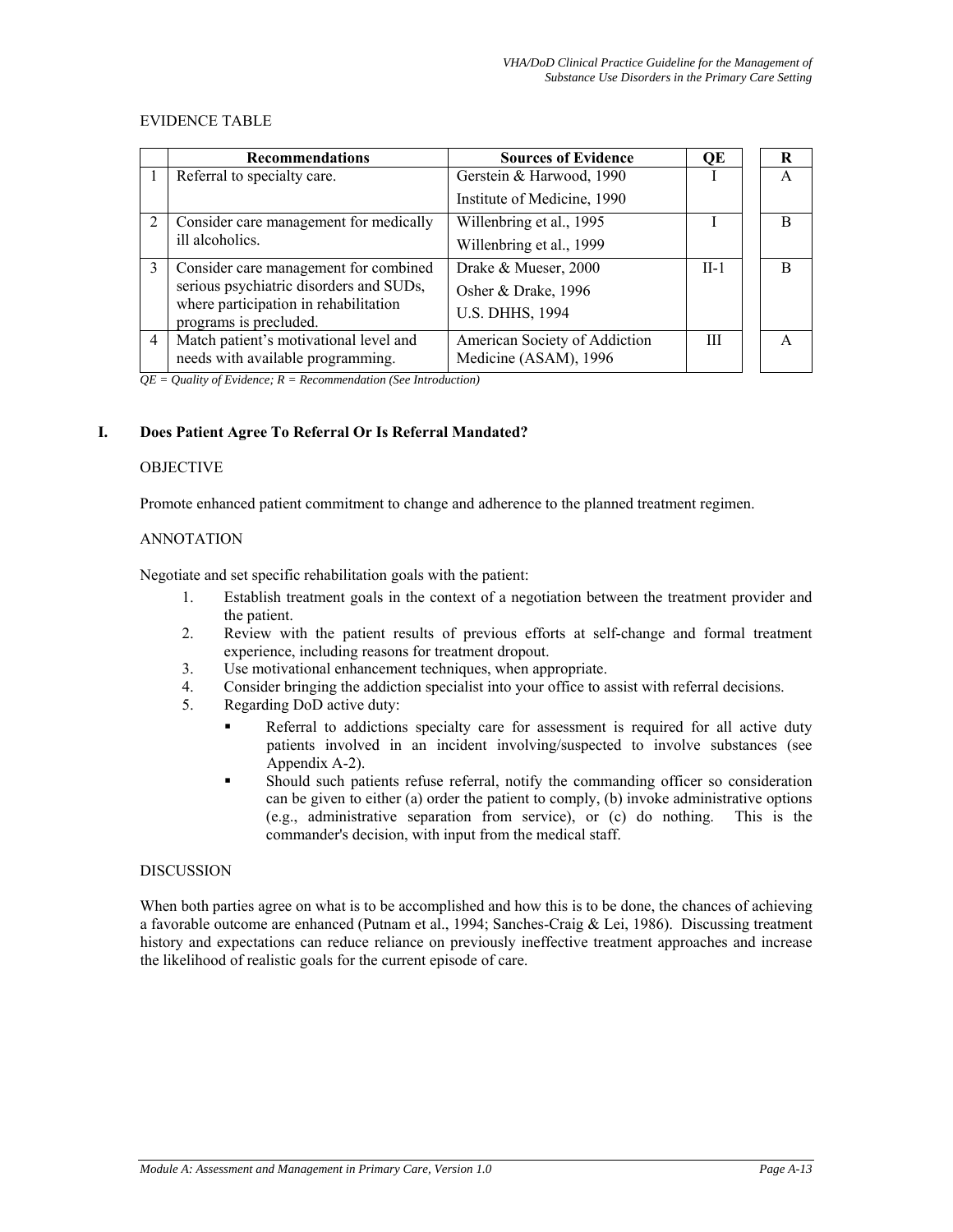#### EVIDENCE TABLE

|          | <b>Recommendations</b>                         | <b>Sources of Evidence</b> | ОE     | R |
|----------|------------------------------------------------|----------------------------|--------|---|
|          | Establish treatment goals through negotiation. | Heinssen et al. 1995       | $II-1$ | A |
|          |                                                | Miller, 1995               |        |   |
|          |                                                | Miller & Rollnick, 1991    |        |   |
|          |                                                | Sanchez-Craig & Lei, 1986  |        |   |
|          |                                                | Sobell et al., 1992        |        |   |
|          |                                                | Stark, 1992                |        |   |
| $\gamma$ | Review prior treatment experience.             | Stark, 1992                | Ш      |   |

*QE = Quality of Evidence; R = Recommendation (See Introduction)* 

#### **J. Refer To Specialty Care With Attention To Engagement Barriers**

#### **OBJECTIVE**

Ensure adequate financial, housing, transportation, and social resources to support access to treatment at the appropriate level of care and provide a supportive recovery environment.

#### ANNOTATION

Address and remove barriers to treatment. If resources are not present or readily available refer to social work services for assistance.

Accessible transportation, appropriate for individual needs, is necessary for patient participation in treatment and follow-through on plans. Resources to meet basic needs for food, clothing, and personal care should also be allocated. Patient assessment and referral requires a thorough understanding of needs, present resources, preferences, expectations and perceptions, and eligibilities, as well as community resources and regulations.

#### **K. Provide Brief Intervention**

#### **OBJECTIVE**

Promote reduced hazardous use of alcohol and other drugs and prevent future complications or dependence.

#### ANNOTATION

A brief intervention may be accomplished in the following general sequence:

- 1. Give feedback about screening results, relating the risks of negative health effects to the patient's presenting health concerns.
- 2. Inform the patient about safe consumption limits and offer advice about change.
- 3. Offer to involve family members in this process to educate them and solicit their input (consent is required).
- 4. Assess patient's degree of readiness for change (e.g., "How willing are you to consider reducing your use at this time?").
- 5. Negotiate goals and strategies for change.
- 6. Schedule an initial follow-up appointment in two to four weeks.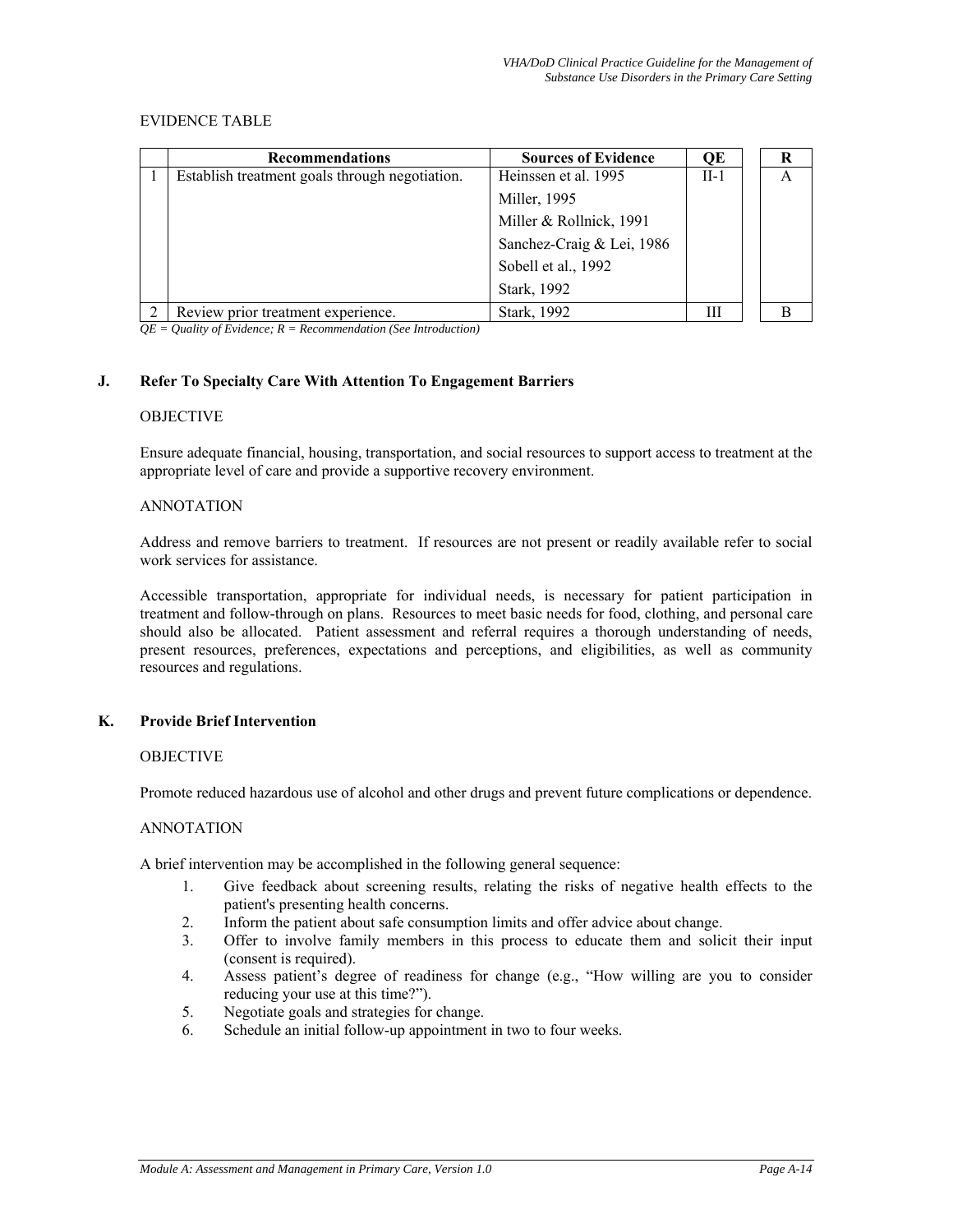- 7. Monitor changes at follow-up visits by asking patient about use, health effects, and barriers to change.
- 8. If patient declines referral to specialty evaluation or treatment, continue to encourage reduction or cessation of use and reconsider referral to specialized treatment at subsequent visits.

#### **DISCUSSION**

Multiple randomized clinical trials have demonstrated the efficacy of brief interventions by physicians in primary care settings. Training in brief provider intervention has been demonstrated to increase rates of alcohol counseling in primary care when accompanied by real-time cues for screening and facilitative clinic support services (Adams et al., 1998; Buchsbaum et al., 1993).

#### EVIDENCE TABLE

| <b>Recommendations</b>                  | <b>Sources of Evidence</b> | OE | R            |
|-----------------------------------------|----------------------------|----|--------------|
| Provide feedback for screening results. | Samet et al., 1996         |    | A            |
|                                         | U.S. DHHS, 1995 & 1997     |    |              |
| Address consumption limits and advise   | Bien et al., 1993          |    | $\mathsf{A}$ |
| about change.                           | Fleming et al., 1997       |    |              |
|                                         | Poikolainen, 1999          |    |              |
|                                         | Wilk et al., 1997          |    |              |
| Assess readiness for change.            | Adams et al., 1998         |    |              |
|                                         | Miller & Rollnick, 1991    |    |              |

*QE = Quality of Evidence; R = Recommendation (See Introduction)* 

# **L. Follow-Up In Primary Care**

#### **OBJECTIVE**

Monitor substance use and encourage reduction or abstinence.

#### ANNOTATION

Maintain a vigilant review of alcohol and other drug use by multiple modes of assessment, ranging from careful observation by provider during medical appointments to the use of biological measures. Promote abstinence or reduction, as indicated, and offer supportive verbal encouragements.

- 1. Look for spontaneous signs of use and ask the patient about their specific use and frequency of that use.
- 2. When possible, discuss other areas of concern in the patient's life since these constitute collateral assessment and prognostic indicators.
- 3. Use biological assessments concurrently with the ongoing dialogue including the breathalyzer, urine toxicology, and BAL.
- 4. Encourage abstinence or reduced use, consistent with the patient's motivation and agreement.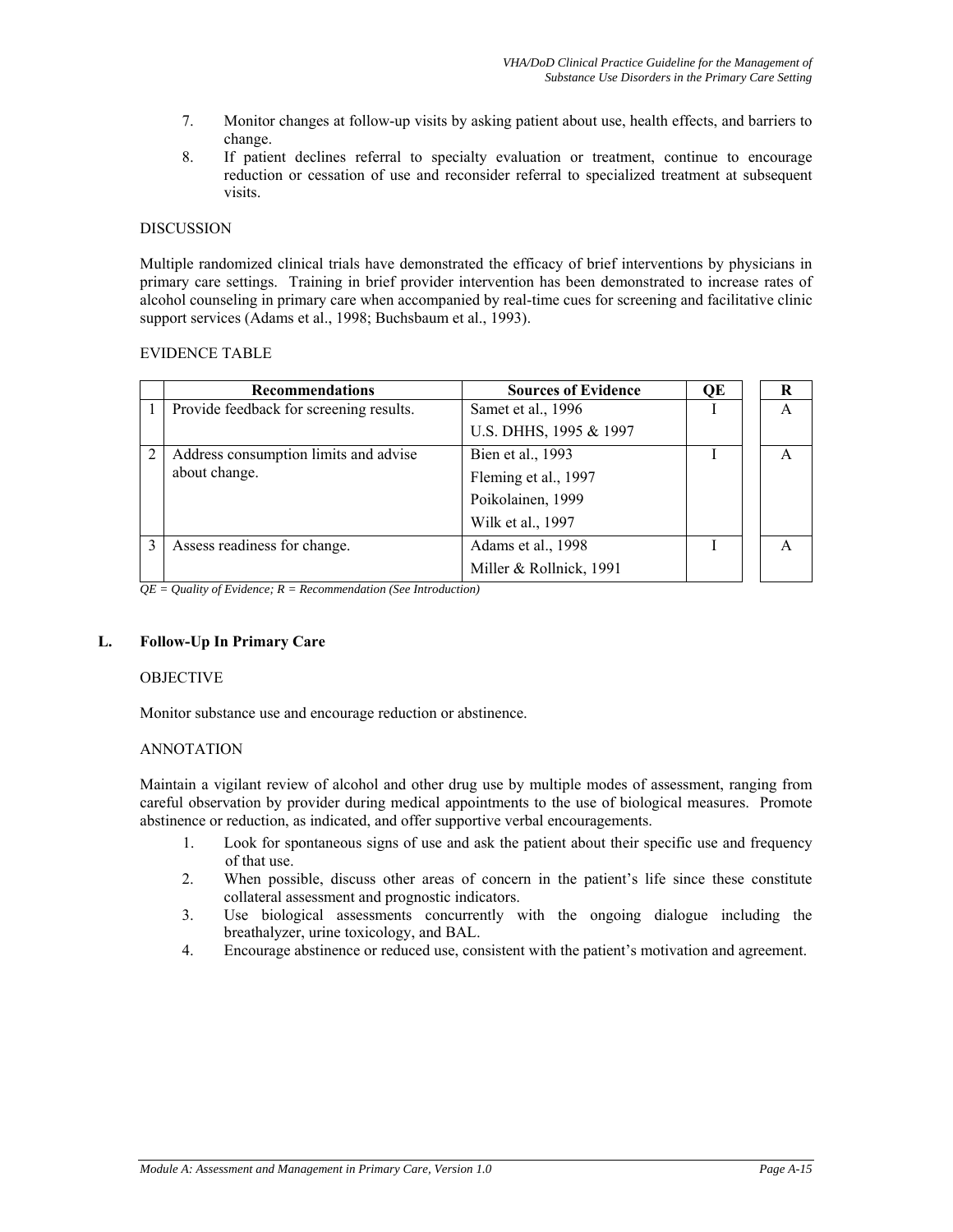#### **M. Educate About Substance Use, Associated Problems, And Prevention Of Relapse**

#### OBJECTIVE

Prevent the development of problematic alcohol or other drug use, abuse, and dependence (primary prevention) or resumption of problems following a period of remission.

#### ANNOTATION

- 1. Discuss the patient's current use of alcohol and other drugs and address any potential problem areas, such as recent initiation of use, increase in use, and use to cope with stress.
- 2. Inform patient about potential age- and gender-related problems, such as:
	- Abusive drinking or other drug use in the young adult
	- Alcohol and other drug use during pregnancy
	- Medication misuse or heavy drinking in the older adult
- 3. Convey openness to discuss any future concerns that may arise and encourage the patient to discuss them with you.
- 4. Periodically inquire about alcohol and drug use at future visits.

#### EVIDENCE TABLE

| <b>Recommendations</b>              | <b>Sources of Evidence</b> | ОE | R |
|-------------------------------------|----------------------------|----|---|
| Future monitoring of substance use. | Bradley et al., 1993       | Ш  |   |
|                                     | <b>U.S. DHHS, 1995</b>     |    |   |

*QE = Quality of Evidence; R = Recommendation (See Introduction)*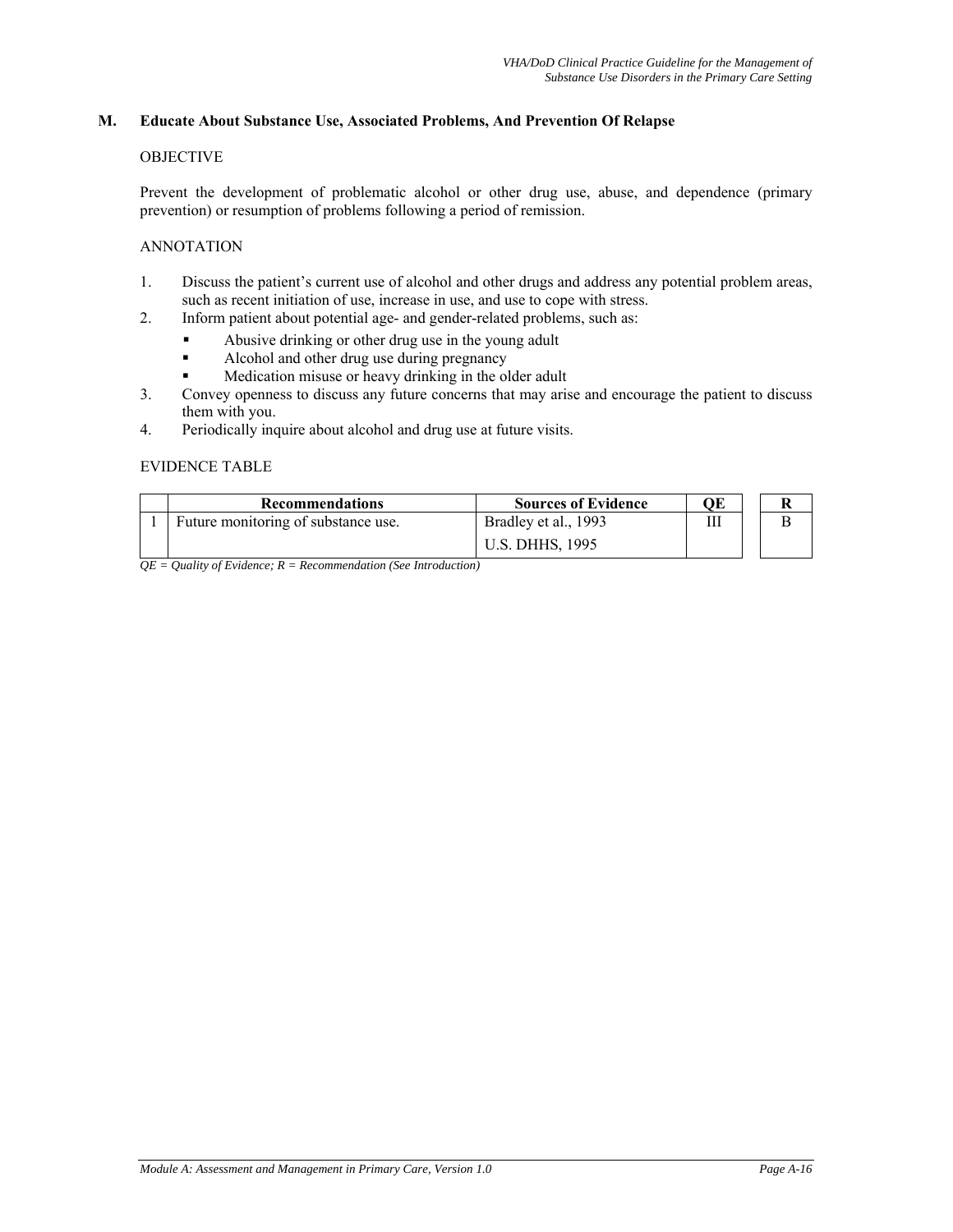# **Module A References**

- Adams, A., Ockene, J. K., Wheeler, E. V., et al. (1998). Alcohol counseling, physicians will do it. Journal of General Internal Medicine, 13, 692-698.
- American Psychiatric Association (APA) (1994). Diagnostic and Statistical Manual of Mental Disorders  $(4<sup>th</sup>$  ed.). Washington, DC: American Psychiatric Association.
- American Psychiatric Association (APA) (1993). Practice Guideline for Major Depressive Disorders in Adults (pp. 4-19). Washington, DC: American Psychiatric Association.
- American Society of Addiction Medicine (1996). Patient Placement Criteria for the Treatment of Substance-Related Disorders (2nd ed.). Washington, DC: American Society of Addiction Medicine.
- Anton, R. F., Litton, R. Z., & Allen, J. P. (1995). Biological assessment of alcohol consumption. In J.P. Allen & M. Columbus (Eds.). Assessing Alcohol Problems: A Guide for Clinicians and Researchers (pp. 31-40). Bethesda, MD: National Institute on Alcohol Abuse and Alcoholism.
- Bien, T., Miller, W., & Tonigan, J. (1993). Brief interventions for alcohol problems: a review. Addiction, 88, 315-336.
- Bradley, K. A., Badrinath, S., Bush, K., et al. (1998). Medical risks for women who drink alcohol. Journal of General Internal Medicine, 13, 627-639.
- Bradley, K. A., Donovan, D. M., & Larson, E. B. (1993). How much is too much? Advising patients about safe levels of alcohol consumption. Archives of Internal Medicine, 153, 2734-2740.
- Brown, R. L., Leonard, T., Saunders, L. A., et al. (1997). A two-item screening test for alcohol and other drug problems. Journal of Family Practice, 44, 151-160.
- Buchsbaum, D., Buchanan, R., Lawton, M., et al. (1993). A program of screening and prompting improves short-term physician counseling of dependent and nondependent harmful drinkers. Archives of Internal Medicine, 153, 1573-1577.
- Crum, R. M., Anthony, J. C., Bassett, S. S., et al. (1993). Population-based norms for the Mini-Mental State Examination by age and education level. Journal of the American Medical Association, 269 (18), 2386-2391.
- Drake, R. E., & Mueser, K. T. (2000). Psychosocial approaches to dual diagnosis. Schizophrenia Bulletin, 26, 105-118.
- Fiellin, D. A., Reid, M. C., & O'Connor, P. G. (2000). Screening for alcohol problems in primary care: a systematic review. Archives of Internal Medicine, 160, 1977-1989.
- Fleming, M. F., Barry, K. L., Manwell, L. B., et al. (1997). Brief physician advice for problem alcohol drinkers. Journal of the American Medical Association, 277 (13), 1039-1045.
- Folstein, M., Folstein, S. E., McHugh, P. R., et al. (1975). Mini-Mental State: A practical method for grading the cognitive state of patients for the clinician. Journal of Psychiatric Research, 12 (3), 189- 198.
- Gerstein, D., & Harwood, H. (Eds.) (1990). Treating Drug Problems (Vol. 1). Washington, DC: National Academy Press.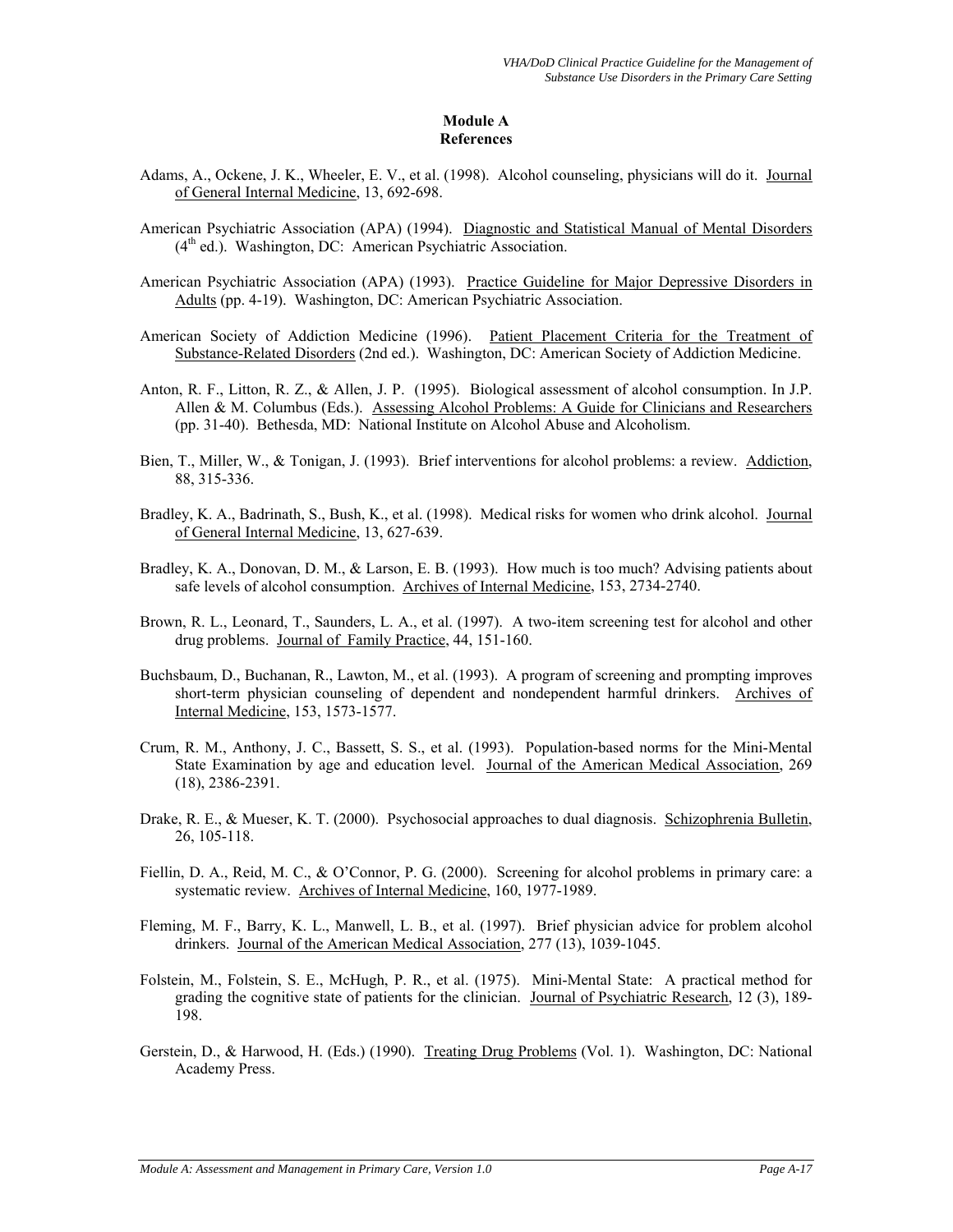- Gossop, M. (1990). The development of a Short Opiate Withdrawal Scale (SOWS). Addictive Behaviors, 15, 487-490.
- Hasin, D., Li, Q., McCloud, S., et al. (1996). Agreement between DSM-III, DSM-III-R, DSM-IV and ICD-10 alcohol diagnoses in US community-sample heavy drinkers. Addiction, 91 (10), 1517-1527.
- Hasting, E. J., & Hamberger, L. K. (1997). Sociodemographic predictors of violence. Psychiatric Clinics of North America, 20, 323-335.
- Hawks, D. A. (1994). A review of current guidelines on moderate drinking for individual consumers. Contemporary Drug Problems, 21, 223-237.
- Heinssen, R. K., Levendusky, P. G., & Hunter, R. H. (1995). Client as colleague: therapeutic contracting with the seriously mentally ill. American Psychologist, 50, 522-532.
- Hirschfeld, R. M., & Russell, J. M. (1997). Assessment and treatment of suicidal patients. New England Journal of Medicine, 337, 910-915.
- Institute of Medicine (1990). Broadening the Base of Treatment for Alcohol Problems. Washington, DC: National Academy Press.
- Mayfield, D., McLeod, G., & Hall, P. (1974). The CAGE questionnaire: validation of a new alcoholism instrument. American Journal of Psychiatry, 131, 1121-1123.
- McLellan, A. T., Lewis, D. C., O'Brien, C. P., et al. (2000). Drug dependence, a chronic medical illness: implications for treatment, insurance, and outcomes evaluation. Journal of the American Medical Association, 284, 1689-1695.
- McLellan, A. T., Woody, G. E., Metzger, D., et al. (1996). Evaluating the effectiveness of treatments for substance use disorders: reasonable expectations, appropriate comparisons. Milbank Quarterly, 74, 51-85.
- Midanik, L. T., Tam, T. W., Greenfield, T. K., et al. (1996). Risk functions for alcohol-related problems in a 1988 U. S. national sample. Addiction, 91, 1427-1437.
- Miller, W. R. (1995). Increasing motivation for change. In R. K. Hester & W. R. Miller (Eds.), Handbook of Alcoholism Treatment Approaches: Effective Alternatives  $(2^{nd}$  ed.). Boston, MA: Allyn and Bacon.
- Miller, W. R., & Rollnick, S. (1991). Motivational Interviewing: Preparing People to Change Addictive Behavior. New York, NY: Guilford.
- O'Brien, C. P., & McLellan, A. T. (1996). Myths about the treatment of addiction. Lancet, 347, 237-40.
- Osher, F. C., & Drake, R. E. (1996). Reversing a history of unmet needs: approaches to care for persons with co-occurring addictive and mental disorders. American Journal of Orthopsychiatry, 66, 4-11.
- Poikolainen, K. (1999). Effectiveness of brief interventions to reduce alcohol intake in primary health care populations: a meta-analysis. Prevention Medicine, 28, 503-509.
- Putnam, D. E., Finney, J. W., Barkey, P. L., et al. (1994). Enhancing commitment improves adherence to a medical regimen. Journal of Consulting and Clinical Psychology, 6, 191-194.
- Reid, M. C., Fiellin, D. A., & O'Connor, P. G. (1999). Hazardous and harmful alcohol consumption in primary care. Archives of Internal Medicine, 159, 1681-1689.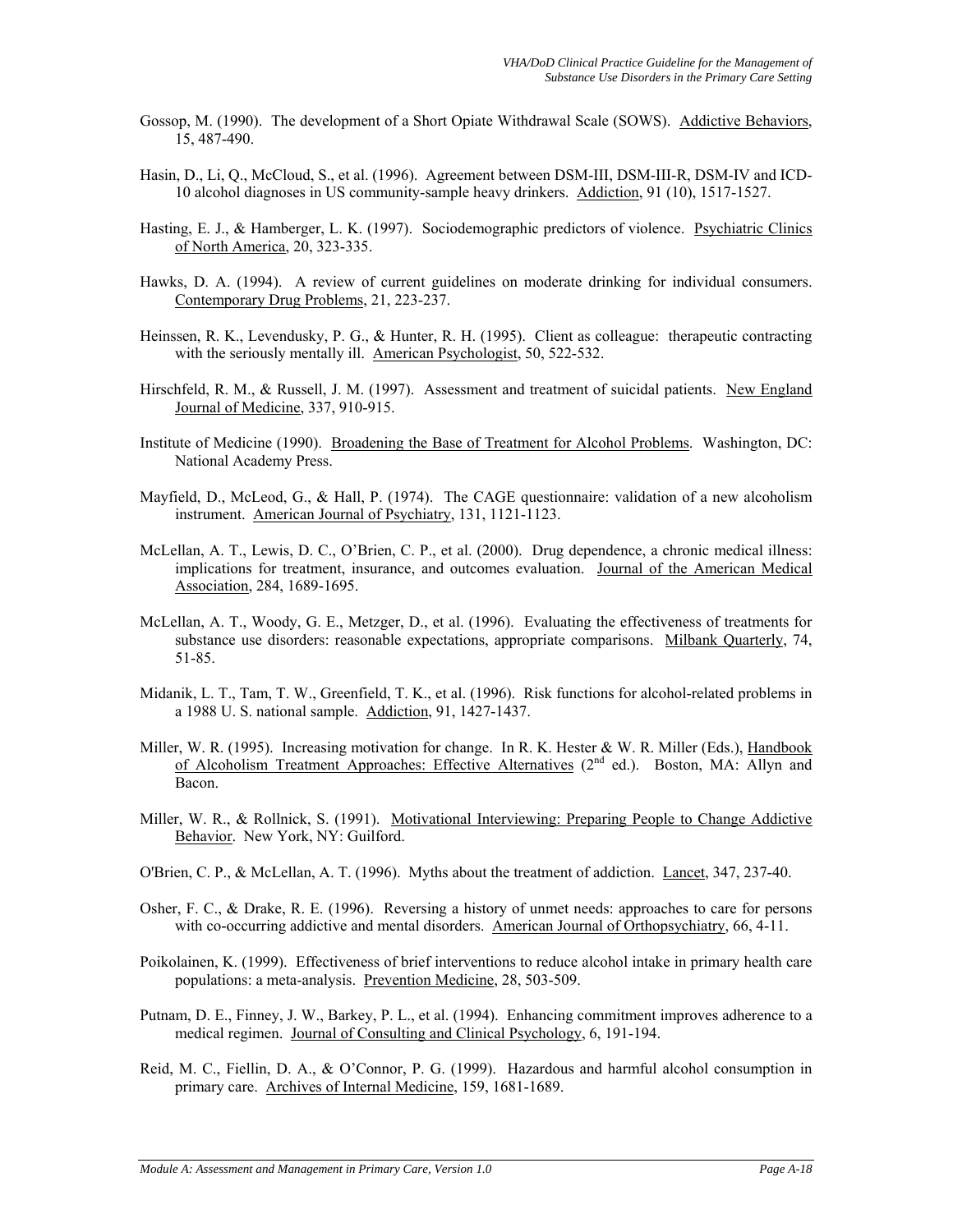- Room, R., Bondy, S., & Ferris, J. (1995). The risk of harm to oneself from drinking. Canada 1989. Addiction, 90, 499-513.
- Samet, J. H., Rollnick, S., & Barnes, H. (1996). Beyond CAGE: a brief clinical approach after detection of substance abuse. Archives of Internal Medicine, 156, 2287-2293.
- Sanchez-Craig, M., & Lei, H. (1986). Disadvantages of imposing the goal of abstinence on problem drinkers: an empirical study. British Journal of Addiction, 81, 505-512.
- Saunders, J. B., Aasland, O. G., Babor, F., et al. (1993). Development of the Alcohol Use Disorders Screening Test (AUDIT). WHO collaborative project on early detection of persons with harmful alcohol consumption, II. Addiction, 88, 791-804.
- Schorling, J. B., & Buchsbaum, D. G. (1997). Screening for alcohol and drug abuse. Medical Clinics of North America, 81, 845-865.
- Skinner, H. A. (1982). The Drug Abuse Screening Test. Addictive Behavior, 7, 363-371.
- Sobell, M. B., Sobell, L. C., Bogardis, J., et al. (1992). Problems drinkers' perceptions of whether treatment goals should be self-selected or therapist-selected. Behavior Therapy, 23, 43-52.
- Stark, M. J. (1992). Dropping out of substance abuse treatment: a clinically oriented review. Clinical Psychology Review, 12, 93-116.
- Sullivan, J. T., Skyora, K., Schneiderman, J., et al. (1989). Assessment of alcohol withdrawal: the revised Clinical Institute Withdrawal Assessment for Alcohol scale (CIWA-Ar). British Journal of Addiction, 84, 1353-1357.
- Thienhaus, D. J., & Piasecki, M. (1998). Assessment of psychiatric patients' risk of violence toward others. Psychiatric Services, 49, 1129-1130 & 1147.
- U. S. Department of Health and Human Services (1997). A Guide to Substance Abuse Services for Primary Care Clinicians (Tip #24), (DHHS Publication No. (SMA) 97-3139). Rockville, MD: Department of Health and Human Services.
- U. S. Department of Health and Human Services (1995). Detoxification from Alcohol and Other Drugs (Tip #19) (DHHS Publication No. (SMA) 95-3046). Rockville, MD: Department of Health and Human Services.
- U. S. Department of Health and Human Services (1994, reprinted 1995). Assessment and Treatment of Patients with Coexisting Mental Illness and Alcohol and Other Drug Abuse (DHHS Publication No. (SMA) 95-3061). Rockville, MD: Department of Health and Human Services.
- U. S. Department of Health and Human Services (1993). State Methadone Treatment Guidelines**─**Treatment Improvement Protocol, (TIP) Series #1. M. W. Parrino, Consensus Panel Chair, Center for Substance Abuse Treatment.
- U. S. Preventive Services Task Forces (PSTF) (1996). Guide to Clinical Preventive Services (2<sup>nd</sup> ed.). Baltimore, MD: Williams & Wilkins.
- Veterans Affairs Task Force on Prevention and Management of Suicidal and Assaultive Behavior (n/d). Prevention of Suicide: Everyone's Concern (Education Module).
- Wilk, A. I., Jensen, N. M., & Havighurst, T. C. (1997). Meta-analysis of randomized control trials addressing brief interventions in heavy alcohol drinkers. Journal of General Internal Medicine, 12, 274-283.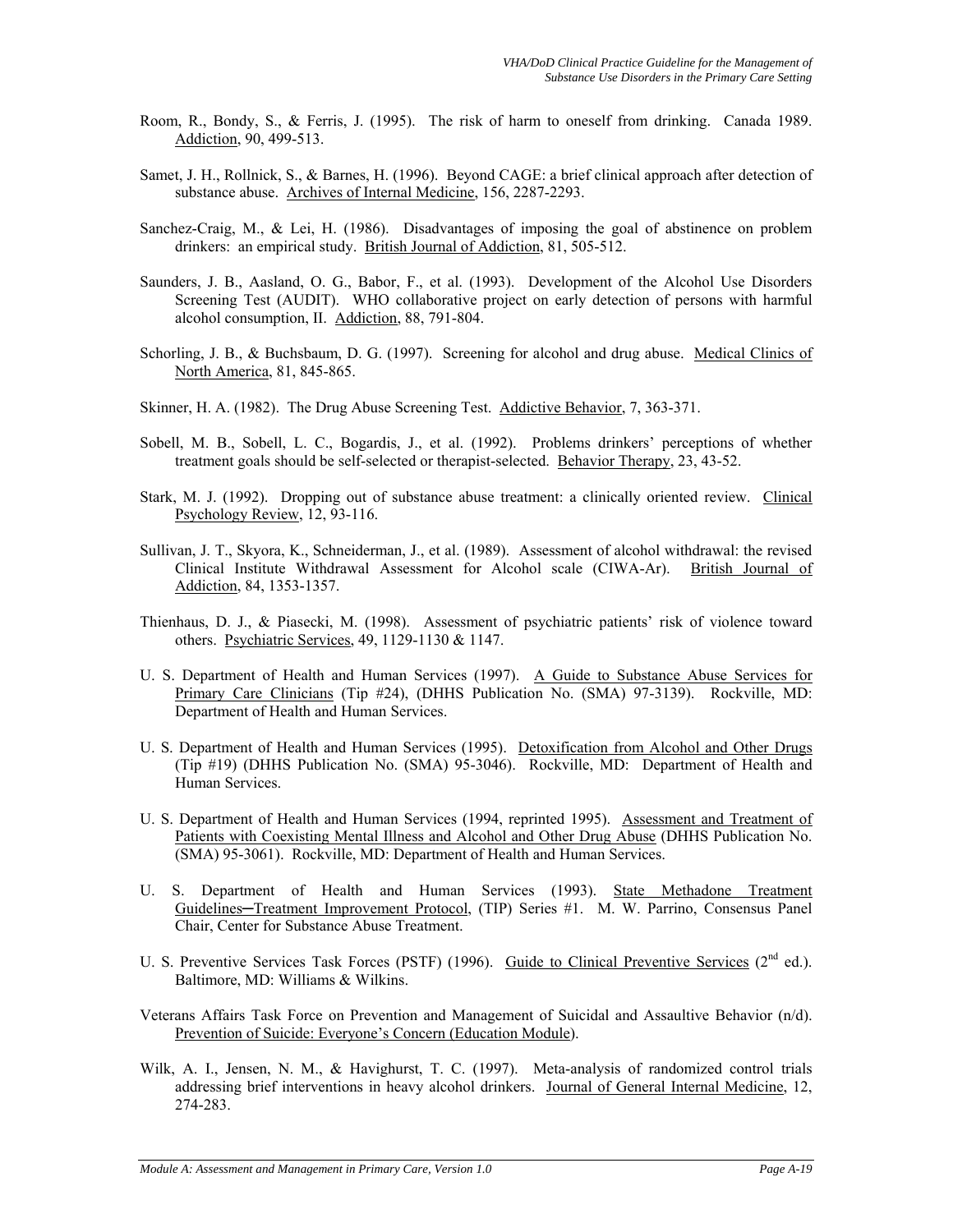- Willenbring, M. L., Olson, D. H., & Bielinski, J. B. (1999). A randomized trial of integrated outpatient treatment for medically ill alcoholic men. Archives of Internal Medicine, 159, 1946-1952.
- Willenbring, M. L., Olson, D. H., & Bielinski, J. B. (1995). Integrated outpatient treatment for medically ill alcoholic men: results from a quasi-experimental study. Journal of Studies on Alcohol, 56, 337-43.
- Zilm, D. H., & Sellers, E. M. (1978). The quantitative assessment of physical dependence on opiates. Drug and Alcohol Dependence, 3, 419-428.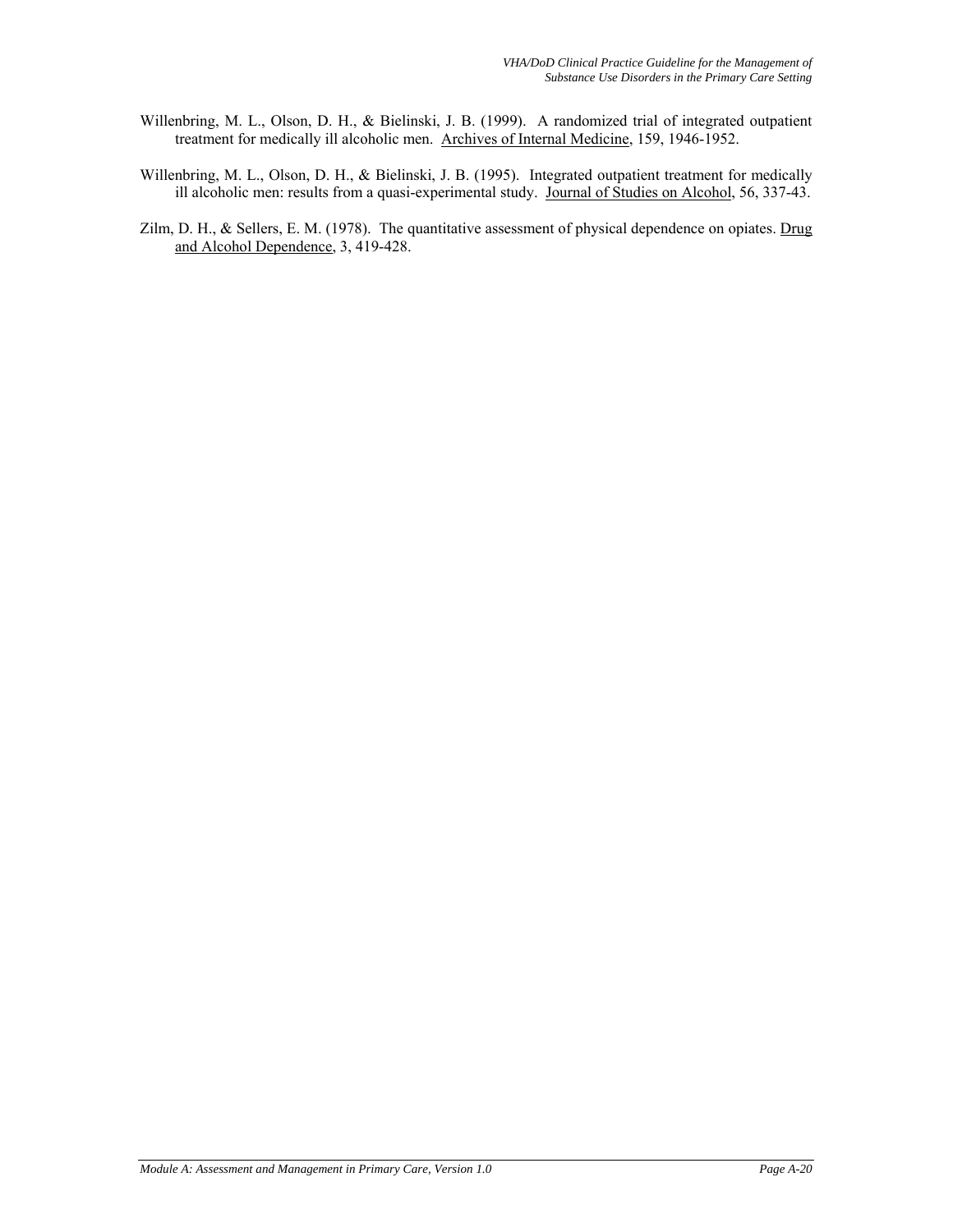# VHA/DoD CLINICAL PRACTICE GUIDELINE FOR THE MANAGEMENT OF **SUBSTANCE USE DISORDERS**  IN THE PRIMARY CARE SETTING

**MODULE A: APPENDICES** 

Version 1.0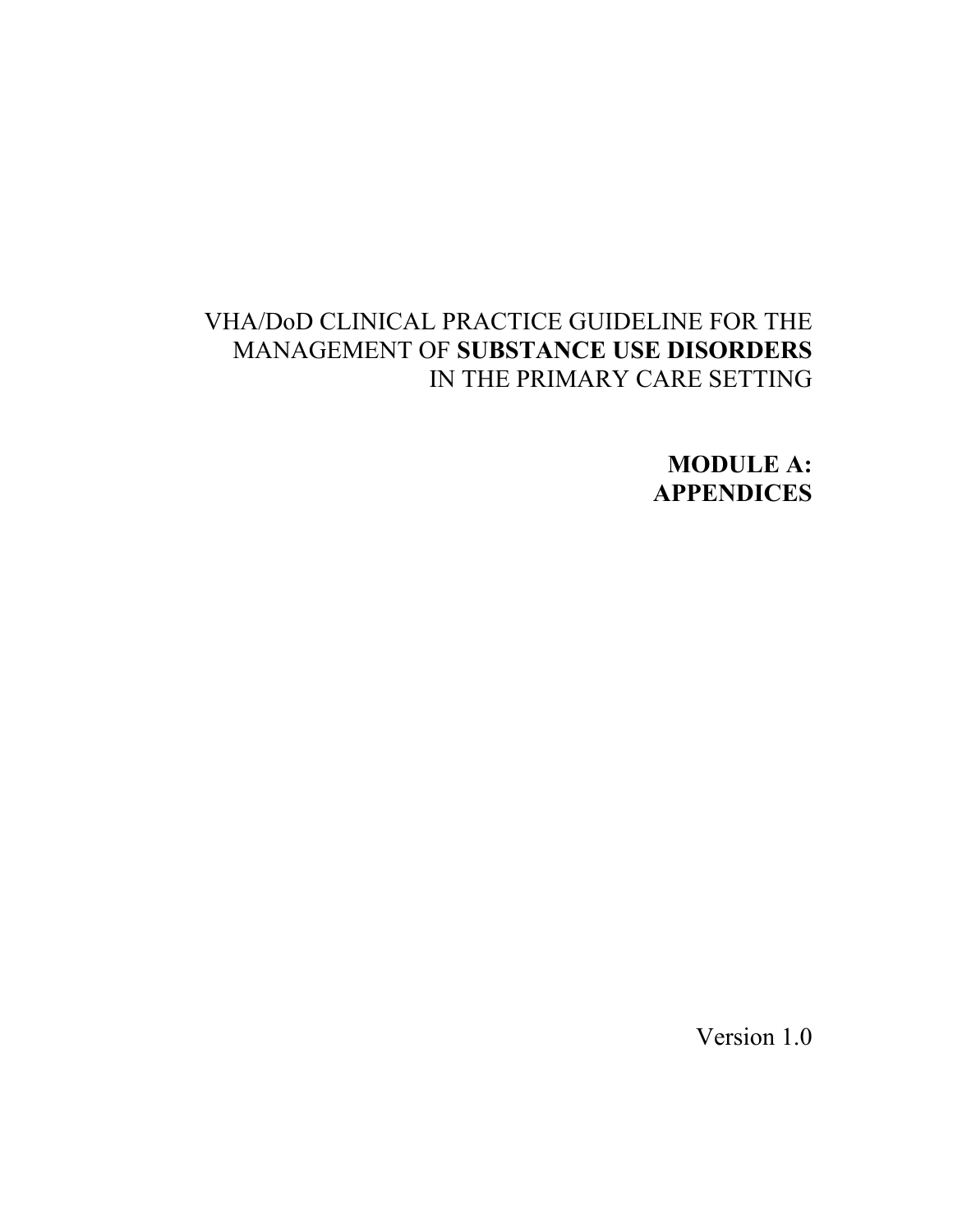**APPENDIX A-1** 

**SUBSTANCE USE DISORDERS SCREENING INSTRUMENTS**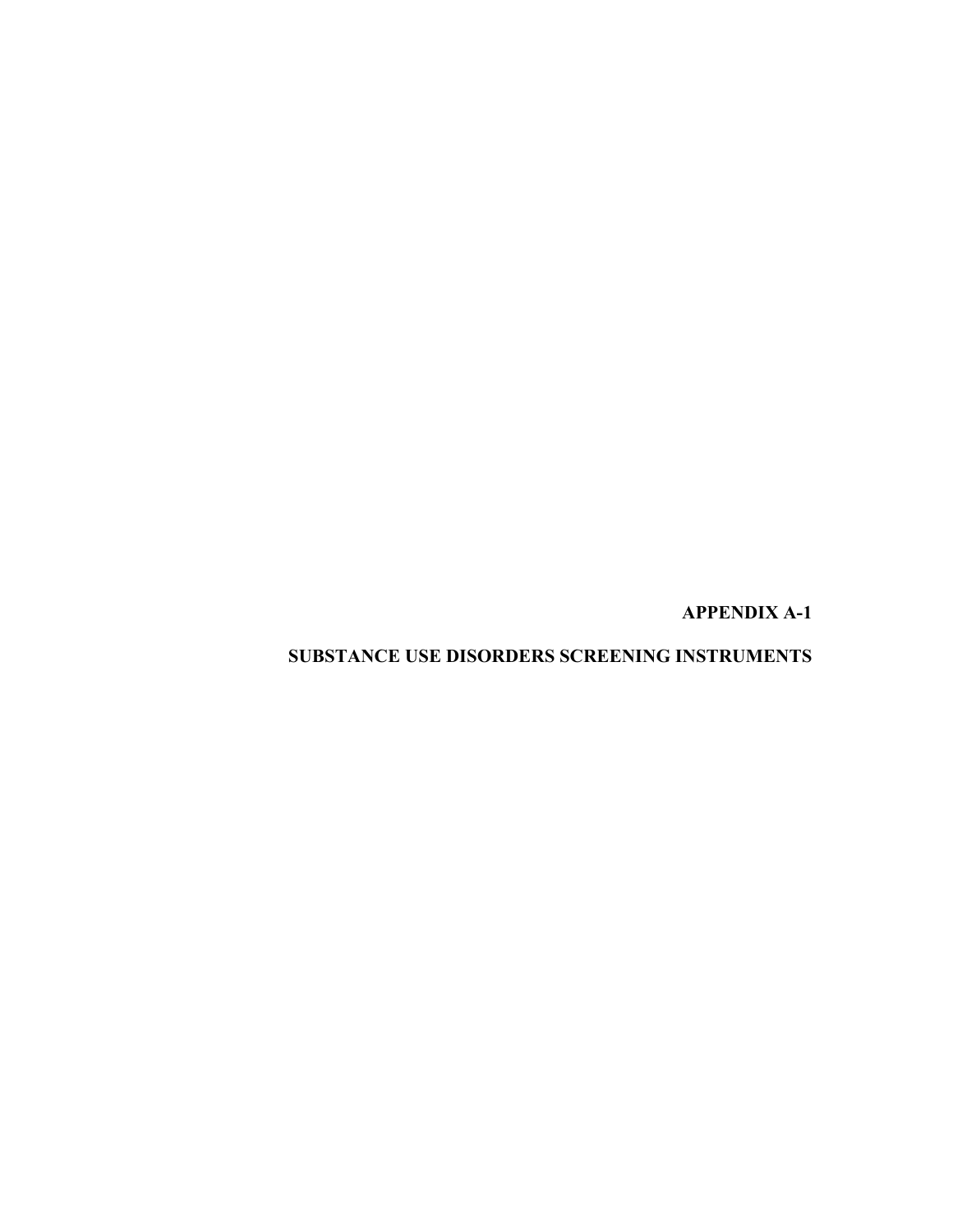# **ALCOHOL USE DISORDERS IDENTIFICATION TEST (AUDIT)**

*Please circle the answer that is correct for you.* 

1. How often do you have a drink containing alcohol?

|    | Never          | Monthly<br>or less                                        | Two to four<br>times a month     | Two to three<br>times a week                                        | Four or more<br>times a week                                                                            |
|----|----------------|-----------------------------------------------------------|----------------------------------|---------------------------------------------------------------------|---------------------------------------------------------------------------------------------------------|
| 2. |                |                                                           |                                  |                                                                     | How many drinks containing alcohol do you have on a typical day when you are drinking?                  |
|    | 1 or 2         | $3$ or $4$                                                | 5 or 6                           | $7$ to $9$                                                          | 10 or more                                                                                              |
| 3. |                | How often do you have six or more drinks on one occasion? |                                  |                                                                     |                                                                                                         |
|    | Never          | Less than<br>monthly                                      | Monthly                          | Weekly                                                              | Daily or<br>almost daily                                                                                |
| 4. | started?       |                                                           |                                  |                                                                     | How often during the last year have you found that you were not able to stop drinking once you had      |
|    | Never          | Less than<br>monthly                                      | Monthly                          | Weekly                                                              | Daily or<br>almost daily                                                                                |
| 5. | drinking?      |                                                           |                                  |                                                                     | How often during the last year have you failed to do what was normally expected from you because of     |
|    | Never          | Less than<br>monthly                                      | Monthly                          | Weekly                                                              | Daily or<br>almost daily                                                                                |
| 6. |                | a heavy drinking session?                                 |                                  |                                                                     | How often during the last year have you needed a first drink in the morning to get yourself going after |
|    | Never          | Less than<br>monthly                                      | Monthly                          | Weekly                                                              | Daily or<br>almost daily                                                                                |
| 7. |                |                                                           |                                  |                                                                     | How often during the last year have you had a feeling of guilt or remorse after drinking?               |
|    | Never          | Less than<br>monthly                                      | Monthly                          | Weekly                                                              | Daily or<br>almost daily                                                                                |
| 8. |                | because you had been drinking?                            |                                  |                                                                     | How often during the last year have you been unable to remember what happened the night before          |
|    |                | Never Less than Monthly Weekly<br>monthly                 |                                  |                                                                     | Daily or<br>almost daily                                                                                |
| 9. |                |                                                           |                                  | Have you or someone else been injured as a result of your drinking? |                                                                                                         |
|    | N <sub>0</sub> |                                                           | Yes, but not in<br>the last year |                                                                     | Yes, during<br>the last year                                                                            |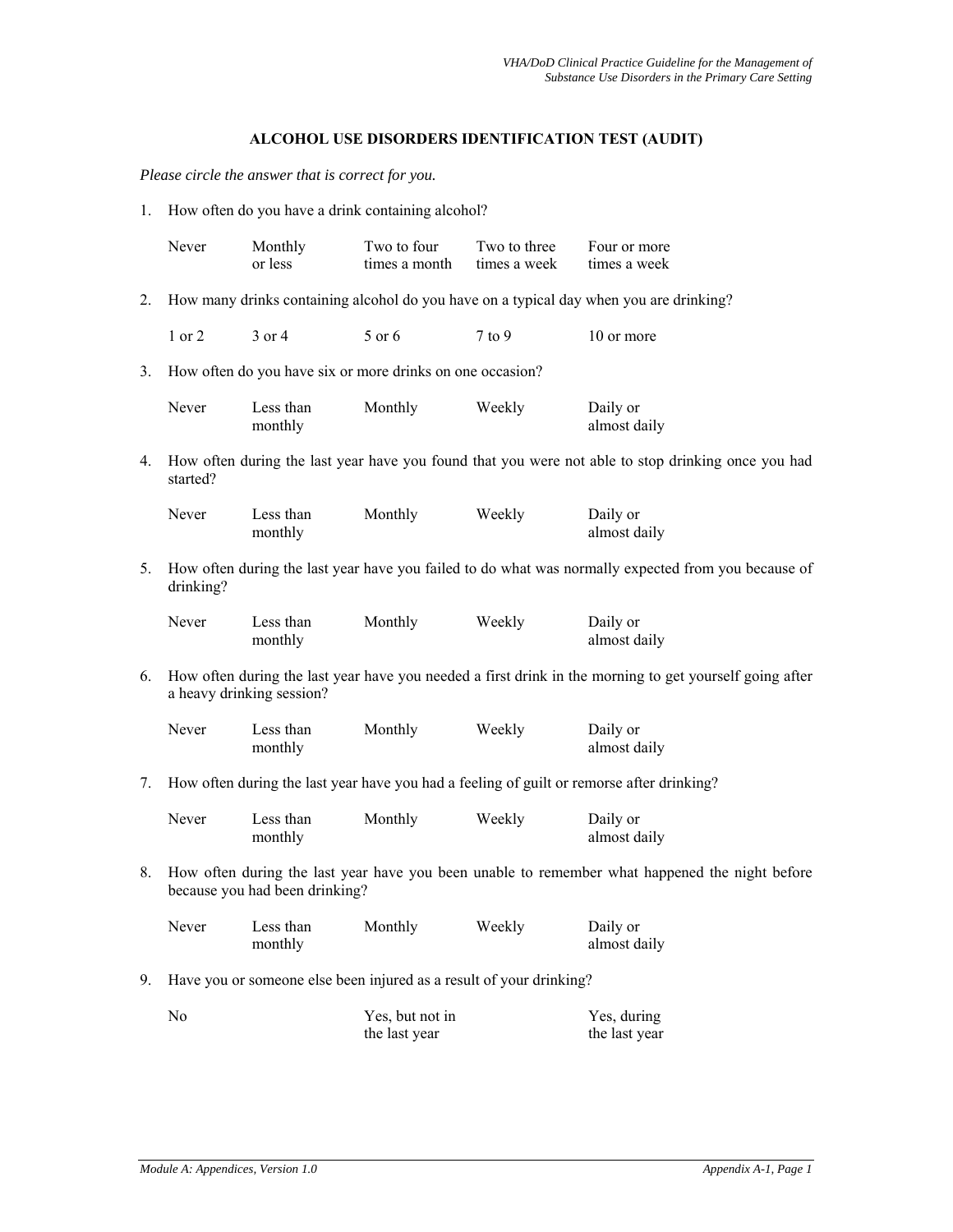# **ALCOHOL USE DISORDERS IDENTIFICATION TEST (AUDIT) (continued)**

10. Has a relative or friend, or a doctor or other health worker been concerned about your drinking or suggested you cut down?

| N <sub>0</sub> | Yes, but not in | Yes, during   |
|----------------|-----------------|---------------|
|                | the last year   | the last year |

## **Procedure for Scoring AUDIT**

NOTE: The audit can be administered by interview or self-report.

Questions 1-8 are scored 0, 1, 2, 3 or 4. Questions 9 and 10 are scored 0, 2 or 4 only. The response is as follows:

|                | $\boldsymbol{0}$ |                      | $\overline{2}$                      | 3                                 | 4                              |
|----------------|------------------|----------------------|-------------------------------------|-----------------------------------|--------------------------------|
| Question 1     | Never<br>or less | Monthly              | Two to<br>four times<br>per month   | Two to<br>three times<br>per week | Four or more<br>times per week |
| Question 2     | $1$ or $2$       | $3$ or $4$           | $5 \text{ to } 6$                   | $7$ to 9                          | 10 or more                     |
| Question 3-8   | Never            | Less than<br>Monthly | Monthly                             | Weekly                            | Daily or<br>almost daily       |
| Questions 9-10 | N <sub>0</sub>   |                      | Yes, but<br>not in the<br>last year |                                   | Yes, during<br>the last year   |

*The minimum score (for non-drinkers) is 0 and the maximum possible score is 40.* 

*A score of 8 or more indicates a strong likelihood of hazardous or harmful alcohol consumption.* 

 $\mathcal{L}_\text{max}$ 

# REFERENCE

Saunders, J. B., Aasland, O. G., Babor, F., et al. (1993). Development of the alcohol use disorders screening test (AUDIT). WHO collaborative project on early detection of persons with harmful alcohol consumption, II. Addiction, 88, 791-804.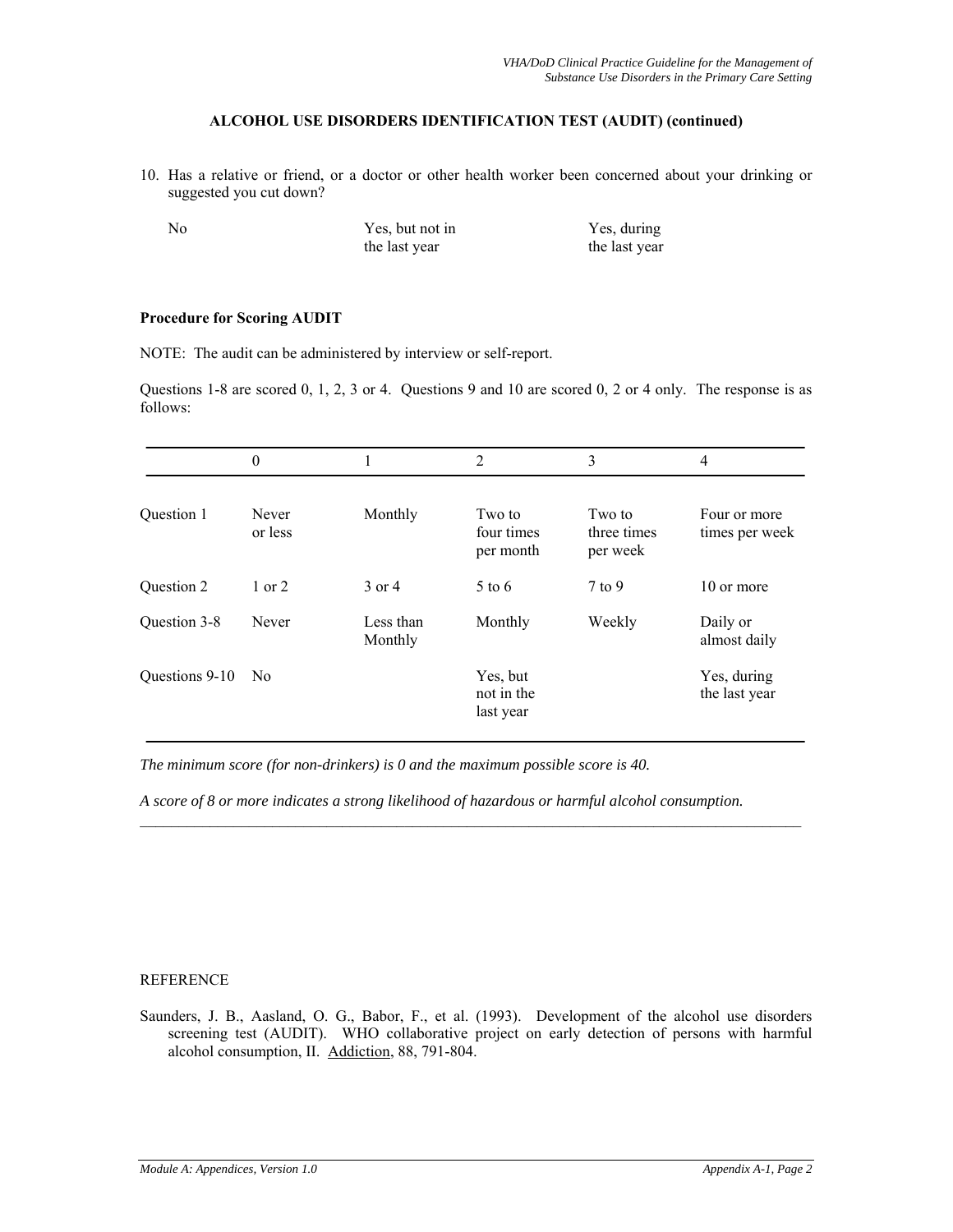# **CAGE Questionnaire**

| Have you ever felt you should cut down on your drinking?                                                                | <b>YES</b> | NO<br>$\theta$ |
|-------------------------------------------------------------------------------------------------------------------------|------------|----------------|
| Have people annoyed you by criticizing your drinking?                                                                   |            |                |
| Have you ever felt bad or guilty about your drinking?                                                                   |            |                |
| Have you ever had a drink first thing in the morning to steady<br>your nerves or to get rid of a hangover (eye opener)? |            |                |

# **SCORING**

*Item responses on the CAGE are scored 0 to 1, with a higher score an indication of alcohol problems. A total score of 2 or greater is considered clinically significant.*   $\mathcal{L}_\mathcal{L} = \{ \mathcal{L}_\mathcal{L} = \{ \mathcal{L}_\mathcal{L} = \{ \mathcal{L}_\mathcal{L} = \{ \mathcal{L}_\mathcal{L} = \{ \mathcal{L}_\mathcal{L} = \{ \mathcal{L}_\mathcal{L} = \{ \mathcal{L}_\mathcal{L} = \{ \mathcal{L}_\mathcal{L} = \{ \mathcal{L}_\mathcal{L} = \{ \mathcal{L}_\mathcal{L} = \{ \mathcal{L}_\mathcal{L} = \{ \mathcal{L}_\mathcal{L} = \{ \mathcal{L}_\mathcal{L} = \{ \mathcal{L}_\mathcal{$ 

REFERENCE

Mayfield, D., McLeod, G. & Hall, P. (1974). The CAGE questionnaire: validation of a new alcoholism instrument. American Journal of Psychiatry, 131, 1121-1123.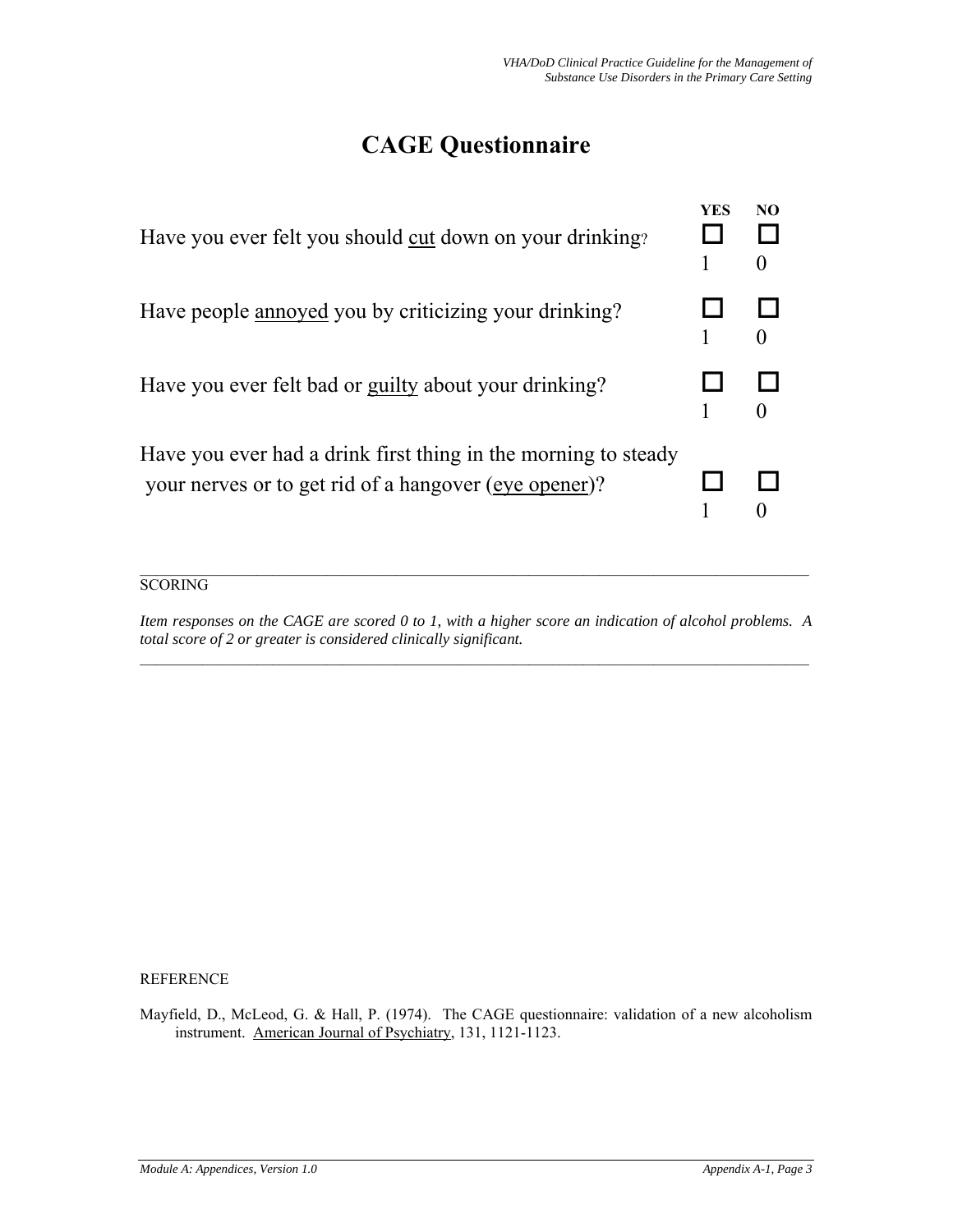# CAGE Questionnaire

The CAGE is a very brief, relatively nonconfrontational questionnaire for detection of alcoholism, usually directed "have you ever" but may be focused to delineate past or present.

| <b>Target Population</b>                        | Adults                                                                                                                                            |  |  |  |  |
|-------------------------------------------------|---------------------------------------------------------------------------------------------------------------------------------------------------|--|--|--|--|
|                                                 | Adolescents (over 16 years)                                                                                                                       |  |  |  |  |
|                                                 | Usually used in a general medical population being examined in a primary<br>care setting.                                                         |  |  |  |  |
| <b>Administrative Issues</b>                    | 4 items                                                                                                                                           |  |  |  |  |
|                                                 | Pencil and paper or computer self-administered or interview                                                                                       |  |  |  |  |
|                                                 | Time required: less than 1 minute                                                                                                                 |  |  |  |  |
|                                                 | Administered by professional or technician                                                                                                        |  |  |  |  |
|                                                 | No training required for administration; it is easy to learn, easy to remember,<br>and easy to replicate.                                         |  |  |  |  |
| <b>Scoring</b>                                  | Time required: instantaneous                                                                                                                      |  |  |  |  |
|                                                 | Scored by tester                                                                                                                                  |  |  |  |  |
|                                                 | No computerized scoring or interpretation available                                                                                               |  |  |  |  |
|                                                 | Norms are available                                                                                                                               |  |  |  |  |
| Psychometrics                                   | Reliability studies done: Internal consistency                                                                                                    |  |  |  |  |
|                                                 | validity<br>derived:<br>Criterion<br>Measures of<br>(predictive,<br>concurrent.<br>"postdictive")                                                 |  |  |  |  |
| <b>Clinical Utility of</b><br><b>Instrument</b> | Very useful bedside, clinical desk instrument. Has become the favorite of<br>family practice and general internists—also very popular in nursing. |  |  |  |  |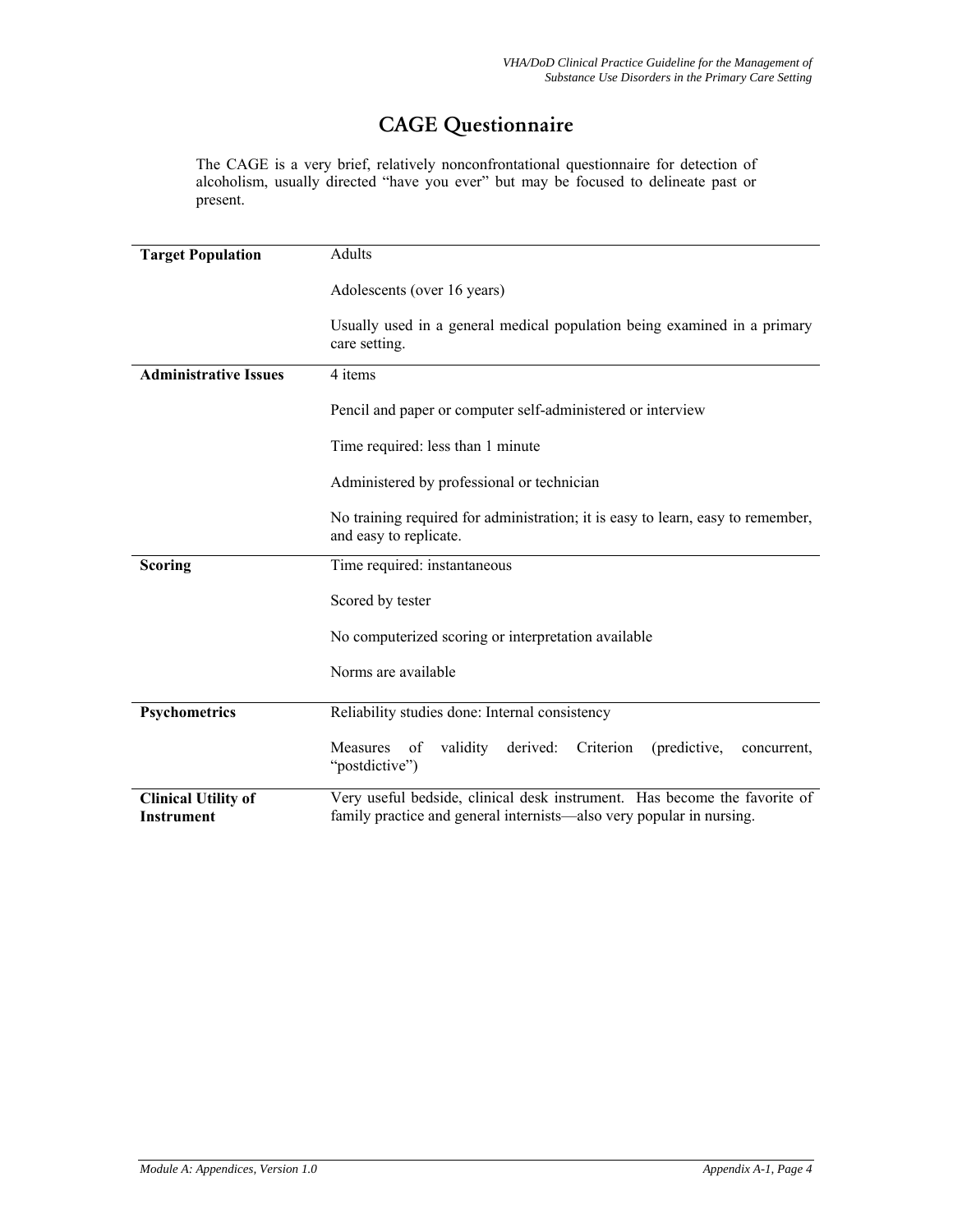## **Drug Abuse/Dependence Screener**

Here is a list of drugs:

- Marijuana, hashish, pot, grass
- Amphetamines, stimulants, uppers, speed
- Barbiturates, sedatives, downers, sleeping pills, seconal, quaaludes
- Tranquilizers, Valium, Librium
- Cocaine, coke, crack
- Heroin
- Opiates, codeine, Demerol, morphine, methadone, Darvon, opium
- Psychedelics, LSD, Mescaline, peyote, psilocybin, DMT, PCP
- **1. Have you ever used one of these drugs on your own more than 5 times in your life? By "on your own", I mean to get high or without a prescription or more than was prescribed.**

 $Yes = 1$ ; No = 0 (skip questions 2 and 3)

**2. Did you ever find you needed larger amounts of these drugs to get an effect or that you could no longer get high on the amount you used to use?**

 $Yes = 1; No = 0$ 

**3. Did you ever have emotional or psychological problems from using drugs - such as feeling crazy or paranoid or depressed or uninterested in things?** 

 $Yes = 1$ ;  $No = 0$ 

*Consider screen positive for lifetime drug abuse/dependence if item 1 = Yes and either item 2 or 3 = Yes* 

### REFERENCE

- Rost, K., Burnam, A., & Smith, G. R. (1993). Development of screeners for depressive disorders and substance disorder history. Medical Care, 31, 189-200.
- Schorling, J. B., & Buchsbaum, D. G. (1997). Screening for alcohol and drug abuse. Medical Clinics of North America, 81, 845-65.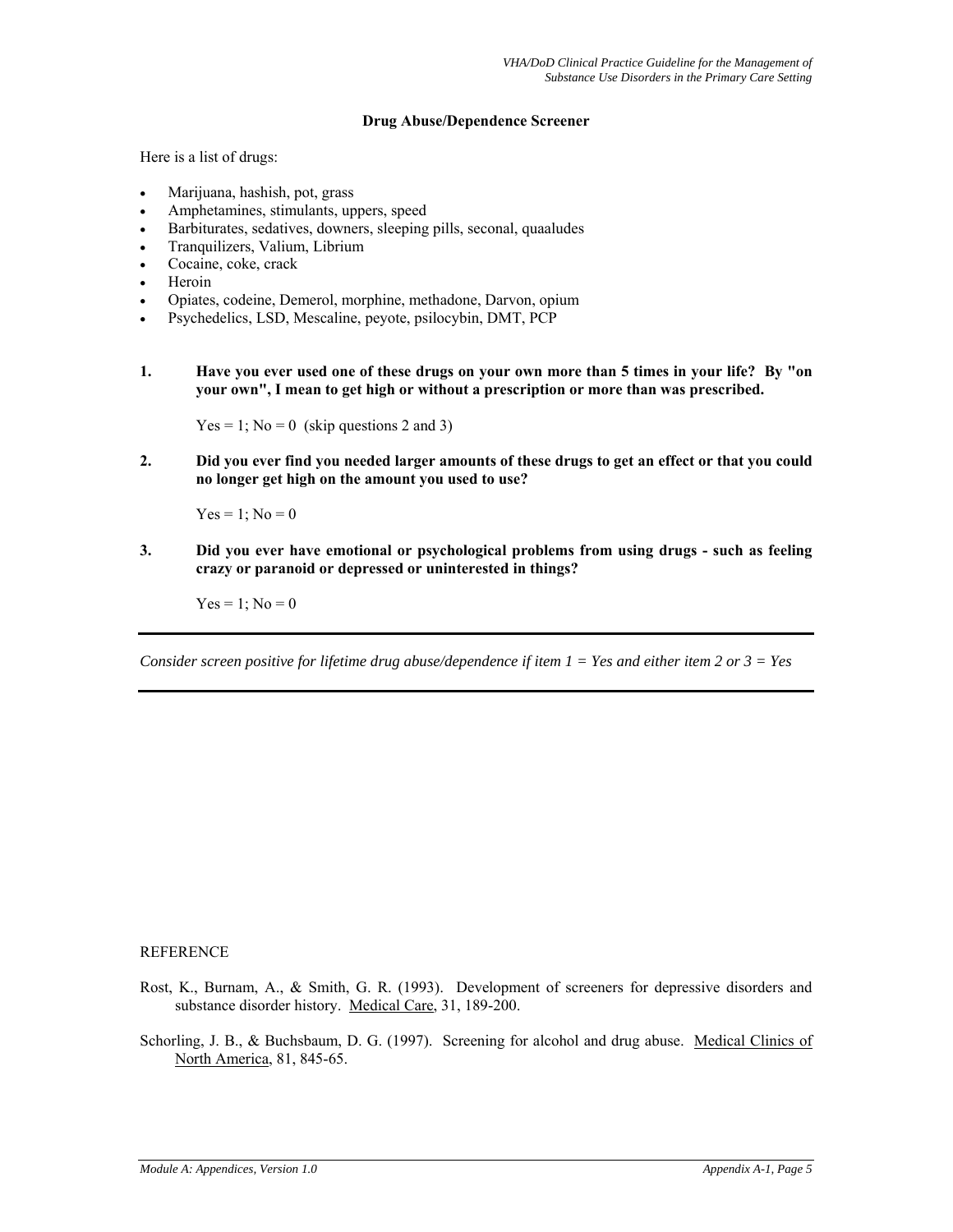|                                                                                                                                                                                                                                                                                     | <b>Addiction Research Foundation Clinical Institute Withdrawal</b><br>Assessment Alcohol (CIWA-Ar) The scale is not copyrighted and may be used freely. |                                                                                                                                                                                |                                                                                                                                                                                                                                                                                                                                                                                                                                   |  |  |
|-------------------------------------------------------------------------------------------------------------------------------------------------------------------------------------------------------------------------------------------------------------------------------------|---------------------------------------------------------------------------------------------------------------------------------------------------------|--------------------------------------------------------------------------------------------------------------------------------------------------------------------------------|-----------------------------------------------------------------------------------------------------------------------------------------------------------------------------------------------------------------------------------------------------------------------------------------------------------------------------------------------------------------------------------------------------------------------------------|--|--|
| <b>Patient:</b>                                                                                                                                                                                                                                                                     | Date:<br>y                                                                                                                                              | d<br>m                                                                                                                                                                         | Time:<br>$(24 hour clock, midnight + 0:00)$                                                                                                                                                                                                                                                                                                                                                                                       |  |  |
| Pulse or heart rate, taken for one minute:                                                                                                                                                                                                                                          |                                                                                                                                                         |                                                                                                                                                                                | <b>Blood Pressure:</b>                                                                                                                                                                                                                                                                                                                                                                                                            |  |  |
| NAUSEA AND VOMITING - Ask "Do you feel sick<br>to your stomach? Have you vomited? Observation.<br>0 no nausea and no vomiting<br>1 mild nausea with no vomiting<br>2<br>3<br>4 intermittent nausea with dry heaves<br>5<br>6<br>7 constant nausea, frequent dry heaves and vomiting |                                                                                                                                                         | your skin?" Observation.<br>$0$ none<br>3<br>numbness<br>5 severe hallucinations<br>7 continuous hallucinations                                                                | <b>TACTILE DISTURBANCES</b> - Ask "Have you any<br>itching, pins and needles sensations, any burning, any<br>numbness, or do you feel bugs crawling on or under<br>1 mild itching, pins and needles, burning or numbness<br>2 mild itching, pins and needles, burning or numbness<br>moderate itching, pins and needles, burning or<br>4 moderately severe hallucinations<br>6 extremely severe hallucinations                    |  |  |
| <b>TREMOR</b> — Arms extended and fingers spread apart.<br>Observation.<br>$0$ no tremor<br>1 not visible, but can be felt fingertip to fingertip<br>2<br>3<br>4 moderate, with patient's arms extended<br>5<br>6<br>7 severe, even with arms not extended                          |                                                                                                                                                         | not there?" Observation.<br>0 not present<br>5 severe hallucinations<br>7 continuous hallucinations                                                                            | AUDITORY DISTURBANCES - Ask "Are you<br>more aware of sounds around you? Are they harsh? Do<br>they frighten you? Are you hearing anything that is<br>disturbing to you? Are you hearing things you know are<br>1 very mild harshness or ability to frighten<br>2 mild harshness or ability to frighten<br>3 moderate harshness or ability to frighten<br>4 moderately severe hallucinations<br>6 extremely severe hallucinations |  |  |
| PAROXYSMAL SWEATS - Observation.<br>0 no sweat visible<br>1 barely perceptible sweating, palms moist<br>2<br>3<br>4 beads of sweat obvious on forehead<br>5<br>6<br>7 drenching sweats                                                                                              |                                                                                                                                                         | not there?" Observation.<br>0 not present<br>1 very mild sensitivity<br>2 mild sensitivity<br>3 moderate sensitivity<br>5 severe hallucinations<br>7 continuous hallucinations | VISUAL DISTURBANCES - Ask "Does the light<br>appear to be too bright? Is the color different? Does it<br>hurt your eyes? Are you seeing anything that is<br>disturbing to you? Are you seeing things you know are<br>4 moderately severe hallucinations<br>6 extremely severe hallucinations                                                                                                                                      |  |  |
| ANXIETY - Ask "Do you feel nervous?" Observation.<br>1 mildly anxious<br>$\sqrt{2}$<br>3<br>4 moderately anxious, or guarded, so anxiety is inferred<br>5<br>6<br>7<br>equivalent to acute panic states as seen in severe<br>delirium or acute schizophrenic reactions.             |                                                                                                                                                         | 0 not present<br>1 very mild<br>2 mild<br>3 moderate<br>4 moderately severe<br>5 severe<br>6 very severe<br>7 extremely severe                                                 | <b>HEADACHE, FULLNESS IN HEAD - Ask "Does</b><br>your head feel different? Does it feel like there is a band<br>around your head?" Do not rate for dizziness or<br>lightheadedness. Otherwise, rate severity.                                                                                                                                                                                                                     |  |  |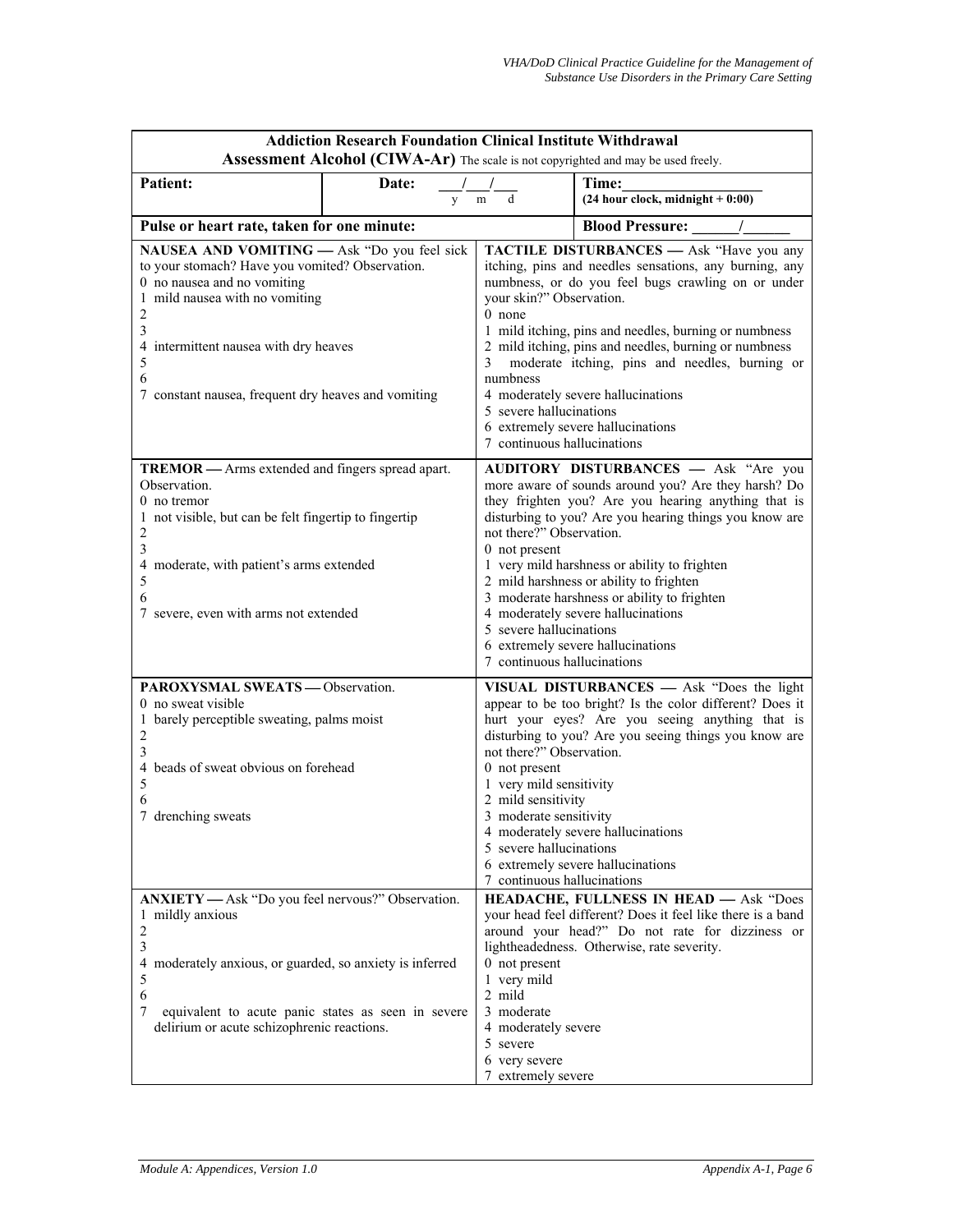# **Addiction Research Foundation Clinical Institute Withdrawal Assessment Alcohol (CIWA-Ar) (continued)**

| <b>AGITATION</b> — Observation.                       | <b>ORIENTATION</b><br><b>AND</b><br><b>CLOUDING</b><br>OЕ |  |  |  |
|-------------------------------------------------------|-----------------------------------------------------------|--|--|--|
| 0 normal activity                                     | <b>SENSORIUM</b> — Ask "What day is this? Where are       |  |  |  |
| somewhat more than normal activity                    | you? Who am I?"                                           |  |  |  |
|                                                       | 0 oriented and can do serial additions                    |  |  |  |
|                                                       | 1 cannot do serial additions or is uncertain about date   |  |  |  |
| 4 moderately fidgety and restless                     | 2 disoriented for date by no more than 2 calendar days    |  |  |  |
|                                                       | 3 disoriented for date by more than 2 calendar days       |  |  |  |
| 6                                                     | 4 disoriented for place and/or person                     |  |  |  |
| paces back and forth during most of the interview, or |                                                           |  |  |  |
| constantly thrashes about.                            | <b>Total CIWA-A Score</b>                                 |  |  |  |
|                                                       | Rater's Initials                                          |  |  |  |
|                                                       | Maximum Possible Score 67                                 |  |  |  |

REFERENCE

Sullivan, J. T., Sykora, K., Schneiderman, J., et al. (1989). Assessment of alcohol withdrawal: the revised Clinical Institute Withdrawal Assessment for Alcohol scale (CIWA-AR). British Journal of Addiction, 84, 1353-1357.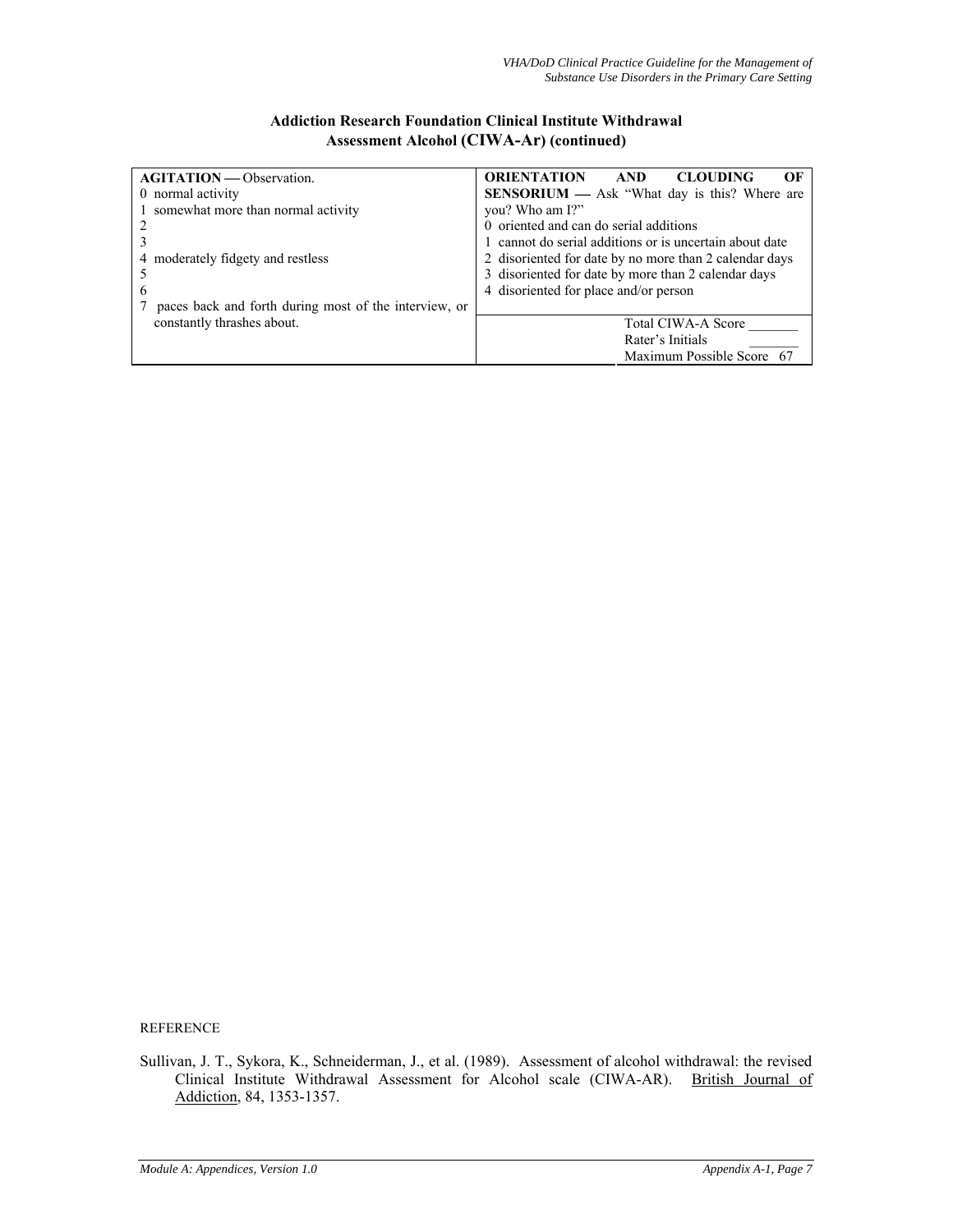**APPENDIX A-2** 

**Department Of Defense Instruction (DODI 1010.6)** 

**Rehabilitation and Referral Services for Alcohol and Drug Abusers** 

**Executive Summary**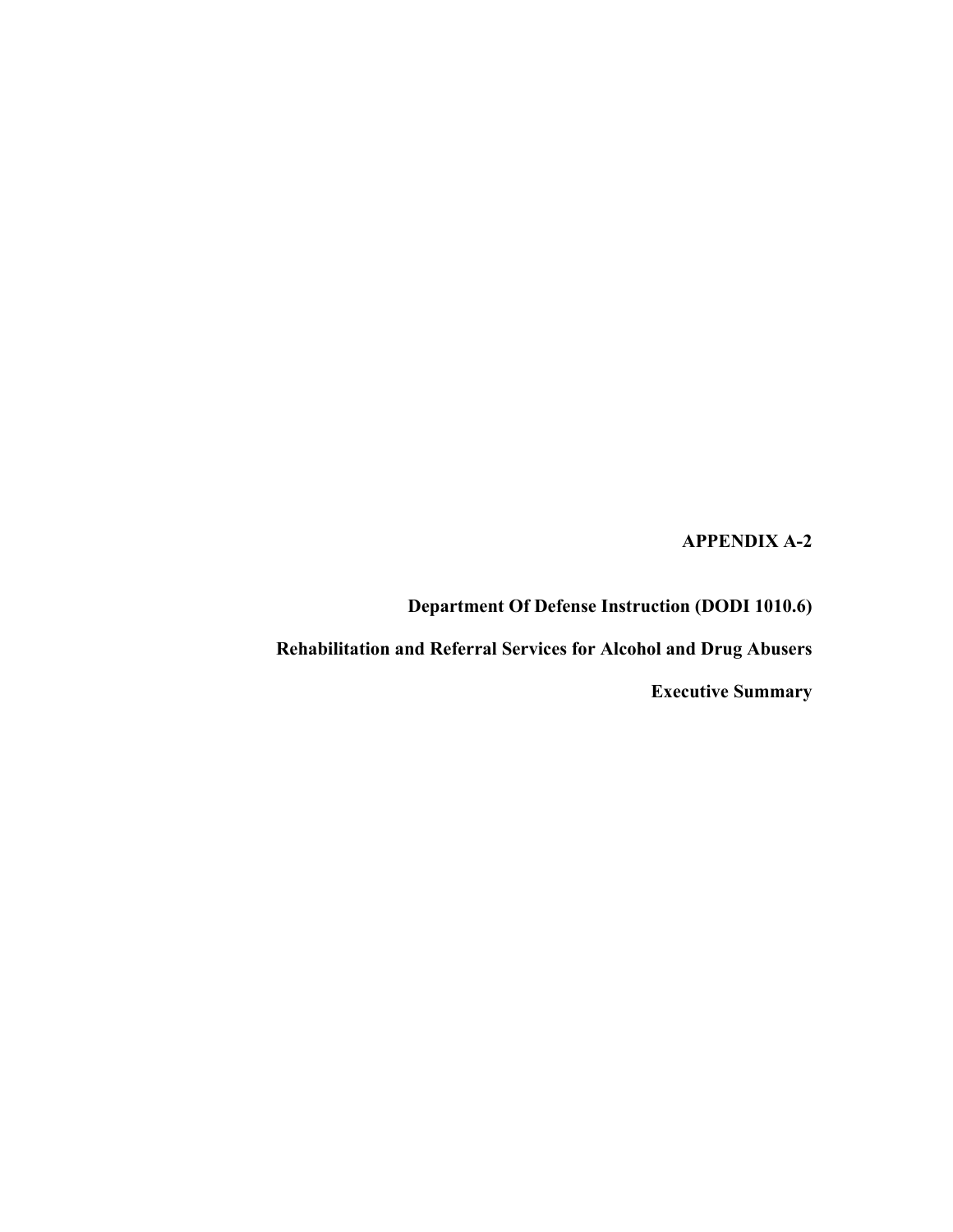# **Action Plan Item C.3:**

Assess service programs for early intervention and/or rehabilitation for all personnel involved in an alcohol incident.

All services have existing policies in place regarding assessment and intervention for any service member who has an alcohol-related incident (as defined by each service).

## **1. US Army: AR 600-85**

The critical functions of the US Army's Substance Abuse and Prevention (ASAP) program are the identification, referral and screening, and rehabilitation of members who abuse substances. Commanders may use one of five methods to identify potential substance abusers: voluntary (self) identification, command identification, biochemical identification, medical identification, or investigation or apprehension. Any member with an alcohol-related incident is referred to the ASAP Program for an evaluation. Treatment is provided according to severity. Identification of an abuser who cannot be rehabilitated or involvement in serious alcohol related misconduct would be referred to their command for separation.

# **2. US Navy: OPNAVINST 5250.4C**

Navy policy emphasizes responsible alcohol use. Members with an alcohol incident are referred by the command for an evaluation by a provider in the medical facility. Individuals may also self-refer for medical screening or treatment without disciplinary action. ALCOHOL-IMPACT is an educational program offered to individuals following an alcohol-related incident if it is determined that they do not require more intensive treatment. Treatment is provided to members based on the severity of their condition and after care programs are initiated upon return to the command. Members whose alcohol related misconduct is severe or members who are repeat offenders and those determined to be unresponsive to treatment are processed for administrative separation. Members who incur an alcohol incident subsequent to receiving treatment that resulted from a prior incident are also processed for administrative separation. However, waivers to separation provisions may be requested by the command.

Note: Alcohol incident defined as: an offense punishable under the UCMJ or civilian authority committed by a member where, in the judgment of the Commanding Officer, the consumption of alcohol was the primary contributing factor.

# **3. US Marine Corps: MCO P1700.24B Appendix L Substance Abuse Treatment Services**

The USMC is required to identify, counsel, or rehabilitate those identified as alcohol/drug abusers or alcohol/drug dependent. The Substance Abuse Counseling Center (SACC) provides screening, early intervention, comprehensive biopsychosocial assessments, and individualized treatment (except for drug dependence). All Marines referred to SACC will be screened and accordingly provided either the Early Intervention Program (minimum of three hours of education instruction) or a more formal assessment which leads to an Individualized Treatment Plan (may include outpatient services, intensive outpatient services, or inpatient services as well as 12 months of an aftercare program). Marines who are referred to a program for rehabilitation for personal alcohol abuse may be separated from service for failure of or refusal to participate in treatment.

# **4. US Air Force: AFI 44-121**

Members are referred to Alcohol and Drug Abuse Prevention and Treatment (ADAPT) Program for evaluation whenever substance use is suspected to be a contributing factor in any incident, e.g., DUI, public intoxication, drunk and disorderly, family maltreatment/neglect, under-age drinking, medical treatment, positive drug test, inappropriate behavior or substandard performance. Members can also self-refer for an evaluation. If member is not diagnosed with alcohol abuse or dependence, a minimum of 6 hours of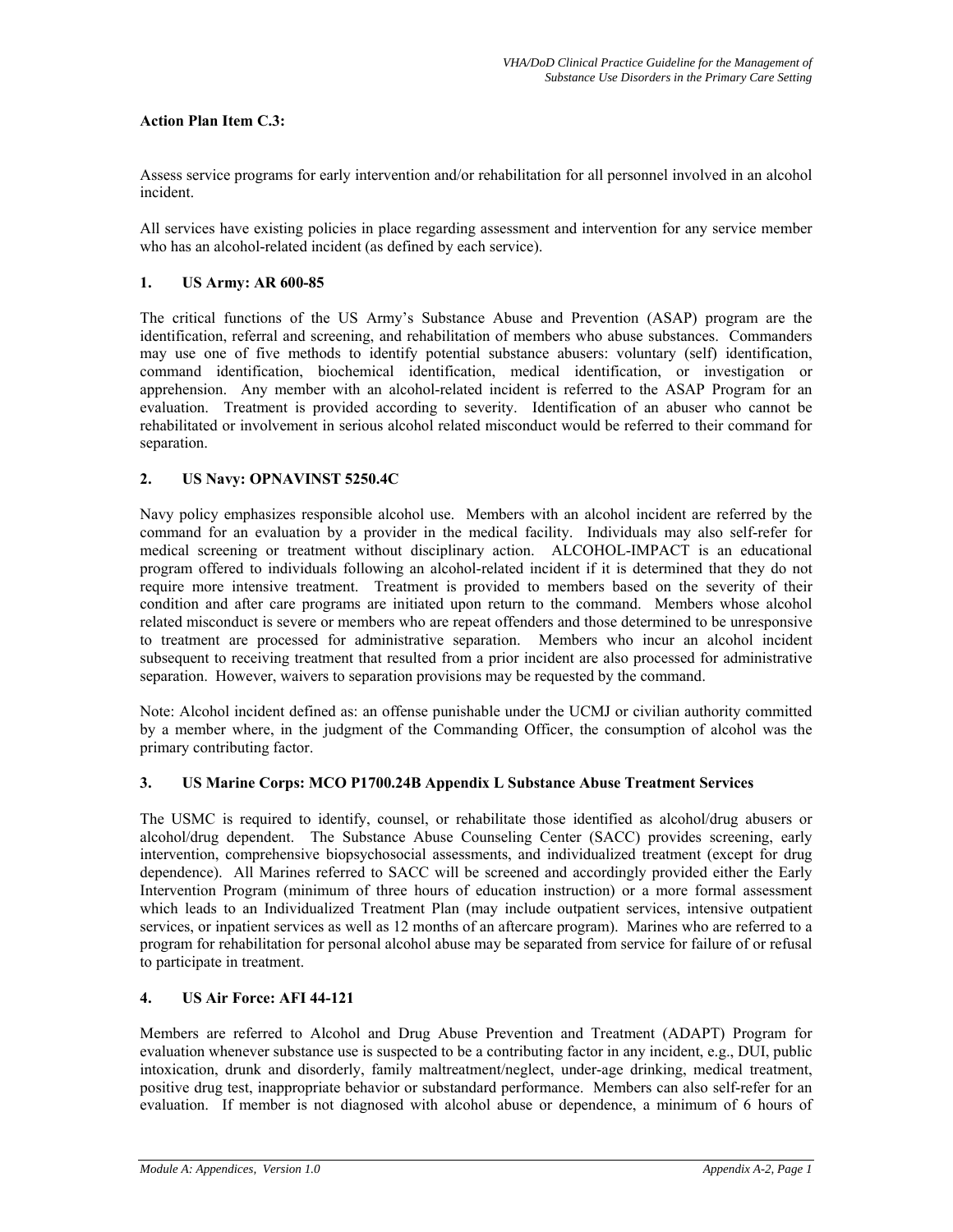awareness education is provided. If a diagnosis is warranted, a treatment plan is established with the member, based on the severity of the condition, and an after care program is begun following completion of treatment. Treatment is provided in the least restrictive environment possible, according to severity. Members determined to be unresponsive to treatment will be processed for administrative separation.

## **REFERENCE**

A complete copy of DoDI 1010.6 is available on the following Web site: [http://www.tricare.osd.mil.](http://www.tricare.osd.mil/)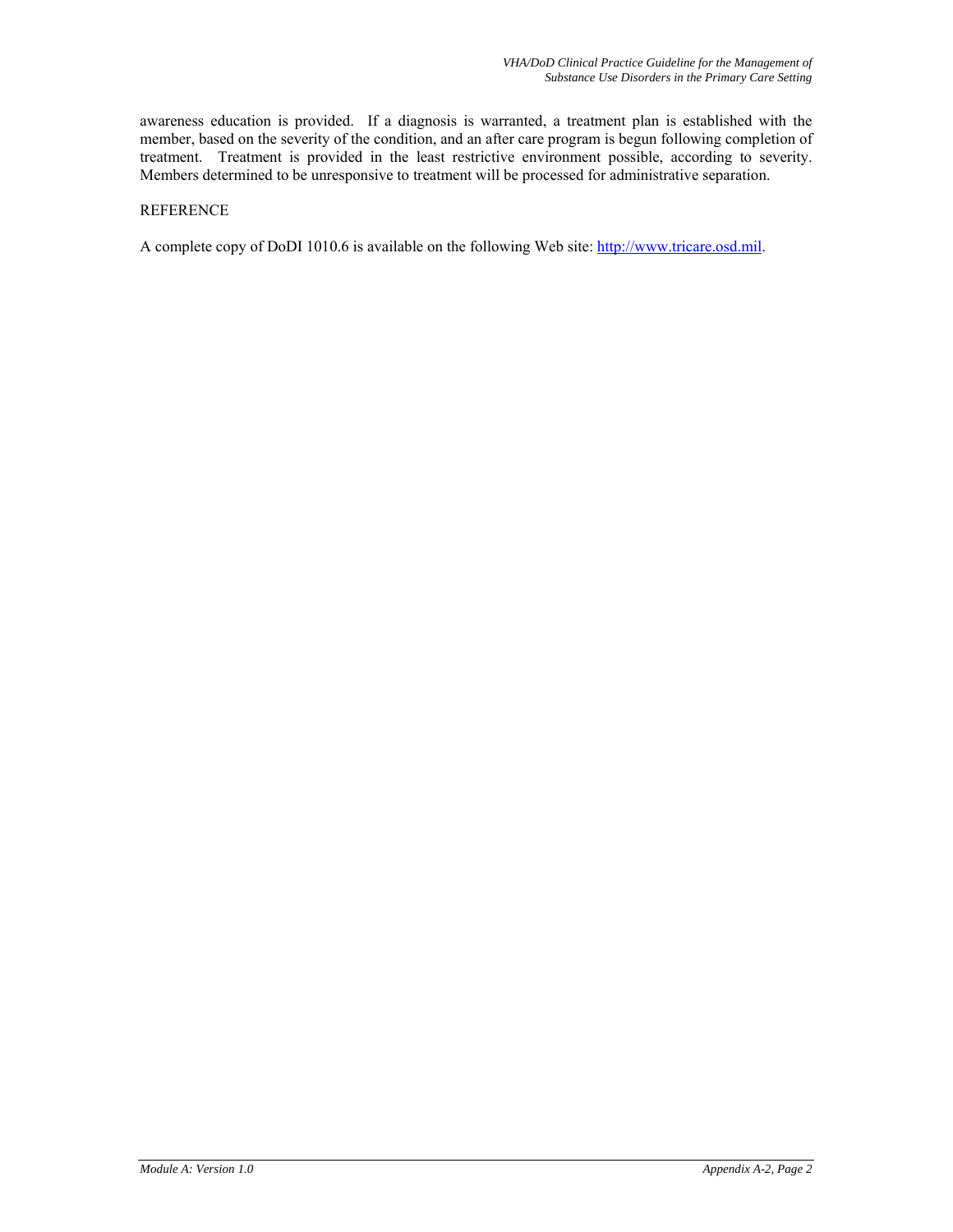# VHA/DoD CLINICAL PRACTICE GUIDELINE FOR THE MANAGEMENT OF **SUBSTANCE USE DISORDERS** IN THE PRIMARY CARE SETTING

**MODULE C: CARE MANAGEMENT** 

Version 1.0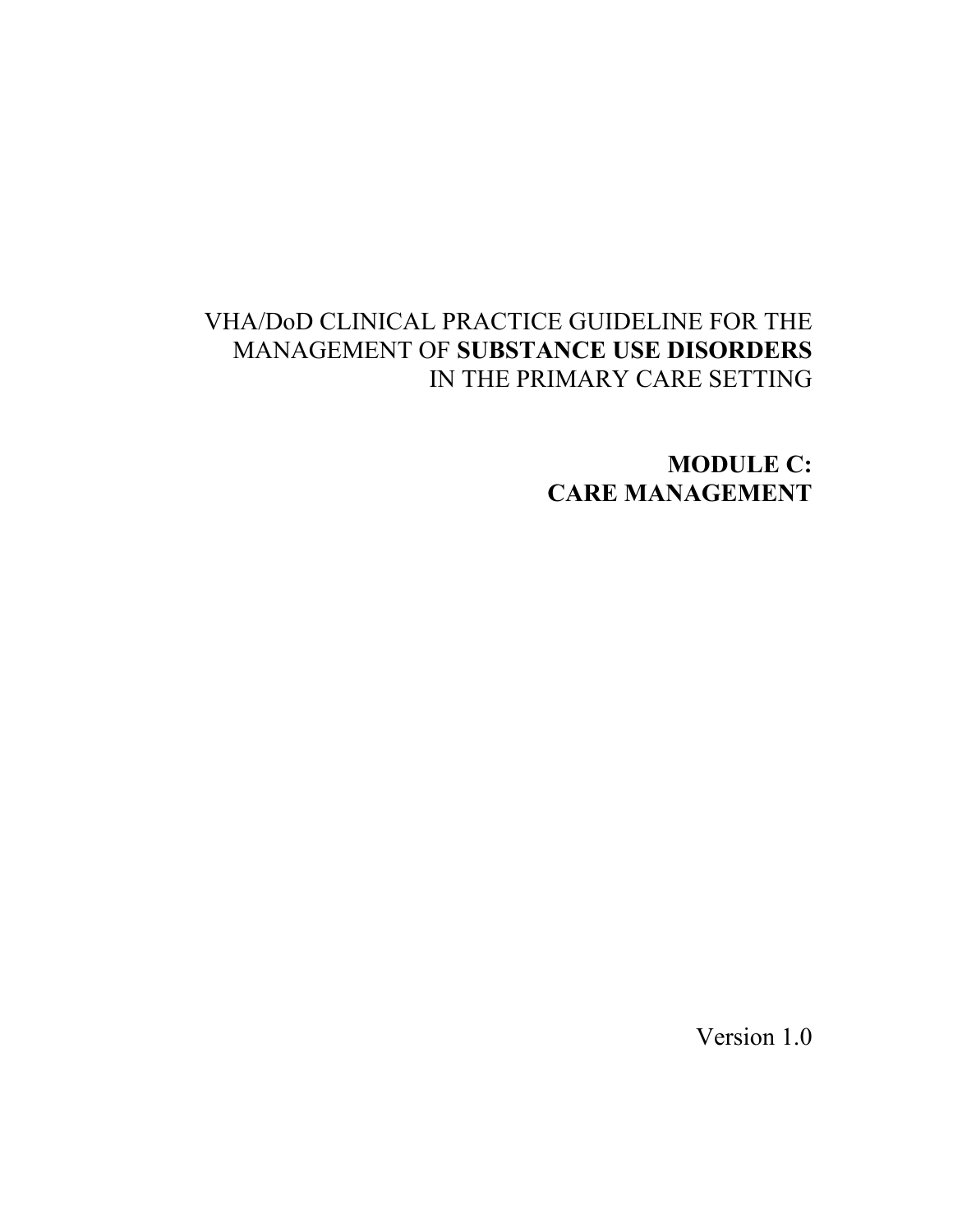#### MANAGEMENT OF SUBSTANCE USE DISORDERS Module C: Care Management

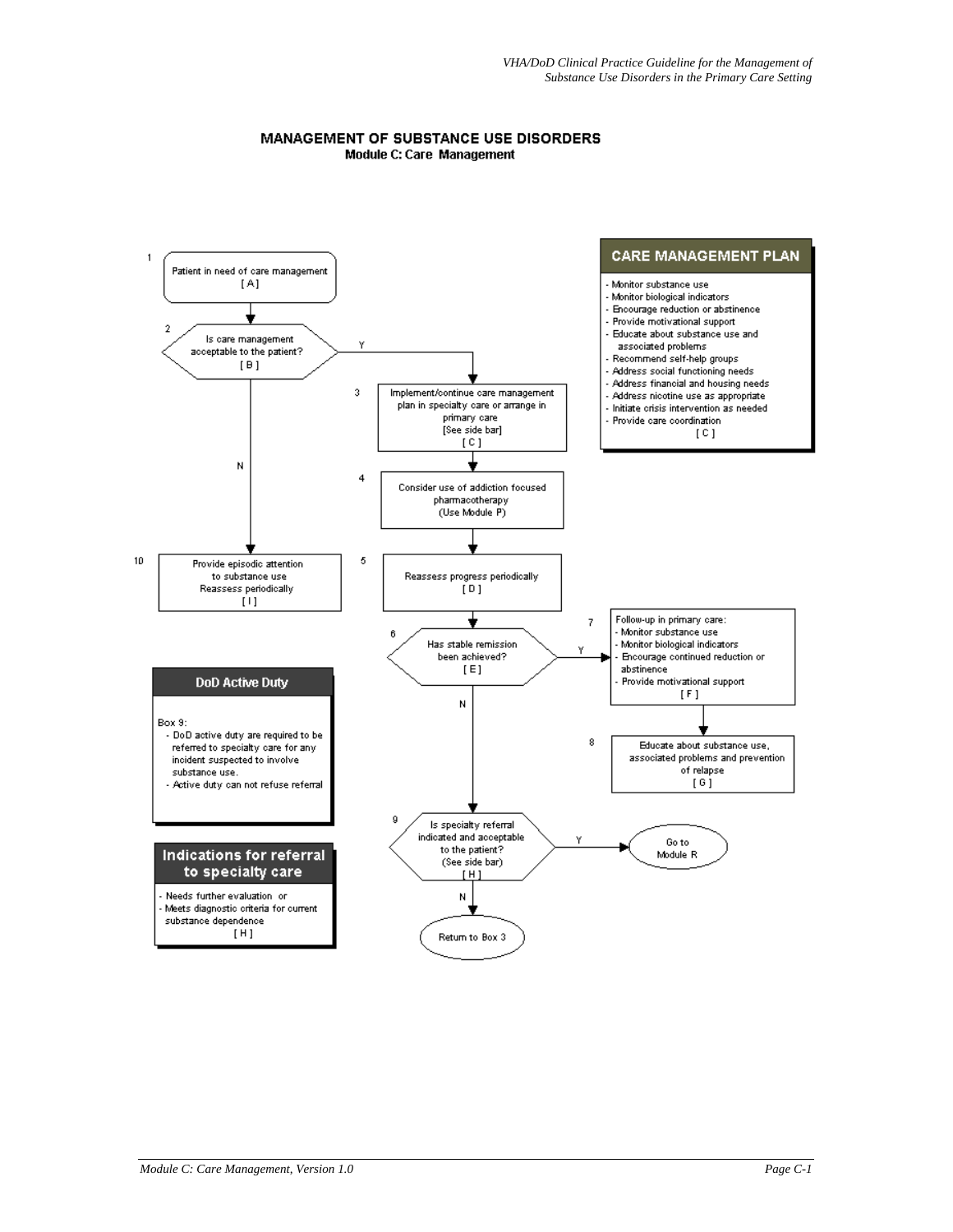# **ANNOTATIONS**

## **A. Patient In Need Of Care Management**

Patients with hazardous substance use/abuse, dependence, or risk of relapse who may benefit from a care management plan.

## **B. Is Care Management Acceptable To The Patient?**

## **OBJECTIVE**

Identify and engage patients with substance use disorders (SUDs) who can benefit from implementation of a care management plan.

## ANNOTATION

The provider should distinguish the patient's refusal of all ongoing care from unwillingness to engage in specialized treatment for SUDs. Some patients refuse to engage in any type of ongoing care with any provider (e.g., medical, psychiatric, or addiction).

### DISCUSSION

Patients appropriate for care management may have a range of medical and psychiatric co-morbid conditions that require integrated care, with concurrent attention to their substance dependence or abuse. These patients may require substantial emergency care and stabilization and may repeatedly present in crisis, but are unwilling to return for outpatient visits or engage in alcohol and/or drug treatment. Patients who are willing to engage in ongoing medical or psychiatric care have not refused all help. Such patients may also receive integrated care management from addiction treatment providers in some settings (e.g., Opioid Agonist Therapy [OAT], dual disorders programs, or programs for chronic SUDs) (Willenbring et al., 1995).

## EVIDENCE TABLE

| <b>Recommendations</b>                | <b>Sources of Evidence</b> | ОE |  |
|---------------------------------------|----------------------------|----|--|
| Identify the patient's willingness to | Willenbring et al., 1995   | Ш  |  |
| engage in ongoing care.               |                            |    |  |

*QE = Quality of Evidence; R = Recommendation (See Introduction)* 

# **C. Implement/Continue Care Management Plan In Specialty Care Or Arrange In Primary Care**

### **OBJECTIVE**

Begin care management in the setting most conducive to treatment engagement and management of comorbid conditions.

### ANNOTATION

Care management is a clinical approach to the management of chronic SUDs where full remission (e.g., abstinence) is not a realistic goal or one the patient endorses. Conceptually, the care management approach is similar to managing other chronic illnesses, such as diabetes or schizophrenia. Practically, the care management framework provides specific strategies designed to enhance motivation to change, relieve symptoms and improve function, where possible, and monitor progress towards goals. Care management is a flexible approach that may be integrated into medical and psychiatric care in any setting. In some cases,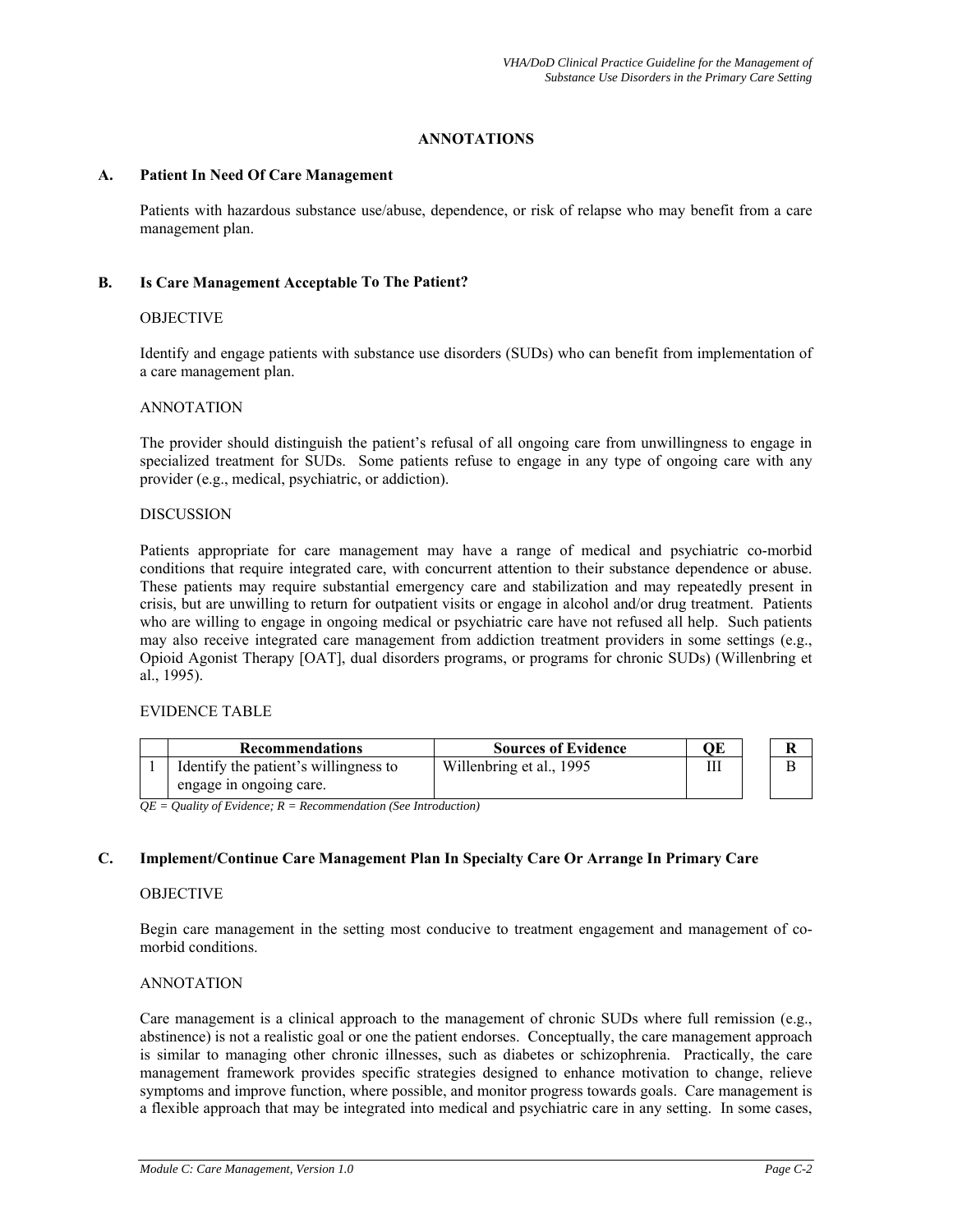care management will lead to remission of the SUD or referral for specialty care rehabilitation, while in others it serves a more palliative function.

## **Care management components**

- 1. Monitor and record *specific* substance use at each contact by patient report (e.g., drinking days during the past month, days of any substance use during the past month, and typical and maximum number of drinks per occasion).
- 2. Monitor biological indicators (e.g., transaminase levels and urine toxicology screens).
- 3. Encourage abstinence or reduced substance use.
- 4. Enhance motivation to change using non-confrontational motivational interviewing techniques.
- 5. Educate about substance use and associated problems.
- 6. Recommend self-help groups.
- 7. Address or refer for social functioning needs.
- 8. Address or refer for financial and housing needs.
- 9. Address nicotine use as appropriate.
- 10. Initiate crisis intervention as needed.
- 11. Provide care coordination.

# **Encourage regular visits with medical or behavioral health care provider**

- 1. Encourage patients to return for medical or psychiatric visits even if they will not accept specialty care for SUDs.
- 2. Encourage reduction or cessation of use at each subsequent visit and support motivation to change.
- 3. Address substance use as a health care issue in all health care settings:
	- Obtain and record *specific* usage patterns at each visit (e.g., drinking days during the past month, days of any substance use during the past month, and typical number of drinks per occasion).
	- Clarify the link between presenting medical and psychiatric conditions and substance use, with feedback about physical findings and lab results (e.g., blood pressure and GGT).
	- Use a non-confrontational, health education approach to enhance the patient's motivation for change.

# **DISCUSSION**

The care management approach to alcohol use disorders has been shown to improve outcome in two randomized controlled trials. One trial (Kristensen et al., 1983) involved middle-aged male heavy drinkers, some of whom were alcohol dependent, with elevated GGT activity. Patients were randomized to either usual medical care or monthly visits with a nurse combined with feedback about GGT levels and advice to reduce or stop drinking. Patients receiving the intervention had substantially lower rates of hospital use, morbidity, and mortality over the two to five year follow-up period.

In a quasi-experimental comparison, severely medically ill heavy drinkers were willing to engage in an integrated brief alcohol intervention through a clinic offering medical care (Willenbring et al., 1995). Patients in the integrated clinical approach had a lower two-year mortality rate. In a subsequent randomized controlled trial, integrated clinic patients had a 75% abstinence rate after two years, compared to 50% in subjects receiving routine medical care and a referral to alcohol treatment (Willenbring et al., 1999). Integrated clinic patients also had a lower two-year mortality rate, although this finding was confounded by an age difference between groups.

On a pragmatic basis, little is to be lost by systematically addressing alcohol use in the course of medical care and these studies strongly suggest that doing so can improve outcomes. Clinical consensus increasingly favors integrating psychiatric and addiction treatment for patients with concurrent disorders, with limited empirical support for greater efficacy compared to separate treatments (Drake & Mueser, 2000; U.S. DHHS, 1994). Even for patients who are not currently engaged in formal treatment for their substance-related problems, much can be accomplished in a psychiatric or general medical setting, especially when it comes to enhancing the patient's willingness to address his or her substance-related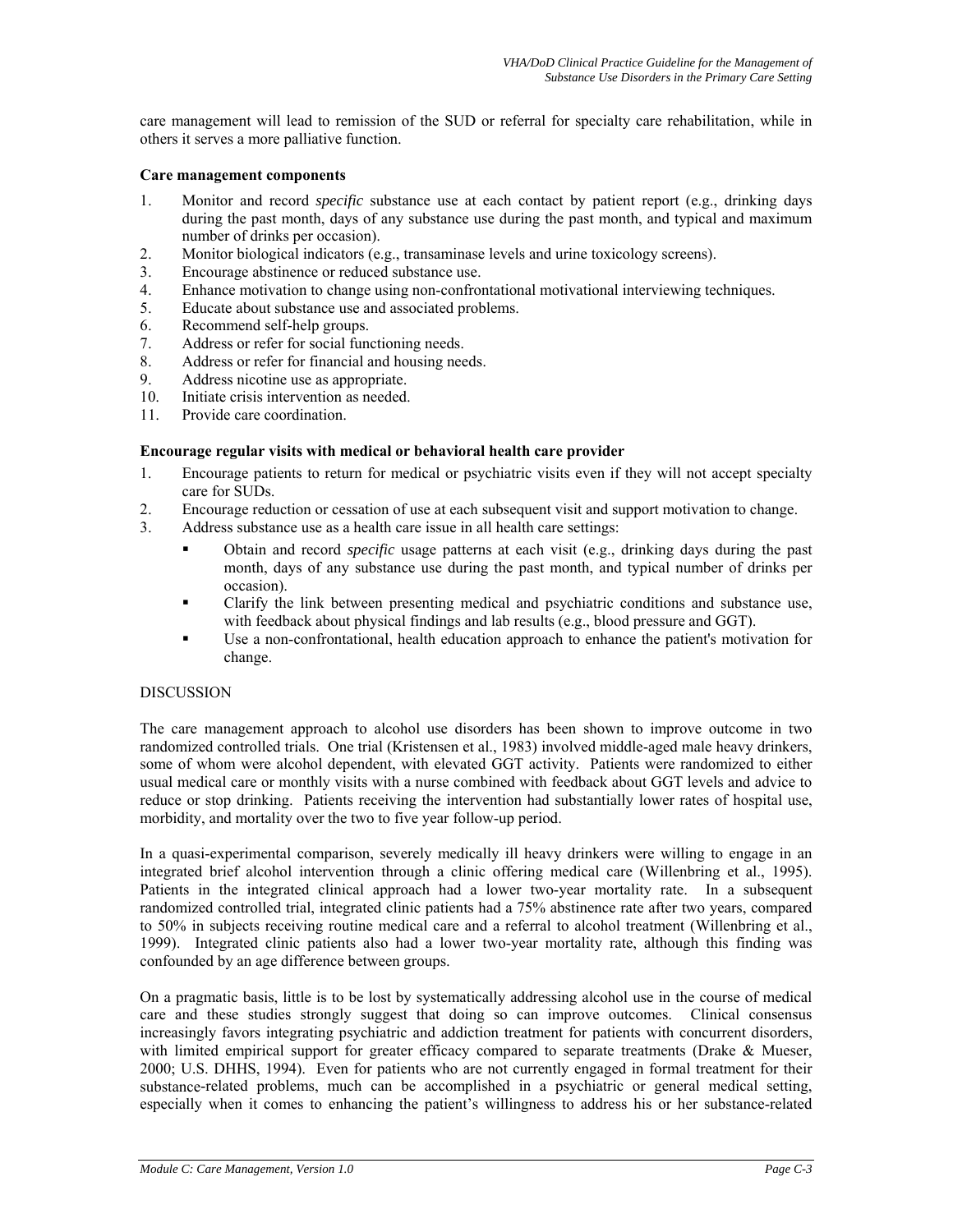problems (Bien et al., 1993; Drake & Mueser, 2000*;* U. S. DHHS, 1994; Ziedonis & Brady, 1997). Although less well documented than similar approaches for medical patients, it is likely that this approach will work with psychiatric patients as well. On a pragmatic basis, it is better than simply ignoring substance use among seriously ill patients. For patients with major depressive disorders (MDD) or psychotic disorders, please refer to the sections in the VHA/DoD Clinical Practice Guideline for the Management of MDD in Adults and the VHA Clinical Practice Guideline For the Management of Persons with Psychoses. For a more specific module for management of psychiatric co-morbidity, refer to the VHA Clinical Practice Guideline For the Management of Persons with Psychoses.

While developing a care management plan, it is essential to recognize that this patient does not see abstinence as his or her immediate goal. The provider cannot expect the patient to meet goals the therapist would like to see accomplished, but that the patient sees as out of reach or undesirable at this time. The primary purpose is to engage the patient in the broader health care process and devise a plan that meets the patient's immediate goals. The plan must also spell out the treatment team's long-term expectation and use of appropriate services. This approach may result in reduction in substance use and associated problems, or it may result in a willingness to accept a referral to rehabilitation. In many respects, care management is similar to the approach used for most other chronic illnesses, such as diabetes mellitus, hypertension, or cancer. In fact, compliance with SUD treatment recommendations is generally comparable to that for many other chronic illnesses (McLellan et al., 1996).

# EVIDENCE TABLE

| <b>Recommendations</b>                                                                   | <b>Sources of Evidence</b>                          | OЕ | R |
|------------------------------------------------------------------------------------------|-----------------------------------------------------|----|---|
| Apply care management approach and address<br>substance use in all health care settings. | Kristensen et al., 1983<br>Willenbring et al., 1999 |    |   |

*QE = Quality of Evidence; R = Recommendation (See Introduction)* 

# **D. Reassess Progress Periodically**

### OBJECTIVE

Provide opportunity to improve treatment effectiveness.

# ANNOTATION

Reassessment of initial care management plans should occur within 90 days. The patient's progress and goals should be reassessed and the treatment plan updated, at least annually, in established patients. Treatment plans should also be reviewed after significant clinical change (e.g., hospital admission, relapse, and accomplishment of care goals).

# **E. Has Stable Remission Been Achieved?**

### OBJECTIVE

Assess response to care management plan and appropriateness of other follow-up options.

## ANNOTATION

### **Assess progress toward current goals.**

Remission requires a period of at least 30 days without meeting full diagnostic criteria and is specified as *Early* (first 12 months) or *Sustained* (beyond 12 months) and *Partial* (some continued criteria met) versus *Full* (no criteria met) (APA, 1994).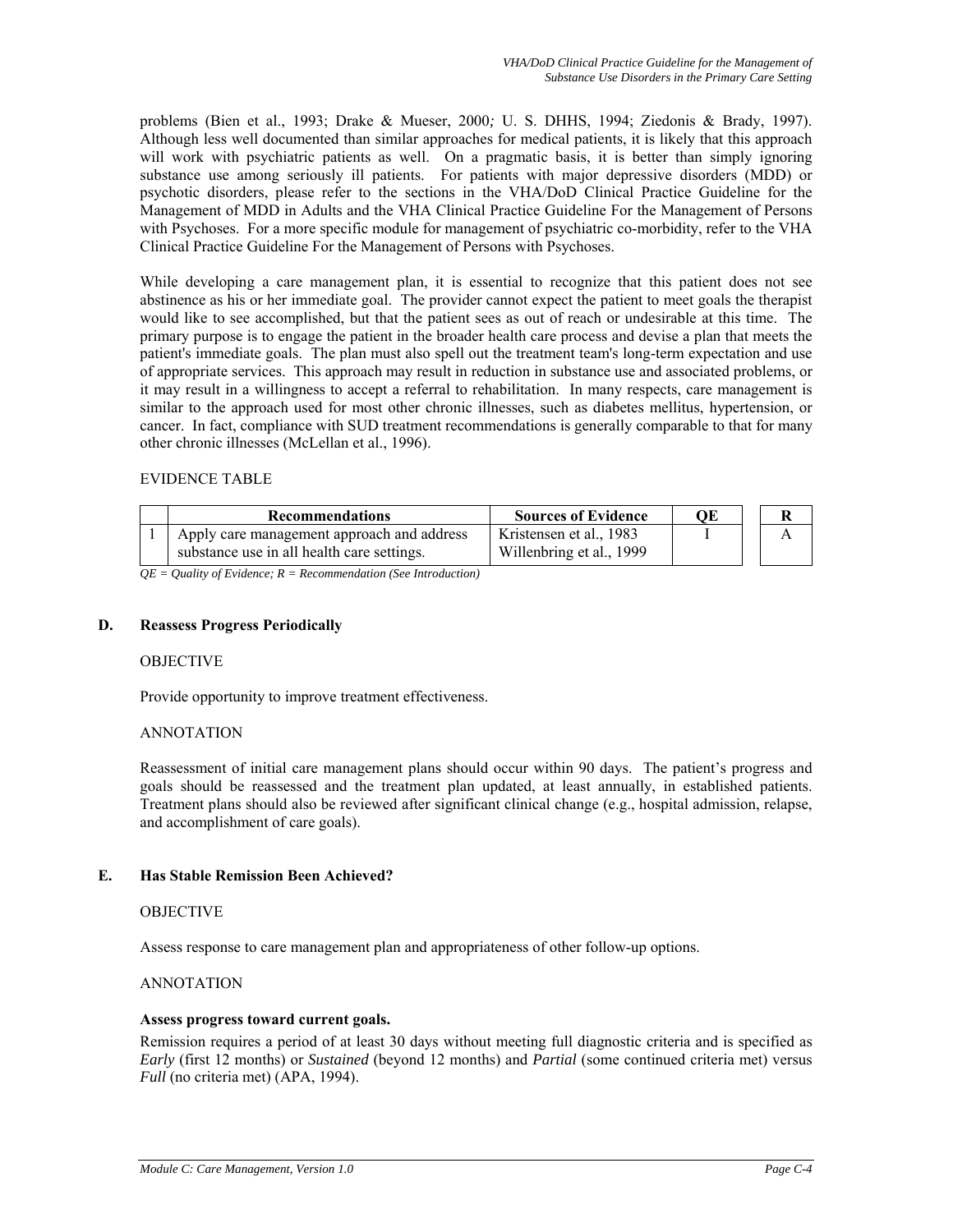## **Consider follow-up with primary care provider if stable remission is achieved.**

If the patient is not in stable remission, identify new problems and goals to promote treatment engagement and modify the care management plan consistent with the patient's goals and preferences. Patients frequently become more accepting of treatment over time, particularly with worsening of substanceassociated problems. If the patient indicates willingness to consider engaging in more intensive treatment, consider his or her appropriateness for rehabilitation (see Annotation H).

# **F. Follow-Up In Primary Care**

## **OBJECTIVE**

Monitor substance use and encourage reduction or abstinence.

## ANNOTATION

Maintain vigilant review of alcohol and other drug use by multiple modes of assessment ranging from careful observation by the provider during medical appointments to the use of biological measures. Promote abstinence or reduction, as indicated, and offer supportive verbal encouragements.

- 1. Look for spontaneous signs of use and ask the patient about their specific use and frequency of that use.
- 2. When possible, discuss other areas of concern in the patient's life since these constitute collateral assessment and prognostic indicators.
- 3. Use biological assessments including the breathalyzer, urine toxicology, and BAL concurrently with the ongoing dialogue .
- 4. Encourage abstinence or reduced use consistent with the patient's motivation and agreement.

### **G. Educate About Substance Use, Associated Problems, And Prevention Of Relapse**

### **OBJECTIVE**

Prevent the development of problematic alcohol or other drug use, abuse, and dependence (primary prevention) or resumption of problems following a period of remission.

# ANNOTATION

- 1. Discuss the patient's current use of alcohol and other drugs and address any potential problem areas, such as recent initiation of use, increase in use, and use to cope with stress.
- 2. Inform the patient about potential age- and gender-related problems, such as:
	- Abusive drinking or other drug use in the young adult
	- Alcohol and other drug use during pregnancy
	- Medication misuse or heavy drinking in the older adult
- 3. Convey openness to discuss any future concerns that may arise and encourage the patient to discuss them with you.
- 4. Periodically inquire about alcohol and drug use at future visits.

## EVIDENCE TABLE

| <b>Recommendations</b>              | <b>Sources of Evidence</b> | ОE |  |
|-------------------------------------|----------------------------|----|--|
| Future monitoring of substance use. | Bradley et al., 1993       | Ш  |  |
|                                     | U. S. DHHS, 1995           |    |  |

*QE = Quality of Evidence; R = Recommendation (See Introduction)*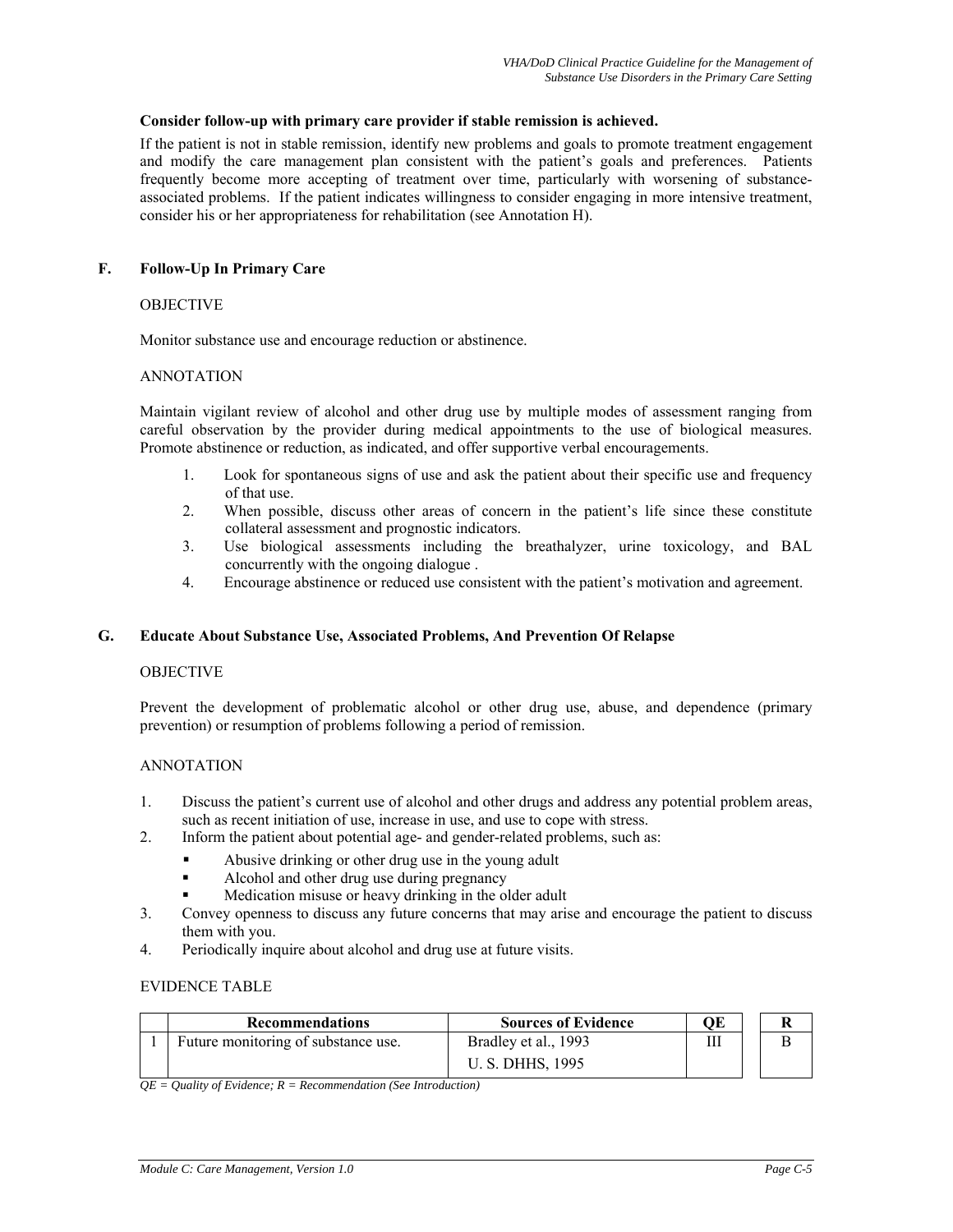# **H. Is Specialty Referral Indicated And Acceptable To The Patient?**

# OBJECTIVE

Promote enhanced patient commitment to change and adherence to the planned treatment regimen.

## ANNOTATION

Negotiate and set specific rehabilitation goals with the patient:

- 1. Establish treatment goals in the context of a negotiation between the treatment provider and the patient.
- 2. Review with the patient results of previous efforts at self-change and formal treatment experience, including reasons for treatment dropout.
- 3. Use motivational enhancement techniques when appropriate.
- 4. Consider bringing the addiction specialist into your office to assist with referral decision.
- 5. Regarding DoD active duty:
	- Referral to addictions specialty care for assessment is required for all active duty patients involved in an incident involving/suspected to involve substances (see Module A, Appendix A-2).
	- Should such patients refuse referral, notify the commanding officer so consideration can be given to either (a) order the patient to comply, (b) invoke administrative options (e.g., administrative separation from service), or (c) do nothing. This is the commander's decision, with input from the medical staff.

## DISCUSSION

When both parties agree on what is to be accomplished and how this is to be done, the chances of achieving a favorable outcome are enhanced (Putnam et al., 1994; Sanches-Craig & Lei, 1986). Discussing treatment history and expectations can reduce reliance on previously ineffective treatment approaches and increase the likelihood of realistic goals for the current episode of care.

## EVIDENCE TABLE

| <b>Recommendations</b>                         | <b>Sources of Evidence</b> | QE     | R |
|------------------------------------------------|----------------------------|--------|---|
| Establish treatment goals through negotiation. | Heinssen et al., 1995      | $II-1$ | A |
|                                                | Miller, 1995               |        |   |
|                                                | Miller & Rollnick, 1991    |        |   |
|                                                | Sanchez-Craig & Lei, 1986  |        |   |
|                                                | Sobell et al., 1992        |        |   |
|                                                | Stark, 1992                |        |   |
| Review prior treatment experience.             | Stark, 1992                | Ш      | R |

*QE = Quality of Evidence; R = Recommendation (See Introduction)* 

# **I. Provide Episodic Attention To Substance Use; Reassess Periodically**

# **OBJECTIVE**

Encourage the patient to engage in ongoing care while addressing urgent concerns.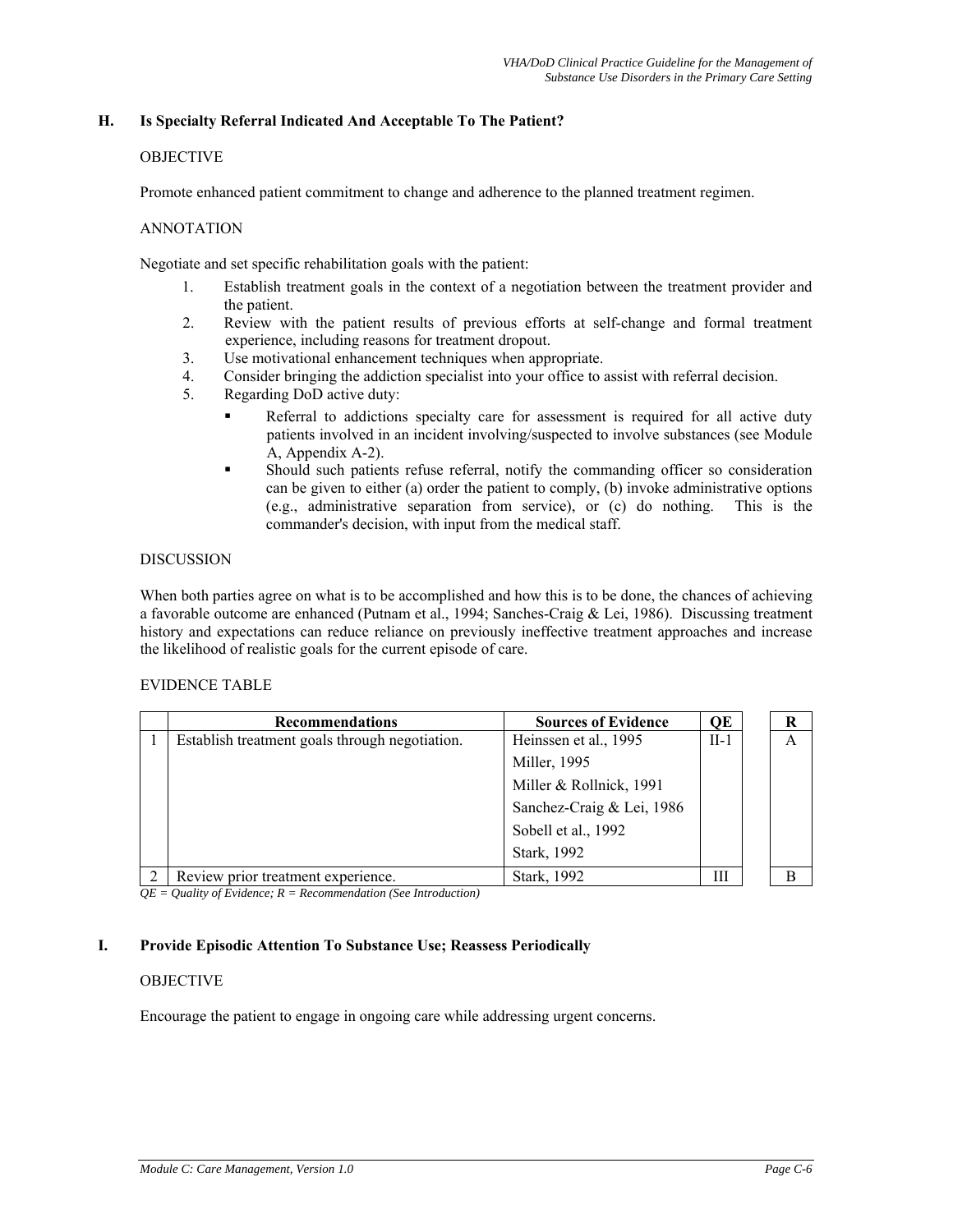# ANNOTATION

Some patients refuse to engage in any type of ongoing care with any provider (e.g., medical, psychiatric, or addiction). These patients may require substantial emergency care and stabilization and may repeatedly present in crisis, but are not willing to return for outpatient visits or engage in alcohol and/or drug treatment.

Episodic attention to substance use may be accomplished by the following:

- 1. Provide crisis intervention, as needed.
- 2. At any contact initiated by the patient:
	- Assess current substance use.
	- Recommend that the patient accept ongoing care in the most appropriate setting.
- 3. Designate a single provider to coordinate care for patients who repeatedly present in crisis.
- 4. Consider involving supportive family members or significant others, if the patient agrees.
- 5. Initiate involuntary treatment procedures, if imminent threat to safety occurs (e.g., suicidal, violent, or unable to care for self).

# DISCUSSION

The approach to episodic care can be individualized and cover the areas that are of concern for that patient. All patients will require education and counseling on:

- 1. How to decrease the use or alter the route of administration in order to slow the progression of medical illness and decrease the risk to the public health.
- 2. Maximizing their present health and decreasing their own, and if appropriate, family members' suffering. For example, a patient who routinely comes to the emergency room for gastritis after a bout of drinking may require education on the issue of alcohol irritating the stomach and the eventual development of gastrointestinal (GI) bleeding and ulceration. In addition, an emergency treatment plan may need to be developed so that the patient is not admitted every time he or she comes to the emergency room (ER) with exacerbation of gastritis.
- 3. Understanding the issues of alcohol and family violence. The family should be furnished with an appropriate referral, if safety is an issue.
- 4. Brief motivational counseling to encourage the patient to accept more addiction-focused treatment in a specialized substance abuse treatment program, if necessary.

This is a pragmatic approach that delineates the management of a group of patients who present serious challenges to clinicians and agencies. The goals are to decrease morbidity, mortality, and inappropriate use of intensive services, while motivating the patient to accept addiction treatment or—at least—regular medical or psychiatric care. Although currently untested in rigorous studies, it is likely to be an improvement over a less systematic approach, with little if any added risk or expense.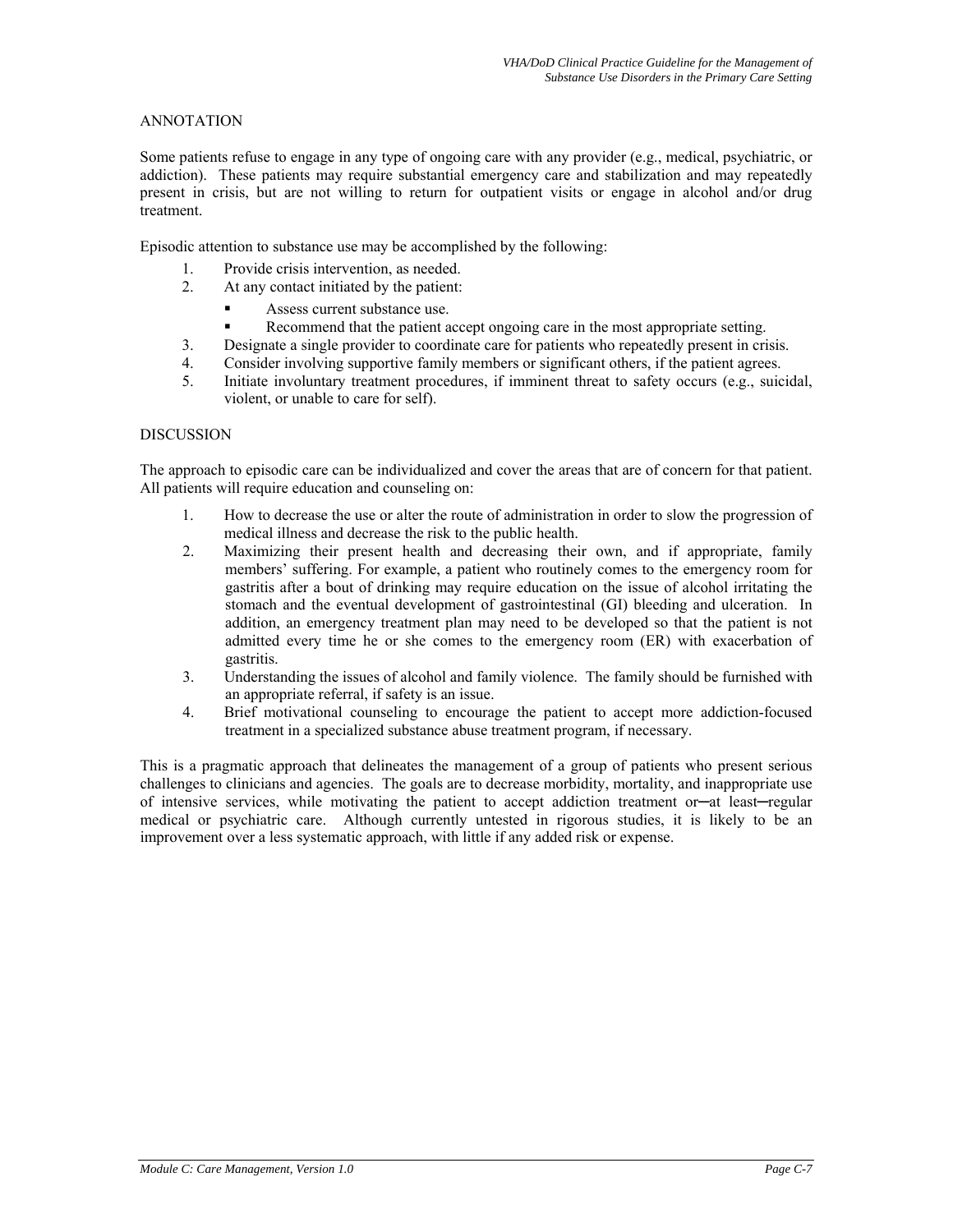# **Module C References**

- American Psychiatric Association (APA) (1994). Diagnostic and Statistical Manual of Mental Disorders  $(4<sup>th</sup>$  ed). Washington, DC: American Psychiatric Association.
- Bien, T., Miller, W., & Tonigan, J. (1993). Brief interventions for alcohol problems: a review. Addiction, 88, 315-336.
- Bradley, K. A., Donovan, D. M., & Larson, E. B. (1993). How much is too much? Advising patients about safe levels of alcohol consumption. Archives of Internal Medicine, 153, 2734-2740.
- Drake, R. E., & Mueser, K. T. (2000). Psychosocial approaches to dual diagnosis. Schizophrenia Bulletin, 26, 105-118.
- Heinssen, R. K., Levendusky, P. G., & Hunter, R. H. (1995). Client as colleague: therapeutic contracting with the seriously mentally ill. American Psychologist, 50, 522-532.
- Kristensen, H., Ohlin, H., Hulten-Nosslin, M. B., et al. (1983). Identification and intervention of heavy drinking in middle-aged men: results and follow-up of 24-60 months of long-term study with randomized controls. Alcoholism: Clinical and Experimental Research, 7, 203-209.
- McLellan, A. T., Woody, G. E., Metzger, D., et al. (1996). Evaluating the effectiveness of treatments for substance use disorders: reasonable expectations, appropriate comparisons. Milbank Quarterly, 74, 51-85.
- Miller, W. R. (1995). Increasing motivation for change. In R. K. Hester & W. R. Miller (Eds.), Handbook of Alcoholism Treatment Approaches: Effective Alternatives (2<sup>nd</sup> ed.). Boston, MA: Allyn and Bacon.
- Miller, W. R., & Rollnick, S. (1991). Motivational Interviewing: Preparing People to Change Addictive Behavior. New York, NY: Guilford.
- Putnam, D. E., Finney, J. W., Barkey, P. L., et al. (1994). Enhancing commitment improves adherence to a medical regimen. Journal of Consulting and Clinical Psychology, 6, 191-194.
- Sanchez-Craig, M., & Lei, H. (1986). Disadvantages of imposing the goal of abstinence on problem drinkers: an empirical study. British Journal of Addiction, 81, 505-512.
- Sobell, M. B., Sobell, L. C., Bogardis, J., et al. (1992). Problems drinkers' perceptions of whether treatment goals should be self-selected or therapist-selected. Behavior Therapy, 23, 43-52.
- Stark, M. J. (1992). Dropping out of substance abuse treatment: a clinically oriented review. Clinical Psychology Review, 12, 93-116.
- United States Department of Health and Human Services (1995). Detoxification From Alcohol and Other Drugs (Tip #19) (DHHS Publication No. (SMA) 95-3046). Rockville, MD: Department of Health and Human Services.
- United States Department of Health and Human Services (1994, reprinted 1995). Assessment and Treatment of Patients with Coexisting Mental Illness and Alcohol and Other Drug Abuse (DHHS Publication No. (SMA) 95-3061). Rockville, MD: Department of Health and Human Services.
- Willenbring, M. L., Olson, D. H., & Bielinski, J. B. (1999). A randomized trial of integrated outpatient treatment for medically ill alcoholic men. Archives of Internal Medicine, 159, 1946-1952.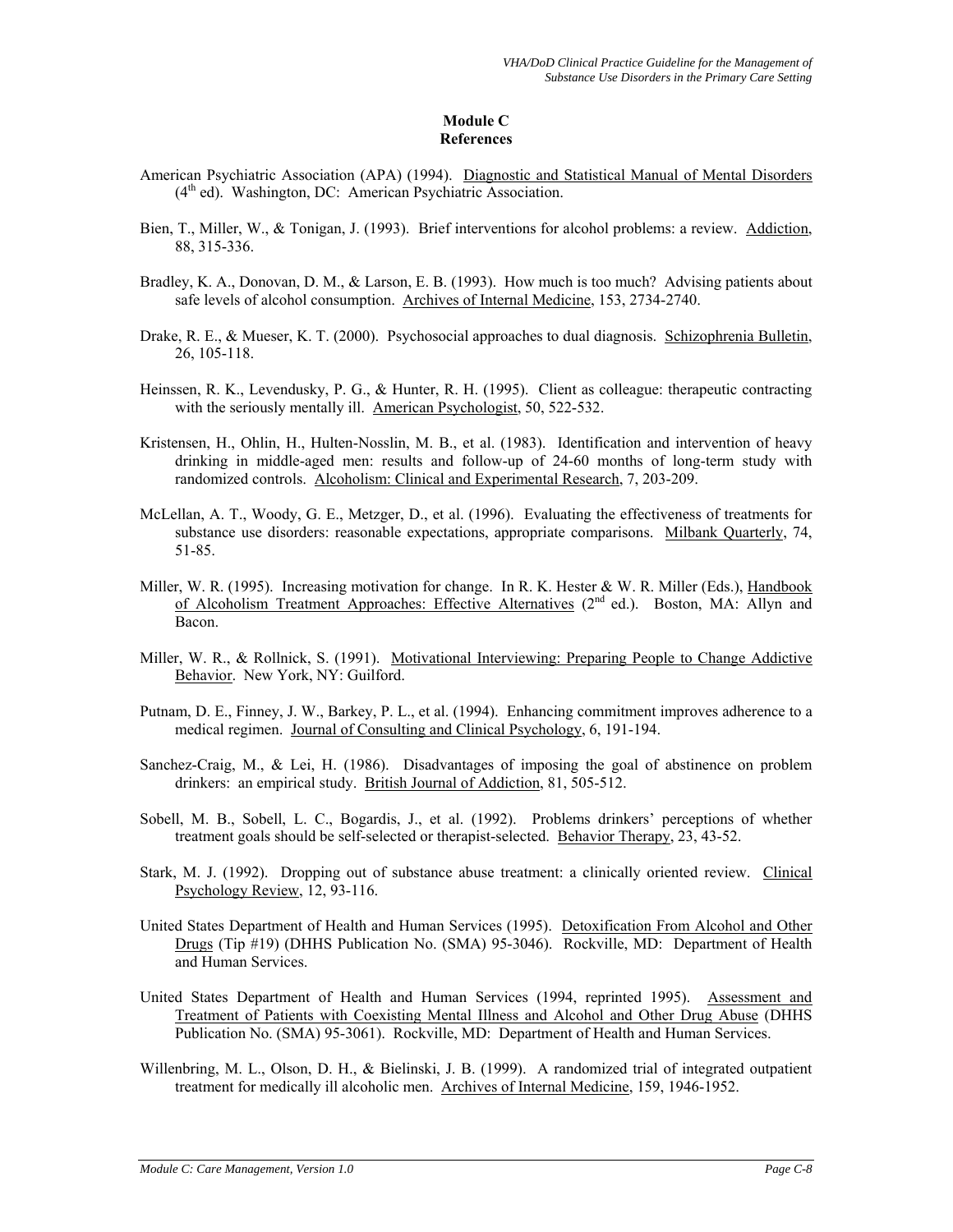- Willenbring, M. L., Olson, D. H., & Bielinski, J. B. (1995). Integrated outpatient treatment for medically ill alcoholic men: results from a quasi-experimental study. Journal of Studies on Alcohol, 56, 337- 343.
- Ziedonis, D., & Brady, K. (1997). Dual diagnosis in primary care: detecting and treating both the addiction and mental illness. Medical Clinics of North America, 81, 1017-1036.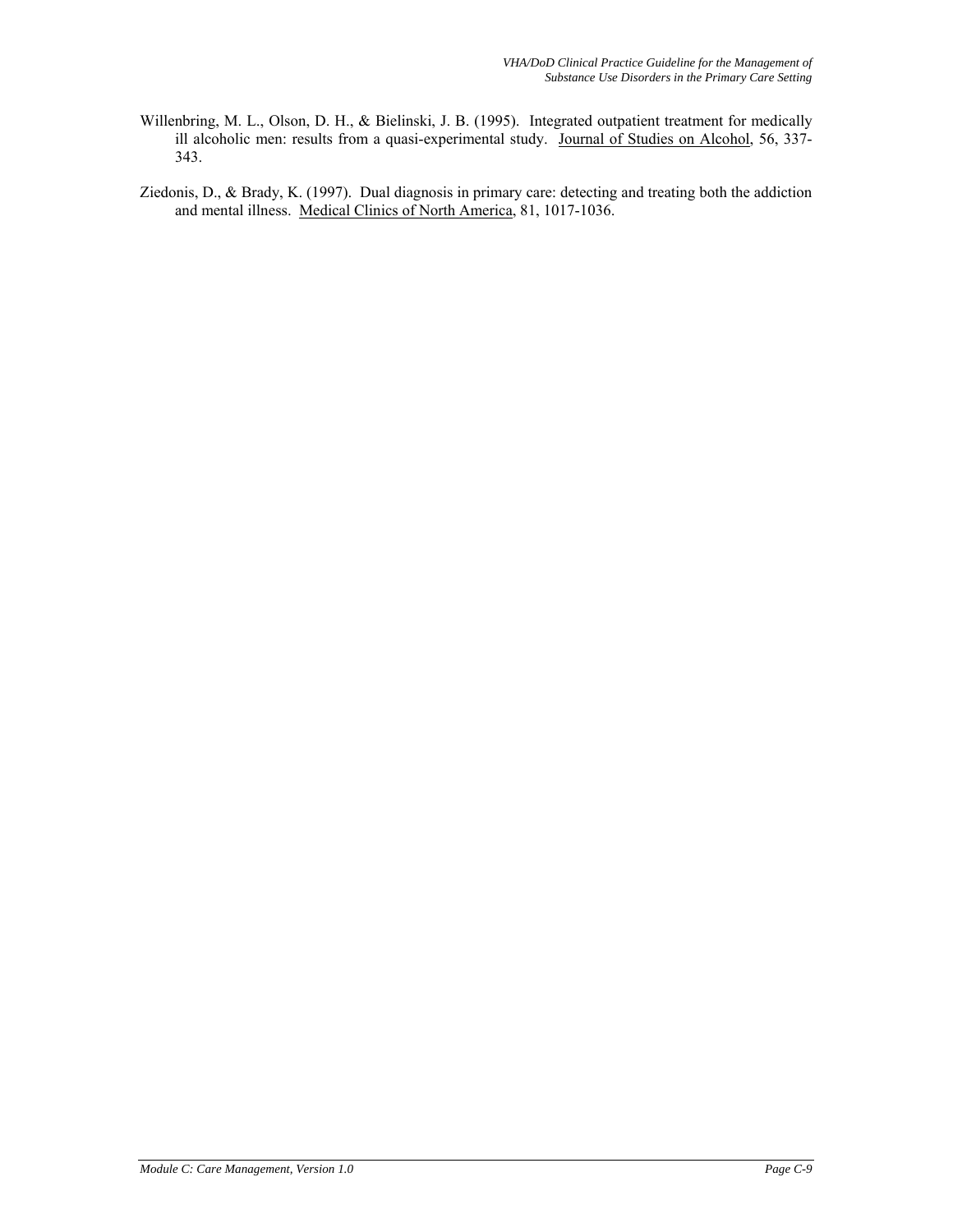# VHA/DoD CLINICAL PRACTICE GUIDELINE FOR THE MANAGEMENT OF **SUBSTANCE USE DISORDERS**  IN THE PRIMARY CARE SETTING

# **MODULE P: ADDICTION-FOCUSED PHARMACOTHERAPY**

Version 1.0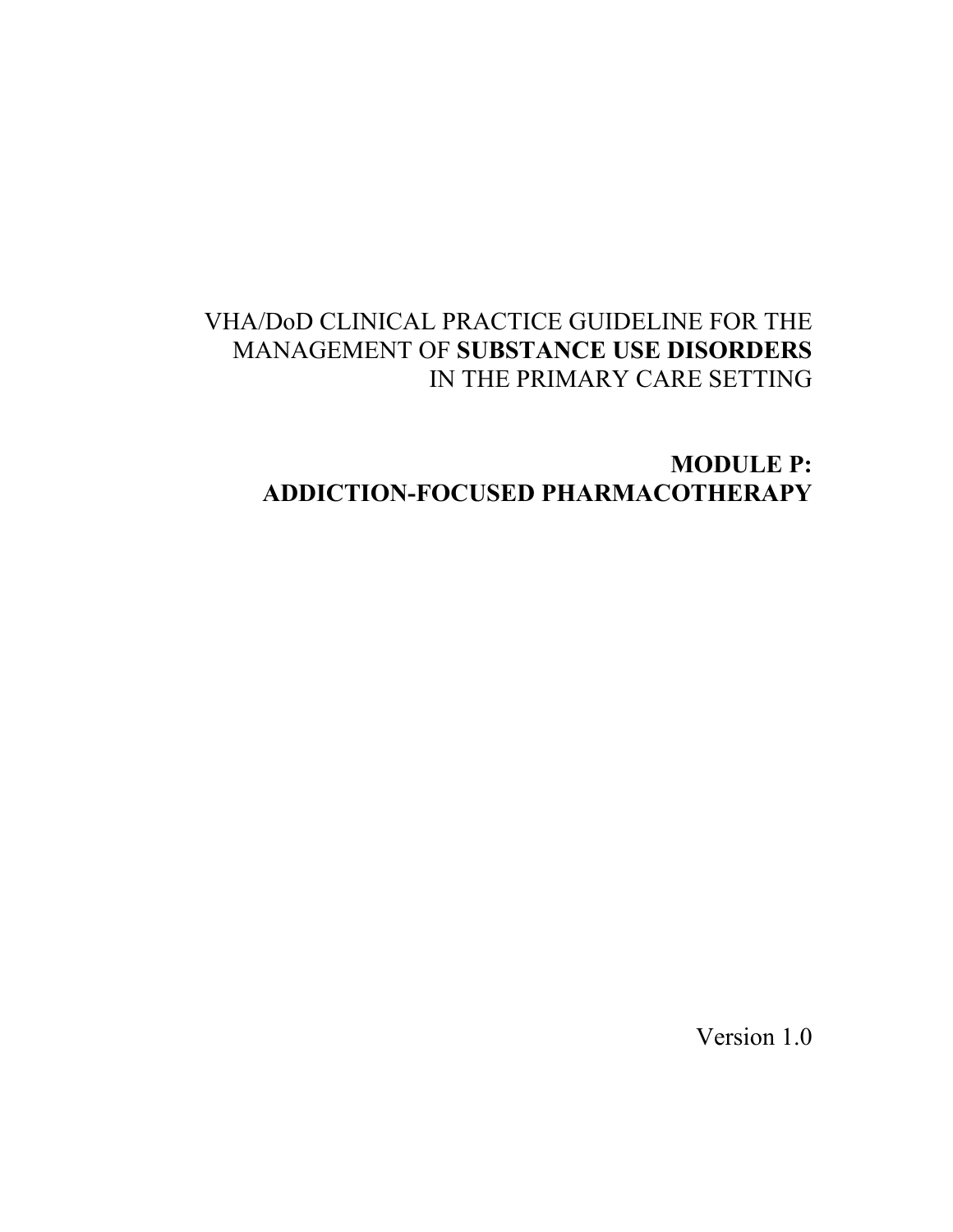

## MANAGEMENT OF SUBSTANCE USE DISORDERS Module P: Addiction-Focused Pharmacotherapy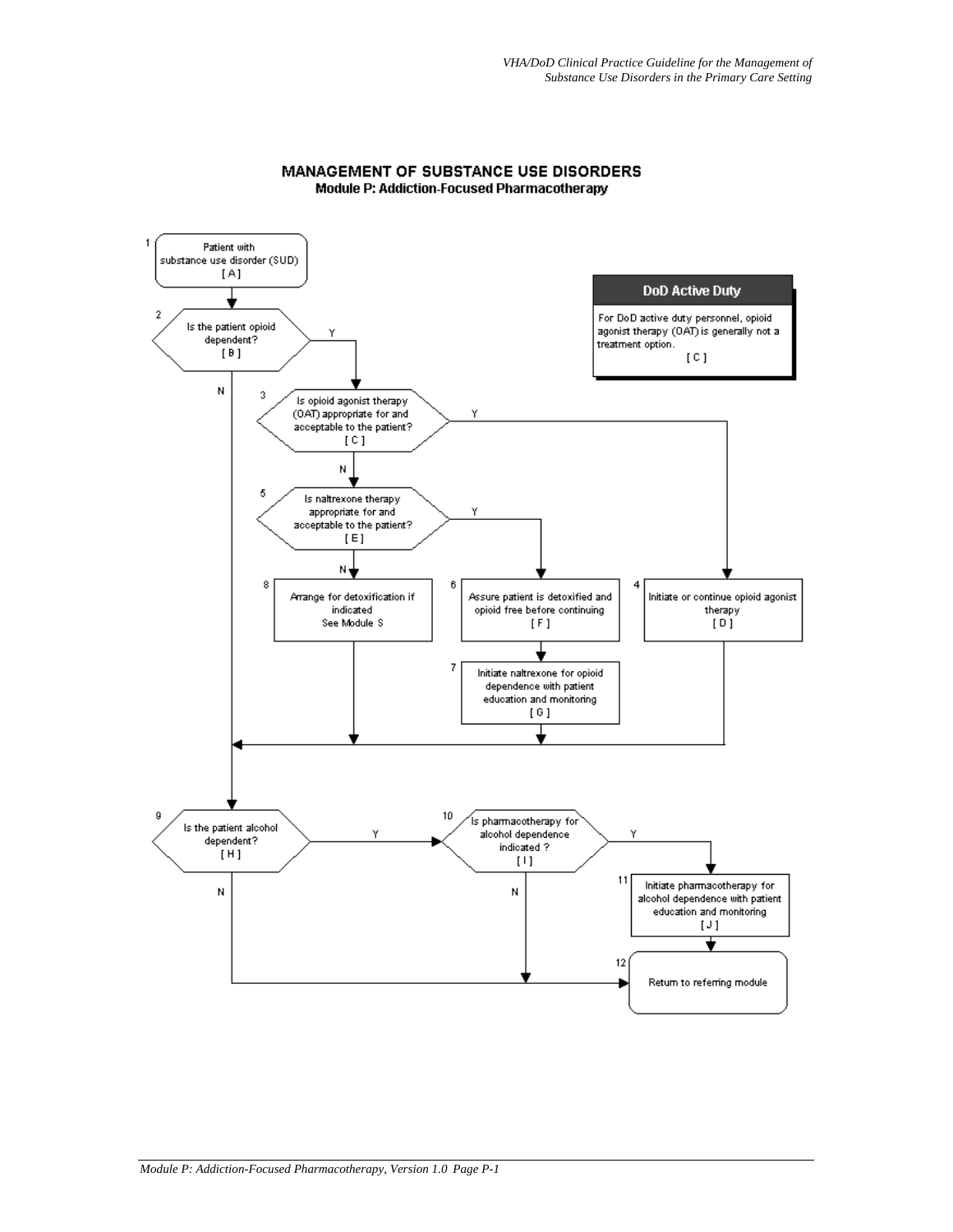# **ANNOTATIONS**

## **A. Patient With Substance Use Disorder (SUD)**

Patients managed within this module meet the criteria for substance abuse or dependence and are considered for addiction-focused pharmacotherapy.

# **B. Is The Patient Opioid Dependent?**

# OBJECTIVE

Establish the patient's dependence on opioids.

# ANNOTATION

See Module A: Assessment and Management in Primary Care, Annotation E.

# **C. Is Opioid Agonist Therapy (OAT) Appropriate For And Acceptable To The Patient?**

# OBJECTIVE

Assure careful consideration of OAT as the first line treatment for opioid dependence. For DoD active duty, OAT is generally not a treatment option.

# ANNOTATION

Opioid dependence is a cluster of cognitive, behavioral, and physiological symptoms characterized by repeated self-administration and usually results in opiate tolerance, withdrawal symptoms, and compulsive drug taking, despite negative consequences. While new federal regulatory language uses the term "opiate addiction," the diagnostic term opioid dependence will be used here for consistency with the rest of the guideline. Dependence may occur with or without the physiological symptoms of tolerance and withdrawal. OAT for opioid dependence consists of administering an opioid agonist medication, such as methadone or levo-alpha-acetylmethadol (LAAM), in combination with a comprehensive range of medical, counseling, and rehabilitative services. By administering an opioid to prevent withdrawal, reduce craving, and reduce the effects of illicit opioids, the opioid dependent patient is able to focus more readily on recovery activities. When compared to detoxification attempts, OAT is more successful in achieving the long-term goal of reducing opioid use and the associated negative medical, legal, and social consequences.

Provide access to OAT for all opioid dependent patients, under appropriate medical supervision and with concurrent addiction-focused psychosocial treatment (See Module R: Assessment and Management in Specialty Care).

- 1. Consider methadone maintenance for its documented efficacy in reducing illicit opioid use, human immunodeficiency virus (HIV) risk behavior, and drug-related criminal behavior.
- 2. Consider LAAM, a long-acting, synthetic mu-agonist, a safe and effective alternative to methadone maintenance.
- 3. Consider the acceptability and feasibility of regular clinic attendance. Under Federal regulations of OAT programs, for the first 90 days of treatment the patient should attend clinic at least six days per week for methadone or three times per week for LAAM.
- 4. Refer to Table 1 for indications, contraindications, side effects, and drug interactions of methadone and LAAM.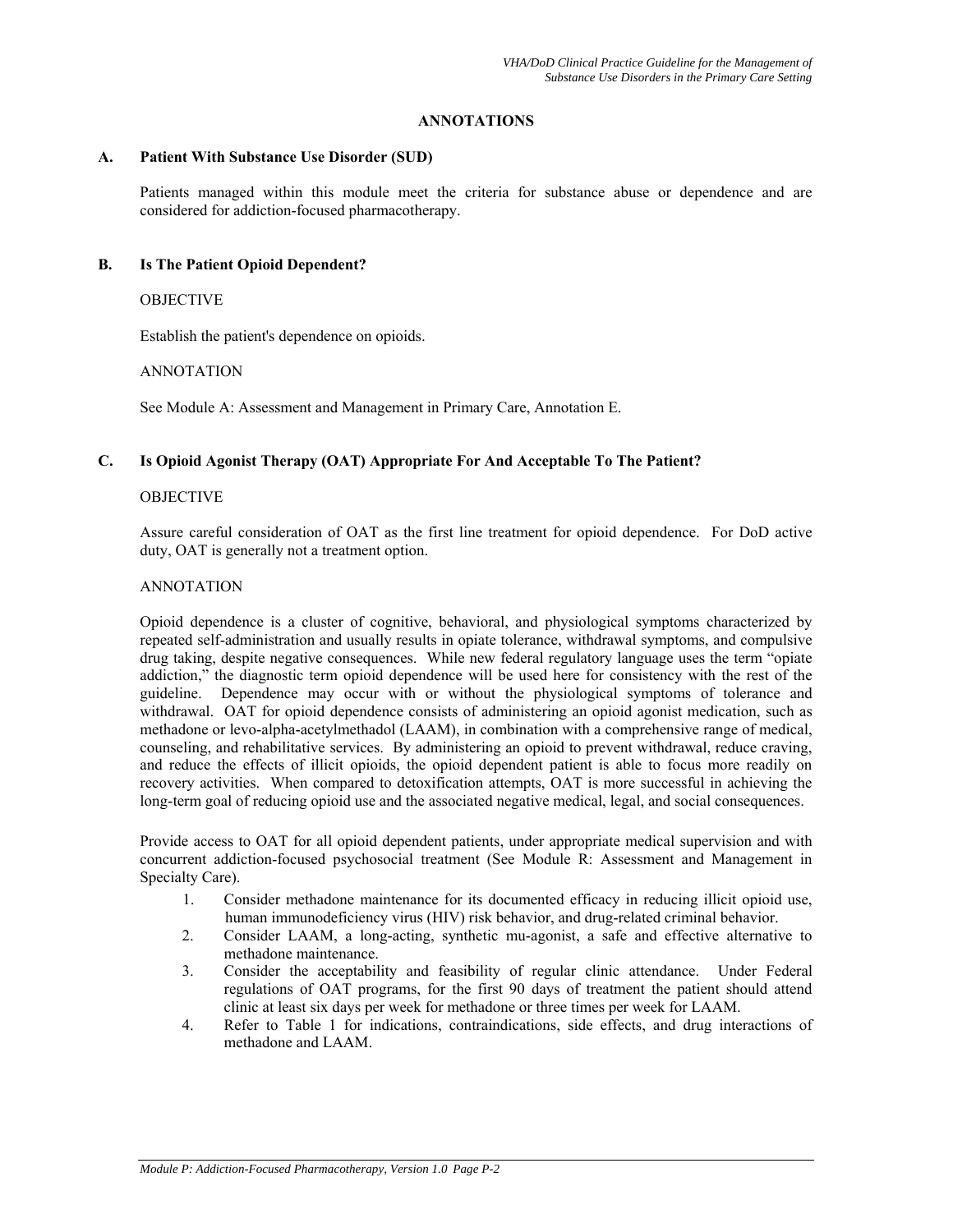|                   |   | <b>Opioid Agonists:</b><br><b>Methadone and LAAM</b>                                                                                                                                                                                                   |
|-------------------|---|--------------------------------------------------------------------------------------------------------------------------------------------------------------------------------------------------------------------------------------------------------|
| Indications       | п | Opioid dependence $> 1$ year                                                                                                                                                                                                                           |
|                   | п | 2 or more unsuccessful opioid detoxification episodes within a 12-<br>month period                                                                                                                                                                     |
|                   |   | Relapse to opioid dependence within 2 years from OAT discharge                                                                                                                                                                                         |
| Contraindications | п | Allergy to agent                                                                                                                                                                                                                                       |
|                   | п | Concurrent enrollment in another OAT                                                                                                                                                                                                                   |
|                   | п | Significant liver failure                                                                                                                                                                                                                              |
|                   |   | Use of opioid antagonists (e.g., naloxone, nalmefene, or naltrexone)                                                                                                                                                                                   |
| Side Effects      | п | Common: constipation                                                                                                                                                                                                                                   |
|                   | в | Less common: sexual dysfunction                                                                                                                                                                                                                        |
| Drug Interactions | п | Drugs that reduce serum methadone level: phenytoin, carbamazapine,<br>rifampin, barbiturate sedative-hypnotics, anti-virals involving CYP3A4<br>activity (including interferon and HIV protease inhibitors), ascorbic<br>acid, and chronic ethanol use |
|                   | п | Drugs that increase serum methadone level: cimetidine, ketoconazole,<br>fluconazole, amitriptyline, diazepam, and fluvoxamine maleate                                                                                                                  |

# **Table 1. Agonist Therapy for Opioid Dependence**

# **DISCUSSION**

OAT is inaccurately considered by some providers to be a treatment of last recourse; however, evidence consistently shows that patients have better outcomes when maintained with an agonist than a placebo (Newman and Whitehall, 1979; Strain et al., 1993a; Strain et al., 1993b) or than when provided long-term detoxification (Sees et al., 2000). Discharge from OAT programs is generally followed by relapse and other adverse outcomes (Gerstein et al., 1994). Unless there are legal or other extenuating circumstances (such as active duty in DoD), OAT should be considered for any patient with a diagnosis of opioid dependence. For patients who previously relapsed, re-treatment should be a consideration. As part of the decision process, it is important to determine if appropriate agonist dosing was utilized and whether there were psychosocial barriers that could be better addressed upon re-attempting OAT.

Effective May 2001, the Substance Abuse and Mental Health Services Administration (SAMHSA), through its Center for Substance Abuse Treatment (CSAT), will regulate OAT programs as codified in 42 CFR Part 8 "Opioid Drugs in Maintenance and Detoxification of Opiate Addiction" [\(http://www.samhsa.gov/news/click5\\_frame.html\)](http://www.samhsa.gov/news/click5_frame.html)). The new criteria for admission to OAT programs require that patients have been dependent on an opioid drug for at least 1 year prior to admission and that they provide voluntary informed consent to maintenance treatment. If considered clinically appropriate, the regulations provide exceptions to the requirement of a 1 year history of addiction for patients released from penal institutions within the prior 6 months, for pregnant patients, and for patients discharged from maintenance treatment within the prior 2 years.

The OAT program can provide short- or long-term detoxification and other services to patients not eligible for maintenance treatment; however, patients with 2 or more unsuccessful detoxification episodes within a 12-month period must be assessed by the OAT physician for other forms of treatment, as alternatives to detoxification.

The Drug Addiction Treatment Act of 2000 makes opioids available to the office practitioner, in Drug Enforcement Administration (DEA) Schedules III, IV, and V, with a Food and Drug Administration (FDA)-approved indication for the treatment of opioid dependence. At the time this guideline is written, no medications are approved for such use other than methadone and LAAM, both of which are DEA Schedule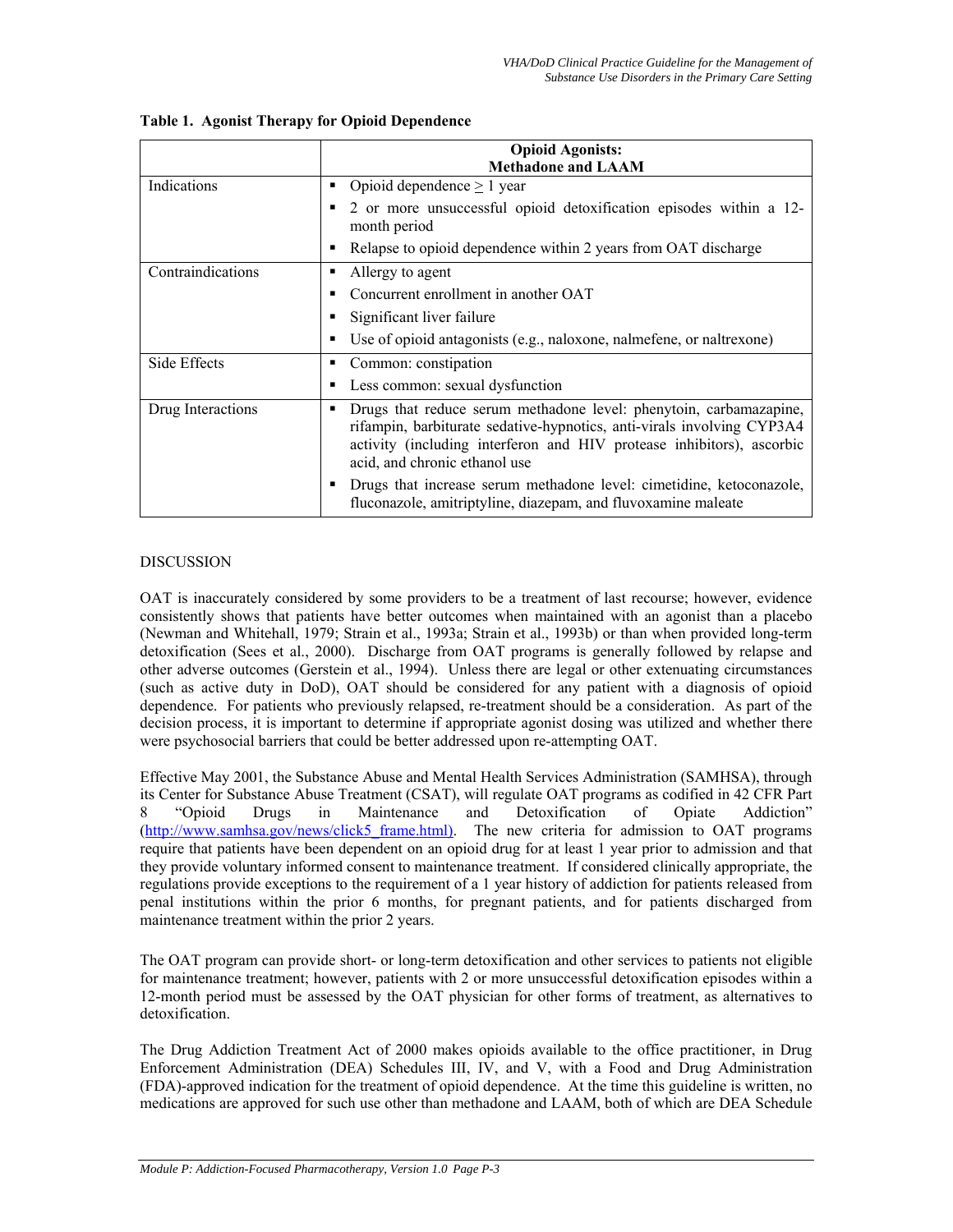II medications. However, it is anticipated that the FDA will approve in 2001 a partial mu-agonist, buprenorphine, for the treatment of opioid dependence; it is further anticipated that buprenorphine and/or a combination of buprenorphine/naloxone will fall within the guidelines of the Drug Addiction Treatment Act of 2000. Clinical practice guidelines and educational materials on the use of buprenorphine and buprenorphine/naloxone for the treatment of opioid dependence in office-based practice are being developed. More information is available at [http://www:samhsa.gov](http://www:samhsa.gov/).

# EVIDENCE TABLE

|                | <b>Recommendations</b>                                                                            | <b>Sources of Evidence</b>                                                                                               | QE | R |
|----------------|---------------------------------------------------------------------------------------------------|--------------------------------------------------------------------------------------------------------------------------|----|---|
|                | Consider OAT the first-line<br>treatment for opioid<br>dependence.                                | National Consensus Development Panel on<br>Effective Medical Treatment of Opiate<br>Addiction, 1998<br>Sees et al., 2000 | I  | A |
| $\overline{2}$ | Methadone maintenance at<br>adequate doses is efficacious<br>in reducing opioid use.              | Strain et al., 1993a<br>Strain et al., 1993b<br>Marsch, 1998<br>Johnson et al., 2000                                     |    | A |
| $\mathcal{L}$  | LAAM maintenance at<br>adequate doses is an effective<br>alternative to methadone<br>maintenance. | Eissenberg et al., 1997<br>Glanz et al., 1997                                                                            |    | A |

*QE = Quality of Evidence; R = Recommendation (See Introduction)* 

# **D. Initiate Or Continue Opioid Agonist Therapy (OAT)**

# OBJECTIVE

Provide appropriate dosing and relapse monitoring to promote effective outcomes.

# ANNOTATION

# **Methadone**

For newly admitted patients, the initial dose of methadone should not exceed 30 mg and the total dose for the first day should not exceed 40 mg, without provider documentation that 40 mg did not suppress opioid withdrawal symptoms.

Under usual practices, a stable, target dose is greater than 60 mg/day and most patients will require considerably higher doses in order to achieve a pharmacological blockade of reinforcing effects of exogenously administered opioids. Effective May 2001, Federal regulations no longer require the OAT program physician to justify in the patient record doses > 100 mg/day.

# **LAAM**

For newly admitted patients, the initial 48-hour dose of LAAM should not exceed 40 mg. After dose induction, a stable target dose is usually at least 50/50/70 mg administered on Monday/Wednesday/Friday and most patients will require considerably higher doses in order to achieve a pharmacological blockade of reinforcing effects of exogenously administered opioids. Friday doses are increased 40% to compensate for the 72-hour inter-dose interval. For patients on established doses of methadone, the relative potency of 48 hour LAAM doses is 1.2-1.3 times the daily methadone dose.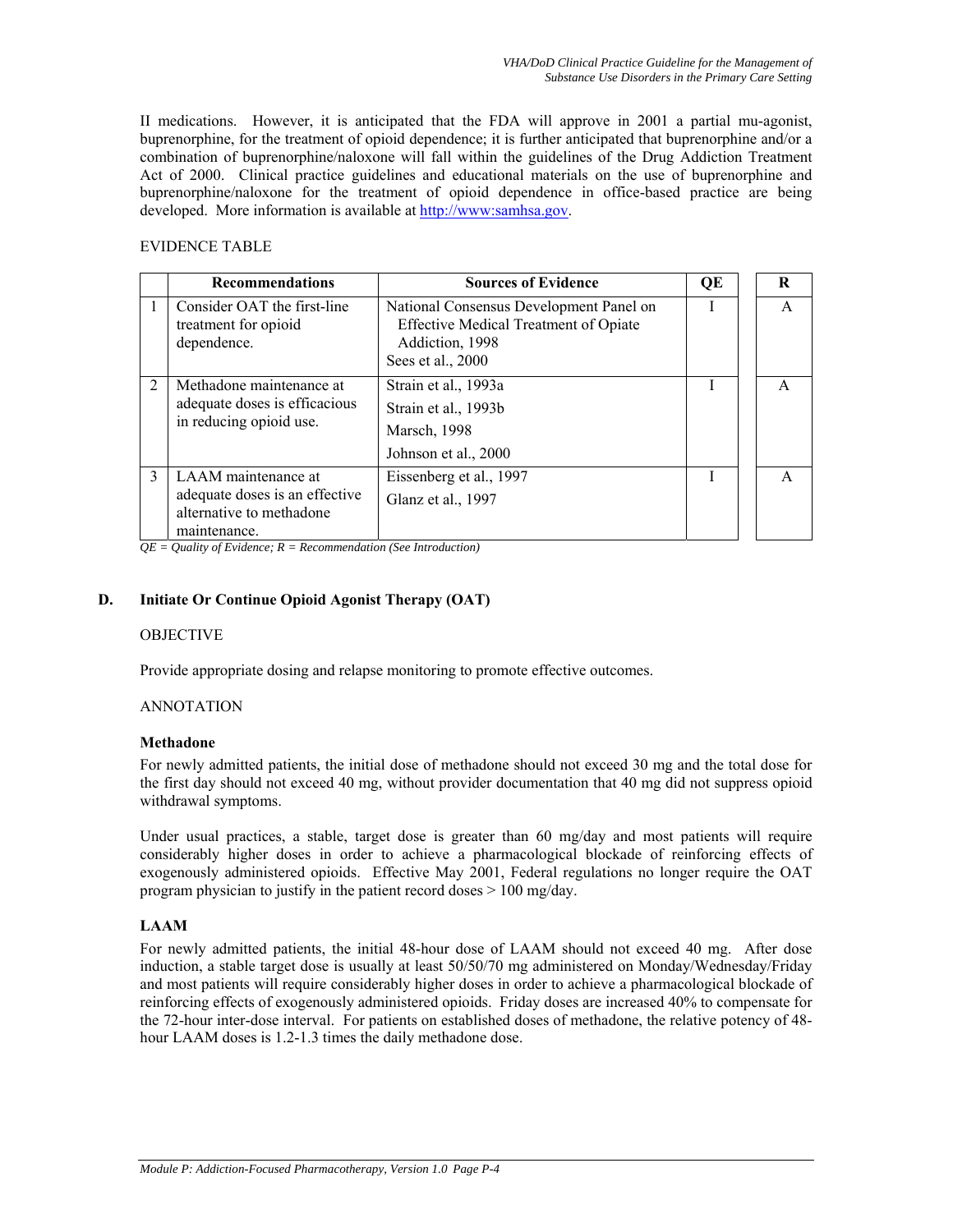# **Opioid Agonist Therapy**

Providers should adjust opioid agonist doses to maintain a therapeutic range between signs/symptoms of overmedication (e.g., somnolence, miosis, itching, hypotension, and flushing) and opioid withdrawal (e.g., drug craving, anxiety, dysphoria, and irritability).

Deliver OAT in the context of a complete treatment program that includes counseling or psychotherapy (See Module R: Assessment and Management in Specialty Care).

- Methadone, combined with weekly counseling for at least four weeks after admission, followed by at least monthly counseling, has been shown to be more effective than methadone alone.
- Availability of more frequent counseling is associated with less illicit drug use.
- No specific form of psychosocial intervention has consistently been shown to be more or less efficacious.
- Programs with high-quality social services show better treatment retention.
- Programs must provide adequate urine toxicology for drugs of abuse, including a minimum of eight random tests per year, per patient.

## DISCUSSION

Effective May 2001, OAT programs must obtain accreditation from an accreditation body that has been approved by the Substance Abuse and Mental Health Services Administration (SAMHSA) (e.g., the Joint Commission of Accreditation on Healthcare Organizations [JCAHO] or the Commission on Accreditation of Rehabilitation Facilities [CARF]) or a state accreditation body, in order to be federally certified to dispense medications and provide treatment services.

To comply with Federal regulations to prevent diversion of opioid medication from legitimate treatment use (42 CFR 8), individual OAT programs have developed a variety of internal procedures with which the patient and provider must comply (e.g., random urine toxicology, policies for "take home" doses, and "call backs" to verify appropriate use of "take home" doses). Although each OAT program's internal structure and guidelines vary, it would be prudent for the primary physician and/or other health care providers to discuss program rules and expectations with the OAT program physician so that patient care is appropriately coordinated.

OAT programs must provide full and reasonable access to adequate medical, counseling, vocational, educational, and other assessment and treatment services, either at the primary facility or through a documented agreement with other providers.

|               | <b>Recommendations</b>                                                                   | <b>Sources of Evidence</b> | QE     | R |
|---------------|------------------------------------------------------------------------------------------|----------------------------|--------|---|
| 1             | Methadone target dose is typically $> 60$                                                | Strain et al., 1999        |        | A |
|               | mg/day.                                                                                  | Preston et al., 2000       |        |   |
| 2             | Methadone combined with regular<br>counseling is more effective than<br>methadone alone. | McLellan et al., 1993      |        | A |
| $\mathcal{E}$ | Frequent counseling is associated with<br>less illicit drug use.                         | Magura et al., 1999        | $II-2$ | A |
| 4             | High-quality social services show better<br>treatment retention.                         | Condelli, 1993             |        | A |
| 5             | LAAM target dose is typically at least                                                   | Jones et al., 1998         |        | A |
|               | $50/50/70$ mg on<br>Monday/Wednesday/Friday.                                             | Eissenberg et al., 1997    |        |   |

### EVIDENCE TABLE

*QE = Quality of Evidence; R = Recommendation (See Introduction)*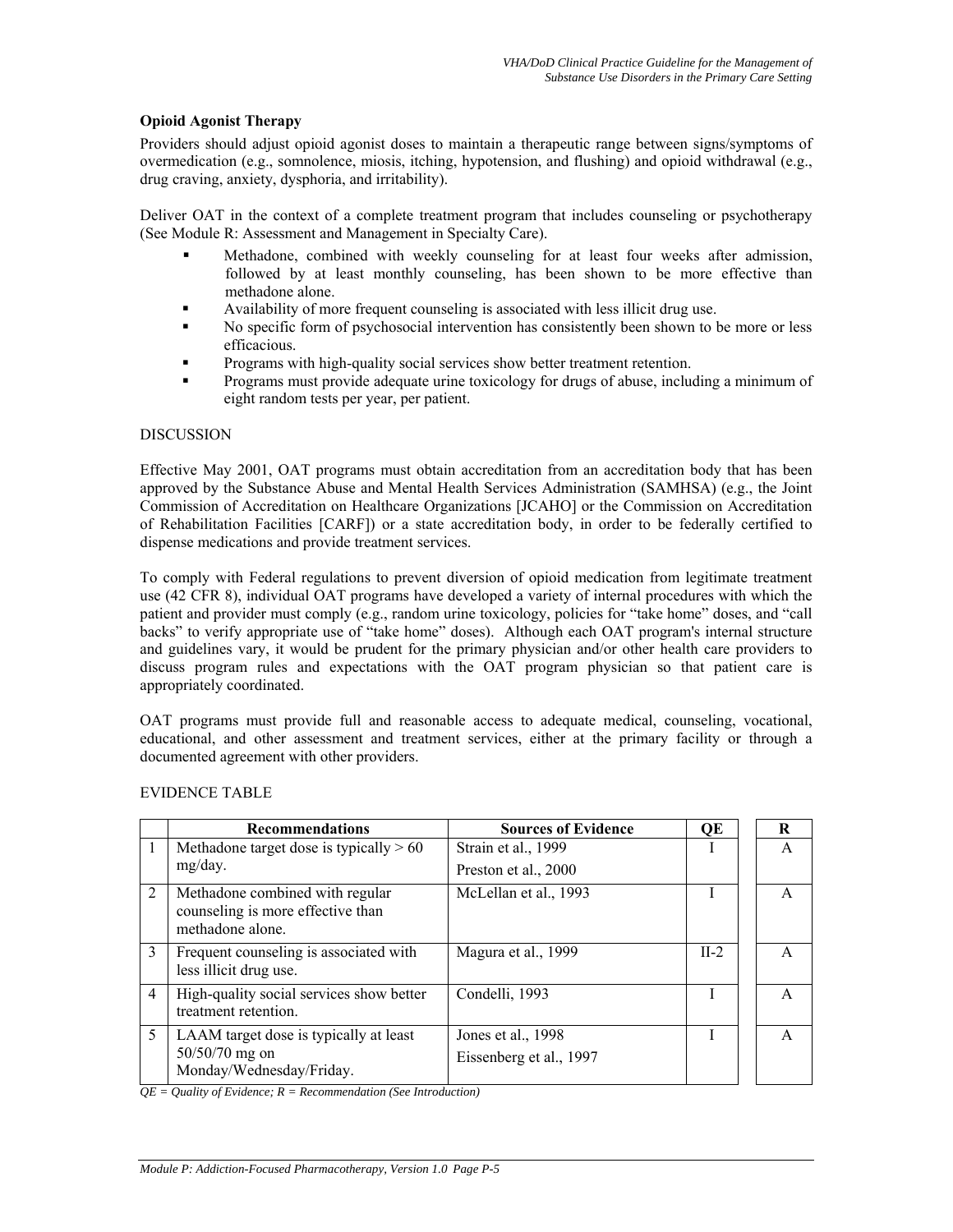# **E. Is Naltrexone Appropriate For And Acceptable To The Patient?**

## OBJECTIVE

Identify patients who may benefit from naltrexone for opioid dependence.

## ANNOTATION

- 1. Naltrexone has no positive psychoactive effects and is unpopular with many opioid dependent patients. However, some highly motivated patients can be successful using naltrexone therapy.
- 2. Subpopulations with better prognosis for response include:
	- **Patients highly motivated for abstinence without obvious external pressure**
	- **Patients in the criminal justice system, with monitored administration**
	- Health care workers with employment-related monitoring
- 3. Avoid an adverse opioid withdrawal reaction precipitated by naltrexone during lingering physiological dependence. Such reactions can result in extreme reluctance to trust treatment of any modality.
- 4. Consider OAT programs or long-term therapeutic community approaches for chronic opioid dependent patients.

|                          | <b>Naltrexone</b>                                                                                                 |  |  |
|--------------------------|-------------------------------------------------------------------------------------------------------------------|--|--|
| <b>Indications for</b>   | Opioid dependence with:                                                                                           |  |  |
| Use                      | Ability to achieve at least 7-10 days of abstinence to rule out the need for<br>detoxification                    |  |  |
|                          | Note: Most effective when the patient is engaged in addiction-focused counseling<br>with monitored administration |  |  |
| <b>Contraindications</b> | Pregnancy                                                                                                         |  |  |
| for Use                  | Opioid withdrawal                                                                                                 |  |  |
|                          | Opioid dependence, with use within past week<br>٠                                                                 |  |  |
|                          | Medical condition requiring opioid medication                                                                     |  |  |
|                          | Severe hepatic dysfunction (i.e., transaminase levels $>$ 3 times normal, or liver<br>failure)                    |  |  |
|                          | Severe renal failure                                                                                              |  |  |
|                          | Allergy to naltrexone                                                                                             |  |  |
| <b>Side Effects</b>      | Common: nausea $(\sim 10\%)$                                                                                      |  |  |
|                          | Other: headache, dizziness, nervousness, fatigue, insomnia, vomiting, anxiety,<br>п<br>and somnolence             |  |  |
| <b>Drug Interactions</b> | Opioid containing medications, including over-the-counter (OTC) preparations<br>٠                                 |  |  |
|                          | Thioridazine                                                                                                      |  |  |
|                          | Oral hypoglycemics                                                                                                |  |  |

## **Table 2. Pharmacotherapy with Naltrexone for Opioid Dependence**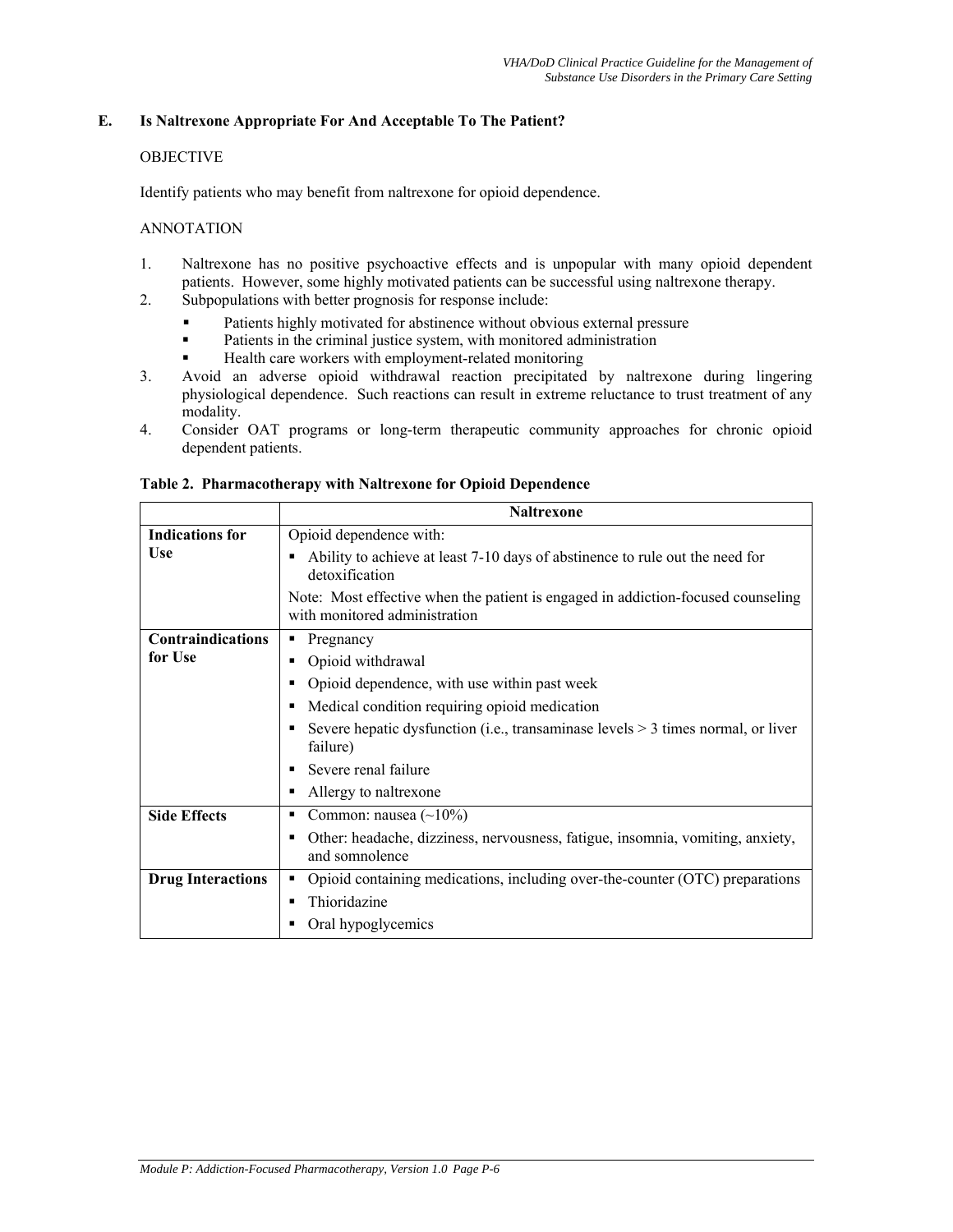## EVIDENCE TABLE

| <b>Recommendations</b>                                                                                          | <b>Sources of Evidence</b> | OЕ     | R |
|-----------------------------------------------------------------------------------------------------------------|----------------------------|--------|---|
| Naltrexone should be used selectively for<br>highly motivated patients.                                         | O'Brien, 1996              | Ш      | A |
| Consider naltrexone, combined with<br>monitored administration, for patients in the<br>criminal justice system. | Cornish et al., 1997       |        |   |
| Consider naltrexone for health care workers<br>with employment-related monitoring.                              | Ling & Wesson, $1984$      | $II-2$ |   |

 $\overline{QE} =$  Quality of Evidence;  $R =$  Recommendation (See Introduction)

# **F. Assure Patient Is Detoxified And Opioid Free Before Continuing**

## **OBJECTIVE**

Avoid precipitating an opioid withdrawal syndrome.

# ANNOTATION

Consider pharmacologically assisted detoxification (see Module S: Stabilization, Annotation F), unless the patient successfully completed a naloxone challenge and/or has had at least 7-10 days of verified abstinence.

Two major problems with opioid detoxification have been identified:

- Extremely high relapse rates (Maddux & Desmond, 1992).
- Absence of standard detoxification protocols; therefore, individualized detoxification regimens are required, regardless of the detoxification agent involved.

There are several methods to resolve uncertainty about physiological dependence on opioids:

- Self-report
- **Urine toxicology screening**
- **Medical record review**
- **Physical examination (e.g., stigmata of IV use or symptoms of opioid withdrawal)**
- Intoxication

Confirming the physiological dependence can also be accomplished with a challenge using naloxone, a short acting narcotic antagonist, to elicit signs and symptoms of precipitated withdrawal (O'Brien, 1994). A naloxone challenge should be done selectively and with great care (e.g., by or in close consultation with a physician experienced in management of opioid withdrawal) since patients can rapidly experience serious opioid withdrawal.

- Give 0.2 0.4 mg of naloxone, subcutaneously or intravenously, and the precipitated withdrawal usually begins within minutes.
- **Patients with low levels of opioid use may require up to a total dose of 0.8 mg of naloxone to** precipitate withdrawal, given in increments of 0.2 mg every 30 minutes.
- Symptoms usually peak within 30 minutes and subside in 3-4 hours.
- An oral dose of 5 or 10 mg of methadone may attenuate the withdrawal.

# **G. Initiate Naltrexone For Opioid Dependence With Patient Education And Monitoring**

# OBJECTIVE

Provide appropriate dosing and relapse monitoring to promote effective outcomes.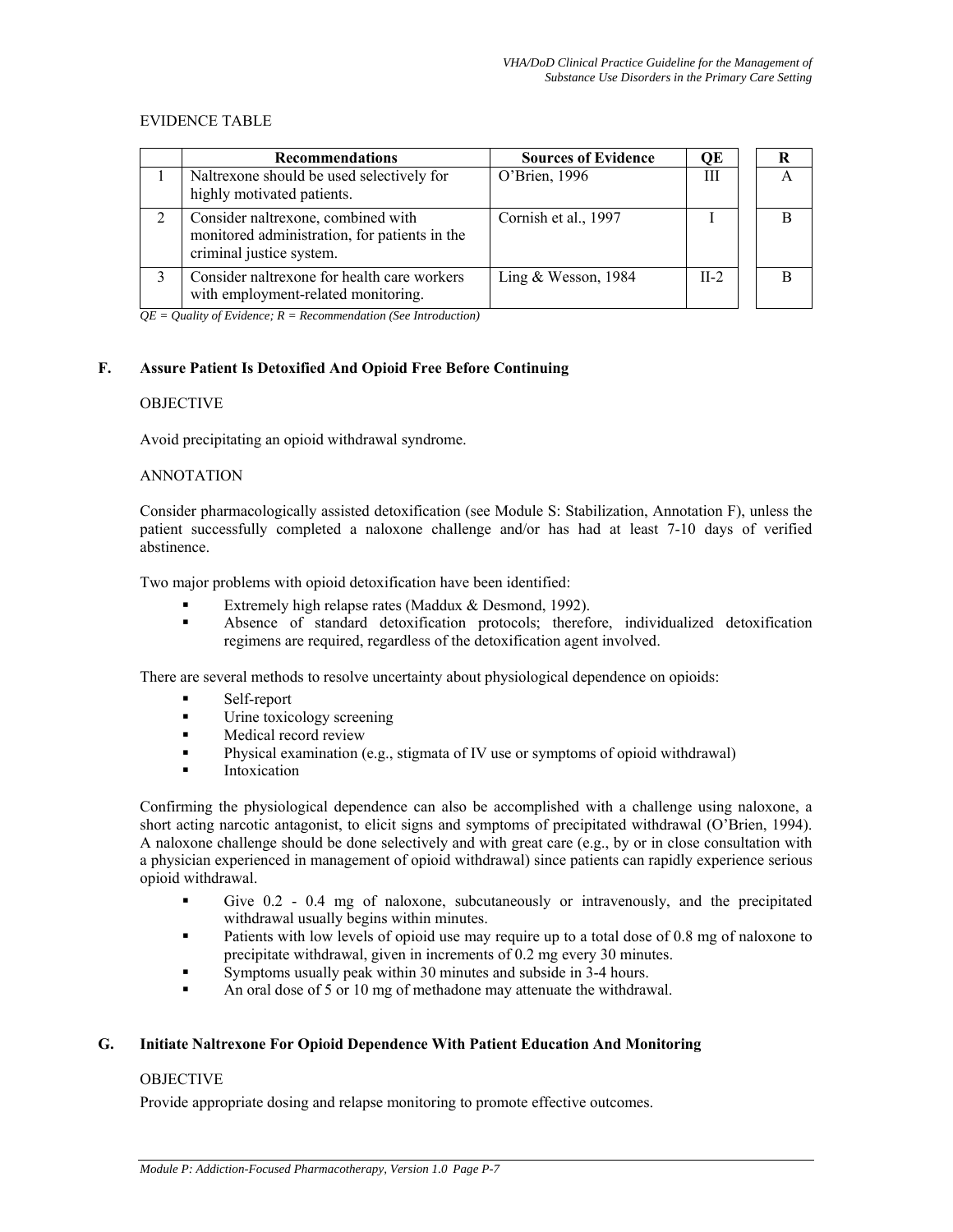# ANNOTATION

Naltrexone has been shown to be safe and effective in blocking mu-opiate receptors and has been approved by the FDA for treatment of opioid dependence since 1983 (O'Brien & McKay, 1998; Kirchmayer, et al., 1999). Studies show safety and efficacy for up to several years of treatment at standard doses (refer to Table 3).

|  | Table 3. Pharmacotherapy Management with Naltrexone for Opioid Dependence (PDR, 1999) |  |  |  |
|--|---------------------------------------------------------------------------------------|--|--|--|
|  |                                                                                       |  |  |  |

|                                               | <b>Naltrexone</b>                                                                                                                                            |
|-----------------------------------------------|--------------------------------------------------------------------------------------------------------------------------------------------------------------|
| <b>Dosage</b>                                 | $50 \frac{\text{mg}}{\text{day}}$<br>٠                                                                                                                       |
| <b>Alternative</b><br><b>Dosing Schedules</b> | 25 mg daily or twice a day (b.i.d.) with meals to reduce nausea, especially during<br>٠<br>the first week                                                    |
|                                               | Observed administration improves compliance. Full opioid blockage is produced<br>٠<br>with a schedule of 100 mg on Monday and Wednesday and 150 mg on Friday |
| <b>Baseline</b>                               | Transaminase levels<br>٠                                                                                                                                     |
| <b>Evaluation</b>                             | Urine toxicology<br>$\blacksquare$                                                                                                                           |
| <b>Patient Education</b>                      | Discuss compliance-enhancing procedures.<br>٠                                                                                                                |
|                                               | Negotiate commitment from the patient regarding monitored ingestion, if<br>٠<br>necessary.                                                                   |
|                                               | Provide patients with wallet cards that indicate use of naltrexone.<br>٠                                                                                     |
| <b>Monitoring</b>                             | Monitor for opioid use at least weekly during early recovery, via urine<br>٠<br>toxicology.                                                                  |
|                                               | Repeat transaminase levels monthly for the first 3 months and every 3 months<br>٠<br>thereafter.                                                             |
|                                               | Discontinue/reduce naltrexone, if transaminase levels rise significantly.<br>٠                                                                               |
|                                               | Reevaluate patient compliance and progress at least every 3 months and adjust<br>٠<br>the treatment plan as necessary.                                       |
|                                               | Continue treatment for 12-24 months, if the patient maintains abstinence.<br>٠                                                                               |
|                                               | Consider reinstating naltrexone if the patient relapses to opioid use after<br>٠<br>discontinuation of naltrexone.                                           |

# **H. Is The Patient Alcohol Dependent?**

# OBJECTIVE

Identify patients with alcohol dependence who should be considered for addiction-focused pharmacotherapy.

# ANNOTATION

See Module A: Assessment and Management in Primary Care, Annotation E.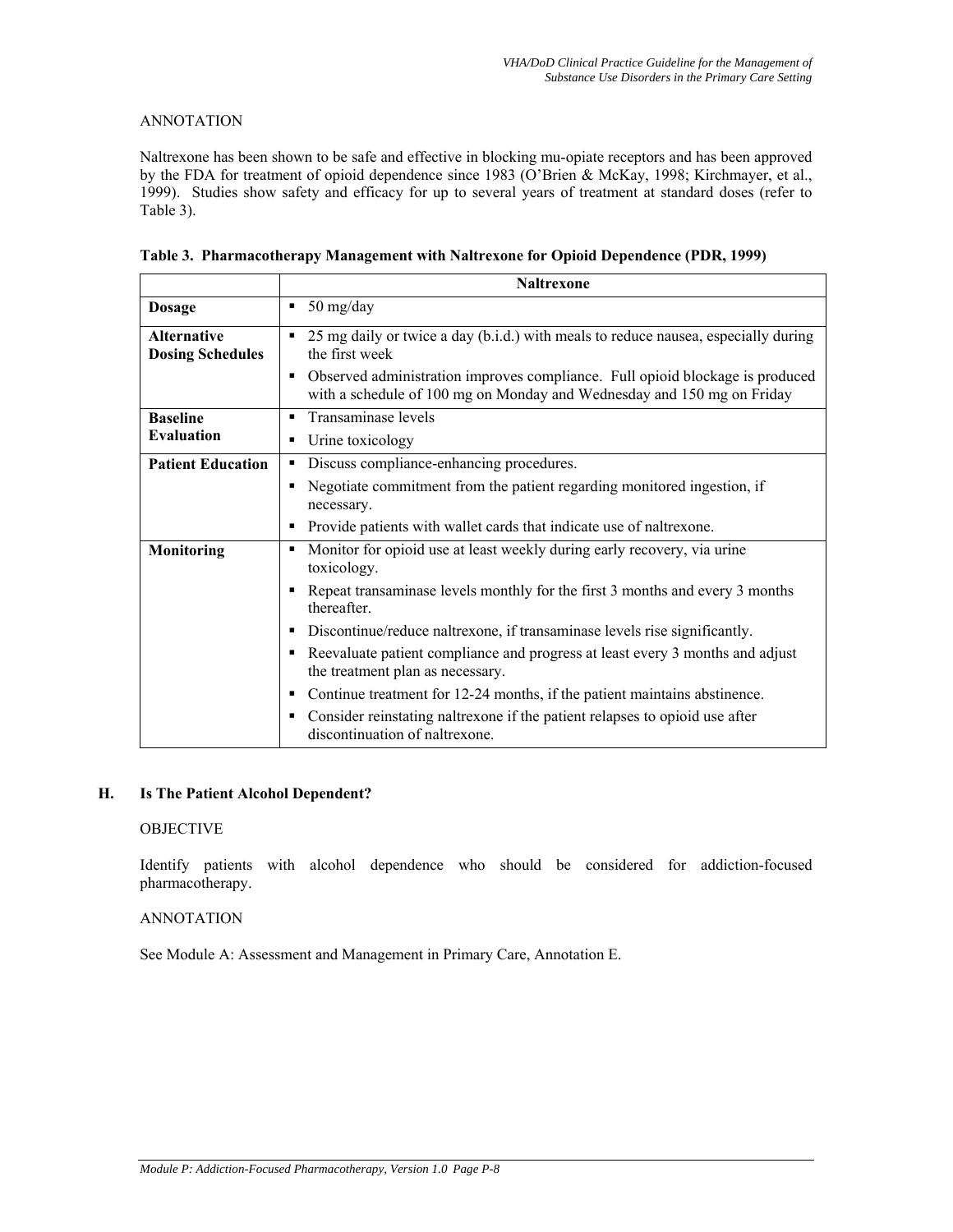# **I. Is Pharmacotherapy For Alcohol Dependence Indicated?**

# **OBJECTIVE**

Identify patients who may benefit from pharmacotherapy.

# ANNOTATION

There are two medications currently approved for the treatment of alcohol dependence—naltrexone and disulfiram (refer to Table 4). Pharmacotherapy has been shown to be effective when combined with addiction-focused counseling. Efficacy in the absence of counseling is uncertain.

- Naltrexone, an opioid antagonist, should be routinely considered when treating alcohol dependence. It has been shown to significantly reduce the relapse rate during the first 12 weeks of treatment when combined with addiction counseling.
- Disulfiram should be considered more selectively. Monitored administration significantly improves compliance. When cocaine and alcohol dependence occur together (which they frequently do) use of disulfiram is associated with reductions in both cocaine and alcohol use. Disulfiram should only be used when abstinence is the goal.

|                                     | <b>Naltrexone</b>                                                                                                                                                                                                                                                                                                                                                        | <b>Disulfiram</b>                                                                                                                                                                                                                                                                                                                                                                                                                                                                                                                        |
|-------------------------------------|--------------------------------------------------------------------------------------------------------------------------------------------------------------------------------------------------------------------------------------------------------------------------------------------------------------------------------------------------------------------------|------------------------------------------------------------------------------------------------------------------------------------------------------------------------------------------------------------------------------------------------------------------------------------------------------------------------------------------------------------------------------------------------------------------------------------------------------------------------------------------------------------------------------------------|
| <b>Indications for</b><br>Use       | Alcohol dependence with:<br>Ability to achieve at least 3-5<br>days of abstinence to rule out<br>the need for detoxification<br>Drinking within the past 30<br>п<br>days and/or reports of craving<br>Note: Most effective when the<br>patient is engaged in addiction-<br>focused counseling                                                                            | Alcohol dependence with:<br>Abstinence $> 24$ hours and BAL equal to 0<br>٠<br>Combined cocaine and alcohol dependence<br>٠<br>Failure of or contraindication to naltrexone<br>$\blacksquare$<br>Previous response to disulfiram<br>٠<br>Patient preference<br>٠<br>Capacity to appreciate risks and benefits<br>٠<br>and to consent to treatment<br>Note: Most effective with monitored<br>administration (e.g., in clinic or with spouse or<br>probation officer.)                                                                     |
| <b>Contraindications</b><br>for Use | Pregnancy<br>п<br>Opioid withdrawal<br>٠<br>Opioid dependence with use<br>п<br>within past week<br>Medical condition requiring<br>٠<br>opioid medication<br>Severe hepatic dysfunction (i.e.,<br>٠<br>transaminase levels $>$ 3 times<br>normal, or in liver failure)<br>Severe renal failure<br>٠<br>Allergy to naltrexone<br>٠<br>Need for alcohol detoxification<br>п | Pregnancy<br>٠<br>Severe cardiovascular, respiratory, or renal<br>٠<br>disease<br>Severe hepatic dysfunction (i.e.,<br>٠<br>transaminase levels $>$ 3 times upper limit<br>of normal or in liver failure)<br>Severe psychiatric disorders, especially<br>٠<br>psychotic and cognitive disorders and<br>suicidal ideation<br>Poor impulse control<br>٠<br>Previous disulfiram-ethanol reaction<br>٠<br>Metronidazole or ketoconazole therapy,<br>٠<br>which already induce a similar reaction to<br>alcohol<br>Allergy to disulfiram<br>٠ |

### **Table 4. Pharmacotherapy of Alcohol Dependence**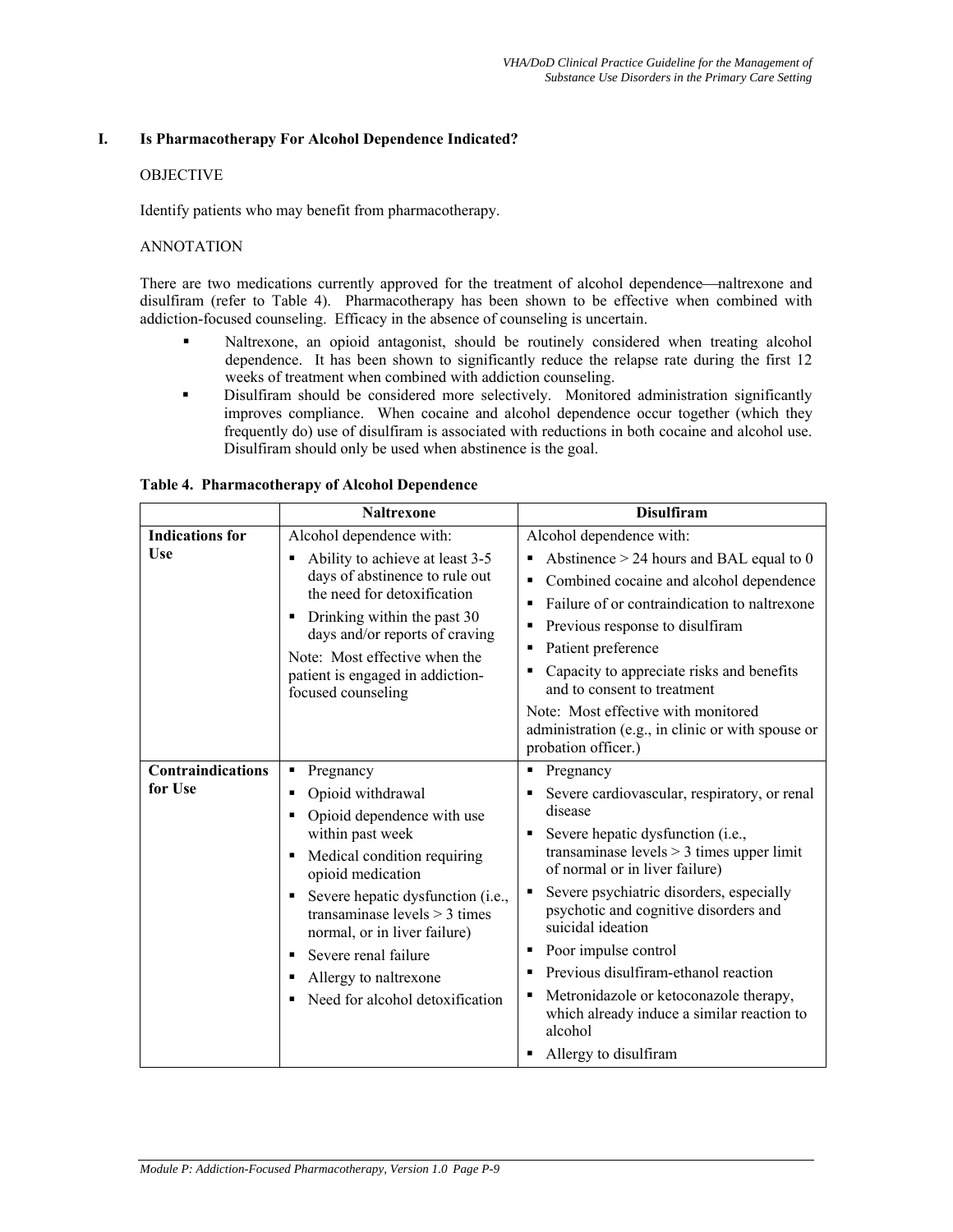| <b>Side Effects</b>      | Common: nausea $(\sim 10\%)$<br>Other: headache, dizziness,<br>nervousness, fatigue, insomnia,<br>vomiting, anxiety, and<br>somnolence | Common (usually mild and self-limiting):<br>somnolence, metallic taste, and headache<br>Less common, but more serious:<br>٠<br>Hepatotoxicity, peripheral neuropathy,<br>psychosis, and delirium                                                                                                                                                                   |
|--------------------------|----------------------------------------------------------------------------------------------------------------------------------------|--------------------------------------------------------------------------------------------------------------------------------------------------------------------------------------------------------------------------------------------------------------------------------------------------------------------------------------------------------------------|
| <b>Drug Interactions</b> | Opioid containing medications,<br>including OTC preparations                                                                           | Alcohol containing medications, including<br>$\blacksquare$<br>OTC preparations                                                                                                                                                                                                                                                                                    |
|                          | Thioridazine<br>Oral hypoglycemics<br>Note: Does not alter ethanol<br>absorption or metabolism or have<br>major effects when combined. | Severity of disulfiram-ethanol reaction<br>varies considerably among patients and is<br>generally dose-related, causing<br>vasodilatation, flushing, hypotension,<br>nausea, vomiting, dizziness, tachycardia,<br>cardiac arrhythmias, myocardial<br>infarction/stroke in susceptible patients,<br>and even death from cardiac complications<br>in older patients. |
|                          |                                                                                                                                        | Drug-drug interactions may occur with<br>phenytoin, warfarin, isoniazid, rifampin,<br>diazepam, chlordiazepoxide, imipramine,<br>desipramine, and oral hypoglycemic<br>agents.                                                                                                                                                                                     |

**Table 4. Pharmacotherapy of Alcohol Dependence (continued)** 

# EVIDENCE TABLE

|                | <b>Recommendations</b>              | <b>Sources of Evidence</b> | OЕ     | R |
|----------------|-------------------------------------|----------------------------|--------|---|
|                | Consider naltrexone for alcohol     | O'Malley et al., 1996      |        | A |
|                | dependence when combined with       | Volpicelli et al., 1992    |        |   |
|                | addiction counseling.               | <b>CSAT, 1998</b>          |        |   |
|                |                                     | Anton et al., 1999         |        |   |
|                |                                     | Garbutt et al., 1999       |        |   |
| $\overline{2}$ | Monitored naltrexone administration | Garbutt et al., 1999       | $II-1$ | A |
|                | significantly improves compliance.  |                            |        |   |
| 3              | Consider disulfiram for coexisting  | Carroll et al., 1998       |        | R |
|                | cocaine and alcohol dependence.     | McCance-Katz et al., 1998  |        |   |
|                |                                     | George et al., 2000        |        |   |
|                |                                     | Petrakis et al., 2000      |        |   |

 $\overline{QE} =$  *Quality of Evidence; R = Recommendation (See Introduction)* 

# **J. Initiate Pharmacotherapy For Alcohol Dependence With Patient Education And Monitoring**

# **OBJECTIVE**

Provide appropriate dosing and relapse monitoring to promote effective outcomes.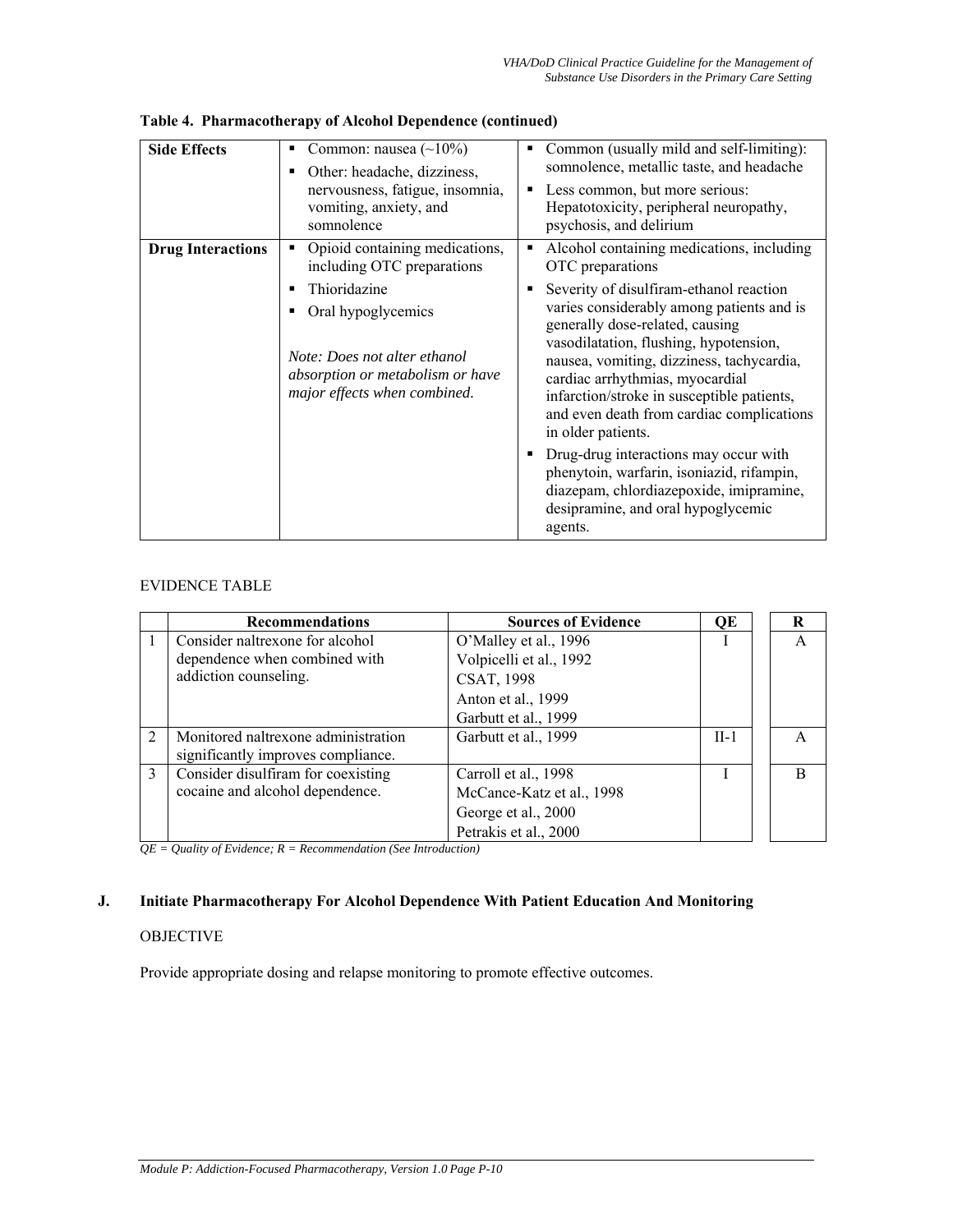# ANNOTATION

|                                                         | <b>Naltrexone</b>                                                                                                                                                                                                                                                                                                                                                                                                                                                                                                                                                                                                             | <b>Disulfiram</b>                                                                                                                                                                                                                                                                                                                                                                                                                                  |
|---------------------------------------------------------|-------------------------------------------------------------------------------------------------------------------------------------------------------------------------------------------------------------------------------------------------------------------------------------------------------------------------------------------------------------------------------------------------------------------------------------------------------------------------------------------------------------------------------------------------------------------------------------------------------------------------------|----------------------------------------------------------------------------------------------------------------------------------------------------------------------------------------------------------------------------------------------------------------------------------------------------------------------------------------------------------------------------------------------------------------------------------------------------|
| <b>Dosage</b>                                           | 50 mg/day up to 100 mg/day<br>$\blacksquare$                                                                                                                                                                                                                                                                                                                                                                                                                                                                                                                                                                                  | 250 mg/day                                                                                                                                                                                                                                                                                                                                                                                                                                         |
| <b>Alternative</b><br><b>Dosing</b><br><b>Schedules</b> | 25 mg daily or b.i.d. with meals to<br>٠<br>reduce nausea, especially during the first<br>week<br>Full therapeutic effect is produced with a<br>۰.<br>schedule of 100 mg on Monday and<br>Wednesday and 150 mg on Friday                                                                                                                                                                                                                                                                                                                                                                                                      | Reduce dose to 125 mg to reduce side<br>٠<br>effects.<br>For monitored administration, consider<br>giving 500 mg on Monday, Wednesday,<br>and Friday.<br>If a patient taking 250 mg of disulfiram<br>daily drinks alcohol and has no reaction,<br>consider increasing dose to 500 mg<br>daily.                                                                                                                                                     |
| <b>Baseline</b><br><b>Evaluation</b>                    | • Transaminase levels                                                                                                                                                                                                                                                                                                                                                                                                                                                                                                                                                                                                         | Transaminase levels<br>Physical assessment<br>Psychiatric assessment<br>Electrocardiogram<br>Verify abstinence with breath or blood<br>alcohol level.                                                                                                                                                                                                                                                                                              |
| <b>Patient</b><br><b>Education</b>                      | Discuss compliance-enhancing<br>procedures.<br>If necessary, negotiate commitment from<br>the patient regarding monitored<br>ingestion.<br>• Provide patients with wallet cards<br>indicating use of naltrexone.<br>• Note that side effects, if any, tend to<br>occur early in treatment and can<br>typically be resolved within 1-2 weeks<br>with dose adjustment                                                                                                                                                                                                                                                           | Instruct patients to avoid alcohol in food<br>and beverages, including medications.<br>Provide patients with wallet cards that<br>٠<br>indicate the use of disulfiram.<br>Because of the risk of significant toxicity<br>٠<br>and limited evidence of effectiveness:<br>-Give careful consideration to risks<br>and benefits.<br>-Document informed consent<br>discussion with the patient.<br>Obtain written informed consent for<br>VA patients. |
| <b>Monitoring</b>                                       | Repeat transaminase levels monthly for<br>٠<br>the first 3 months and then every 3<br>months thereafter.<br>Discontinue naltrexone if transaminase<br>levels significantly rise.<br>Reevaluate patient compliance and<br>٠<br>progress at least every 3 months and<br>adjust the treatment plan as necessary.<br>Continue treatment 3-12 months if the<br>٠<br>patient is making satisfactory progress<br>towards treatment goals.<br>Consider reinstating naltrexone, if the<br>٠<br>patient relapses to harmful alcohol use<br>after discontinuation of naltrexone.<br>Observed administration improves<br>٠<br>compliance. | Repeat transaminase levels monthly for<br>٠<br>the first 3 months and every 3 months<br>thereafter.<br>Discontinue disulfiram if transaminase<br>٠<br>levels significantly rise.<br>Reevaluate the need for disulfiram at<br>least every 3 months and discontinue use<br>once stable abstinence is achieved or if<br>patient adherence cannot be safely<br>maintained.                                                                             |

**Table 5. Pharmacotherapy Management For Alcohol Dependence (PDR, 1999)**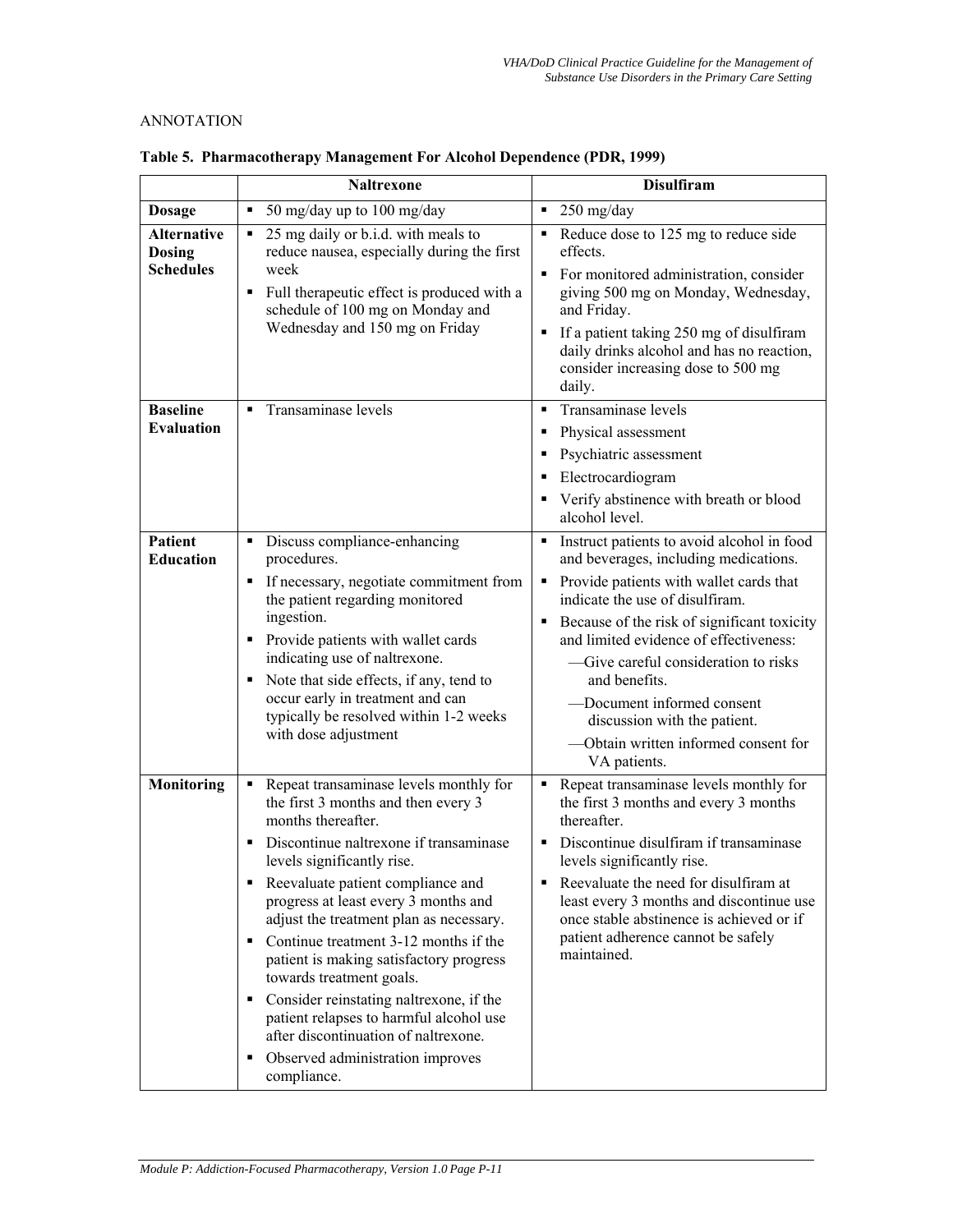### DISCUSSION

There are several factors to consider regarding what, if any, pharmacotherapy to use for alcohol dependence. First, there must be some motivation on the part of the patient to achieve and maintain abstinence. Pharmacotherapy is unlikely to work if patients are not willing to make a commitment to recovery. Second, patients should generally be in some kind of counseling or psychotherapy. There are exceptions to this, for example, a patient who has been abstinent for some time and is involved in self-help groups, but requires pharmacotherapy to help maintain abstinence. Third, compliance-enhancing procedures must be integrated into the treatment plan (Volpicelli et al., 1997; Pettinati et al., 2000).

Of the two medications currently available, naltrexone has stronger evidence of efficacy, especially in the first three months of abstinence. It should be routinely considered for patients beginning alcoholism treatment. Naltrexone should also be considered whenever a patient is able to maintain some abstinence, but is having difficulty with slips or cravings. Nalmefene, a longer acting opioid antagonist, has been shown to have similar effects (Mason et al., 1999).

Disulfiram should be considered more selectively. Monitored administration significantly improves compliance. Disulfiram should be considered whenever a patient requests it or when some form of monitoring is available. In clinical practice, it is sometimes used to provide additional support during periods of high risk of relapse. Evidence for its efficacy in combined cocaine and alcohol dependence is relatively strong (Carroll et al., 1998; McCance-Katz et al., 1998; George et al., 2000; Petrakis et al., 2000).

Acamprosate is a drug of uncertain mechanism that has substantial empirical support in Europe for reducing drinking days. At the time this guideline is written, acamprosate is in the approval process for prescription in the United States (Garbutt et al., 1999; Sass et al., 1996).

Although this is changing, some self-help groups may urge the patient to discontinue all medications. Patients should be educated about this possibility (Rychtarik et al., 2000; Report from a group of physicians in Alcoholics Anonymous ([AA], 1984) and encouraged to continue taking their medications, if indicated. Providers should encourage patients to seek out self-help groups that are supportive of their recovery plan. It is important to monitor the patient's clinical condition regularly. If the patient's drinking has worsened or is unimproved from baseline, alternative pharmacotherapies should be considered (e.g., disulfiram or possibly a treatment for comorbid psychopathology). The counseling frequency might be increased or a significant other might be involved in the care plan. The setting for care might also need to be reevaluated (see Module R: Assessment and Management in Specialty Care).

### EVIDENCE TABLE

| <b>Recommendations</b>             | <b>Sources of Evidence</b> | ОE |  |
|------------------------------------|----------------------------|----|--|
| Negotiate commitment regarding     | Volpicelli et al., 1997    |    |  |
| monitored ingestion of naltrexone. | Pettinati et al., 2000     |    |  |

*QE = Quality of Evidence; R = Recommendation (See Introduction)*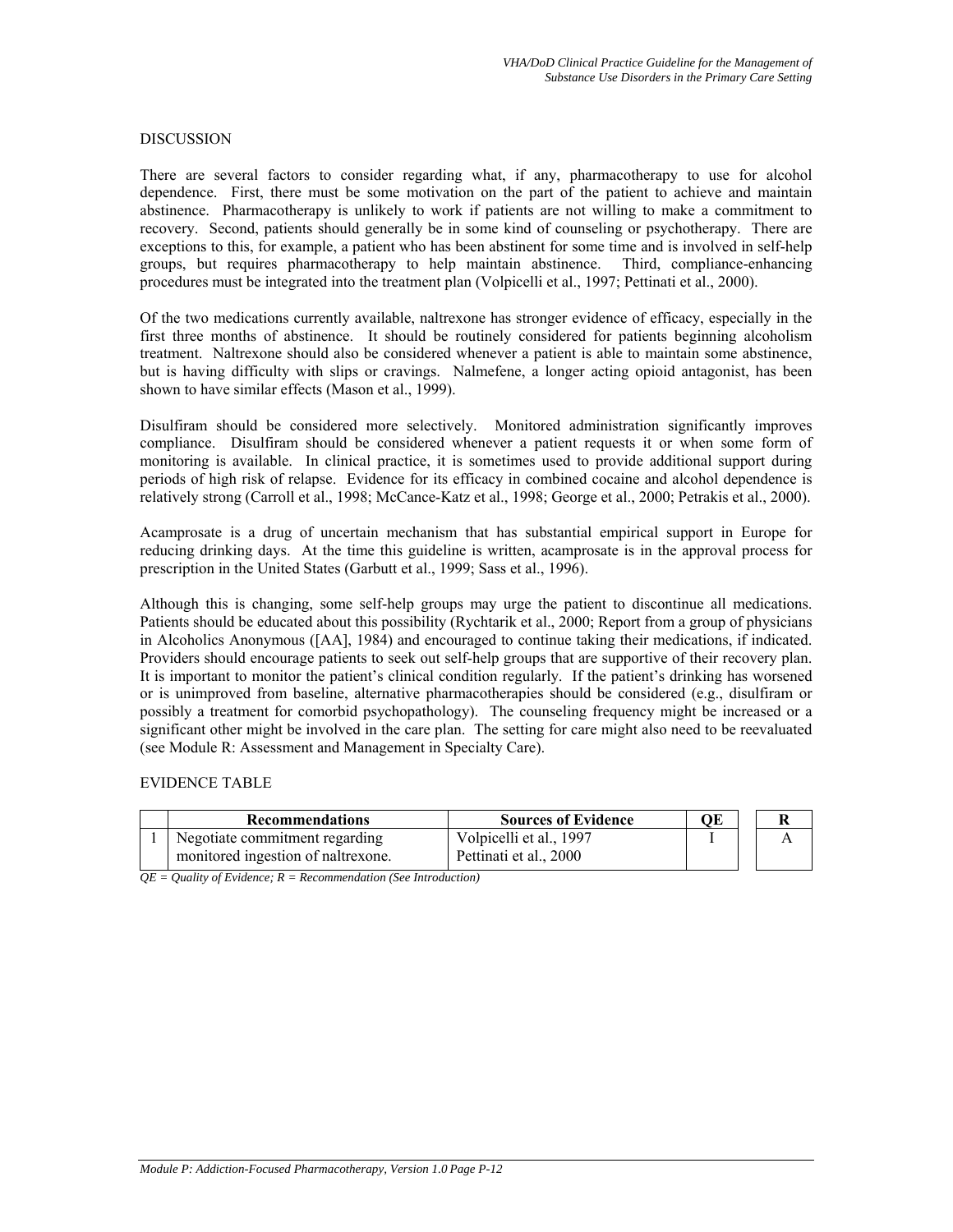# **Module P References**

- Anton, R. F., Moak, D. H., Waid, L. R., et al. (1999). Naltrexone and cognitive behavioral therapy for the treatment of outpatient alcoholics: results of a placebo-controlled trial. American Journal of Psychiatry, 156, 11, 1758-64.
- Carroll, K. M., Nich, C., Ball, S. A., et al. (1998). Treatment of cocaine and alcohol dependence with psychotherapy and disulfiram. Addiction, 93, 5, 713-27.
- Center for Substance Abuse Treatment (CSAT) (1998). Naltrexone and alcoholism treatment. Treatment Improvement Protocol (TIP) Series, Number 28. DHHS Publication No. (SMA) 98-3206. Washington, DC: U.S. Government Printing Office.
- Condelli, W. S. (1993). Strategies for increasing retention in methadone programs. Journal of Psychoactive Drugs, 25, 143-7.
- Cornish J. W., Metzger, D., Woody, C. E., et al. (1997). Naltrexone pharmacotherapy for opioid dependent federal probationers*.* Journal of Substance Abuse Treatment, 14, 6, 529-34.
- Eissenberg, T., Bigelow, G. E., Strain, E. C., et al. (1997). Dose-related efficacy of levomethadyl acetate for treatment of opioid dependence: a randomized clinical trial. Journal of the American Medical Association, 277, 1945-51.
- Garbutt, J. C., West, S. L., Carey, T. S., et al. (1999). Pharmacological treatment of alcohol dependence: a review of the evidence. Journal of the American Medical Association, 281 14, 1318-25.
- George, T. P., Chawarski, M. C., Pakes, J., et al. (2000). Disulfiram versus placebo for cocaine dependence in buprenorphine-maintained subjects: a preliminary trial. Biological Psychiatry, 47 12, 1080-6.
- Gerstein, D. R., Johnson, R. A., Harwood, H. J., et al. (1994). Evaluating Recovery Services: The California Drug and Alcohol Treatment Assessment (CALDATA) General Report. California Department of Drug and Alcohol Programs, Sacramento.
- Glanz, M., Klawansky, S., McAullife, W., et al. (1997). Methadone versus l-alpha acetylmethadol (LAAM) in the treatment of opiate addiction: a meta-analysis of the randomized controlled trials*.*  American Journal of Addiction, 6, 339-49.
- Johnson, R. E., Chutuape, M. A., Strain, E. C., et al. (2000). A comparison of levomethadyl acetate, buprenorphine, and methadone for opioid dependence. New England Journal of Medicine, 343, 1290-1297.
- Jones, H. E., Strain, E. C., Bigelow, G. E., et al. (1998). Induction with levomethyadyl acetate: safety and efficacy. Archives of General Psychiatry, 55, 729-736.
- Kirchmayer, U., Davoli, M., & Verster, A. (1999). Naltrexone maintenance treatment for opioid dependence (Cochrane Review). In: The Cochrane Library, 4. Oxford: Update Software.
- Ling, W., & Wesson, D. R. (1984). Naltrexone treatment for addicted health-care professionals: a collaborative private practice*.* Journal of Clinical Psychiatry, 34, 46-52.
- Maddux, J. F., & Desmond, D. P. (1992). Methadone maintenance and recovery from opioid dependence. American Journal of Drug and Alcohol Abuse, 18, 63-74.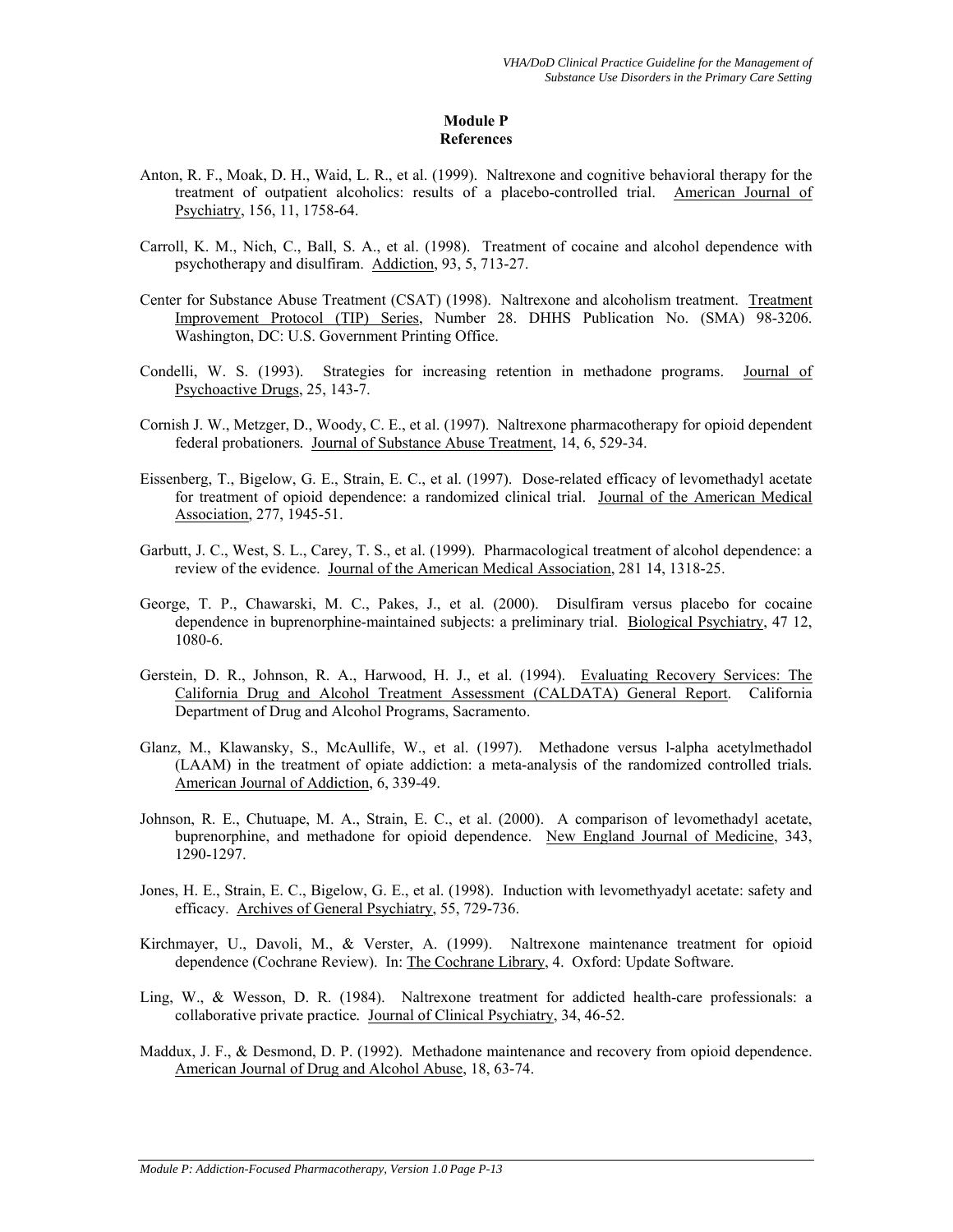- Magura, S., Nwakeze, P.C., Kang, S.Y., et al. (1999). Program quality effects on patient outcomes during methadone maintenance: A study of 17 clinics. Substance Use Misuse, 34 1299-1324.
- Marsch, L. A. (1998). The efficacy of methadone maintenance interventions in reducing illicit opiate use, HIV risk behavior and criminality: a meta-analysis. Addiction, 93, 515-32.
- Mason, B. J., Salvato, F. R., Williams, L.D., et al. (1999). A double blind, placebo-controlled study of oral nalmefene for alcohol dependence. Archives of General Psychiatry, 56, 8, 719-24.
- McCance-Katz, E. F., Kosten, T. R., & Jatlow, P. (1998). Chronic disulfiram treatment effects on intranasal cocaine administration: initial results. Biological Psychiatry, 43, 7, 540-3.
- McLellan, A. T., Arndt, I. O., Metzger, D. S., et al. (1993). The effects of psychosocial services in substance abuse treatment. Journal of the American Medical Association, 269, 1953-9.
- National Consensus Development Panel on Effective Medical Treatment of Opiate Addiction (1998). Effective medical treatment of opiate addiction. Journal of the American Medical Association, 280, 1936-43.
- Newman, R. G. & Whitehall, W. B. (1979). Double-blind comparison of methadone and placebomaintenance treatments of narcotic addicts in Hong Kong. Lancet, 2, (8141), 485-88.
- O'Brien, C. P. (1994). Opioids: antagonists and partial agonists. In: M. Galanter & H. Kleber (Eds.). Textbook of Substance Abuse Treatment (pp. 223-236). Washington, D.C.: American Psychiatric Press, Inc.
- O'Brien, C. P. (1996). Recent developments in the pharmacotherapy of substance abuse. Journal of Consulting and Clinical Psychology, 64, 677-86.
- O'Brien, C. P., & McKay, J. R. (1998). Psychopharmacological treatments of substance use disorders. In: Nathan, P. E. & Gorman, J. M. (Eds.). A Guide to Treatments That Work. New York, NY: Oxford University Press, 127-55.
- O'Malley, S. S., Jaffe, A. J., Rode, S., et al. (1996). The experience of a "slip" among alcoholics on naltrexone versus placebo. American Journal of Psychiatry, 153, 281-83.
- Petrakis, I. L., Carroll, K. M., Nich, C., et al. (2000). Disulfiram treatment for cocaine dependence in methadone-maintained opioid addicts. Addiction, 95, 2, 219-28.
- Pettinati, H. M., Volpicelli, J. R., Pierce, J. D., et al. (2000). Improving naltrexone response: an intervention for medical practitioners to enhance medication compliance in alcohol dependent patients. Journal of Addictive Diseases, 19, 1, 71-83.

Physicians Desk Reference (PDR) 53rd ed. (1999). Montvale, N. J.: Medical Economics.

- Preston, K.L., Umbricht, A., & Epstein, D. H. (2000). Methadone dose increase and abstinence reinforcement for treatment of continued heroin use during methadone maintenance. Archives of General Psychiatry, 57, 395-404.
- Report from a group of physicians in AA (1984). The AA Member Medications and Other Drugs. New York, NY: Alcoholics Anonymous World Services, Inc.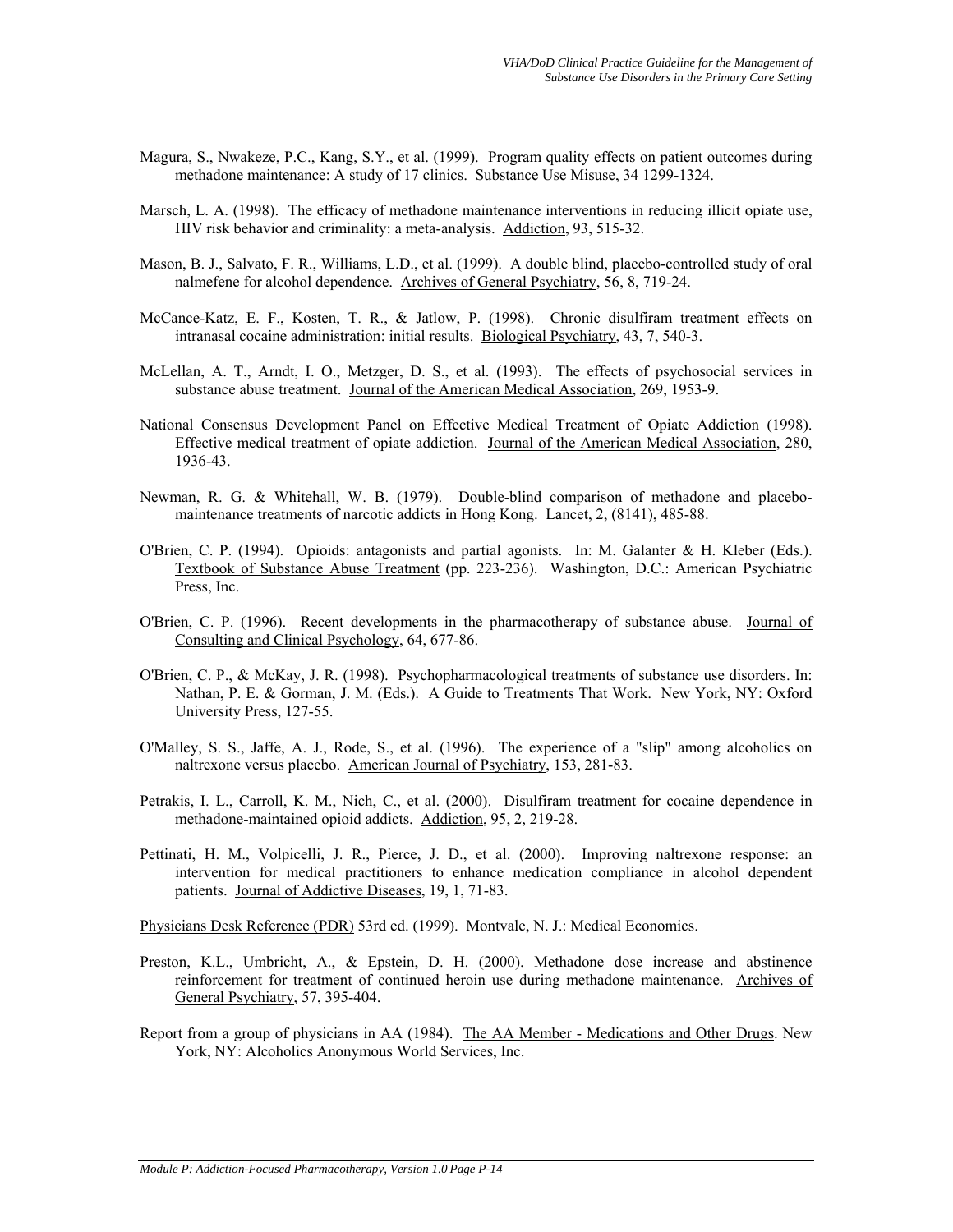- Rychtarik, R. G., Connors, G. J., Derman, K. H., et al. (2000). Alcoholics Anonymous and the use of medications to prevent relapse: an anonymous survey of member attitudes. Journal of Studies on Alcohol, 61, 1, 134-138.
- Sass, H., Soyka, M., Mann, K., et al. (1996). Relapse prevention by acamprosate: results from a placebocontrolled study on alcohol dependence. Archives of General Psychiatry, 53, 673-680.
- Sees, K. L., Delucchi, K. L., Masson, C., et al. (2000). Methadone maintenance versus 180-day psychosocially enriched detoxification for treatment of opioid dependence: a randomized controlled trial. Journal of the American Medical Association, 283 (10), 1303-10.
- Strain, E. C., Bigelow, G. E., Liebson, I. A., et al. (1999). Moderate-versus high-dose methadone in the treatment of opioid dependence: a randomized trial. Journal of the American Medical Association, 281, 1000-1005.
- Strain, E. C., Stitzer, M. I., Liebson, I. A., et al. (1993a). Dose-response effects of methadone in the treatment of opioid dependence. Annals of Internal Medicine, 119, 23-27.
- Strain, E. C., Stitzer, M. I., Liebson, I. A., et al. (1993b). Methadone dose and treatment outcome. Drug and Alcohol Dependence, 33, 105-117.
- Volpicelli, J. R., Alterman, A. I., Hayashida, M., et al. (1992). Naltrexone in the treatment of alcohol dependence. Archives of General Psychiatry, 49, 876-80.
- Volpicelli, J. R., Rhines, K. C., Rhines, J. S., et al. (1997)*.* Naltrexone and alcohol dependence: role of subject compliance. Archives of General Psychiatry, 54, 737-42.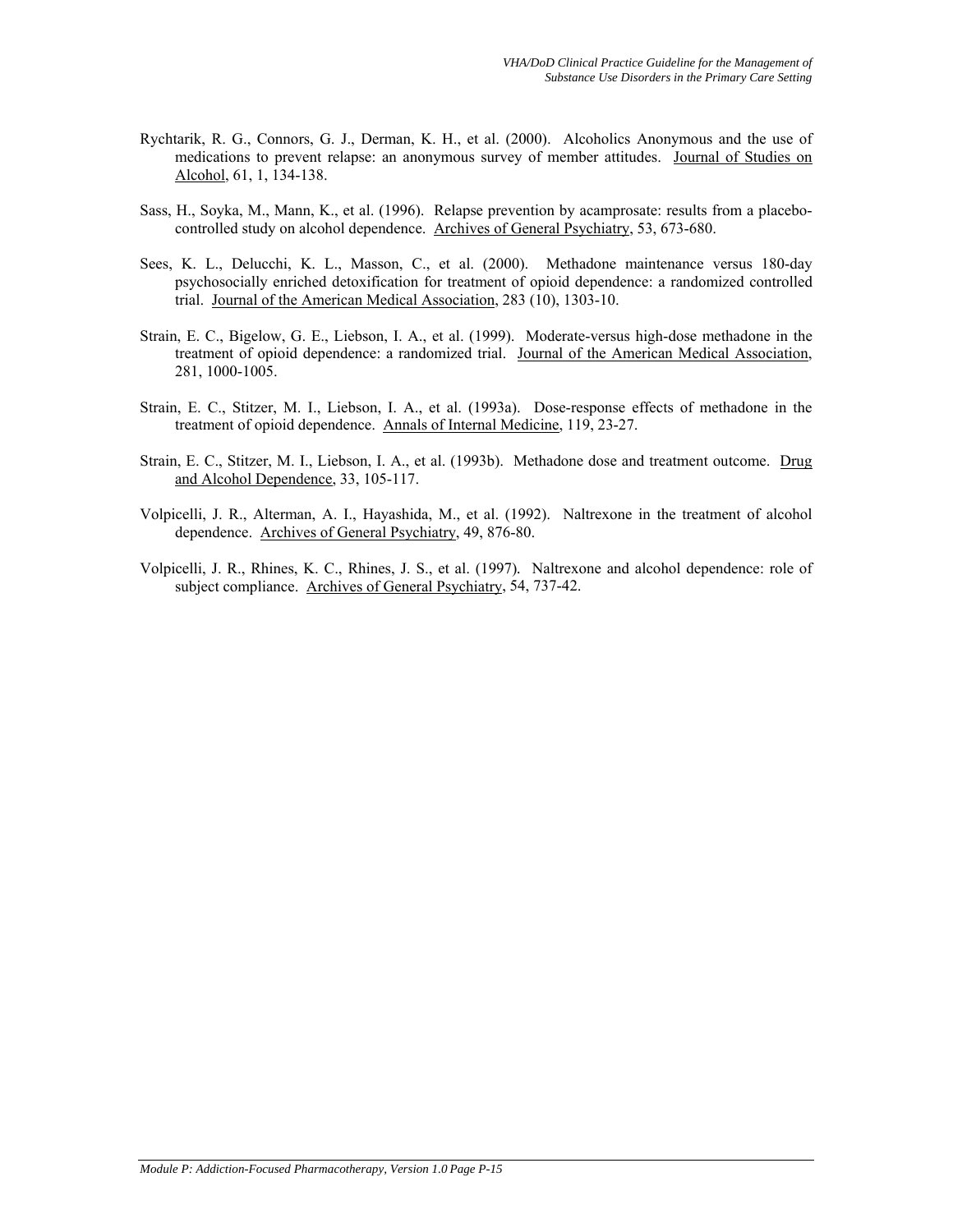# VHA/DoD CLINICAL PRACTICE GUIDELINE FOR THE MANAGEMENT OF **SUBSTANCE USE DISORDERS** IN THE PRIMARY CARE SETTING

**MODULE R: ASSESSMENT AND MANAGEMENT IN SPECIALTY CARE** 

Version 1.0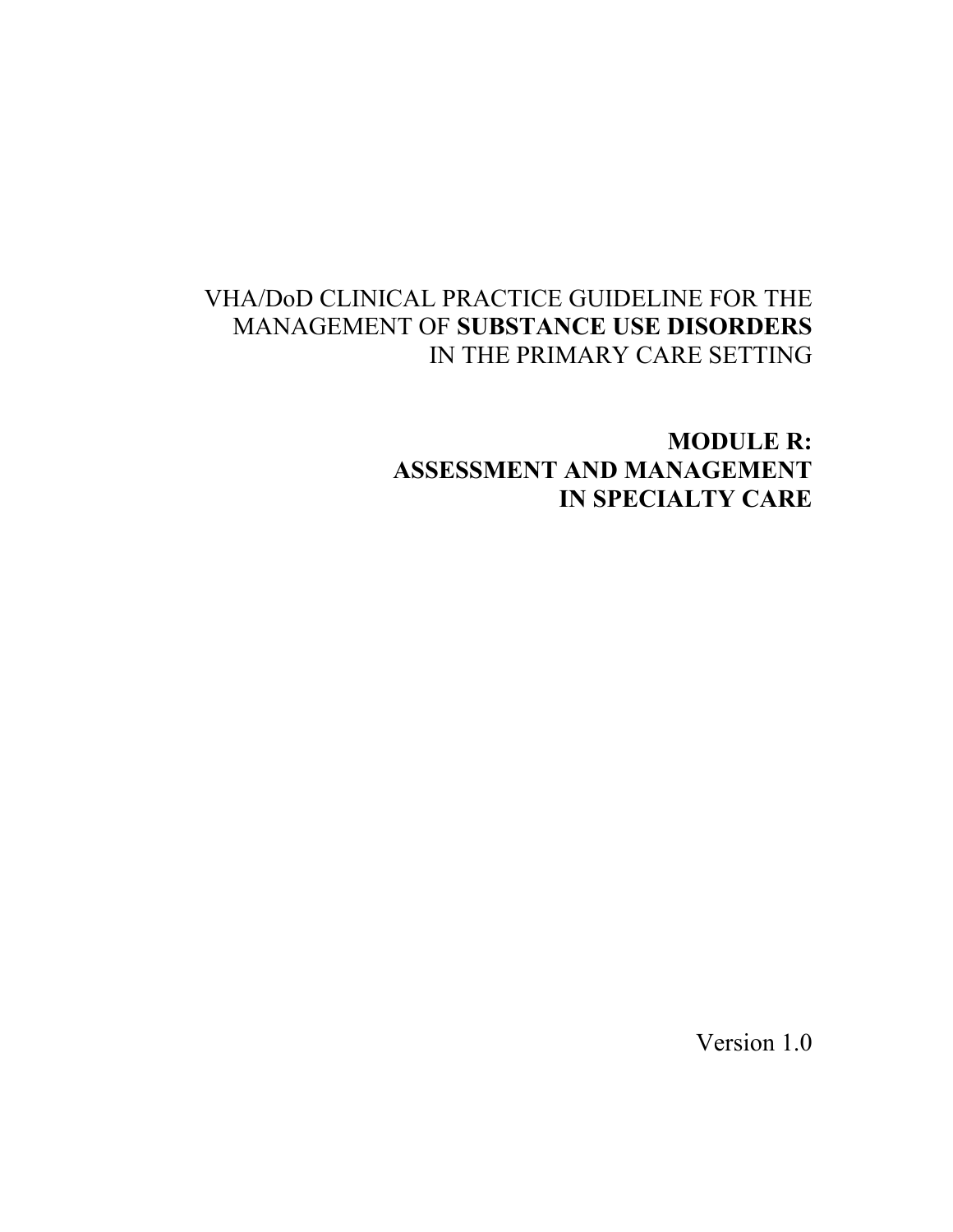#### MANAGEMENT OF SUBSTANCE USE DISORDERS Module R: Assessment and Management - Specialty Care

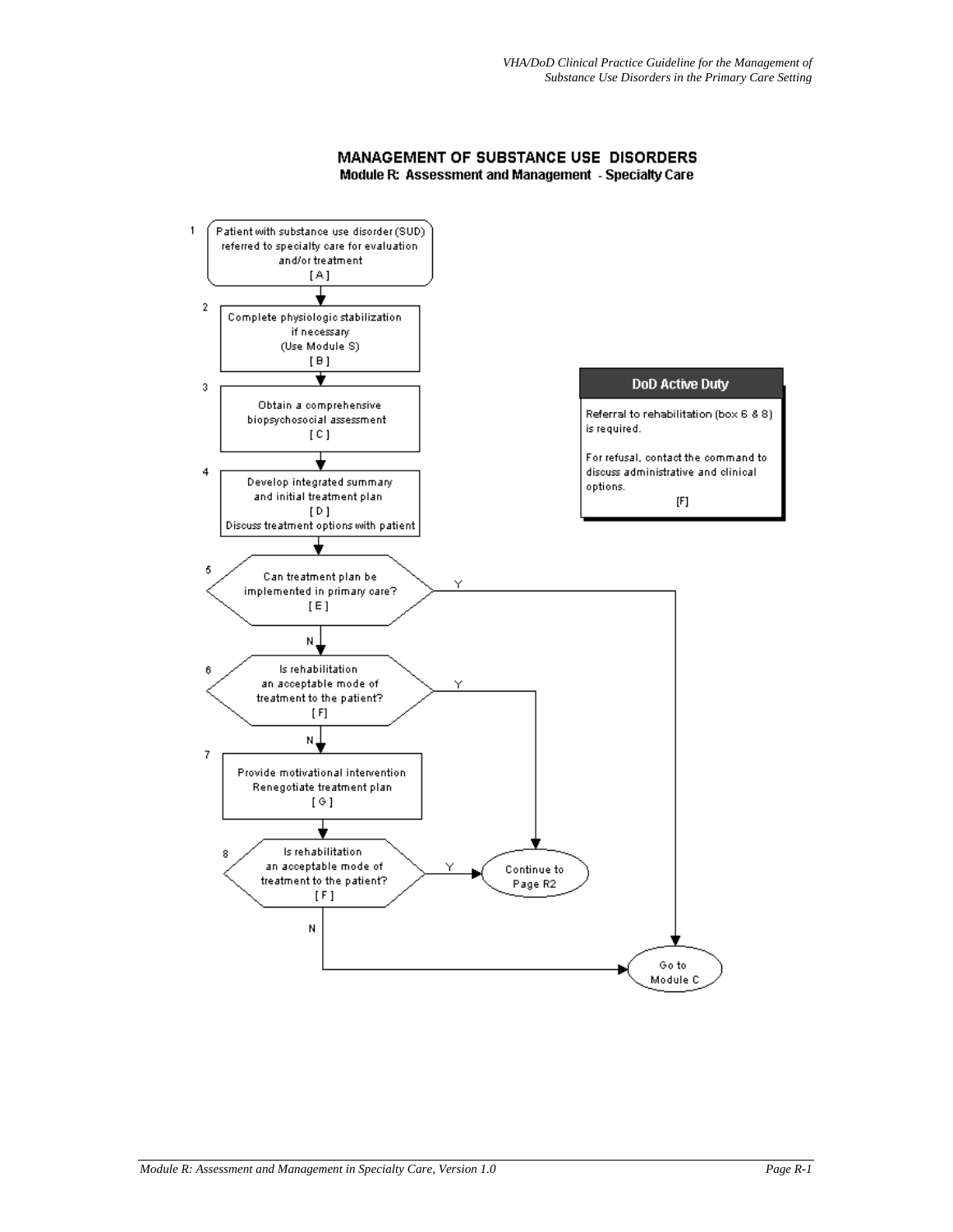

#### MANAGEMENT OF SUBSTANCE USE DISORDERS Module R: Rehabilitation - Specialty Care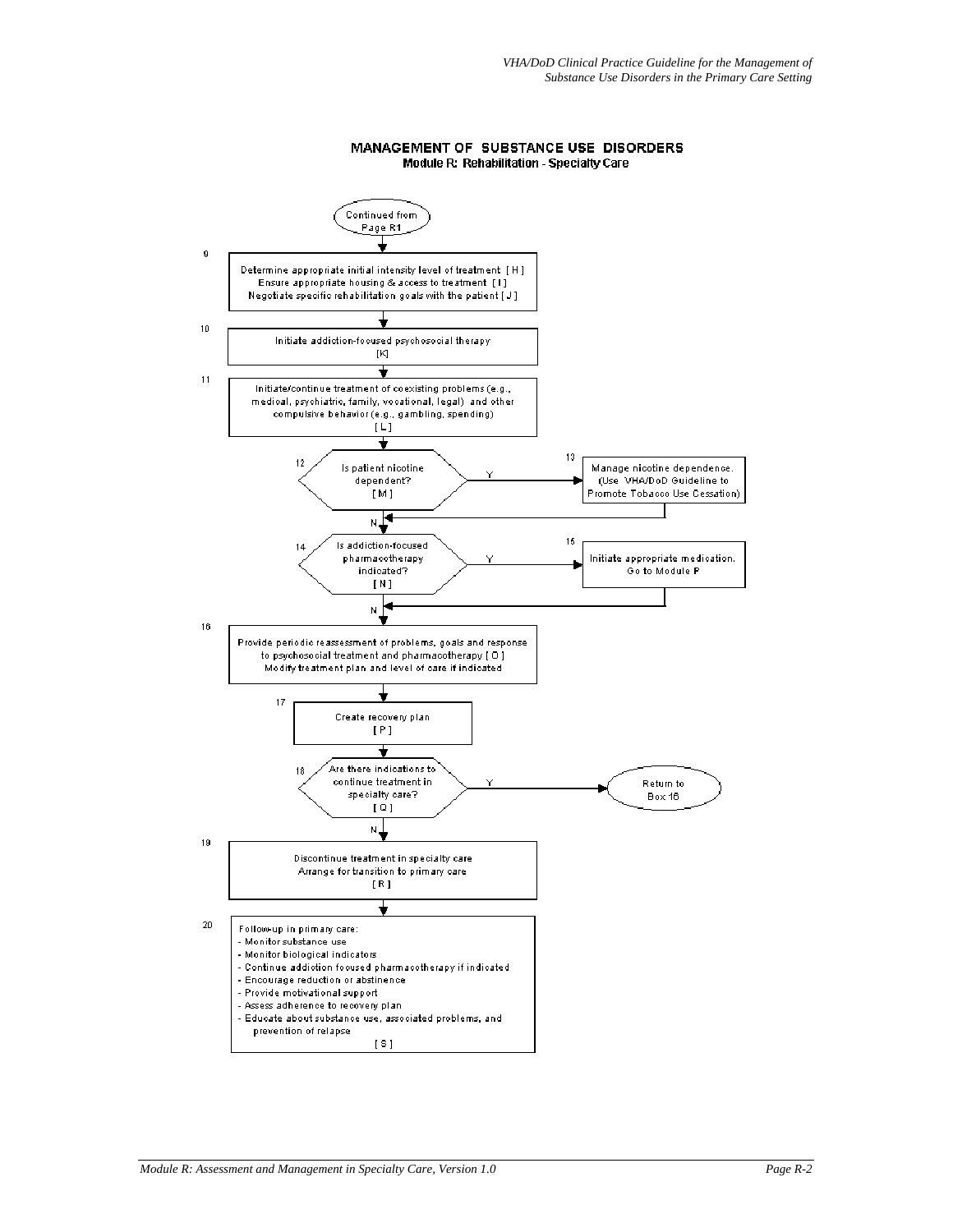# **ANNOTATIONS**

#### **A. Patient With Substance Use Disorder (SUD) Referred To Specialty Care For Evaluation And/Or Treatment**

Patients may be referred to this module based on the following indications for treatment: hazardous substance use, substance abuse, substance dependence, risk of relapse, or mandated referral within the DoD. Patients identifying or willing to consider optimal or intermediate rehabilitation goals are appropriately managed using this module. Other patients may be ambivalent about rehabilitation goals and may benefit from more comprehensive assessment and discussion of treatment options. Finally, patients may be referred to a specialist for more extensive evaluation of substance use.

#### **B. Complete Physiologic Stabilization, If Necessary**

#### **OBJECTIVE**

Assure patient safety and readiness to cooperate with further assessment.

#### ANNOTATION

Most patients managed within this module are not acutely intoxicated or in need of immediate physiological stabilization (see Module A: Assessment and Management in Primary Care) prior to initiating assessment and treatment planning. Others may have been stable at the time of referral, but require stabilization when they present for specialty care evaluation or treatment and should be managed using Module S: Stabilization.

#### **C. Obtain A Comprehensive Biopsychosocial Assessment**

#### **OBJECTIVE**

Identify the patient's current problems, relevant history, and life context as a basis for the integrated summary and initial treatment plan.

## ANNOTATION

Include the following 10 general categories in a comprehensive assessment of SUDs (ASAM, 1996; Senay, 1997; Strauss, 1995):

- 1. Patient's demographics and identifying information, including housing, legal, and occupational status
- 2. Patient's chief complaint and history of the presenting complaint
- 3. Recent substance use and severity of substance-related problems
- 4. Lifetime and family history of substance use
- 5. Co-morbid psychiatric conditions and psychiatric history
- 6. Social and family context
- 7. Developmental and military history
- 8. Current medical status and medical history, including risk for HIV or hepatitis C
- 9. Mental status and physical examinations
- 10. Patient's perspective on current problems and treatment goals or preferences

#### DISCUSSION

Assessment is the beginning of the therapeutic process. The clinician's empathic and non-judgmental interest during assessment can help the patient make sense of his or her condition, decrease the patient's sense of isolation, increase the likelihood of treatment adherence, and foster growth of the therapeutic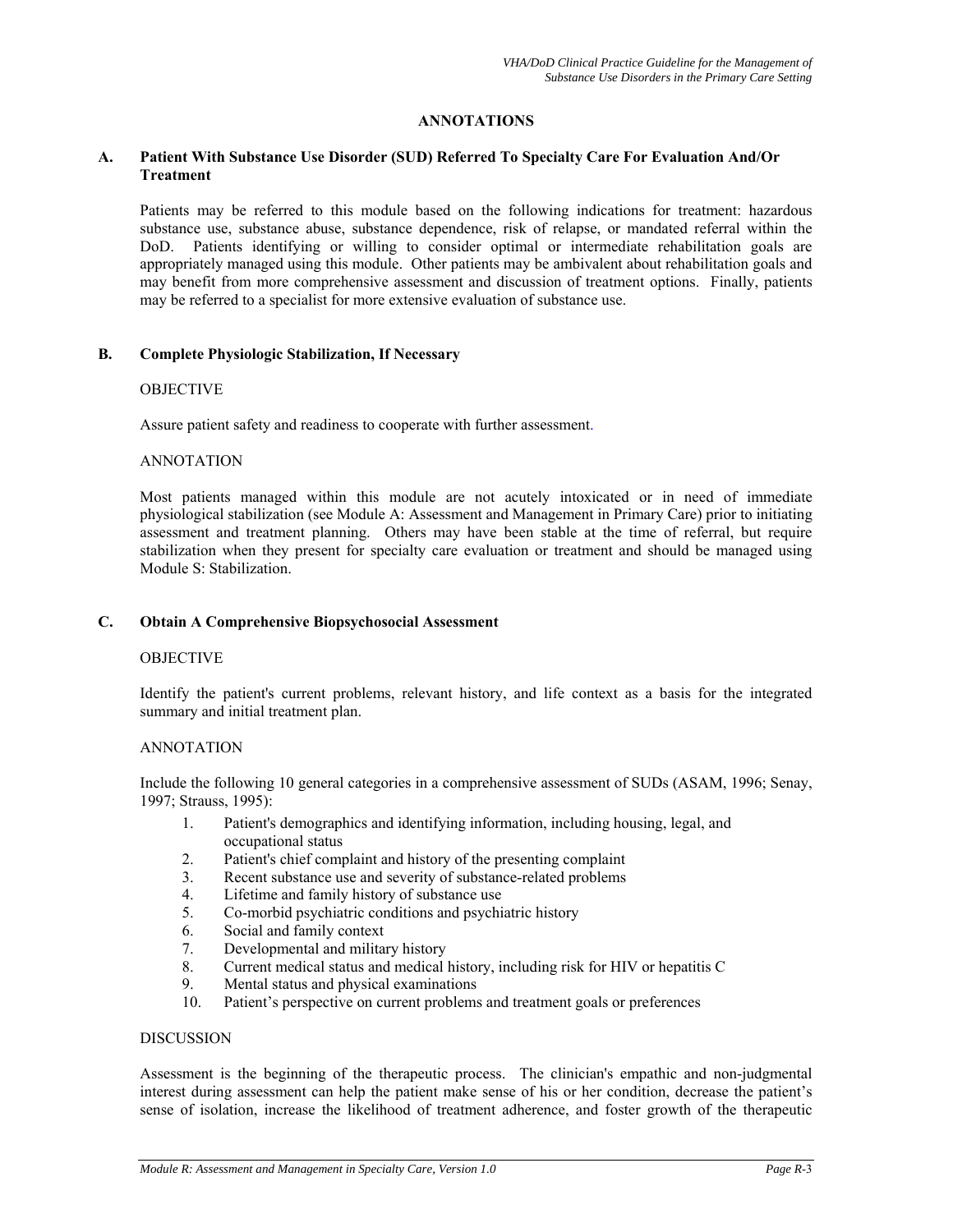alliance. Conclusions from the assessment should be shared with the patient. The clinician's attitude and manner are important components of the assessment process. A nonjudgmental, respectful attitude that reflects genuine interest and empathy will facilitate rapport. Reliability and validity of the assessment will be affected by the degree of trust in the interviewer and by consideration of the degree to which the patient presents voluntarily or feels coerced. In determining reliability and validity of the assessment, the clinician should also recognize that recent substance use might affect the patient's presentation during the interview. Memory and cognitive deficits and impairment of judgment and mood, secondary to drug use, may be present. The clinician should monitor the patient's cognitive function and mental status during the assessment. If it is possible to gain permission from the patient to do so, consulting with collateral informants (e.g., spouse/partner, family, friends, and/or co-workers) will provide a useful adjunct to gathering information directly from the patient.

The guidelines do not exclusively endorse the use of any particular instrument as the basis for a comprehensive assessment. However, the Addiction Severity Index (ASI) (Fureman et al., 1990; McLellan et al., 1992) is a standardized, rater-administered interview that assesses seven functional domains considered important in an overall addiction evaluation: medical status, employment status, legal problems, family/social relations, drug use, alcohol use, and psychiatric status. A computerized narrative summary is available when interview responses are entered into VistA (the VA centralized computer system) and may serve as the basis for the initial treatment plan. Formal DSM-IV psychiatric diagnoses are derived from the clinical interview.

## **D. Develop Integrated Summary And Initial Treatment Plan**

#### **OBJECTIVE**

Integrate assessment information from various sources, as a basis for formulating the diagnosis and treatment recommendations, followed by involvement of the patient in prioritizing problems and negotiating the initial treatment plan.

## ANNOTATION

- 1. Consolidate and interpret the information obtained during the assessment process in a narrative form.
- 2. Include a diagnostic formulation.
- 3. Review comprehensive assessment and integrated summary, including past treatment response.
- 4. Incorporate an interdisciplinary perspective in presenting treatment recommendations.
- 5. Involve the patient in prioritizing problems to be addressed in the initial treatment plan.
- 6. Review the patient's motivational level and goals and match the patient needs with available programming (see Table 1).
- 7. Identify treatment options and discuss them with the patient.

#### **Table 1. Treatment Plan and Expected Outcomes**

| <b>Treatment Plan</b>                     | <b>Expected Outcomes</b>                                                                                                      |
|-------------------------------------------|-------------------------------------------------------------------------------------------------------------------------------|
| Rehabilitation with                       | • Complete and sustained remission of all SUDs                                                                                |
| optimal goals                             | • Resolution of, or significant improvement in, all coexisting<br>biopsychosocial problems and health-related quality of life |
| Rehabilitation with<br>intermediate goals | • Short- to intermediate-term remission of SUDs or partial remission of<br>SUDs for a specified period of time                |
|                                           | Resolution or improvement of at least some coexisting problems and<br>health-related quality of life                          |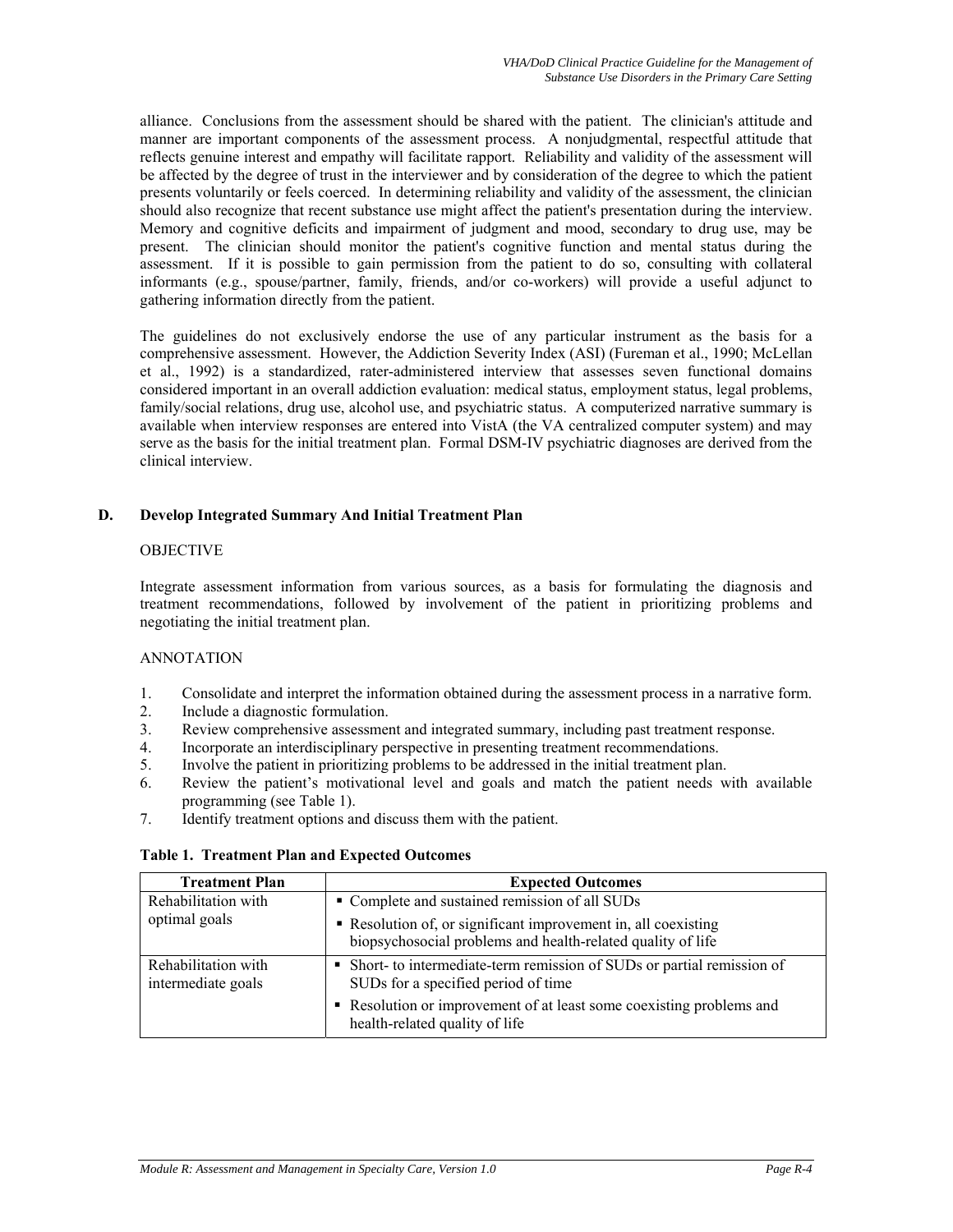| <b>Treatment Plan</b> | <b>Expected Outcomes</b>                                                                                 |  |
|-----------------------|----------------------------------------------------------------------------------------------------------|--|
| Care Management       | Engagement in the treatment process, which may continue for long periods<br>■<br>of time or indefinitely |  |
|                       | • Continuity of care (case management)                                                                   |  |
|                       | • Continuous enhancement of motivation to change                                                         |  |
|                       | Availability of crisis intervention                                                                      |  |
|                       | Improvement in SUDs, even if temporary or partial                                                        |  |
|                       | Improvement in coexisting medical, psychiatric, and social conditions                                    |  |
|                       | Improvement in quality of life                                                                           |  |
|                       | • Reduction in the need for high-intensity health care services                                          |  |
|                       | Maintenance of progress<br>٠                                                                             |  |
|                       | • Reduction in the rate of illness progression                                                           |  |

| Table 1. Treatment Plan and Expected Outcomes (continued) |
|-----------------------------------------------------------|
|-----------------------------------------------------------|

# **DISCUSSION**

The integrated summary has also been referred to as the case formulation. The purpose of the integrated summary is to blend the disparate pieces of the assessment process into a more cohesive summarization. The summary needs to include biopsychosocial strengths and weaknesses that the patient brings to treatment. The summary also serves as a dynamic understanding of why the patient's SUD evolved. The integrated summary serves as the foundation for the development of the treatment plan. Consistent with JCAHO standards, it is important that the information upon which the treatment plan is based appears within the assessment database and does not appear de novo in the integrated summary (JCAHO, 1999).

The integrated summary is intended to be interpretive in nature, providing more than a restatement of facts already present in the assessment. The clinician must use professional judgment to evaluate the information and discuss with the patient how his/her various strengths and problems interrelate to affect the treatment process. For example, patients may indicate that some problems, such as homelessness or ambivalence about change, may need to be addressed before others. Principles and techniques of Motivational Interviewing (Miller & Rollnick, 1991; Miller et al., 1992), rather than confrontation, can enhance treatment engagement and outcome (Bien et al., 1993; Miller, 2000). The integrated summary will typically reflect the results of an interdisciplinary team discussion; however, there may be local variations.

SUDs often follow a chronic, relapsing course, making individualized treatment more complicated (McLellan et al., 1996; O'Brien & McLellan, 1996). Treatment has not yet been well conceptualized for many patients who either have responded with minimal improvement to repeated rehabilitative treatments or are unable or unwilling to engage in rehabilitation efforts, but desire other services. Even when patients are unable and/or unwilling to participate in rehabilitation or show minimal benefit, there are opportunities to address SUDs in other care settings.

Care management approaches for SUDs are similar to management of other severe and persistent disorders for which no cure has been identified, such as bipolar disorder or diabetes mellitus (McLellan et al., 2000). Recent evidence suggests that approaches emphasizing engagement with the patient over long periods of time, case management, and integration of substance abuse treatment interventions with treatment for the coexisting conditions result in reduced substance use and associated complications (Drake & Mueser, 2000; Osher & Drake, 1996; U.S. DHHS, 1994; Willenbring et al., 1995; Willenbring & Olson, 1999). In the absence of serious co-morbidity or with appropriate specialist consultation, care management can be provided within a variety of clinical settings.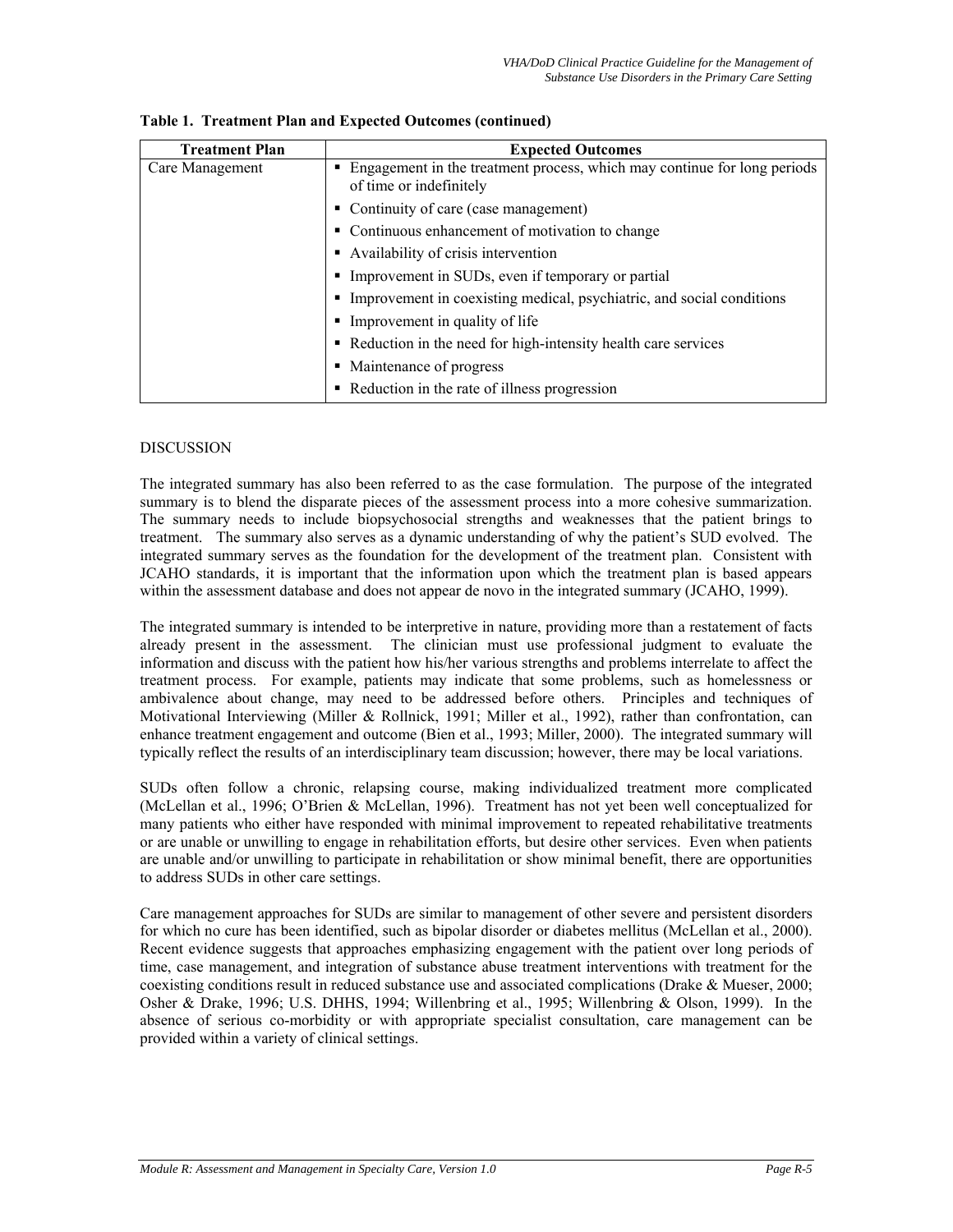# **E. Can Treatment Plan Be Implemented In Primary Care?**

# **OBJECTIVE**

Identify the patient who does not require specialty care.

## ANNOTATION

Consider the appropriateness of implementing the treatment plan in primary care, based on the following:

- 1. Review of the integrated summary and initial treatment plan.
- 2. Availability of a willing primary care provider with whom the patient has an ongoing clinical relationship.
- 3. Severity and chronicity of the SUD.
- 4. Active involvement with support for recovery in the community.
- 5. Prior treatment response.
- 6. Patient preference and likelihood of adherence.

Consider rehabilitation in specialty care for more complex clinical presentations, especially where problem severity is greater or patient motivation is less clear (Annotation F).

#### **DISCUSSION**

Different subtypes of patients referred for specialty assessment of SUDs might be appropriate for alternatives to rehabilitation in a specialty care setting, given the availability and willingness of a primary care provider to address and monitor their substance use as part of ongoing clinical care. For some patients the treatment plan might emphasize involvement in a previously effective self-help group, along with monitoring by the primary care provider.

## **F. Is Rehabilitation An Acceptable Mode Of Treatment To The Patient? For DoD Active Duty, A Referral Is Required. For Refusal, Contact Command To Discuss Administrative and Clinical Options**

## OBJECTIVE

Determine, along with the patient, the most appropriate treatment approach.

## ANNOTATION

- 1. When acceptable to the patient, a specialty care rehabilitation plan is generally indicated.
- 2. Care management is likely to be a more acceptable and effective alternative when one of the following applies:
	- The patient refuses referral to rehabilitation, but continues to seek some services, especially medical and/or psychiatric services.
	- The patient has serious co-morbidity that precludes participation in available rehabilitation programs.
	- The patient has been engaged repeatedly in rehabilitation treatment with minimal progress toward optimal or intermediate rehabilitation goals.
- 3. Regarding DoD active duty patients:
	- DoD active duty refusing rehabilitation—contact command to discuss command directed treatment so consideration can be given to either (a) order the patient to comply, (b) invoke administrative options (e.g., administrative separation from service), or (c) do nothing. This is the commander's decision, with input from the medical staff.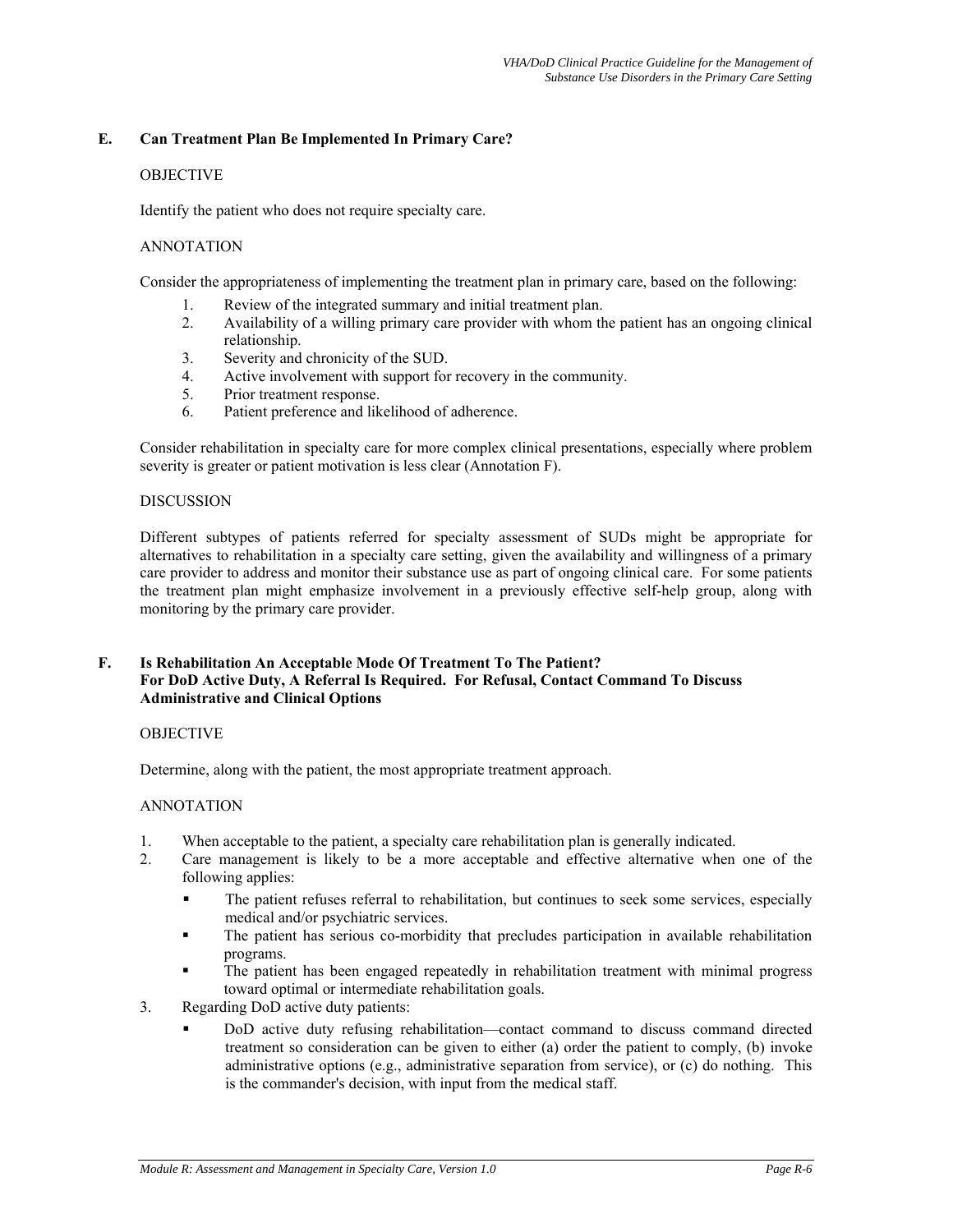## DISCUSSION

Even when patients refuse referral or are unable to participate in specialized addiction treatment, many are accepting of general medical or psychiatric care. Clinicians in multiple settings can deliver care management for patients with SUDs. The chronic illness approach is consistent with management approaches for many other disorders treated in medical and psychiatric settings (Drake & Mueser, 2000; McLellan et al., 2000; Willenbring & Olson, 1999).

## **G. Provide Motivational Intervention Renegotiate Treatment Plan**

#### **OBJECTIVE**

Clarify and/or increase patient commitment to change. Address barriers to, clarify, or promote patient readiness for rehabilitation goals.

#### ANNOTATION

- 1. Establish treatment goals in the context of a negotiation between the treatment provider and the patient.
- 2. Review with the patient results of previous efforts at self-change and formal treatment, including reasons for treatment dropout.
- 3. Use motivational enhancement techniques reflecting the FRAMES model (see Miller & Rollnick, 1991; Miller et al., 1992).
	- Feedback: Provide personalized feedback based on patient report of alcohol-related harm.
	- Responsibility: Emphasize patient responsibility and freedom of choice for changing behavior.
	- Advice: Provide clear and direct advice about the importance of change and availability of help.
	- Menu: Acknowledge and discuss alternative strategies for change.
	- Empathy: Maintain a patient-centered approach and accurately reflect patient statements and feelings.
	- Self-Efficacy: Emphasize the role of patient self-efficacy in their ability to make needed change and convey optimism in their potential to be successful.
- 4. Use empathic and non-judgmental (versus confrontational) therapist style.

#### EVIDENCE TABLE

| <b>Recommendations</b>                   | <b>Sources of Evidence</b> | ОE |  |
|------------------------------------------|----------------------------|----|--|
| Use empathic and non-judgmental (versus) | Hser, 1995                 |    |  |
| confrontational) therapist style.        | Miller et al., 1993        |    |  |
|                                          | Najavits & Weiss, 1994     |    |  |

*QE = Quality of Evidence; R = Recommendation (See Introduction)* 

## **H. Determine Appropriate Initial Intensity Level Of Treatment**

#### **OBJECTIVE**

Identify the appropriate level of initial treatment intensity that will help the patient achieve early remission and prevent relapse.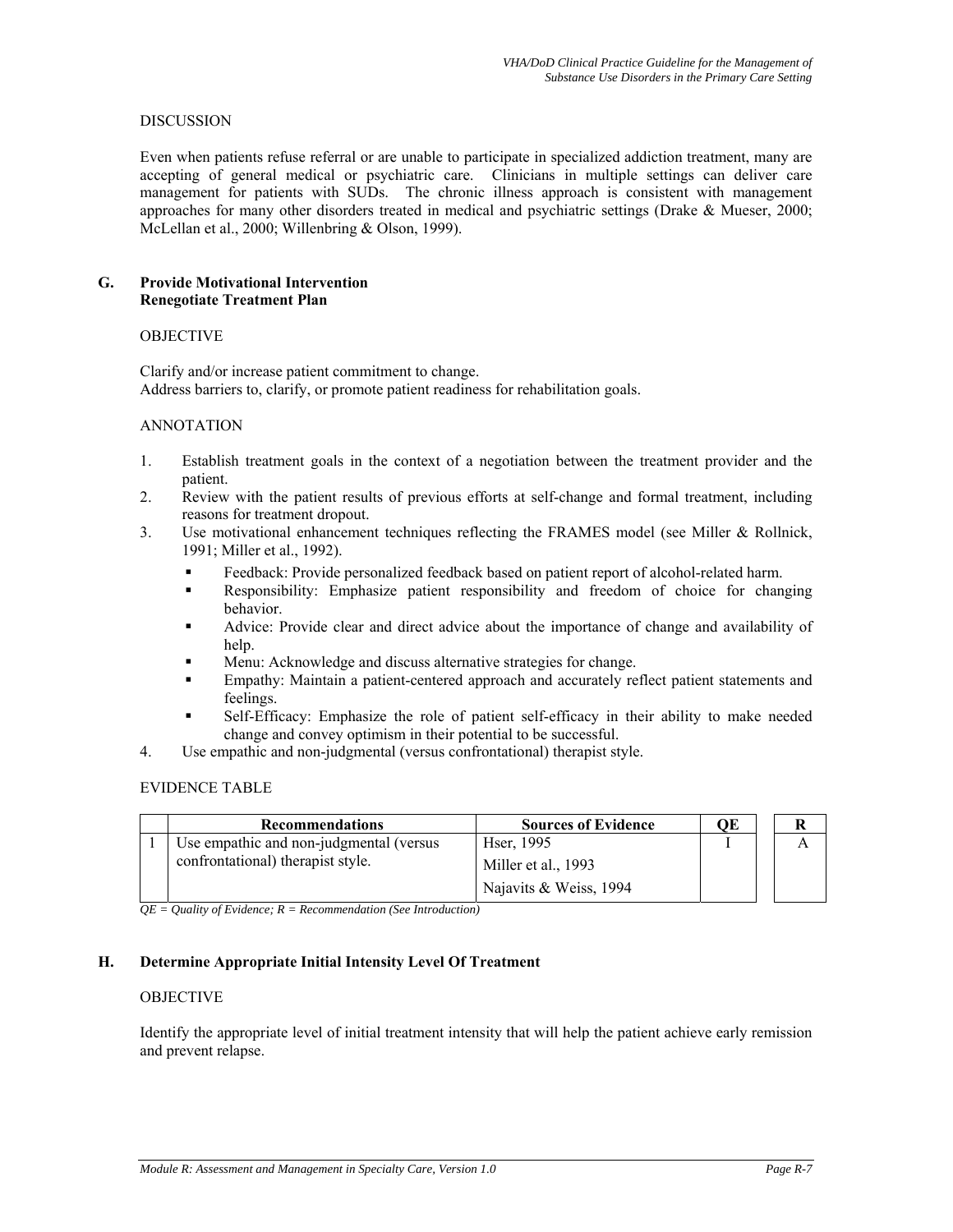# ANNOTATION

No standard dose or modality of treatment has been found to be uniformly sufficient for recovery (Critts-Cristoph et al., 1999; Finney & Moos, 1998). The initial intensity of treatment should:

- 1. Complement recovery support in the patient's community (e.g., Alcoholics Anonymous) and/or facilitate development of community support.
- 2. Coordinate with intervention(s) for other biopsychosocial problems. Increasing the intensity of addiction-focused treatments may not improve outcomes as effectively as addressing identified concurrent problems.
- 3. Provide care in the least restrictive setting necessary for safety and effectiveness (ASAM, 1996).
- 4. Focus on promoting initial engagement and maintaining retention over time. This includes attention to appropriate housing and access to treatment, as addressed in Annotation I.
- 5. Consider multiple treatment contacts per week (including medication dispensing) for severely dependent patients in early recovery (ASAM, 1996).
- 6. For DoD active duty, command or operational concerns may be taken into consideration.

#### DISCUSSION

Rehabilitation programs should provide individualized psychosocial therapy, often combined with pharmacotherapy, complementing the patient's recovery support in the community. As noted in Annotation K, addiction-focused treatment should proceed concurrently with intervention(s) for other biopsychosocial problems that may require careful coordination of adjunctive services of varying intensity.

Consistent with patient goals, addiction-focused treatment should be individualized in terms of intensity (session length and frequency), setting (inpatient, residential, partial hospital, and outpatient), duration (time from initial to final scheduled session), and modality or type of therapy (Finney & Moos, 1998; IOM, 1990).

The appropriateness of treatment intensity should be considered in terms of the least restrictive, least intensive level of care in which treatment goals can be effectively and safely achieved (ASAM, 1996). For example, treatment setting and intensity should be "unbundled" rather than requiring patients to be hospitalized in order to receive intensive addiction-focused services or treatment for concurrent biopsychosocial problems.

Considerable evidence shows that even brief interventions (i.e., one to four brief sessions) can be effective for many patients with alcohol dependence, particularly as early interventions for those with mild to moderate dependence severity (Finney & Moos, 1998 Wilk et al., 1997). Comparable findings have not been reported for brief intervention with other substance dependence (e.g., opioid and cocaine dependence), which typically require intensive treatment early in recovery (Crits-Cristoph & Siqueland, 1996).

Severely dependent patients typically may require multiple treatment contacts per week, in order to stabilize early remission. While the initial intensity of treatment is one factor, actual retention in treatment is the factor most consistently associated with successful treatment outcome (Crits-Cristoph & Siqueland, 1996; Gerstein & Harwood, 1990; Onken et al., 1997; Simpson et al., 1997). This suggests that for many patients following initial stabilization, it may be appropriate to provide a lower intensity of addictionfocused treatment extending over a longer duration (e.g., six months or more) (Finney & Moos, 1998). This longer duration presents opportunities to adjust the intensity of psychosocial interventions (e.g., frequency of group sessions), pharmacotherapy (e.g., dose amount and monitoring frequency), and community recovery support (e.g., Twelve-Step meeting attendance) consistent with treatment response over time.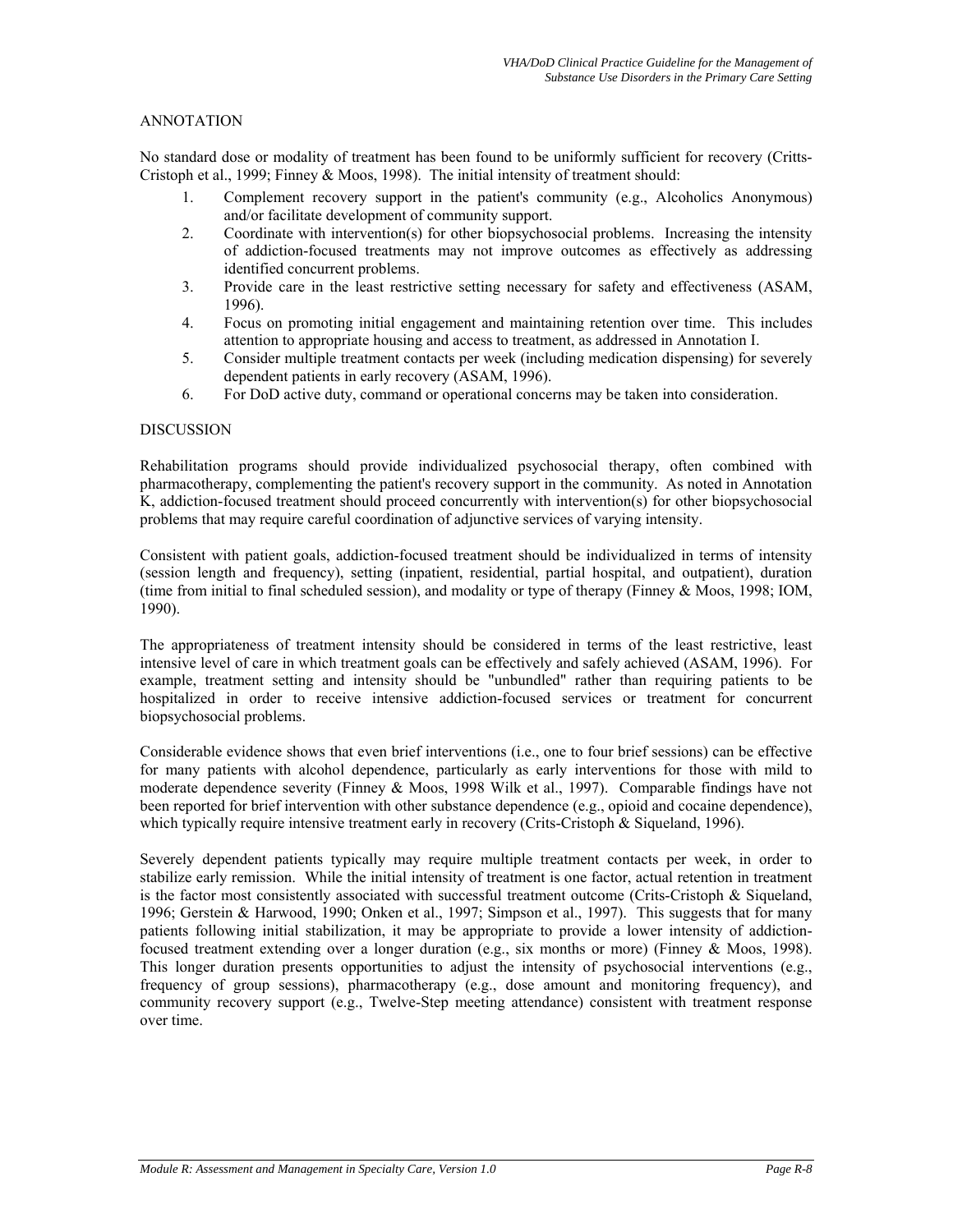# EVIDENCE TABLE

|                | <b>Recommendations</b>                                                                                                                           | <b>Sources of Evidence</b>       | QE     | R            |
|----------------|--------------------------------------------------------------------------------------------------------------------------------------------------|----------------------------------|--------|--------------|
| $\mathbf{1}$   | Complement recovery support in the<br>patient's community (e.g., Alcoholics<br>Anonymous) and/or facilitate<br>development of community support. | Finney & Moos, 1998              | $II-2$ | A            |
| 2              | Addressing identified concurrent                                                                                                                 | Kraft et al., 1997               |        | A            |
|                | problems improves outcomes.                                                                                                                      | McLellan et al., 1998            |        |              |
|                |                                                                                                                                                  | Avants et al., 1999              |        |              |
| $\mathcal{E}$  | Individualize treatment in terms of                                                                                                              | Finney & Moos, $1998$            | Ш      | $\mathsf{A}$ |
|                | intensity, setting, duration, and<br>modality.                                                                                                   | IOM, 1990                        |        |              |
| $\overline{4}$ | Promote initial treatment engagement                                                                                                             | Crits-Cristoph & Siqueland, 1996 | $II-2$ | $\mathsf{A}$ |
|                | and retention.                                                                                                                                   | Finney & Moos, $1998$            |        |              |
|                |                                                                                                                                                  | Gerstein & Harwood, 1990         |        |              |
|                |                                                                                                                                                  | Onken et al., 1997               |        |              |

*QE = Quality of Evidence; R = Recommendation (See Introduction)* 

# **I. Ensure Appropriate Housing And Access To Treatment**

# OBJECTIVE

Facilitate access to treatment and promote a supportive recovery environment.

#### ANNOTATION

The term "housing" is used generically as the residence of a patient while receiving treatment. It can involve the same setting within which treatment takes place or it can refer to a variety of living situations with varying degrees of supervision that are separate from the location of treatment services (refer to Table 2).

## **Table 2. Housing Options**

| <b>Types of Housing</b>                          | <b>Indications</b>                                                                                                                                                                     | <b>Examples</b>                                                                                                                                                                                      |
|--------------------------------------------------|----------------------------------------------------------------------------------------------------------------------------------------------------------------------------------------|------------------------------------------------------------------------------------------------------------------------------------------------------------------------------------------------------|
| Intensive Medical<br>Management or<br>Monitoring | Medical or psychiatric instability<br>requiring hospitalization (includes severe<br>intoxication or withdrawal)<br>ASAM PPC-2* Levels III.7 and IV                                     | Inpatient medical bed section<br>Inpatient addiction/psychiatry bed<br>section                                                                                                                       |
| Professional<br>Monitoring                       | Medical or psychiatric instability<br>п<br>requiring 24-hour professional<br>monitoring, but not of sufficient severity<br>to require hospitalization<br>ASAM PPC-2 Levels III.3-III.5 | Social detoxification setting<br>VA Substance Abuse Residential<br><b>Rehabilitation Treatment Programs</b><br>(SARRTP) and VA Domiciliaries<br>(if professional staff are present 24-<br>hours/day) |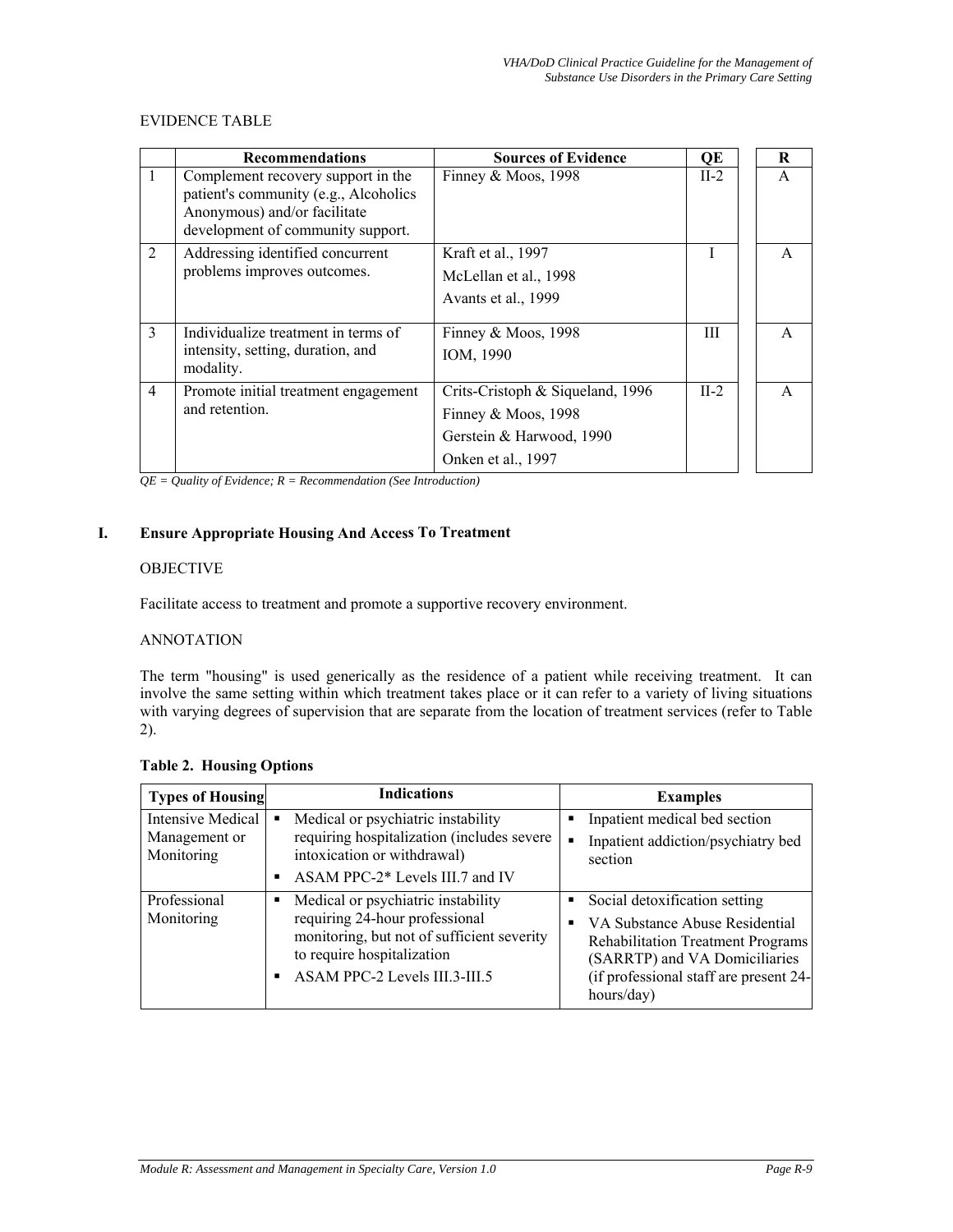| <b>Types of Housing</b>   | <b>Indications</b>                                                                                                                                                                                                                                                                                                                                                                                                                    | <b>Examples</b>                                                                                                                                                                                                                                                                                                    |
|---------------------------|---------------------------------------------------------------------------------------------------------------------------------------------------------------------------------------------------------------------------------------------------------------------------------------------------------------------------------------------------------------------------------------------------------------------------------------|--------------------------------------------------------------------------------------------------------------------------------------------------------------------------------------------------------------------------------------------------------------------------------------------------------------------|
| 24-Hour<br>Supervision    | Mild to moderately severe psychiatric or<br>٠<br>medical conditions requiring some<br>supervision that may be provided by<br>paraprofessionals, volunteers, or patients in<br>advanced stages of treatment<br>Demonstrated inability to remain abstinent<br>in unsupervised setting or homeless<br>Lacking own social support system, such as<br>٠<br>family members willing and able to assist<br>ASAM PPC-2 Levels III.1-III.2<br>٠ | Halfway houses<br>п<br>Sober houses or safe houses<br>п<br>Use of hospital bed space for<br>п<br>lodging purposes (e.g., self-care<br>wards in DoD & lodger status in<br>VA)<br>VA SARRTP and VA<br>$\blacksquare$<br>Domiciliaries (if staffed only by<br>non-professionals at least part of<br>the day or night) |
| Non-Supervised<br>Housing | Homeless<br>٠<br>Lives at too great a distance to travel to<br>٠<br>outpatient program<br>Able to care for self, including use of<br>medications<br>Able to remain abstinent in an unsupervised<br>٠<br>setting<br>ASAM PPC-2 Levels I, II.1, or II.3<br>٠<br>$a \cdot b$ and $F \cdot b$ (1.0114, 1006)                                                                                                                              | Patient's own home<br>٠<br>Transitional living facility<br>п<br>Temporary housing provided on-<br>site or in the community                                                                                                                                                                                         |

**Table 2. Housing Options (continued)** 

*\*ASAM Patient Placement Criteria, 2nd Edition (ASAM, 1996)* 

## **J. Negotiate Specific Rehabilitation Goals With The Patient**

## OBJECTIVE

Specify the planned treatment regimen and promote patient adherence.

## ANNOTATION

- 1. Negotiate treatment goals that specifically identify and address relapse risks.<br>2. Review with the patient results of previous efforts at self-change and formation
- Review with the patient results of previous efforts at self-change and formal treatment experience, including reasons for treatment dropout.
- 3. Use empathic and non-judgmental (versus confrontational) therapist style.

## DISCUSSION

When both parties agree on what is to be accomplished and how this is to be done, the chances of achieving a good outcome are enhanced (Putnam, 1994; Sanchez-Craig & Lei, 1986). Discussing treatment history and expectations can reduce reliance on previously ineffective treatment approaches and prevent attempts to achieve goals likely unattainable during the current episode of care.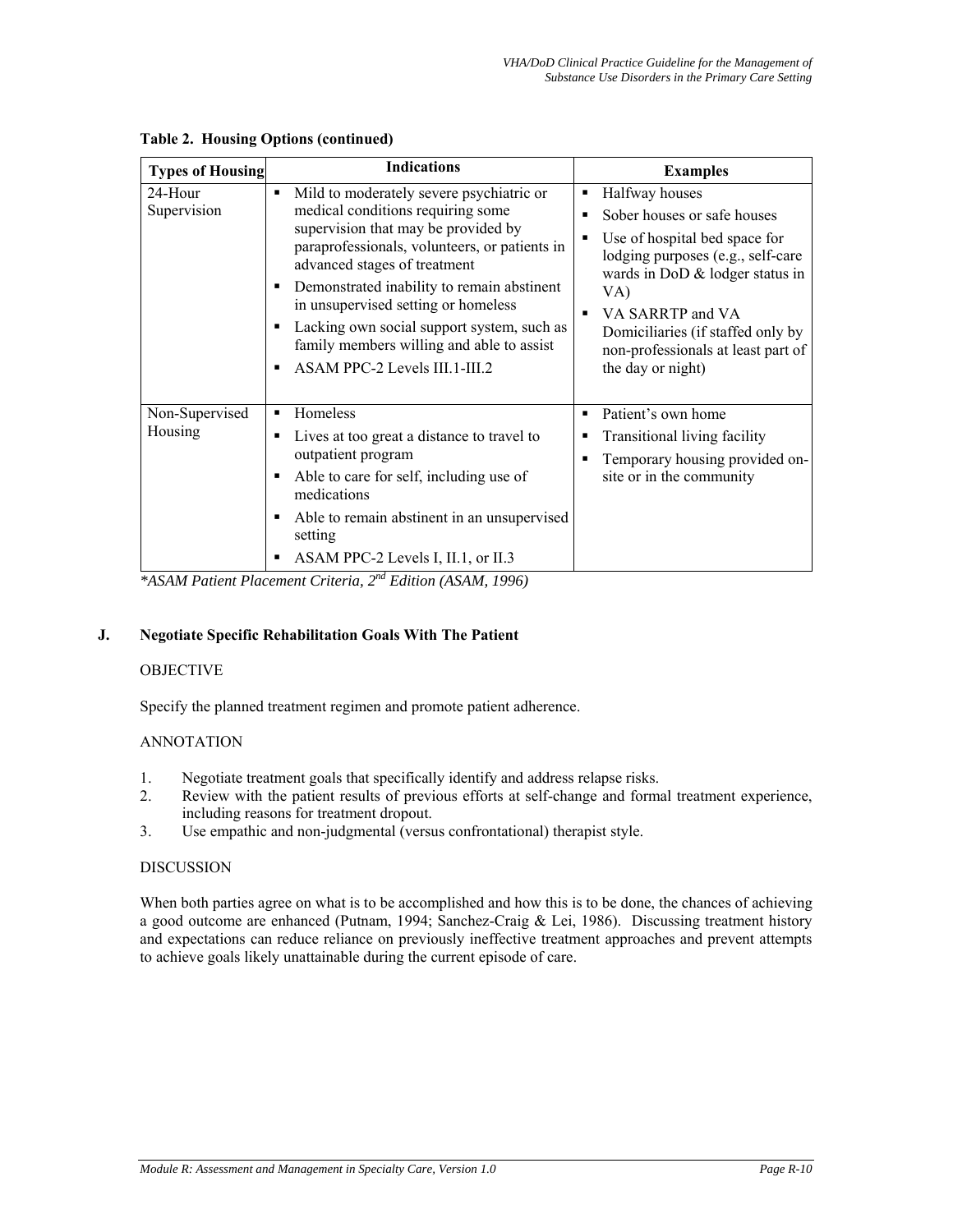## EVIDENCE TABLE

|                | <b>Recommendations</b>                                                | <b>Sources of Evidence</b> | QE     | R            |
|----------------|-----------------------------------------------------------------------|----------------------------|--------|--------------|
| 1              | Negotiate specific rehabilitation goals with                          | Heinssen et al., 1995      | $II-1$ | A            |
|                | the patient.                                                          | Miller, 1995               |        |              |
|                |                                                                       | Miller & Rollnick, 1991    |        |              |
|                |                                                                       | Sanchez-Craig & Lei, 1986  |        |              |
|                |                                                                       | Sobell et al., 1992        |        |              |
|                |                                                                       | Stark, 1992                |        |              |
| $\overline{2}$ | Review previous treatment and efforts at<br>self-change with patient. | Stark, 1992                | Ш      | <sub>R</sub> |
| 3              | Use empathic and non-judgmental (versus                               | Hser, 1995                 |        | A            |
|                | confrontational) therapist style.                                     | Miller et al., 1993        |        |              |
|                |                                                                       | Najavits & Weiss, 1994     |        |              |

*QE = Quality of Evidence; R = Recommendation (See Introduction)* 

# **K. Initiate Addiction-Focused Psychosocial Therapy**

#### **OBJECTIVE**

Initiate addiction-focused psychosocial treatment that will help the patient establish early remission and prevent relapse to substance use.

## ANNOTATION

- 1. Indicate to the patient and significant others that treatment is more effective than no treatment.
- 2. Respect patient preference for the initial psychosocial intervention approach, since no single intervention has emerged as the treatment of choice.
- 3. Consider addiction-focused psychosocial interventions with the most consistent empirical support, several of which have been developed into published treatment manuals:
	- Behavioral marital therapy
	- Cognitive-behavioral coping skills training
	- Community reinforcement and other contingency-based approaches
	- Individual and group drug counseling
	- Motivational enhancement
	- Twelve-Step facilitation training
- 4. Emphasize that the most consistent predictor of successful outcome is retention in formal treatment or community support.
- 5. Promote active involvement in Twelve-Step programs (e.g., Alcoholics Anonymous and Narcotics Anonymous) that have been helpful to many and are widely available.
- 6. Use effective strategies for referral to mutual help programs in the community, addressing patient preferences and prior experiences.
	- Ask whether the patient has ever attended a self-help meeting.
	- Explore the patient's attitude and concerns about attending meetings.
	- Discuss the possible benefits.
	- Describe the range of meetings that are available.
	- Refer the patient to a specific meeting, at a specific time, date, and location.
	- Follow-up regarding meeting attendance and experience.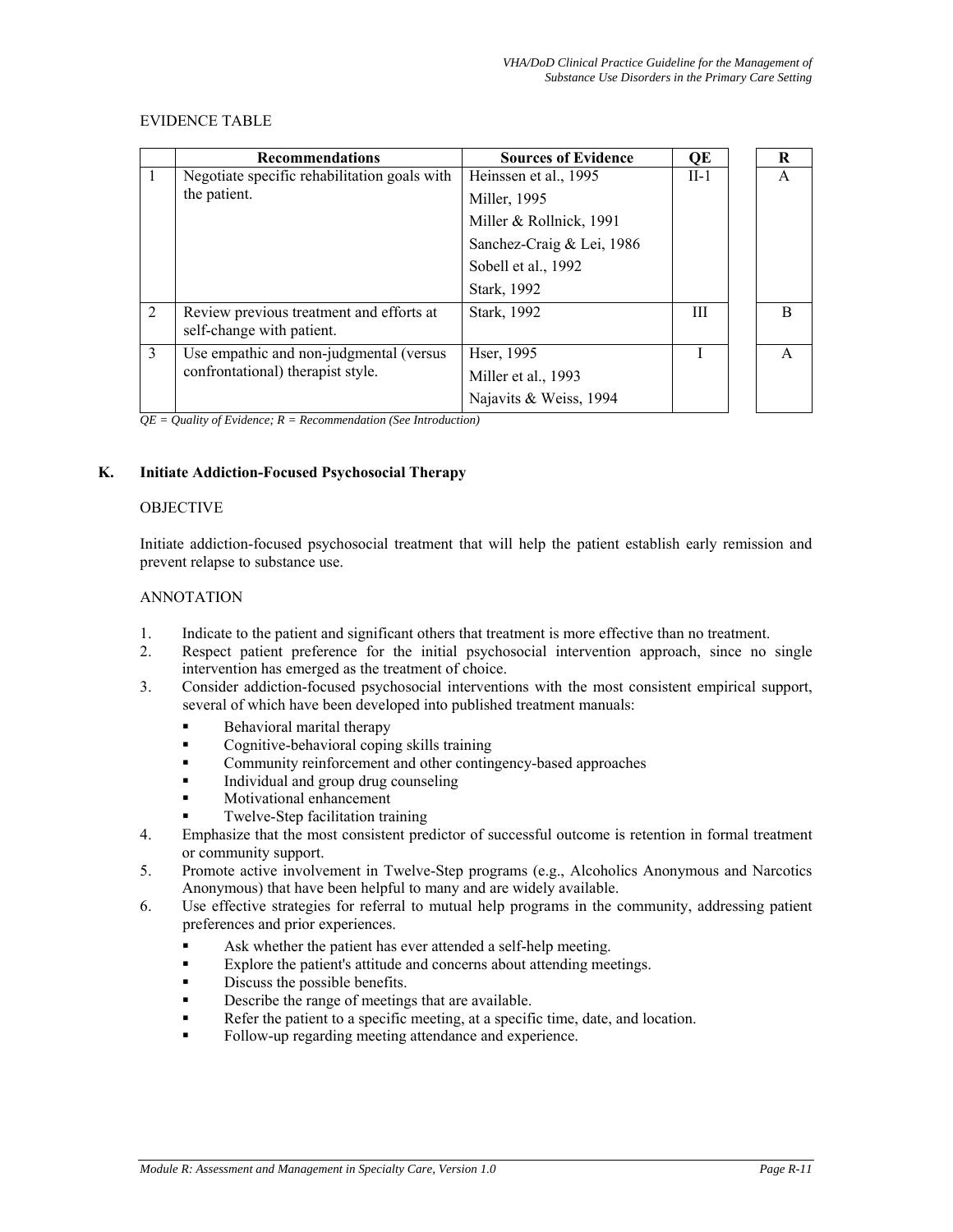#### DISCUSSION

Available qualitative and quantitative reviews consistently conclude that psychosocial treatment is more effective than no treatment (Gerstein & Harwood, 1990; IOM, 1990) and where indicated, pharmacotherapy with psychosocial treatment is more effective than pharmacotherapy alone (Carroll  $\&$ Schottenfeld, 1997; Crits-Cristoph & Siqueland, 1996). However, of the many approaches empirically evaluated, no psychosocial treatment modality has emerged as the treatment of choice.

The most consistent evidence of effectiveness is found for modalities that prepare patients to prevent relapse in their everyday lives (Finney & Moos, 1998). The modalities consistently validated in clinical trials include motivational enhancement, social skills training, community reinforcement and other contingency-based approaches, and behavioral marital therapy (Carroll & Schottenfeld, 1997; Finney & Moos, 1998; Miller, 1995).

While no randomized clinical trial has compared the effectiveness of Alcoholics Anonymous *per se* with other treatments, treatment guided by Twelve-Step principles has shown outcome results comparable to those of cognitive-behavioral interventions (Humpreys, 1999; Ouimette et al., 1997; Project MATCH Research Group, 1997; Tonigan et al., 1996). In addition, Twelve Step meetings are the most widely available community support for recovery.

Therapist relational styles that are less confrontational and more empathic are associated with improved treatment outcome, independent of therapist training, therapeutic orientation, experience, or type of treatment (Hser, 1995; Najavits & Weiss, 1994).

|                | <b>Recommendations</b>                               | <b>Sources of Evidence</b>   | QE           | $\bf R$      |              |
|----------------|------------------------------------------------------|------------------------------|--------------|--------------|--------------|
| $\mathbf{1}$   | Indicate to the patient that treatment is effective. | Gerstein & Harwood, 1990     | I            | $\mathsf{A}$ |              |
|                |                                                      | IOM, 1990                    |              |              |              |
| $\overline{2}$ | Respect patient preference for the initial           | Carroll & Schottenfeld, 1997 | T            |              | $\mathsf{A}$ |
|                | psychosocial intervention approach.                  | Crits-Cristoph & Siqueland,  |              |              |              |
|                |                                                      | 1996                         |              |              |              |
|                |                                                      | Finney & Moos, 1998          |              |              |              |
| $\overline{3}$ | Consider behavioral marital therapy.                 | Stanton & Shadish, 1997      | $\mathbf{I}$ |              | $\mathsf{A}$ |
|                |                                                      | O'Farrell, 1993              |              |              |              |
| $\overline{4}$ | Consider cognitive-behavioral coping skills          | Beck et al., 1993            | $\mathbf{I}$ |              | $\mathsf{A}$ |
|                | training.                                            | Carroll, 1998                |              |              |              |
|                |                                                      | Kadden et al., 1992          |              |              |              |
|                |                                                      | Monti et al., 1989           |              |              |              |
| 5              | Consider community reinforcement and other           | Budney & Higgins, 1998       | T            |              | $\mathsf{A}$ |
|                | contingency-based approaches.                        | Meyers & Smith, 1995         |              |              |              |
|                |                                                      | Silverman et al., 1996       |              |              |              |
| 6              | Consider individual and group drug counseling.       | Mercer & Woody, 1999         | I            |              | $\mathsf{A}$ |
| $\tau$         | Consider motivational enhancement.                   | Miller et al., 1992          | I            |              | $\mathsf{A}$ |
| 8              | Consider Twelve-Step facilitation training.          | Nowinski et al., 1992        | L            |              | $\mathsf{A}$ |
|                |                                                      | Ouimette et al., 1997        |              |              |              |
|                |                                                      | Tonigan et al., 1996         |              |              |              |
| 9              | Emphasize retention in formal treatment or           | Finney & Moos, 1998          | I            |              | $\mathsf{A}$ |
|                | community support.                                   | Simpson, 1997                |              |              |              |
| 10             | Promote active involvement in Twelve-Step            | Humphreys, 1999              | $II-2$       |              | $\mathsf{A}$ |
|                | programs.                                            |                              |              |              |              |

#### EVIDENCE TABLE

*QE = Quality of Evidence; R = Recommendation (See Introduction)*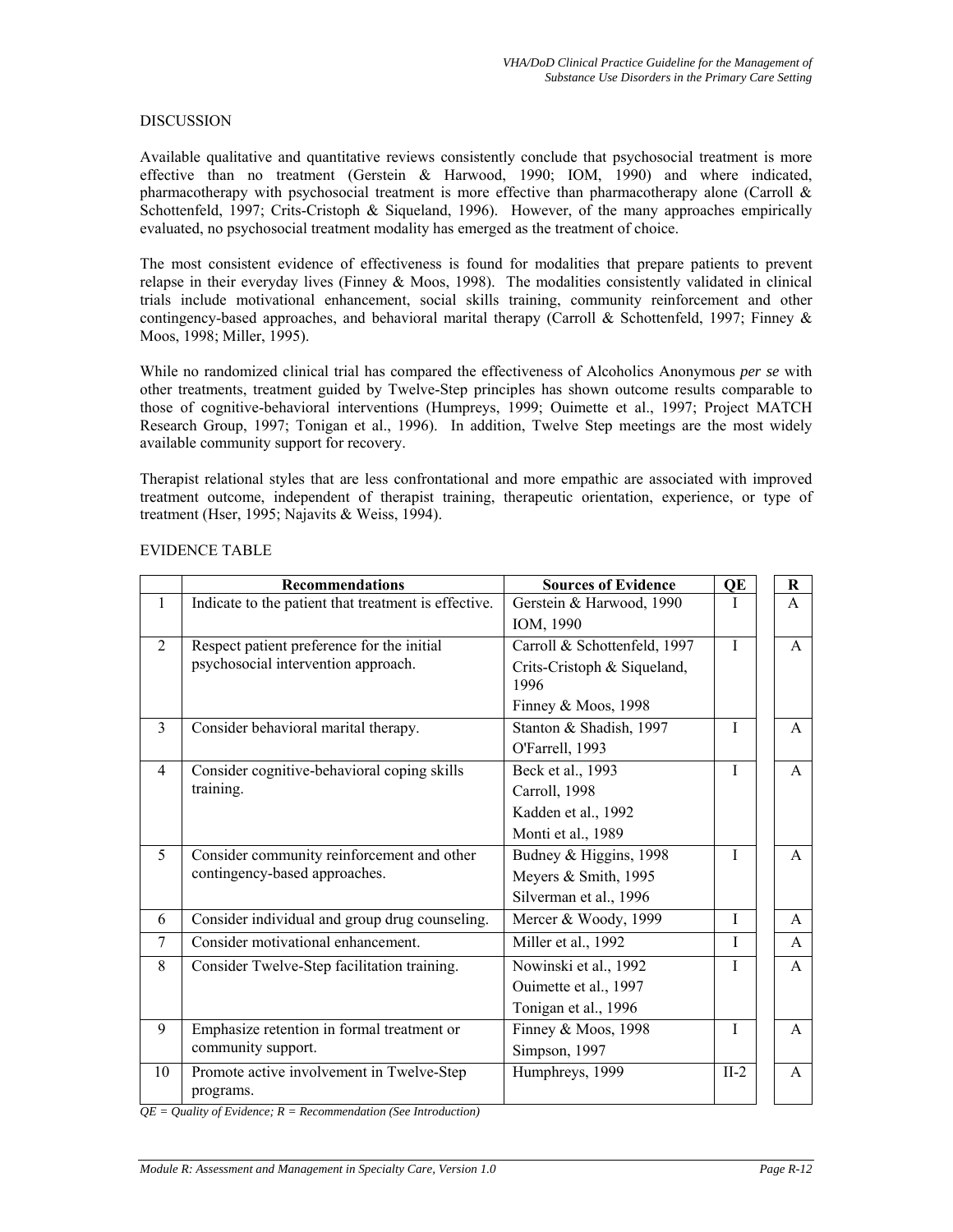#### **L. Initiate/Continue Treatment Of Coexisting Problems (e.g., Medical, Psychiatric, Family, Vocational, And/Or Legal) And Other Compulsive Behavior (e.g., Gambling Or Spending)**

# **OBJECTIVE**

Provide comprehensive individualized treatment that will improve clinical outcome and functional status.

#### ANNOTATION

- 1. Prioritize and address other coexisting biopsychosocial problems with services targeted to these areas, rather than increasing drug and alcohol counseling alone.
- 2. Treat concurrent psychiatric disorders consistent with VHA/DoD clinical practice guidelines (e.g., those for treating patients with Major Depressive Disorder or Psychoses) including concurrent pharmacotherapy.
- 3. Provide multiple services in the most accessible setting to promote engagement and coordination of care (Kraft et al., 1997).
- 4. Monitor and address deferred problems and emerging needs through ongoing treatment plan updates.
- 5. Coordinate care with other providers.

#### DISCUSSION

Treatment providers should identify psychiatric, medical, family/social, employment, and legal problems and evaluate the degree to which they are associated with the SUD. The ASI and other information from the biopsychosocial assessment (e.g., lab results, physical exam, mental status exam, and patient report) and integrated summary can be used to make this evaluation.

When problems are identified, and their severity and relationship to the SUD determined, the provider and treatment team should then address the optimal timing and setting of interventions (e.g., whether the patient needs immediate or delayed referral to a specialized program for a chronic co-morbid psychiatric condition, family therapy, or vocational rehabilitation). When unavailable through the primary treatment team, patients may need referral to other clinics in order to access needed services, such as primary medical care or psychiatric evaluation, housing placement, family counseling, and/or vocational training. Providing these services in a single setting (one-stop service) may be more effective than usual procedures (Umbricht-Schneiter et al., 1994). Other facilities will need to develop referral resources and feedback mechanisms. Either way, ongoing communication and coordination between service providers is essential to quality care.

In addition to the standard addiction-focused services, programs should address psychiatric, medical, family/social, employment, legal, or other problems that exist in association with the SUD. Treatment services directed toward these additional problems, when they exist, are associated with improvement, while problems show little improvement if services are not provided.

## EVIDENCE TABLE

| <b>Recommendations</b>                    | <b>Sources of Evidence</b> | OЕ |   |
|-------------------------------------------|----------------------------|----|---|
| Treat concurrent psychiatric disorders,   | Mason et al., 1996         |    | A |
| including concurrent pharmacotherapy.     | Nunes et al., 1995         |    |   |
|                                           | Nunes et al., 1998         |    |   |
|                                           | U. S. DHHS, 1994           |    |   |
| Target specific services to address other | McLellan et al., 1993      |    |   |
| coexisting biopsychosocial problems.      | McLellan et al., 1994      |    |   |
|                                           | McLellan et al., 1998      |    |   |

*QE = Quality of Evidence; R = Recommendation (See Introduction)*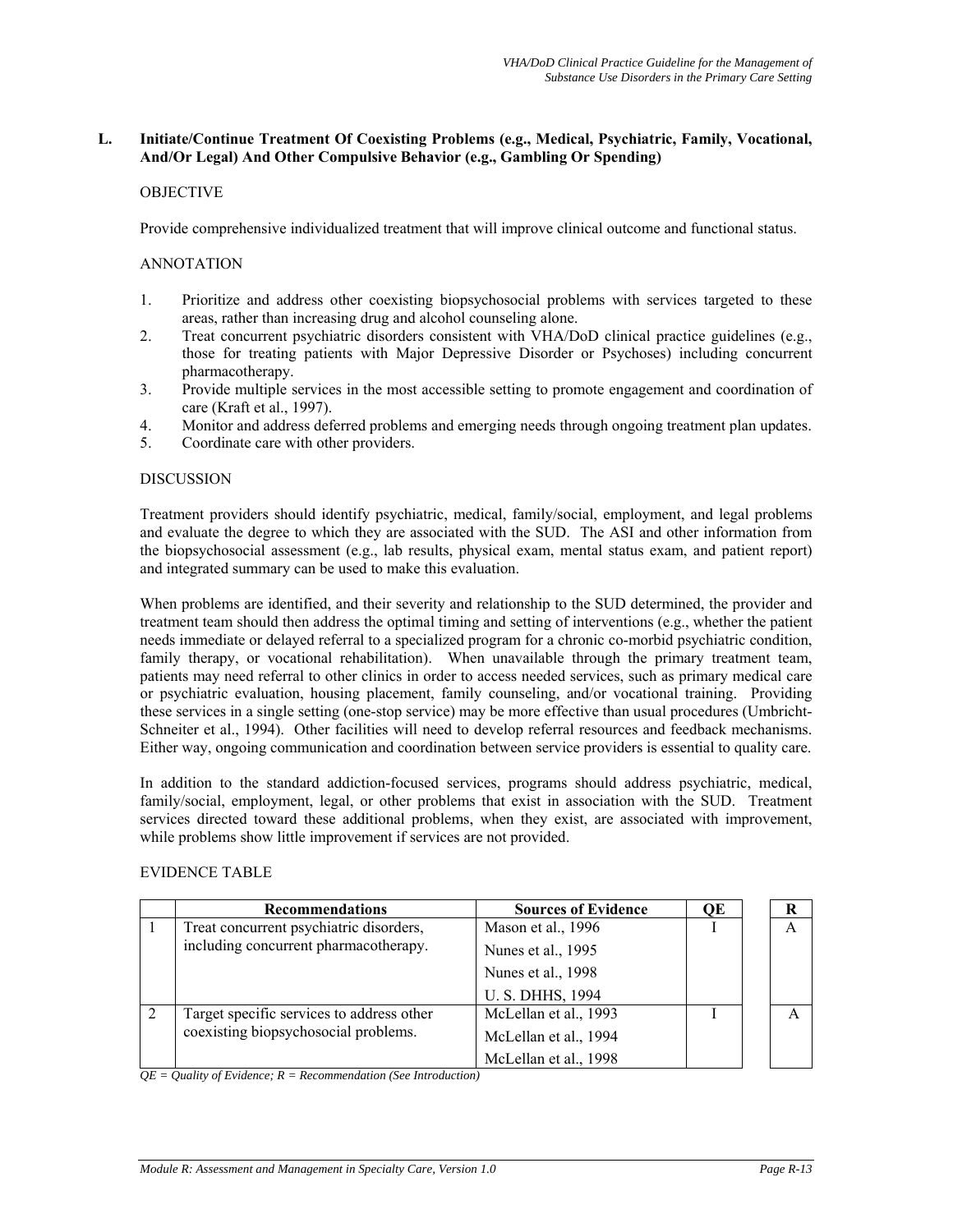#### **M. Is Patient Nicotine Dependent?**

#### **OBJECTIVE**

Identify patients with nicotine dependence for which cessation treatment may be effective.

#### ANNOTATION

- 1. Nearly all daily nicotine users are nicotine dependent (See Module A, Annotation E, for the DSM-IV dependence criteria [305.1]).
- 2. Offer and recommend smoking cessation treatment to every patient who is dependent on nicotine. Use the VHA/DoD Clinical Practice Guideline To Promote Tobacco Use Cessation in the Primary Care Setting.
- 3. Identification and treatment of co-morbid nicotine dependence may improve recovery rates of other SUDs.

#### **DISCUSSION**

Nicotine and alcohol interact in the brain, each drug possibly affecting vulnerability to dependence on the other (Schiffman & Balabanis, 1995). Initial studies suggest that recovery rates from non-nicotine SUDs are significantly improved in patients who reduce their nicotine usage prior to discharge from structure rehabilitation settings, versus those nicotine addicts who do not effect any reductions in their nicotine use (Frosch, et al., 2000). Consequently, some researchers postulate that treating both addictions simultaneously might be an effective, even essential, way to help reduce dependence on both (NIAAA, 2000).

#### **N. Is Addiction-Focused Pharmacotherapy Indicated?**

#### **OBJECTIVE**

Consider appropriateness of addiction-focused pharmacotherapy for all patients.

## ANNOTATION

- 1. Consider addiction-focused pharmacotherapy for opioid dependence and/or alcohol dependence as part of a comprehensive treatment plan including addiction-focused psychosocial treatment and pharmacotherapy for co-existing psychiatric conditions (O'Brien & McKay, 1998).
- 2. Evaluate indications for pharmacotherapy in all patients with opioid and alcohol dependence (see Tables 3 and 4).

#### **Table 3. Indications for Using Naltrexone and Disulfiram for Alcohol Dependence**

| <b>Naltrexone</b>                                                               | <b>Disulfiram</b>                                                                                              |
|---------------------------------------------------------------------------------|----------------------------------------------------------------------------------------------------------------|
| Alcohol dependence with:                                                        | Alcohol dependence with:                                                                                       |
| Ability to achieve at least 3-5 days of abstinence                              | Abstinence $> 24$ hours and BAL equal to 0                                                                     |
| to rule out the need for detoxification                                         | • Combined cocaine and alcohol dependence                                                                      |
| • Drinking within the past 30 days and/or reports                               | • Failure of or contraindication to naltrexone                                                                 |
| of craving                                                                      | • Previous response to disulfiram                                                                              |
| • Most effective when the patient is engaged in<br>addiction-focused counseling | • Patient preference                                                                                           |
|                                                                                 | • Capacity to appreciate risks and benefits and<br>to consent to treatment                                     |
|                                                                                 | Note: Most effective with monitored<br>administration (e.g., in clinic or with spouse or<br>probation officer) |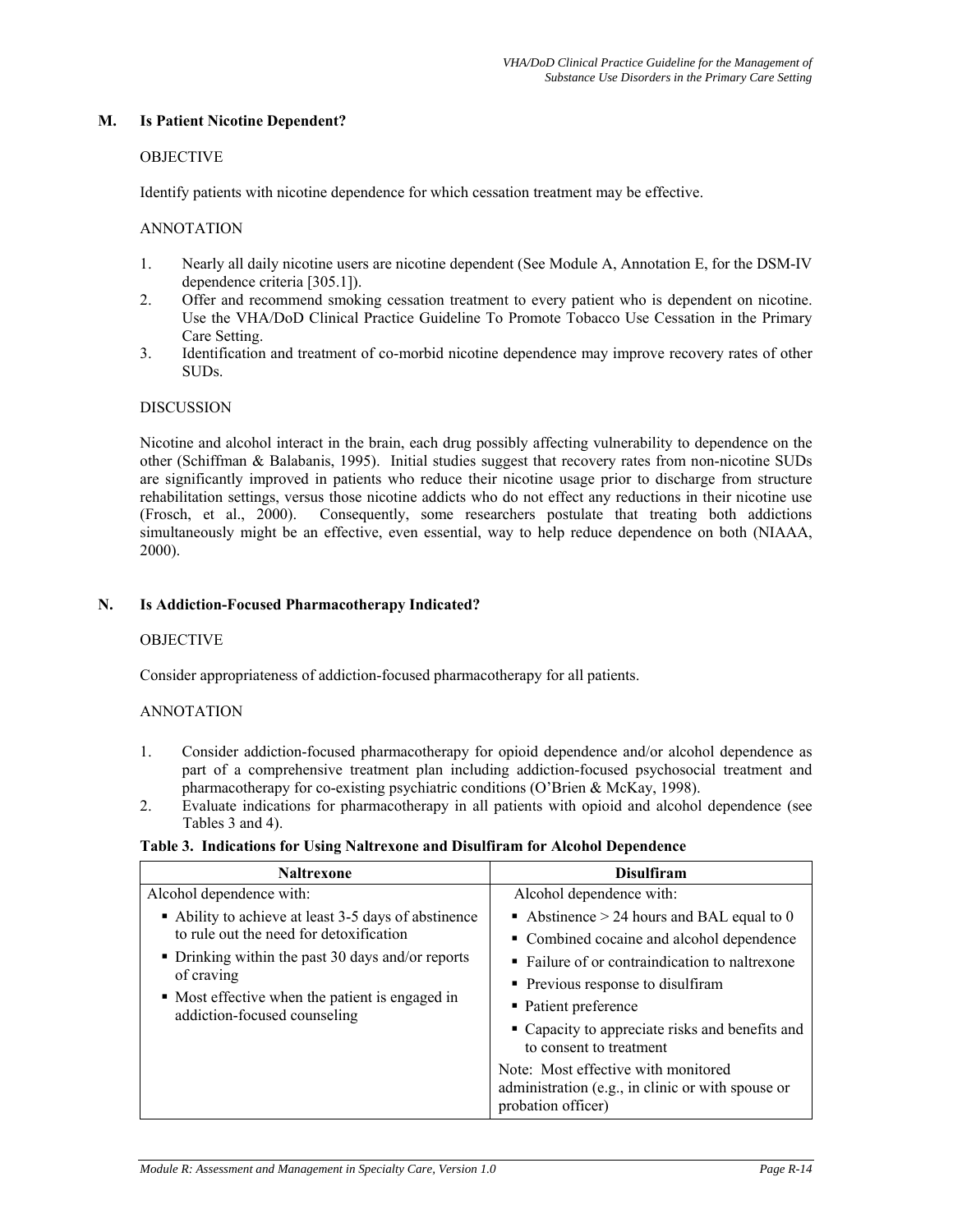| <b>Naltrexone</b>                                  | <b>Opioid Agonists:</b><br><b>Methadone and LAAM</b> |
|----------------------------------------------------|------------------------------------------------------|
| Opioid dependence with:                            | • Opioid dependence $> 1$ year                       |
| • Ability to achieve at least 7-10 days of         | Two or more unsuccessful opioid                      |
| abstinence to rule out the need for detoxification | detoxification episodes within a 12-month            |
| • Most effective when the patient is engaged in    | period                                               |
| addiction-focused counseling with monitored        | Relapse to opioid dependence within 2 years          |
| administration                                     | from OAT discharge                                   |

#### **Table 4. Indications for Using Naltrexone and Opioid Agonists for Opioid Dependence**

Please refer to Module P: Addiction-Focused Pharmacotherapy for contraindications and regimen guidelines.

## DISCUSSION

Naltrexone is indicated in the treatment of alcohol dependence and for the blockade of the effects of exogenously administered opioids. Naltrexone has been shown to reduce drinking and may be particularly effective in preventing full-blown relapses in patients who are alcohol dependent and return to drinking after achieving abstinence (O'Brien & McLellan, 1996; O'Brien & McKay, 1998; Schuckit, 1996; Volpicelli et al., 1997). Predictors of positive responses have included high levels of alcohol craving at treatment admission, poorer cognitive functioning, and more somatic complaints. The most consistent predictor of treatment response is better adherence to the treatment protocol and medication regimen.

There continue to be questions concerning the efficacy of disulfiram use for alcohol dependence. Some studies show little efficacy for maintaining complete abstinence at one year (Fuller & Roth, 1979; Fuller et al., 1986, Smith et al., 1998). Other studies show treatment improvement, especially for highly motivated patients whose disulfiram administration is supervised (Azrin et al., 1982; Chick et al., 1992). Because of the medical risks of a disulfiram-ethanol reaction (DER) and the risks of disulfiram use itself, disulfiram is generally not considered in a patient who has never received treatment for their alcoholism. In addition, disulfiram is only appropriate for alcoholics who seek abstinence as their treatment goal. Disulfiram use should be considered if there is a history of relapse (especially multiple relapses) or if the patient has a past history of successful abstinence while using disulfiram. Some studies suggest that middle-aged alcohol dependent males with social stability (defined as living with someone or being employed) may be the best candidates (Fuller, 1995).

Naltrexone has been shown safe and effective in blocking opiate receptors and has been FDA approved for treatment of opioid dependence since 1983. It is unpopular among many opioid dependent patients, and few programs encourage chronic opioid addicts to try it (see Module P, Annotation E).

New pharmacotherapies for these and other substance use disorders are under investigation (e.g., acamprosate for alcohol dependence and buprenorphine for opioid dependence) and should be considered pending efficacy data and FDA approval.

#### **O. Provide Periodic Reassessment Of Problems, Goals, And Response To Psychosocial Treatment And Pharmacotherapy**

## **OBJECTIVE**

Periodically reassess response to treatment, change in treatment goals, or other indications for change in the treatment plan.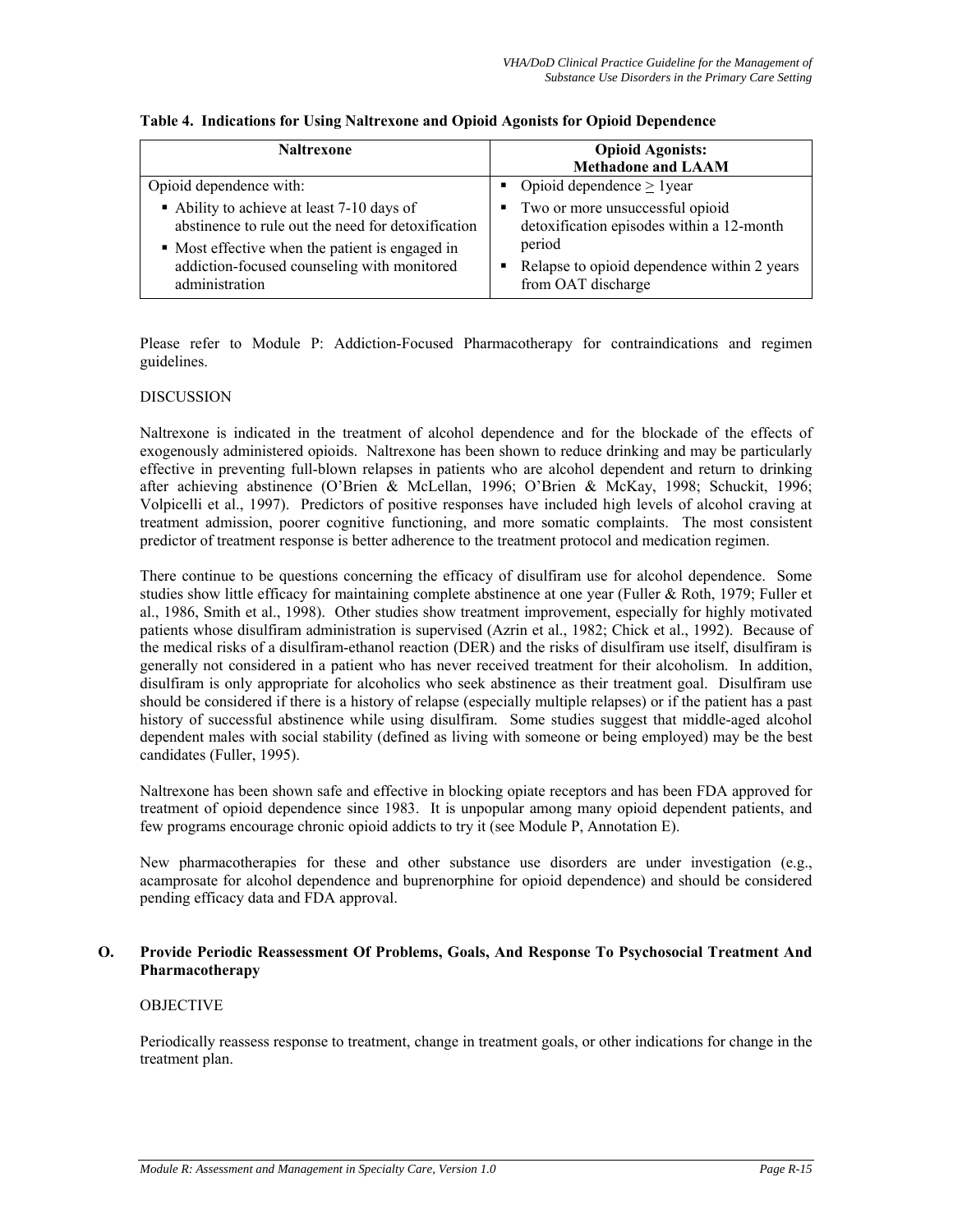# ANNOTATION

- 1. Reassess and document clinical response throughout the course of treatment:
	- Daily in the acute inpatient setting, including reevaluation of the continued need for that level of care.
	- At least weekly in the residential setting, including reevaluation of the continued need for that level of care.
		- In the outpatient setting:
			- —Within the first 10-14 days for a new episode of care
			- —After the first 90 days of continuing care
			- —At least annually for long-term care
- 2. For patients receiving pharmacotherapy with disulfiram or naltrexone, transaminase levels should be reassessed monthly for the first 3 months and then every 3 months thereafter (see Module P, Annotation J).
- 3. Modify treatment plans individually based on changes in a patient's clinical and psychosocial condition rather than imposing uniform treatment plans (ASAM, 1996)
- 4. Indications to change treatment intensity or provide adjunctive treatments may include:
	- Relapse based on self-report or urine toxicology
	- Increased risk of relapse (e.g., craving or personal loss)
	- Emergence or exacerbation of comorbid medical and psychiatric conditions
	- Suboptimal response to medication
	- Emergence of medication side effects
- 5. Discuss relapse as a signal to reevaluate the treatment plan rather than evidence that the patient cannot succeed or was not sufficiently motivated (Miller & Rollnick, 1991).
- 6. Target services to identified problems (e.g., psychiatric, medical, family/social, legal, vocational, and housing) that increase the risk of relapse, rather than increasing drug and alcohol counseling alone (McLellan et al., 1997).
- 7. Consider care management for patients with persistently sub-optimal response, rather than routinely intensifying rehabilitation or discharging (See Module C: Care Management).
- 8. Consider reduced treatment intensity or discontinuing some treatment components based on:
	- Full, sustained remission
	- Greater involvement in community support
	- Improvements in other associated problem areas
- 9. Coordinate follow-up with the patient's primary medical or behavioral health provider during transitions to less intensive levels of care in order to reinforce progress and improve monitoring of relapse risks.

#### EVIDENCE TABLE

| <b>Recommendations</b>                                                                         | <b>Sources of Evidence</b>                        | ОE |   |
|------------------------------------------------------------------------------------------------|---------------------------------------------------|----|---|
| Modify treatment plans based on changes in a<br>patient's clinical and psychosocial condition. | ASAM, 1996                                        | Ш  | A |
| Discuss relapse as a signal to reevaluate the<br>treatment plan.                               | Miller & Rollnick, 1991<br>Marlatt & Gordon, 1985 | Ш  |   |
| Target services to identified problems that<br>increase the risk of relapse.                   | McLellan et al., 1997                             |    |   |

*QE = Quality of Evidence; R = Recommendation (See Introduction)*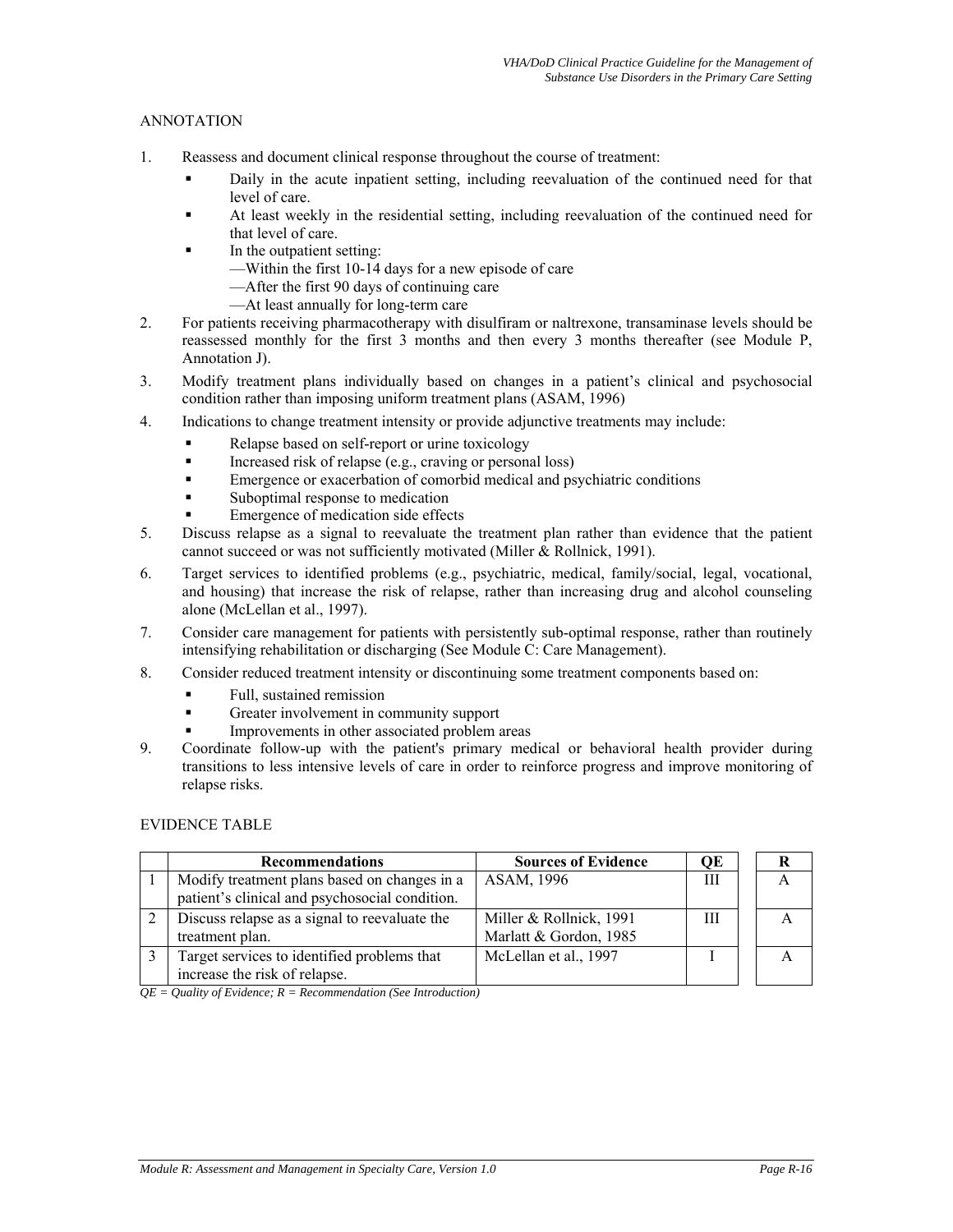## **P. Create Recovery Plan**

#### **OBJECTIVE**

Maximize the patient's chances for achieving his/her rehabilitation goals by summarizing, simplifying, and solidifying key recovery ingredients.

#### ANNOTATION

Summarize on paper "the basic things I need to do to meet my rehabilitation goals," including the following:

- 1. Information on treatment appointments and mutual help meetings to attend
- 2. Recognizing relapse warning signs and triggers and appropriate coping responses<br>3. Maintaining contact with recovery support network
- Maintaining contact with recovery support network

As part of discharge instructions, provide this to the patient to facilitate compliance with aftercare plans.

#### DISCUSSION

A Recovery Plan (Tri-Service Addiction Recovery Center (TRISARC), 1998) is a mutual effort between the patient and treatment team to crystallize those aspects of aftercare that are essential to being successful in recovery. Recovery Plans can be personalized to the individual patient's needs or the treatment team's discretion. However, some basic areas to be considered include the following descriptive (rather than prescriptive) list:

- 1. A listing of the names, dates, and times of *follow-up meetings*. For example: 12 Step (or non-12 Step) support meetings the patient will be attending after rehabilitation (including the frequency of attendance); first name and phone number of sponsor(s); aftercare and other medical appointment dates, times and locations as well as phone numbers/addresses (and provider's names, if known).
- 2. A summarization of the primary issues the patient has been working on during rehabilitation treatment and the specific methods the patient intends to use towards resolution of these issues.
- 3. The patient's personally identified (with the help of their sponsor, rehabilitation counselor, etc.) relapse warning signs and triggers, and the respective countering coping skills planned (Gorski & Miller, 1986).
- 4. A listing of individuals within the patient's identified recovery support network (Galanter, 1997) (other than sponsors and providers) along with some description regarding the role of each in the patient's recovery.

Relapse warning signs are those behaviors manifested by the patient that often precede a lapse or relapse (Talbott et al., 1998). Examples may include behaviors such as defensiveness with one's sponsor or support network, impulsive behavior, failing to plan one's days out ahead of time, or irregular eating habits. While not specifically predictive of a relapse, they are nevertheless suggestive and important to monitor. Both the patient and her/his support group may benefit from such knowledge. While combinations of relapse warning signs are unique to each individual, various texts on recovery offer common examples (Gorski & Miller, 1986).

As opposed to warning signs, relapse triggers are those items in the patient's everyday internal or external environment that may place her/him at increased risk of imminent relapse (e.g., spouse conflict, occupational stressors, depressed affect, and episodes of rage).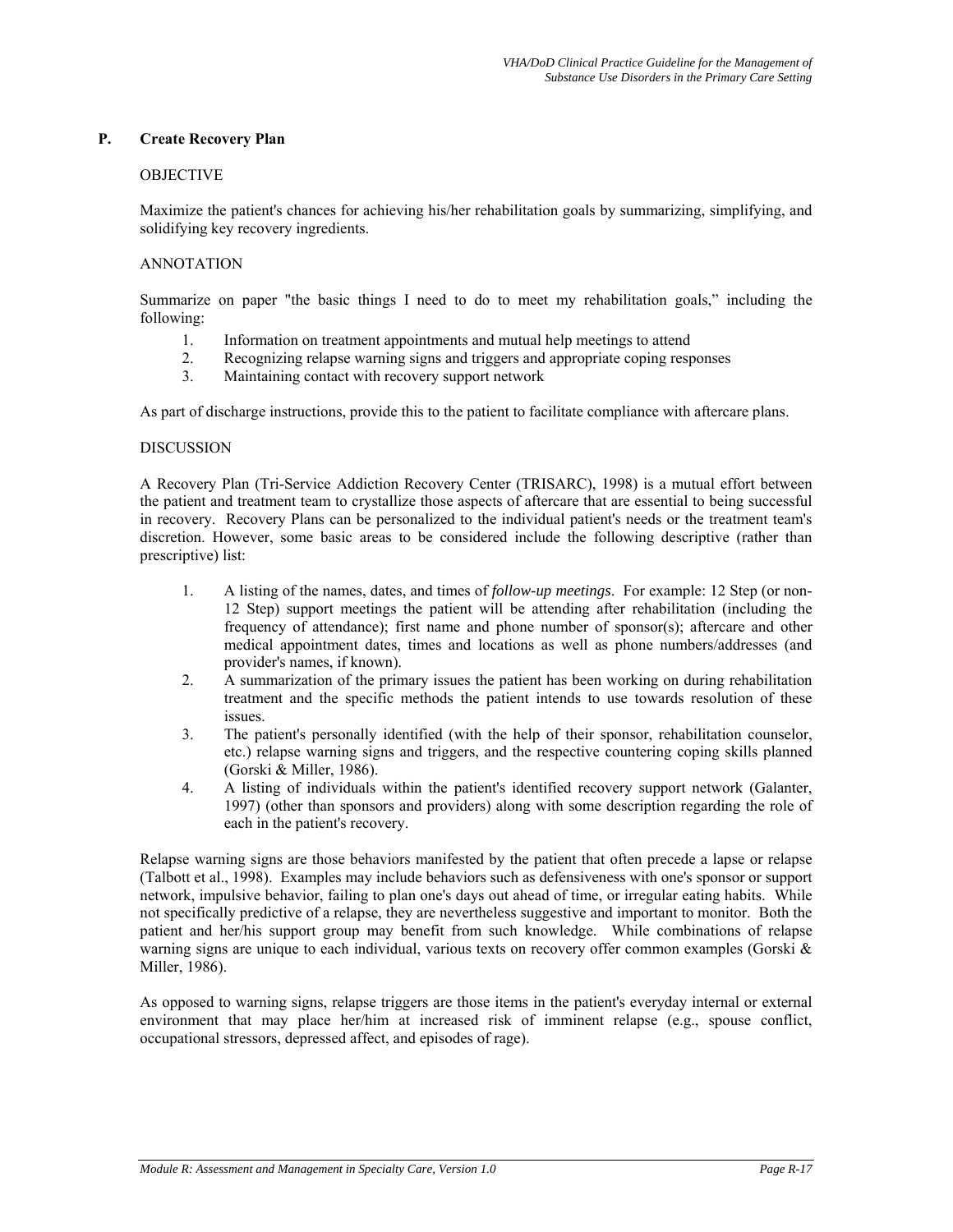# **Q. Are There Indications To Continue Treatment In Specialty Care?**

## **OBJECTIVE**

Optimize the duration of formal addiction-focused treatment consistent with the establishment of recovery support in the patient's community.

#### ANNOTATION

- 1. Use the patient's progress in attaining recovery goals to guide treatment continuation, rather than uniform treatment plans.
- 2. Uniform length or intensity of care.
- 3. Consider patient report of craving and other subjective indications of relapse risk.
- 4. Emphasize the increased risk of relapse in early recovery and the importance of follow-up, until the patient establishes full-sustained remission (i.e., no dependence criteria met for 12 months).

#### DISCUSSION

In general, longer lengths of time in treatment correlate with better outcomes for more severely dependent patients (Gerstein & Harwood, 1990; Mattson et al., 1998). Monitoring of the patient's response to treatment should inform decisions regarding continuation until recovery support in the patient's daily life is adequately established.

When no further addiction-focused treatment visits are scheduled, patients should be scheduled for followup with their primary medical or behavioral health care provider for relapse monitoring and ongoing management of coexisting medical and/or psychiatric conditions.

## **R. Discontinue Treatment In Specialty Care; Arrange For Transition To Primary Care**

#### OBJECTIVE

Provide appropriate continuity of care to follow up with primary medical or behavioral health care provider.

## ANNOTATION

Discuss the impact of changes in substance use on other medical and psychiatric conditions and identify relapse risks for future monitoring. Arrange for continued monitoring of substance use and co-morbid conditions either in addiction specialty care or by the patient's primary medical or behavioral health care provider.

- 1. Schedule primary care follow-up within 90 days to reinforce recovery progress during the post-discharge period of highest risk for relapse (McLellan et al., 1996).
- 2. Encourage patients to re-contact addiction-focused treatment providers for additional help as needed in preventing or promptly interrupting relapse.
- 3. For DoD active duty patients, addiction-focused treatment follow-up may be mandated for a period of 6-12 months from the time of initial referral (this may be referred to as "aftercare" in the DoD community).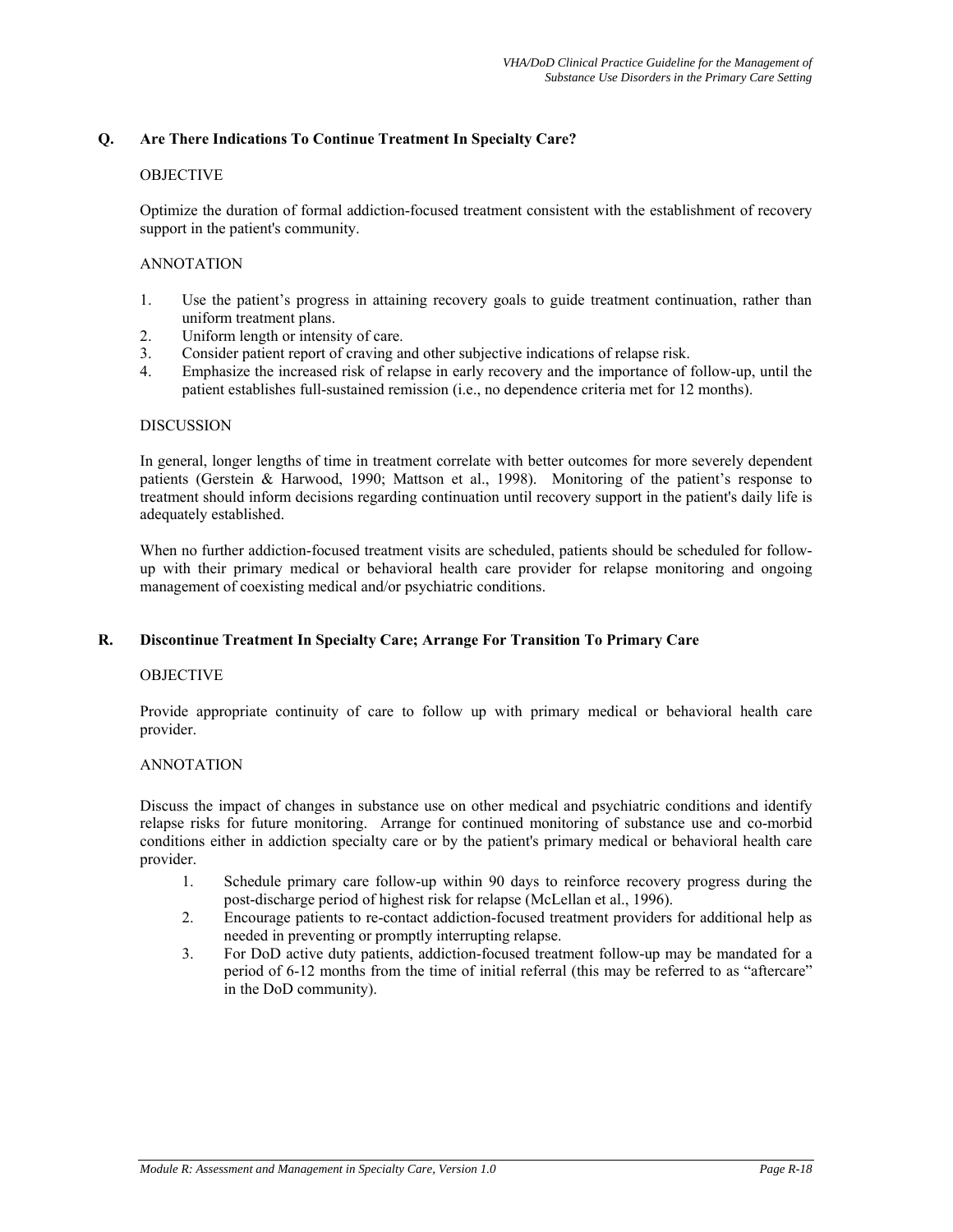#### DISCUSSION

Relapse rates in substance use disorders are comparable to those reported for other chronic medical disorders that require behavioral compliance (e.g., hypertension, asthma, and diabetes) (McLellan et al., 2000). Given the risks of relapse even with successful treatment, primary providers should ask about and discuss with patients any relapses or warning signs during ongoing follow-up.

## **S. Follow-up In Primary Care**

#### OBJECTIVE

Assure continuity of care with primary provider and promote abstinence or reduced use.

#### ANNOTATION

Communicate the follow-up plan to the primary provider, including:

- 1. Monitor signs of use and ask the patient about specific quantity and frequency of use.
- 2. Monitor other biological indicators that may improve with abstinence (e.g., transaminase levels or hypertension).
- 3. Assess adherence to recovery plan.
- 4. Coordinate continued addiction-focused pharmacotherapy, if indicated.
- 5. Provide motivational support.
- 6. Discuss other areas of concern in the patient's life that may be prognostic indicators.
- 7. Encourage abstinence or reduced use that is consistent with patient's motivation and agreement.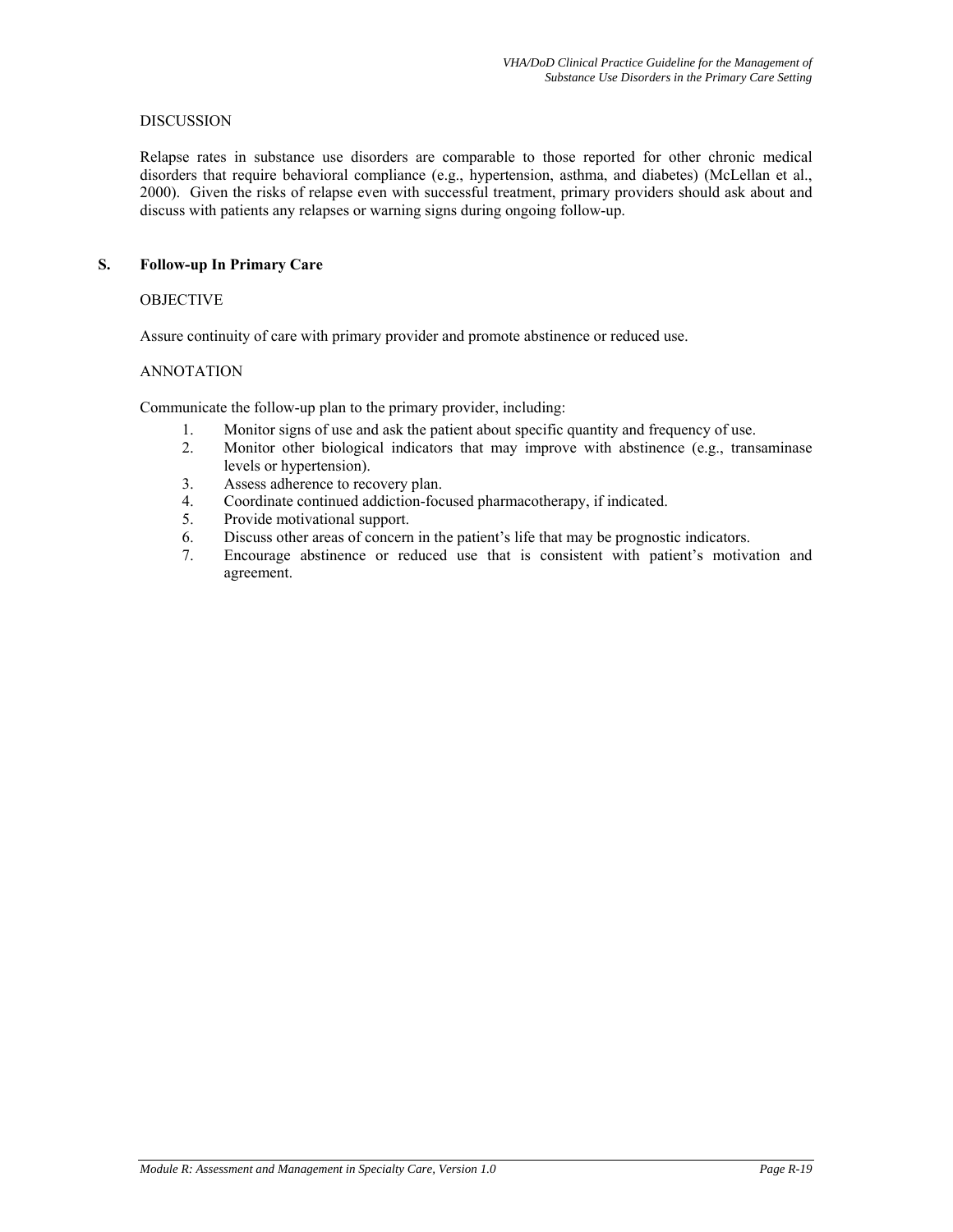# **Module R References**

- American Society of Addiction Medicine (1996). Patient Placement Criteria For The Treatment Of Substance-Related Disorders (2nd ed.). Washington, DC: American Society of Addiction Medicine.
- Arzin, N. H., Sisson, R., Meyers, R., et al. (1982). Alcoholism treatment by disulfiram and community reinforcement therapy. Journal of Behavior Therapy and Experimental Psychiatry, 13, 105-112.
- Avants, S. K., Margolin, A., Sindelar, J. L., et al. (1999). Day treatment versus enhanced standard methadone services for opioid-dependent patients: a comparison of clinical efficacy and cost. American Journal of Psychiatry, 156, 27-33.
- Beck, A. T., Wright, F. D., Newman, C. F., et al. (1993). Cognitive Therapy of Substance Abuse. New York: Guilford Press.
- Bien, T., Miller, W., & Tonigan, J. (1993). Brief interventions for alcohol problems: a review. Addiction, 88, 315-336.
- Brown, J. M., & Miller, W. R. (1993). Impact of motivational interviewing on participation and outcome in residential alcoholism treatment. Psychology of Addictive Behaviors, 7, 211-218.
- Budney, A. J. & Higgins, S. T. (1998). A community reinforcement plus vouchers approach: treating cocaine addiction. National Institute on Drug Abuse Therapy Manuals for Drug Addiction, Manual 2, NIH Publication 98-4309. Rockville, MD: National Institute on Drug Abuse.
- Carroll, K. M. (1998). A cognitive-behavioral approach: treating cocaine addiction. National Institute on Drug Abuse Therapy Manuals for Drug Addiction, Manual 1, NIH Publication 98-4308. Rockville, MD: National Institute on Drug Abuse.
- Carroll, K. M., & Schottenfeld, R. (1997). Nonpharmacologic approaches to substance abuse treatment. Medical Clinics of North America, 81, 927-944.
- Chick, J., Gough, K., Wojciech, F., et al. (1992). Disulfiram treatment of alcoholism. British Journal of Psychiatry, 161, 84-89.
- Crits-Cristoph, P., & Siqueland, L. (1996). Psychosocial treatment for drug abuse: selected review and recommendations for national health care. Archives of General Psychiatry, 53, 749-756.
- Crits-Christoph, P., Siqueland, L., Blaine, J., et al. (1999). Psychosocial treatments for cocaine dependence: results of the NIDA Cocaine Collaborative Study. Archives of General Psychiatry, 56, 493-502.
- Drake, R. E., & Mueser, K. T. (2000). Psychosocial approaches to dual diagnosis. Schizophrenia Bulletin, 26, 105-118.
- Finney, J. W., & Moos, R. H. (1998). Psychosocial treatments for alcohol use disorders. In P. E. Nathan & J. M. Gorman (Eds.), A Guide to Treatments That Work (pp. 156-166). New York: Oxford University Press.
- Frosch, D. L., Shoptaw, S., Nahom, D., et al. (2000). Associations between tobacco smoking and illicit drug use among methadone-maintained opiate-dependent individuals. Experimental and Clinical Psychopharmacology, 8 (1), 97-103.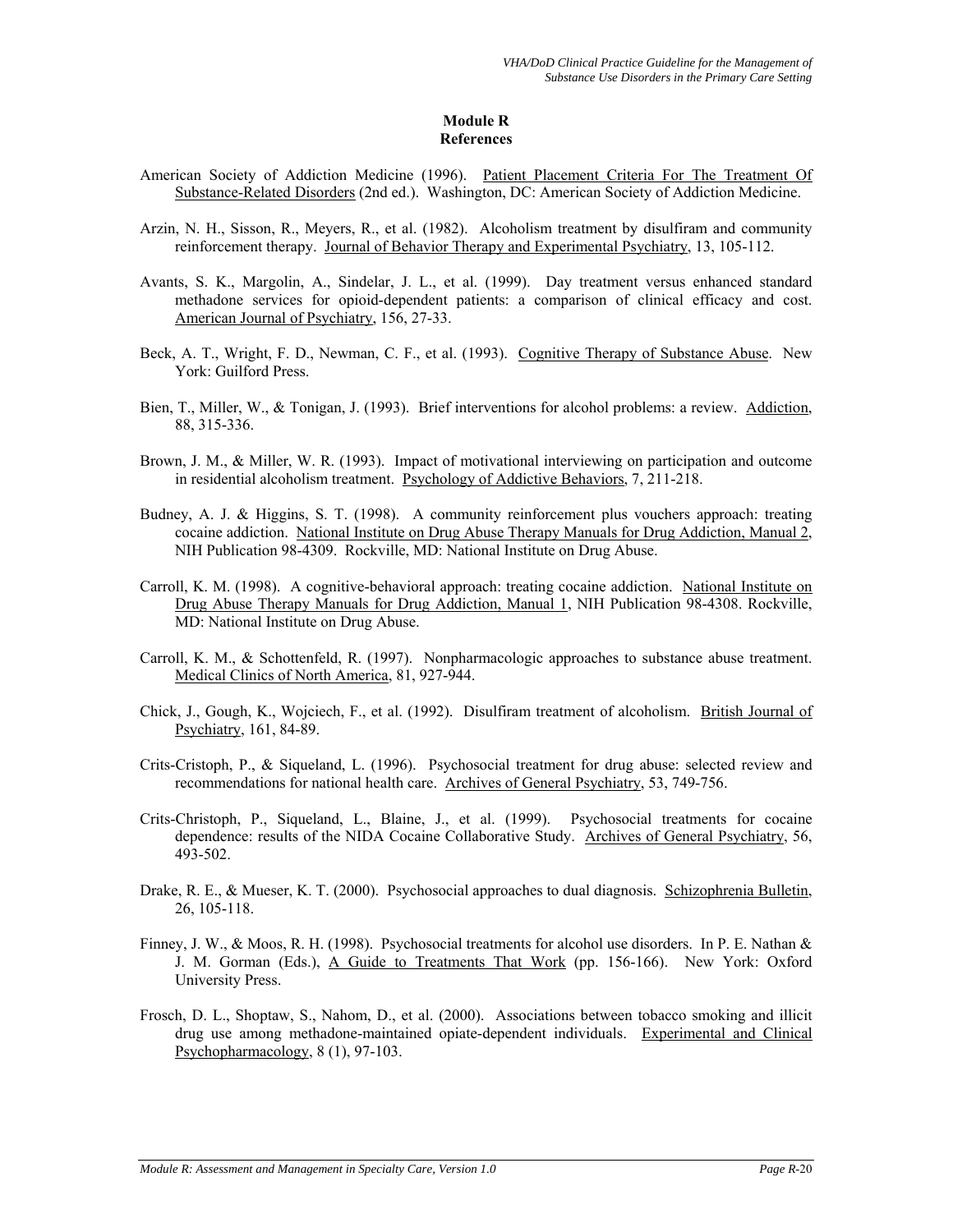- Fuller, R. K. (1995). Antidopsotropic medications. In K. H. Hester & W. R. Miller (Eds.), Alcoholism Treatment Approaches: Effective Alternatives (2<sup>nd</sup> ed.), (pp. 123-133). Needham Heights, NY: Allyn and Bacon.
- Fuller, R. K., & Roth, H. P. (1979). Disulfiram for the treatment of alcoholism. Annals of Internal Medicine, 90, 901-904.
- Fuller, R. K., Branchey, L., Brightwell, D. R., et al. (1986). Disulfiram treatment of alcoholism: a Veterans Administration cooperative study. Journal of the American Medical Association, 256, 1449-1455.
- Fureman, B., Parikh, G., Bragg, A., et al. (1990). The Fifth Edition of the Addiction Severity Index Workbook. Philadelphia, PA: University of Pennsylvania and Department of Veterans Affairs, Center for Studies of Addiction.
- Galanter, M. (1997). Network therapy. In J. H. Lowinson, P. Ruiz, R. B. Millman, & J. G. Langrod, (Eds.). Substance Abuse, A Comprehensive Textbook  $(3<sup>rd</sup> ed.)$ , (pp. 478-484). Baltimore: MD: Williams & Wilkins.
- Gerstein, D., & Harwood, H. (Eds.) (1990). Treating Drug Problems (Vol. 1). Washington, DC: National Academy Press.
- Gorski, T. T., & Miller, M. (Eds.) (1986). Staying Sober: A Guide for Relapse Prevention. Independence, MO: Herald House/Independent Press.
- Heinssen, R. K., Levendusky, P. G., & Hunter, R. H. (1995). Client as colleague: therapeutic contracting with the seriously mentally ill. American Psychologist, 50, 522-532.
- Hser, Y. (1995). Drug treatment counselor practices and effectiveness. Evaluation Review, 19, 389-408.
- Humpreys K. (1999). Professional interventions that facilitate Twelve-Step self-help group involvement. Alcohol Research and Health, 23, 93-98.
- Institute of Medicine (IOM) (1990). Broadening the Base of Treatment for Alcohol Problems. Washington, DC: National Academy Press.
- JCAHO, Accreditation Manual for Hospitals, November 1999, Nursing Section, Page NR10.
- Kadden, R., Carroll, K. M., & Donovan, D. M., (1992). Cognitive-Behavioral Coping Skills Therapy Manual: A Clinical Research Guide for Therapists Treating Individuals with Alcohol Abuse and Dependence (NIAAA Project MATCH Monograph Series Vol. 3) (DHHS Publication No. (ADM) 92-1895). Rockville, MD: National Institute on Alcohol Abuse and Alcoholism.
- Kraft, K. M., Rothbard, A. B., Hadley, T. R., et al. (1997). Are supplementary services provided during methadone maintenance really cost-effective? American Journal of Psychiatry, 154, 1214-1219.
- Mason, B. J., Kocsis, J. H., Ritvo, E. C., et al. (1996). A double blind, placebo-controlled trial of desipramine for primary alcohol dependence stratified on the presence or absence of major depression. Journal of the American Medical Association, 275, 761-767.
- Marlatt, G. A, & Gordon, J. R. (1985). Relapse Prevention: Maintenance Strategies in the Treatment of Addictive Behaviors. New York: Guilford Press.
- Mattson, M. E., Del Boca, F. K., Cooney, N. L., et al., in collaboration with the Project MATCH Research Group (1998). Compliance with treatment and follow-up protocols in Project MATCH: Predictors and relationship to outcome. Alcoholism, Clinical and Experimental Research, 22, 1328-1339.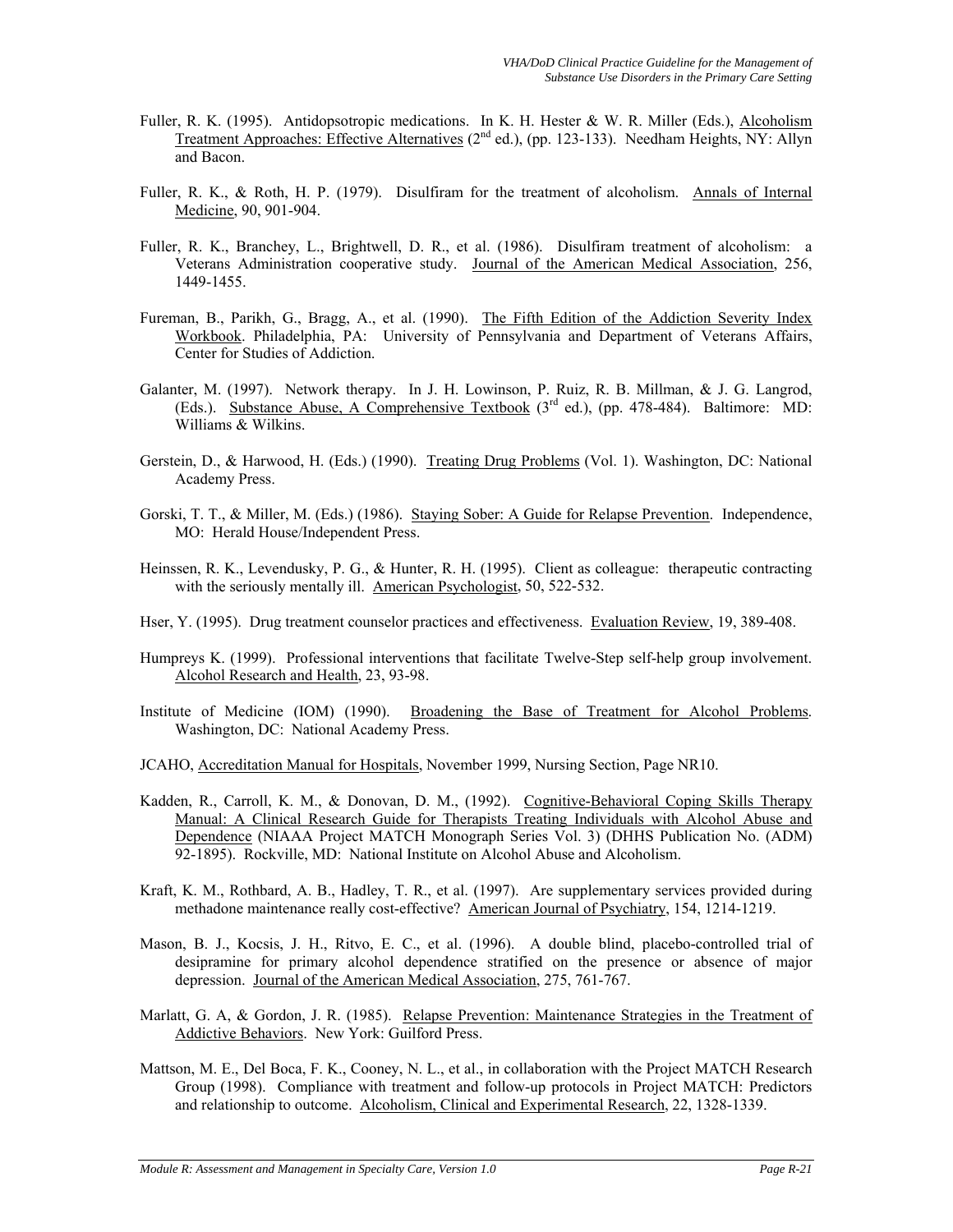- McLellan, A. T., Alterman, A. I., Metzger, D. S., et al. (1994). Similarity of outcome predictors across opiate, cocaine and alcohol treatment: role of treatment services. Journal of Consulting and Clinical Psychology, 62, 1141-1158.
- McLellan, A. T., Arndt, I. O., Metzger, D. S., et al. (1993). The effects of psychosocial services in substance abuse treatment. Journal of the American Medical Association, 69, 1953-1959.
- McLellan, A. T., Grissom, G. R., Zanis, D., et al. (1997). Problem-service 'matching' in addiction treatment: a prospective study in four programs. Archives of General Psychiatry, 54, 730-735.
- McLellan, A. T., Hagan, T. A., Levine, M., et al.. (1998). Supplemental social services improve outcomes in public addiction treatment. Addiction, 93, 1489-99.
- McLellan, A. T., Kushner, H., Metzger, D., et al. (1992). The fifth edition of the addiction severity index. Journal of Substance Abuse Treatment, 9, 199-213.
- McLellan, A. T., Lewis, D. C., O'Brien, C. P., et al. (2000). Drug dependence, a chronic medical illness: implications for treatment, insurance, and outcomes evaluation. Journal of the American Medical Association, 284, 1689-1695.
- McLellan, A. T., Woody, G. E., Metzger, D., et al*.* (1996). Evaluating the effectiveness of treatments for substance use disorders: reasonable expectations, appropriate comparisons. Milbank Quarterly, 74, 51-85.
- Mercer, D. E., & Woody, G. E. (1999). An individual drug counseling approach to treat cocaine addiction: the collaborative cocaine treatment study model. National Institute on Drug Abuse Therapy Manuals for Drug Addiction, Manual 3, NIH Publication 99-4380. Rockville, MD: National Institute on Drug Abuse.
- Meyers, R. J., & Smith, J. E. (1995). Clinical Guide to Alcohol Treatment: The Community Reinforcement Approach. New York: Guilford Press.
- Miller, W. R. (2000). Rediscovering fire: small interventions, large effects. Psychology of Addictive Behaviors, 14, 6-18.
- Miller, W. R. (1995). Increasing motivation for change. In R. K. Hester & W. R. Miller (Eds.), Handbook of Alcoholism Treatment Approaches: Effective Alternatives  $(2<sup>nd</sup> ed.)$ , (pp. 89-104). Boston, MA: Allyn and Bacon.
- Miller W. R., Benefield, R. G., & Tonigan, J. S. (1993). Enhancing motivation to change in problem drinking: a controlled comparison of two therapist styles. Journal of Consulting and Clinical Psychology, 61 (3), 455-461.
- Miller, W. R., & Rollnick, S. (1991). Motivational Interviewing: Preparing People to Change Addictive Behavior. New York, NY: Guilford.
- Miller, W. R., Zweben, A., DiClemente, C. C., et al. (1992). Motivational Enhancement Therapy Manual: A Clinical Research Guide for Therapists Treating Individuals with Alcohol Abuse and Dependence, (NIAAA Project MATCH Monograph Series Vol. 2) (DHHS Publication No. (ADM) 92-1894). Rockville, MD: National Institute on Alcohol Abuse and Alcoholism.
- Monti, P. M., Abrams, D. B., Kadden, R. M., et al. (1989). Treating Alcohol Dependence: A Coping Skills Training Guide in the Treatment of Alcoholism. New York: Guilford Press.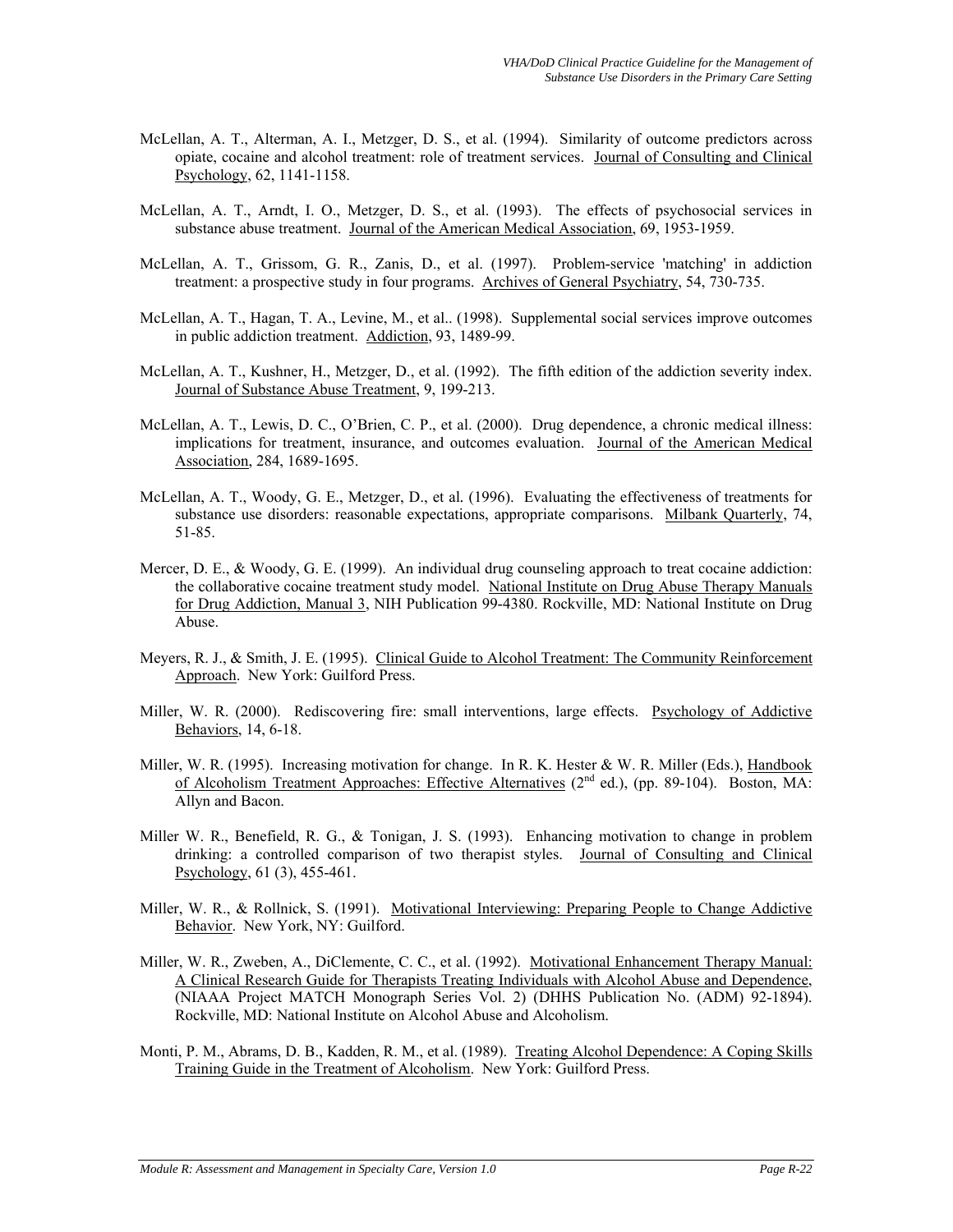- Najavits, L. M., & Weiss, R. D. (1994). Variations in therapist effectiveness in the treatment of patients with substance use disorders: an empirical review. Addiction, 89, 679-688.
- National Institute on Alcohol Abuse and Alcoholism (NIAAA) (2000). Treating Alcohol and Nicotine Addiction Together. In Alcohol Alert, No. 49. Bethesda, MD: the Institute (available at: [http://silk.nih.gov/silk/niaaal/publication/aa49.htm\)](http://silk.nih.gov/silk/niaaal/publication/aa49.htm).
- Nowinski, J., Baker, S., & Carroll, K. M. (1992). Twelve-Step Facilitation Therapy Manual: A Clinical Research Guide for Therapists Treating Individuals with Alcohol Abuse and Dependence, (NIAAA Project MATCH Monograph Series Vol. 1) (DHHS Publication No. (ADM) 92-1893). Rockville, MD: National Institute on Alcohol Abuse and Alcoholism.
- Nunes, E. V., McGrath, P. J., Quitkin, F. M., et al. (1995). Imipramine treatment of cocaine abuse: possible boundaries of efficacy. Drug and Alcohol Dependence, 39, 185-195.
- Nunes, E. V., Quitkin, F. M., Donovan, S. J., et al. (1998). Imipramine treatment of opiate-dependent patients with depressive disorders. Archives of General Psychiatry, 55, 153-160.
- O'Brien, C. P., & McKay, J. R. (1998). Psychopharmacological treatments of substance use disorders. In P. E. Nathan & J. M. Gorman (Eds.). A Guide to Treatments That Work, (pp. 127-155). New York, NY: Oxford University Press.
- O'Brien, C. P., & McLellan, A. T. (1996). Myths about the treatment of addiction. Lancet, 347, 237-240.
- O'Farrell, T. J. (1993). A behavioral marital therapy couples' program for alcoholics and their spouses. In T. J. O'Farrell (Ed.). Treating Alcohol Problems: Marital and Family Interventions (pp. 170-209). New York: Guilford.
- Onken, L. S., Blaine, J. D., & Boren, J. J. (1997). Beyond the Therapeutic Alliance: Keeping the Drug-Dependent Individual in Treatment (NIDA Research Monograph 165) (NIH Publication No. 97- 4142). Rockville, MD: National Institute on Drug Abuse.
- Osher, F. C., & Drake, R. E. (1996). Reversing a history of unmet needs: approaches to care for persons with co-occurring addictive and mental disorders. American Journal of Orthopsychiatry, 66, 4-11.
- Ouimette, P. C., Finney, J. W., & Moos, R. H. (1997). Twelve-step and cognitive behavioral treatment for substance abuse: a comparison of treatment effectiveness. Journal of Consulting and Clinical Psychology, 65, 230-240.
- Project MATCH Research Group. (1997). Matching alcoholism treatments to client heterogeneity: (Project MATCH Posttreatment Drinking Outcomes). Journal of Studies on Alcohol, 58, 7-29.
- Putnam, D. E., Finney, J. W., Barkey, P. L., et al. (1994). Enhancing commitment improves adherence to a medical regimen. Journal of Consulting and Clinical Psychology, 6, 191-194.
- Sanchez-Craig, M., & Lei, H. (1986). Disadvantages of imposing the goal of abstinence on problem drinkers: an empirical study. British Journal of Addiction, 81, 505-512.
- Schiffman, S., & Balabanis, M. (1995). Associations between alcohol and tobacco. In: J. B. Fertig & J. P. Allen (Eds.), Alcohol and Tobacco: From Basic Science to Clinical Practice (pp. 17-36). (NIAAA Research Monograph No. 30, NIH Pub. No. 95-3531). Bethesda, MD: the Institute.
- Schuckit, M. A. (1996). Recent developments in the pharmacotherapy of alcohol dependence. Journal of Consulting and Clinical Psychology, 64, 669-676.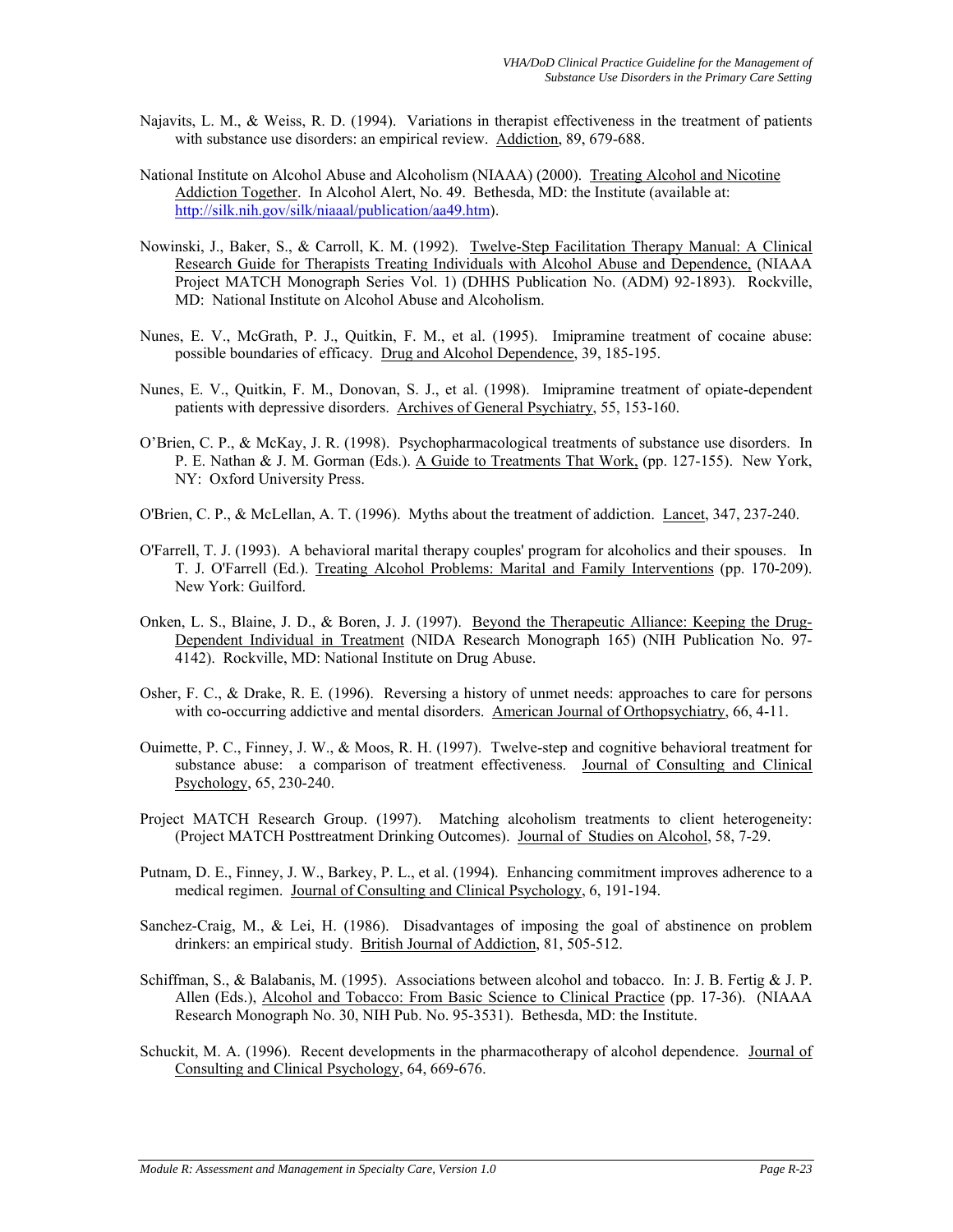- Senay, E. C. (1997). Diagnostic interview and mental status examination. In J. H. Lowinson, P. Ruiz, R. B. Millman, & J. G. Langrod, (Eds.), Substance Abuse, A Comprehensive Textbook, (3<sup>rd</sup> ed.), (pp. 364-369). Baltimore, MD: Williams & Wilkins.
- Silverman, K., Higgins, S. T., Brooner, R. K., et al. (1996). Sustained cocaine abstinence in methadone maintenance patients through voucher-based reinforcement therapy. Archives of General Psychiatry, 53, 409-415.
- Simpson, D. D., Joe, G. W., & Brown, B. S. (1997). Treatment retention and follow-up outcomes in the Drug Abuse Treatment Outcome Study (DATOS). Psychology of Addictive Behaviors, 11, 294-307.
- Smith, J. E., Meyers, R. J., & Delaney, H. D. (1998). The community reinforcement approach with homeless alcohol-dependent individuals. Journal of Consulting and Clinical Psychology, 66, 541-48.
- Sobell, M. B., Sobell, L. C., Bogardis, J., et al. (1992). Problems drinkers' perceptions of whether treatment goals should be self-selected or therapist-selected. Behavior Therapy, 23, 43-52.
- Stanton, M. D., & Shadish, W. R. (1997). Outcome, attrition, and family-couples treatment for drug abuse: a meta-analysis and review of the controlled, comparative studies. Psychological Bulletin, 122, 170- 191.
- Stark, M. J. (1992). Dropping out of substance abuse treatment: a clinically oriented review. Clinical Psychology Review, 12, 93-116.
- Strauss, G. D. (1995). The psychiatric interview, history, and mental status examination. In H. I. Kaplan & B. J. Sadock (Eds.), Comprehensive Textbook of Psychiatry  $(6<sup>th</sup>$  ed.), Vol. 1, (pp. 521-531). Baltimore, MD: Williams & Wilkins.
- Talbott, G. D., Gallegos, K. V., & Angres, D. H. (1998). Impairment and recovery in physicians and other health professionals. In A. W. Graham & T. K. Schultz (Eds.), Principles of Addiction Medicine ( $2^{nd}$ ed.), (pp. 1263-1279). Chevy Chase, MD: American Society of Addiction Medicine.
- Tonigan, J. S., Toscova, R., & Miller, W. R. (1996). Meta-analysis of the literature on Alcoholics Anonymous: sample and study characteristics moderate findings. Journal of Studies on Alcohol, 57, 65-72.
- Tri-Service Addiction Recovery Center (1998). Recovery Plan. Andrews Air Force Base, MD: Malcolm Grow Medical Center.
- Umbricht-Schneiter, A., Ginn, D. H., Pabst, K. M., et al. (1994). Providing medical care to methadone clinic patients: referral versus on-site care. American Journal of Public Health, 84, 207-210.
- United States Department of Health and Human Services (1994, reprinted 1995). Assessment and Treatment of Patients with Coexisting Mental Illness and Alcohol and Other Drug Abuse (DHHS Publication No. (SMA) 95-3061). Rockville, MD: Department of Health and Human Services.
- Volpicelli, J. R., Rhines, K. C., Rhines, J. S., et al. (1997). Naltrexone and alcohol dependence: role of subject compliance. Archives of General Psychiatry, 54, 737-742.
- Willenbring, M. L., & Olson, D. H. (1999). A randomized trial of integrated outpatient treatment for medically ill alcoholic men. Archives of Internal Medicine, 159, 1946-1952.
- Willenbring, M. L., Olson, D. H., & Bielinski, J. B. (1995). Integrated outpatient treatment for medically ill alcoholic men: results from a quasi-experimental study. Journal of Studies on Alcohol, 56, 337-343.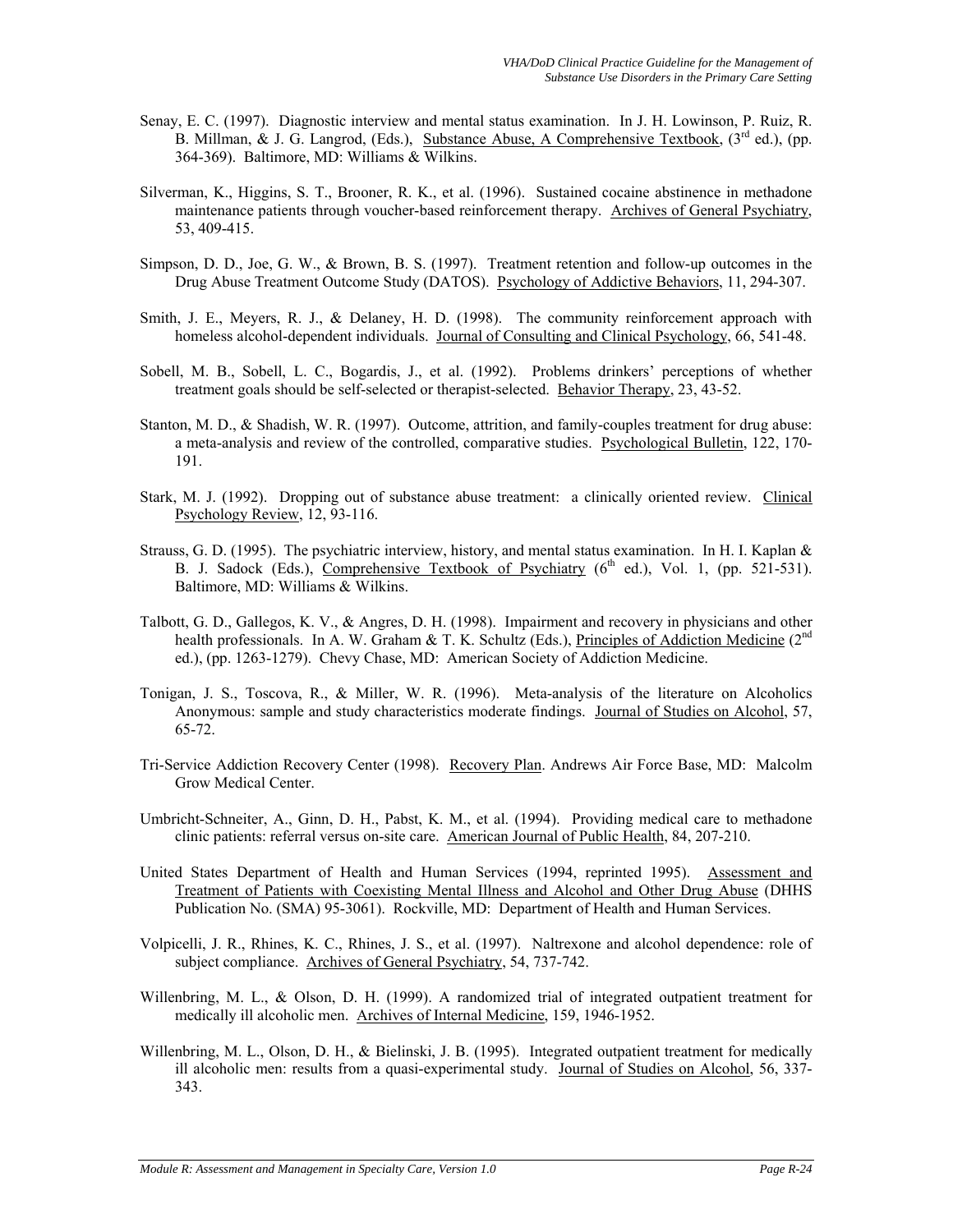Wilk, A. I., Jensen, N. M., & Havighurst, T. C. (1997). Meta-analysis of randomized control trials addressing brief interventions in heavy alcohol drinkers. Journal of General Internal Medicine, 12, 274-283.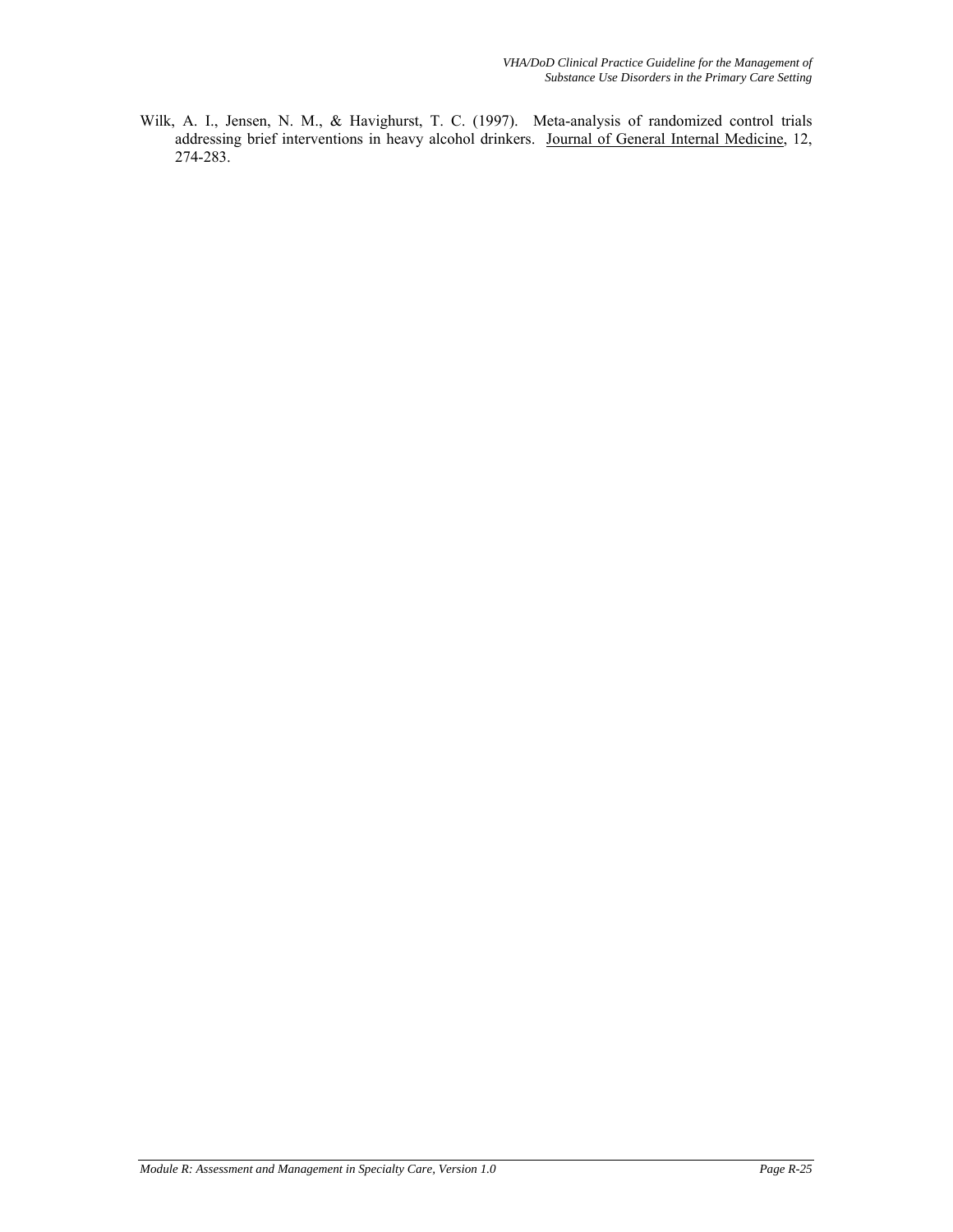# VHA/DoD CLINICAL PRACTICE GUIDELINE FOR THE MANAGEMENT OF **SUBSTANCE USE DISORDERS**  IN THE PRIMARY CARE SETT**ING**

**MODULE S: STABILIZATION** 

Version 1.0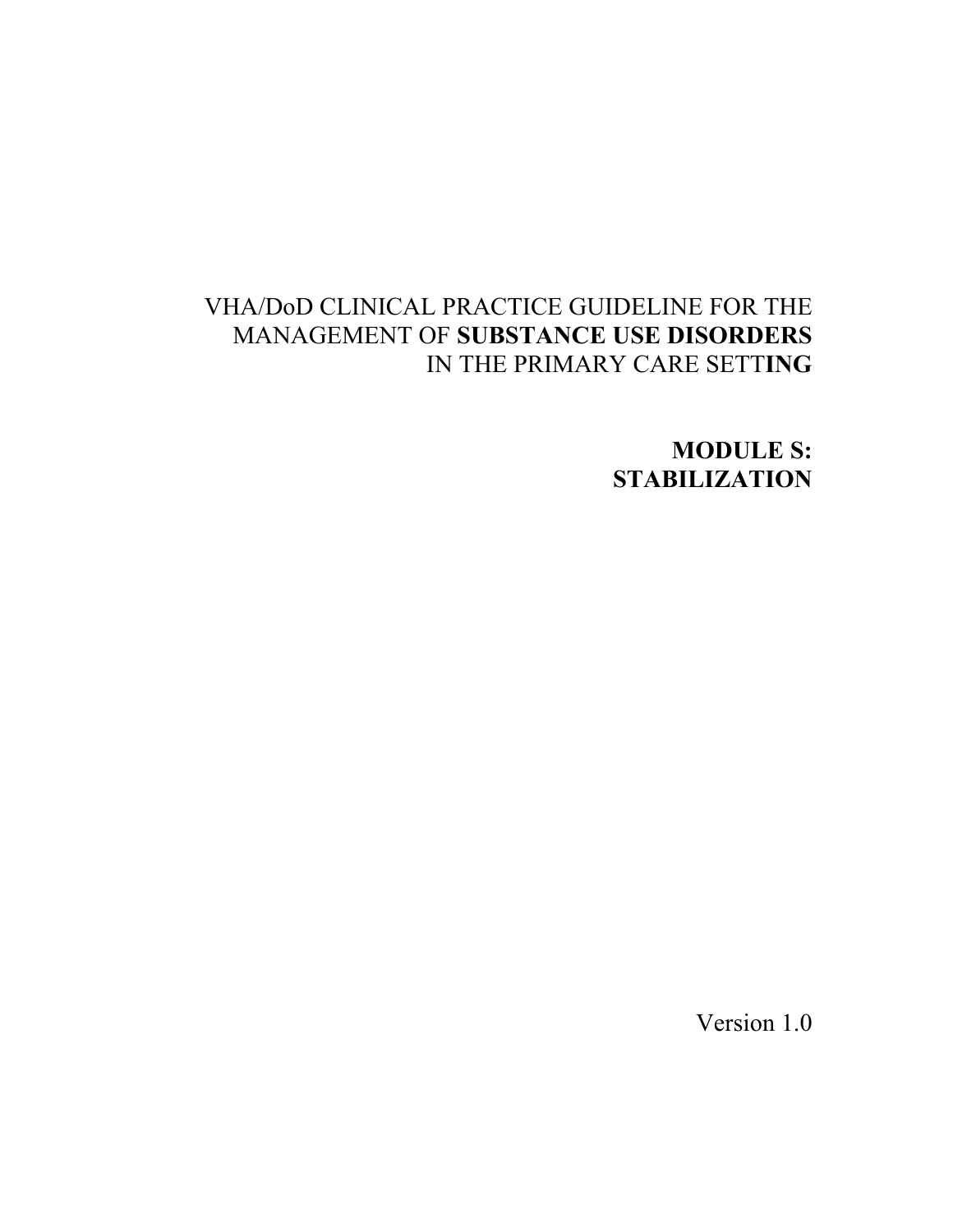#### MANAGEMENT OF SUBSTANCE USE DISORDERS **Module S: Stabilization**

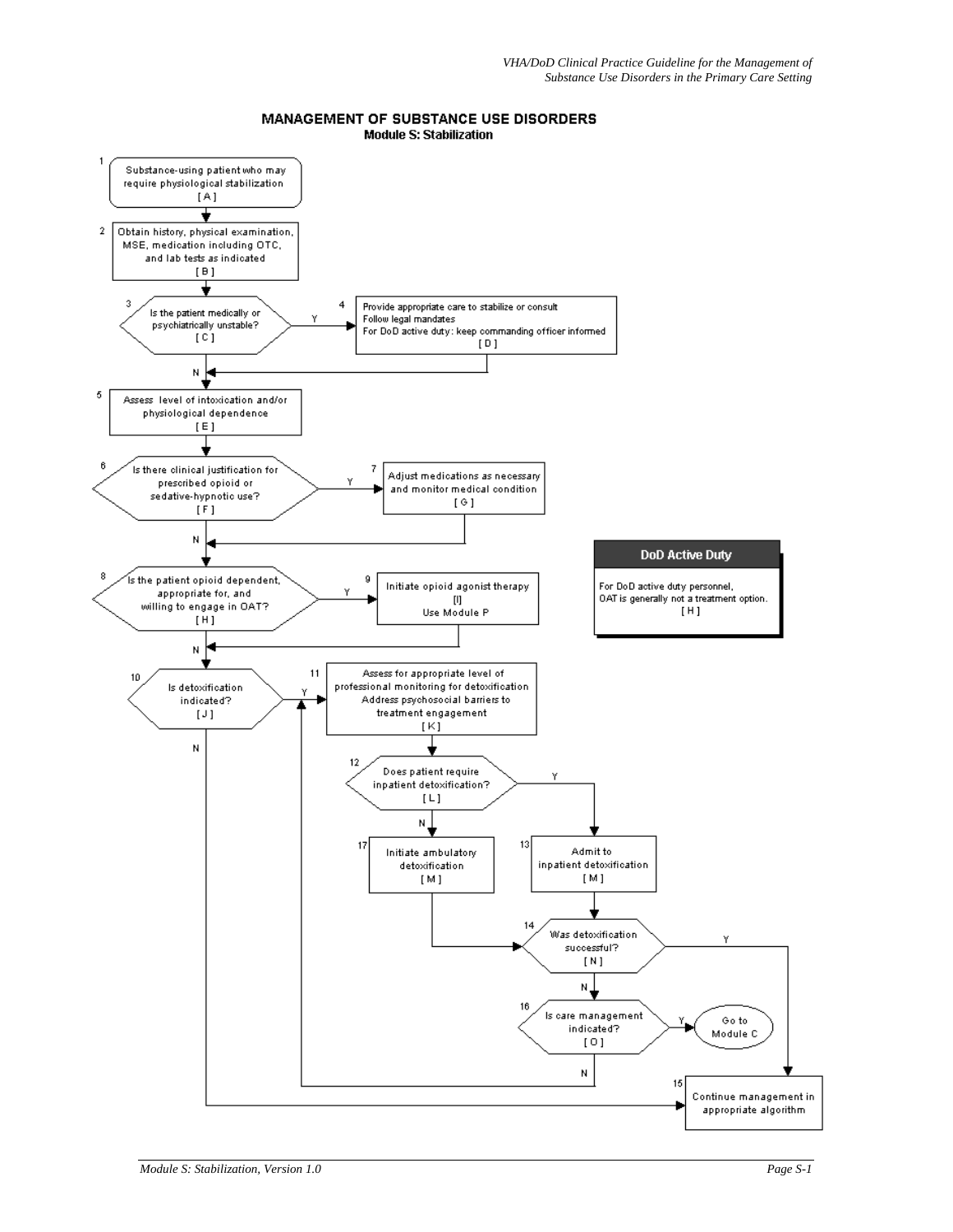# **ANNOTATIONS**

#### **A. Substance-Using Patient Who May Require Physiological Stabilization**

This module addresses the management of patients who are physiologically dependent on alcohol or other sedative-hypnotics or opioids and at risk of withdrawal symptoms, or for whom the provider is uncertain about the level of withdrawal risk and seeks further evaluation.

# **B. Obtain History, Physical Examination, Mental Status Examination (MSE), Medication Including Over-The Counter (OTC), And Lab Tests As Indicated**

*Note: An assessment may already have been obtained as part of the patient's initial assessment.*

## **OBJECTIVE**

Obtain clinical background information on the patient.

#### ANNOTATION

- 1. Interview the patient and other collateral informants, where appropriate, about medical history and use of prescription and non-prescription medications before initiating extensive diagnostic testing.
- 2. Note any history of recent head trauma.
- 3. Order laboratory tests selectively, aiming to detect potential medical causes for the presenting symptoms, where indicated by:
	- Specific symptoms found on the medical review of systems
	- Evidence of unusual symptom profiles
	- History of atypical illness course
- 4. Screen for cognitive status, particularly in the elderly patient.
	- Consider a standardized instrument, such as Folstein's Mini-Mental State Examination (MMSE) (Folstein et al., 1975) using age and education-adjusted cut-off scores (Crum et al., 1993).
	- Consider using a standardized procedure, such as the Neurobehavioral Cognitive Status Exam (Kiernan et al., 1987), if the mental status screening is positive.

## **C. Is The Patient Medically Or Psychiatrically Unstable?**

## **OBJECTIVE**

Identify the patient who needs to be stabilized before continuing in the algorithm.

## ANNOTATION

Patients with problems that require emergency care or urgent action should not be further managed in this algorithm. Emergency or urgent actions include unstable medical problems (e.g., acute trauma, myocardial infarction, and stroke) or unstable psychiatric problems (e.g., delirium and imminent risk of harm to self and/or others).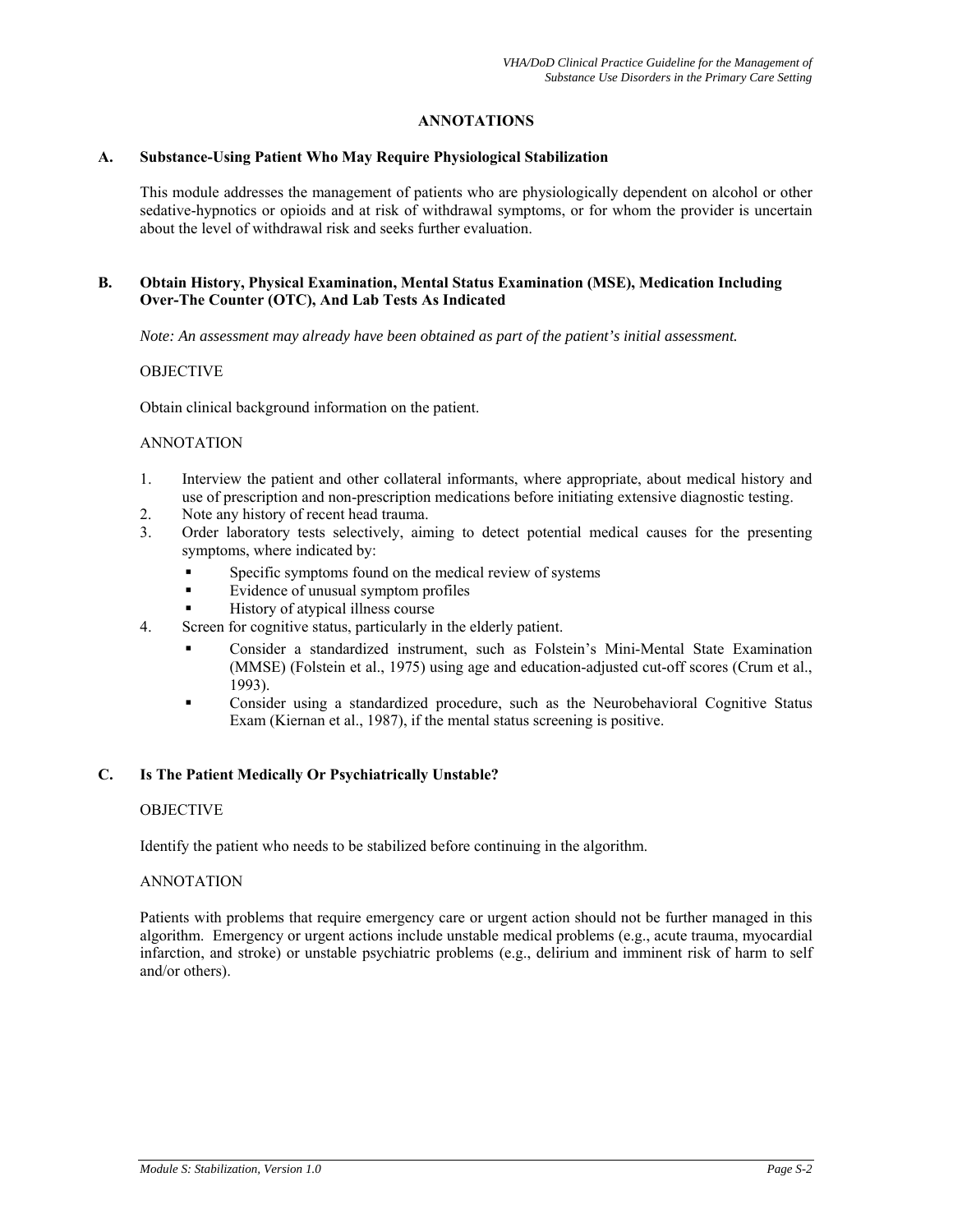# **Delirium (APA, 1994)**

Delirium can be identified through the following:

- 1. Disturbance of consciousness (e.g., reduced clarity of awareness of the environment with reduced ability to focus, sustain, or shift attention).
- 2. A change in cognition (such as memory deficit, disorientation, or language disturbance) or the development of a perceptual disturbance that is not accounted for by a preexisting, established, or evolving dementia.
- 3. The disturbance develops over a short period of time (usually hours to days) and tends to fluctuate during the course of the day.
- 4. There is evidence from the history, physical examination, or laboratory findings that:
	- Illness is characterized by an atypical course.
	- Disturbances are caused by the direct physiological consequences of a general medical condition.
	- Symptoms developed during substance intoxication or medication use are etiologically related to the disturbance.
	- Symptoms are developed during or following a withdrawal syndrome.
	- Delirium has more than one etiology (e.g., a general medical condition plus intoxication or a medication side effect).

## **Risk of harm to self or others**

- 1. If suicidal ideation is present, the imminent risk increases with one or more of the following risk factors:
	- **Prior suicide attempt and lethality of prior acts**
	- Level of intent and formulation of plan
	- Greater preoccupation (e.g., frequency, intensity, and duration of thoughts)
	- Availability of lethal means for suicide (e.g., firearms or pills)
	- Family history of completed suicide
	- Presence of active mental illness (e.g., severe depression or psychosis)
	- Presence of substance abuse
	- Current negative life events (e.g., loss in personal relationship)
	- Feelings of hopelessness or helplessness
- 2. Consider the patient's history of violent acts as an increased risk for violence toward self or others.
- 3. Offer mental health counseling to patients with evidence of suicidal, assaultive, or homicidal ideation.
- 4. Arrange voluntary or involuntary emergency psychiatric treatment and possibly hospitalization for patients with definite intent to harm self or others, particularly those with a plan and the available means.

## **Serious psychiatric instability**

Obtain immediate mental health consultation if other psychiatric symptoms (e.g., acute psychosis) significantly interfere with further assessment and require immediate psychiatric treatment before continuing assessment.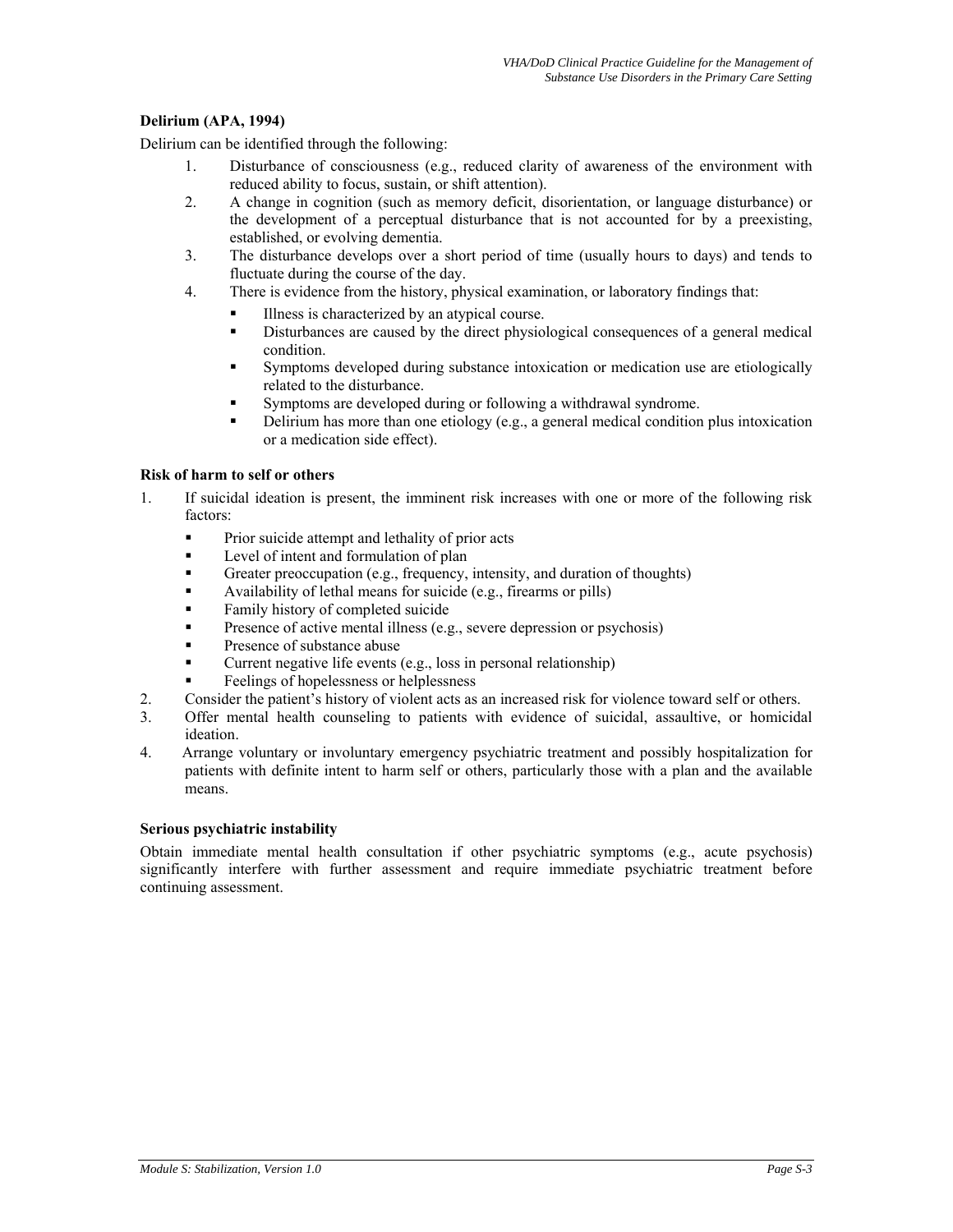#### EVIDENCE TABLE

|                | <b>Recommendations</b>                | <b>Sources of Evidence</b>  | QE     | R |  |
|----------------|---------------------------------------|-----------------------------|--------|---|--|
|                | Assess imminent risk for suicide.     | U. S. PSTF, 1996            | $II-2$ | A |  |
| $\mathcal{D}$  | Note increased risk for violence.     | Hasting & Hamberger, 1997   | Ш      | A |  |
|                |                                       | Thienhaus & Piasecki, 1998  |        |   |  |
| 3              | Offer counseling to patients at risk. | Hirschfield & Russell, 1997 | Ш      |   |  |
|                |                                       | U. S. PSTF, 1996            |        |   |  |
| $\overline{4}$ | Arrange emergency treatment or        | APA, 1993                   | Ш      | A |  |
|                | possible hospitalization.             | CSAT, 1995                  |        |   |  |
|                |                                       | U. S. DHHS, 1993 & 1995     |        |   |  |
|                |                                       | U. S. PSTF, 1996            |        |   |  |
|                |                                       | VA Task Force, n/d.         |        |   |  |

*QE = Quality of Evidence; R = Recommendation (See Introduction)* 

#### **D. Provide Appropriate Care To Stabilize Or Consult Follow Legal Mandates For DoD Active Duty: Keep Commanding Officer Informed**

#### **OBJECTIVE**

Provide services to stabilize the patient's condition.

#### ANNOTATION

- 1. Implement suicide or high-risk protocols, as needed.
- 2. Review local policies and procedures with regard to threats to self or others. These policies reflect local and state laws and the opinion of the VA District Council and the DoD. Primary care, mental health, and administrative staff must be familiar with these policies and procedures.
- 3. For DoD active duty: follow service-specific mandates, as mental health/emergency referral is likely mandated.

## **E. Assess Level Of Intoxication And/Or Physiological Dependence**

#### **OBJECTIVE**

Obtain the necessary data to guide the patient's detoxification process.

#### ANNOTATION

Indications for stabilization include intoxication or risk of withdrawal:

- 1. Intoxication:
	- The most common signs and symptoms involve disturbances of perception, wakefulness, attention, thinking, judgment, psychomotor behavior, and interpersonal behavior.
	- Patients should be medically observed at least until the blood alcohol level (BAL) is decreasing and clinical presentation is improving.
	- Highly tolerant individuals may not show signs of intoxication. For example, patients may appear "sober" even at BALs well above the legal limit (e.g., 80 or 100 mg percent).
- 2. Consider withdrawal risk from each substance for patients using multiple substances.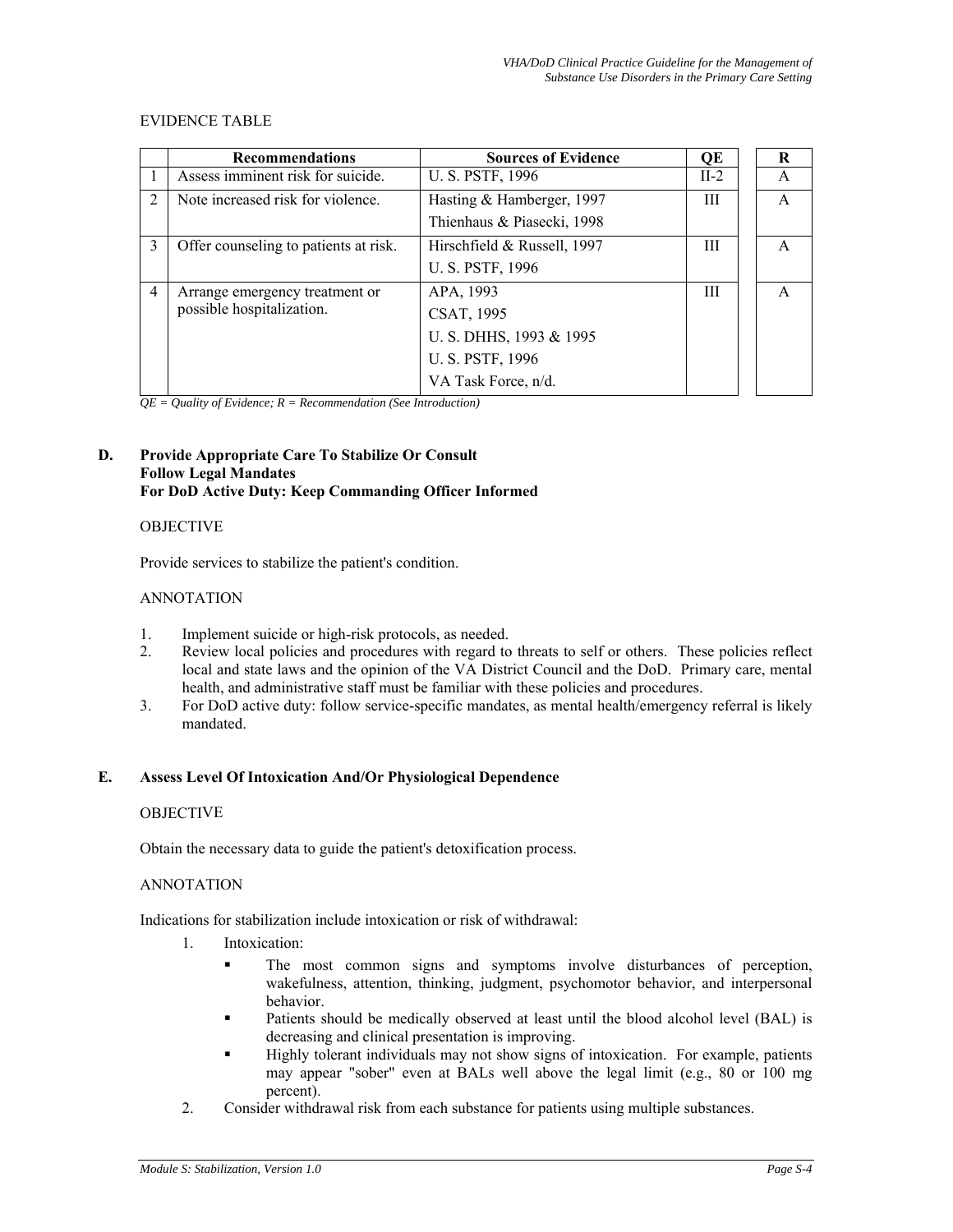| <b>Types of Intoxication</b> | <b>Signs and Symptoms</b>                                          |  |  |  |
|------------------------------|--------------------------------------------------------------------|--|--|--|
| Alcohol and Sedative-        | Slurred speech                                                     |  |  |  |
| Hypnotics                    | Incoordination                                                     |  |  |  |
|                              | Unsteady gait                                                      |  |  |  |
|                              | Nystagmus                                                          |  |  |  |
|                              | Impairment in attention or memory                                  |  |  |  |
|                              | Stupor or coma                                                     |  |  |  |
| Cocaine or Amphetamine       | Tachycardia or bradycardia                                         |  |  |  |
|                              | Pupillary dilation                                                 |  |  |  |
|                              | Elevated or lowered blood pressure                                 |  |  |  |
|                              | Perspiration or chills                                             |  |  |  |
|                              | Nausea or vomiting                                                 |  |  |  |
|                              | Psychomotor agitation or retardation                               |  |  |  |
|                              | Muscular weakness, respiratory depression, or chest pain           |  |  |  |
|                              | Confusion, seizures, dyskinesias, dystonias, or coma               |  |  |  |
| Opiate                       | Pupillary constriction (or dilation due to anoxia from overdose)   |  |  |  |
|                              | Drowsiness or coma                                                 |  |  |  |
|                              | Slurred speech                                                     |  |  |  |
|                              | Impairment in attention or memory                                  |  |  |  |
|                              | Shallow and slow respiration or apnea                              |  |  |  |
|                              | Note: Acute opiate intoxication can present as a medical emergency |  |  |  |
|                              | with unconsciousness, apnea, and pinpoint pupils.                  |  |  |  |

**Table 1. Signs and Symptoms of Intoxication (APA, 1994)** 

## **Symptoms of withdrawal from sedative-hypnotics or alcohol**

- 1. Signs and symptoms of withdrawal from sedative-hypnotics or alcohol include two or more of the following, developing within several hours to a few days after cessation or reduction in heavy and prolonged use:
	- Autonomic hyperactivity (e.g., diaphoresis, tachycardia, and elevated blood pressure)
	- Increased hand tremor
	- Insomnia
	- Nausea and vomiting
	- Transient visual, tactile, or auditory hallucinations or illusions
	- Delirium tremens (DTs)
	- Psychomotor agitation
	- Anxiety
	- Irritability
	- Grand mal seizures
- 2. The potential for a withdrawal syndrome can be gauged only imprecisely by asking the patient the pattern, type, and quantity of recent and past substance use.
- 3. Consider standardized measures to assess the severity of withdrawal symptoms. The Clinical Institute Withdrawal Assessment for Alcohol-Revised (CIWA-Ar) has good reliability and validity for assessing severity of withdrawal symptoms from alcohol (see Appendix A-1).
- 4. CIWA-Ar has 10 provider ratings. Interpret total scores as follows:
	- Minimal or absent withdrawal:  $\leq 9$
	- Mild to moderate withdrawal: 10-19
	- Severe withdrawal:  $\geq 20$

# **Symptoms of opioid withdrawal**

1. The opioid withdrawal syndrome can be protracted with intense symptoms, though the syndrome itself poses virtually no risk of mortality. However, there is significant mortality risk from overdose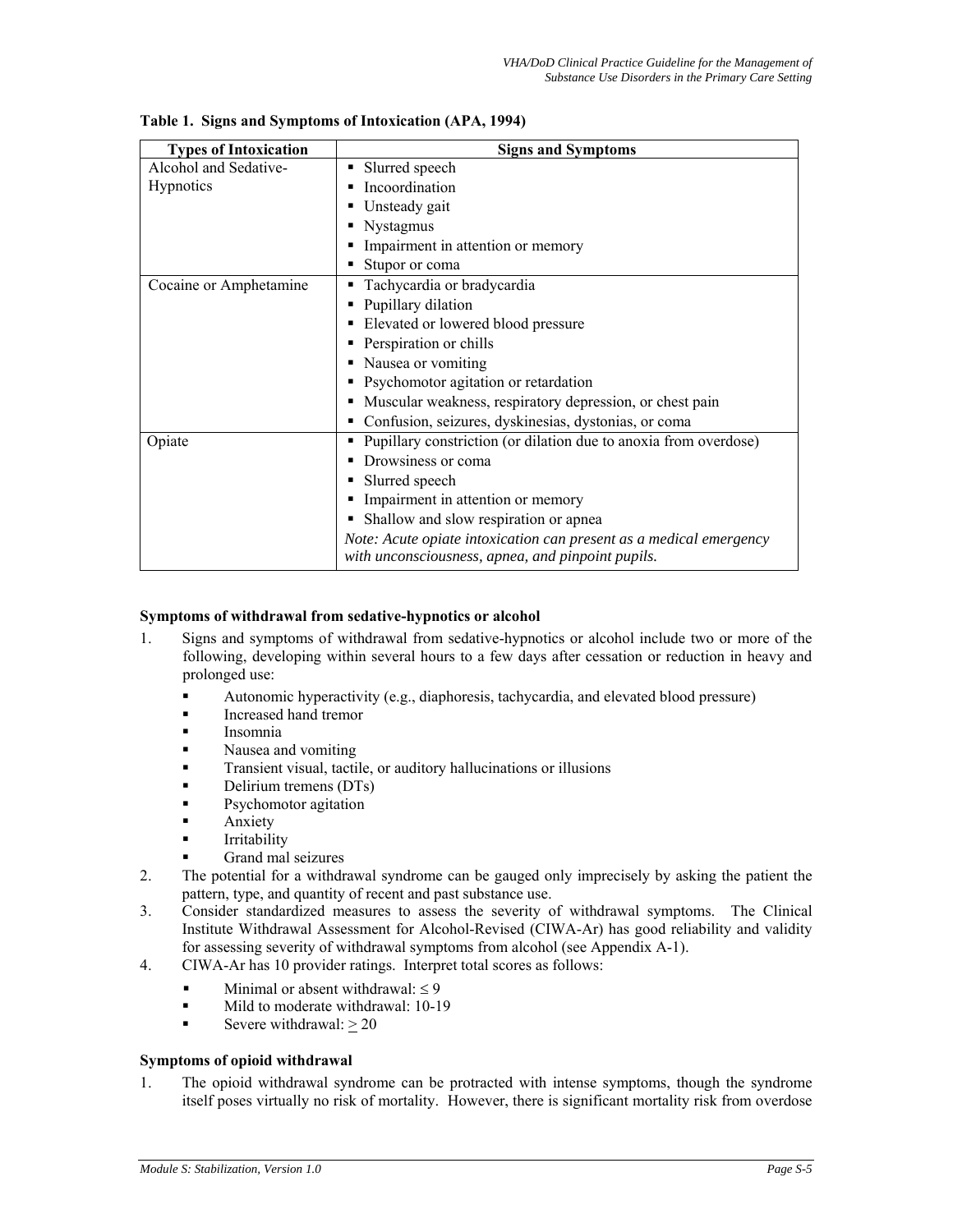for those who relapse following unsuccessful detoxification attempts, as a result of loss of opioid tolerance.

- 2. Signs and symptoms of opioid withdrawal include any or all of the following, which may develop at a time appropriate for the ingested opioid (e.g., within 6-12 hours after the last dose of a short acting opioid, such as heroin, or 36-48 hours after the last dose of a long acting opioid, such as methadone):
	- **Craving for opioids**
	- Restlessness or irritability
	- Nausea or abdominal cramps
	- Increased sensitivity to pain
	- Muscle aches
	- Dysphoric mood
	- Insomnia or anxiety
	- Pupillary dilation
	- Sweating
	- Piloerection (i.e., gooseflesh)
	- Tachycardia
	- Vomiting or diarrhea
	- Increased blood pressure
	- Yawning
	- Lacrimation

# **Physiological dependence**

- 1. Determine the presence of tolerance or withdrawal, as documented in DSM-IV diagnostic criteria.
- 2. Tolerance is identified by either of the following:
	- A need for markedly increased amounts of the substance to achieve intoxication or desired effect.
	- Markedly diminished effect with continued use of the same amount of the substance.
- 3. Withdrawal is identified by either of the following:
	- The characteristic withdrawal syndrome for the substance (refer to DSM-IV for further details).
	- The same (or a closely-related) substance is taken to relieve or avoid withdrawal symptoms.
- 4. Evaluate patients using multiple substances (e.g., opioids and sedative-hypnotics) for risk of withdrawal from each substance.

# DISCUSSION

Recent intake of a substance can be assessed from the history, physical examination (e.g., alcohol on the breath), or toxicological analysis of urine or blood. The specific clinical picture in substance intoxication depends on the substance(s) used, the duration of use at that dose, tolerance, time since last dose, expectations of effects, and the environment or setting of use.

DSM-IV (APA, 1994) substance intoxication is:

- The development of a reversible substance-specific syndrome due to recent ingestion of (or exposure to) a substance. Note: Different substances may produce similar or identical syndromes.
- Clinically significant maladaptive behavioral or psychological changes that are due to the effect of the substance on the central nervous system (e.g., belligerence, mood lability, cognitive impairment, impaired judgment, and impaired social or occupational functioning) and develop during or shortly after use of the substance.

Note: The symptoms are not due to a general medical condition and are not better accounted for by another mental disorder.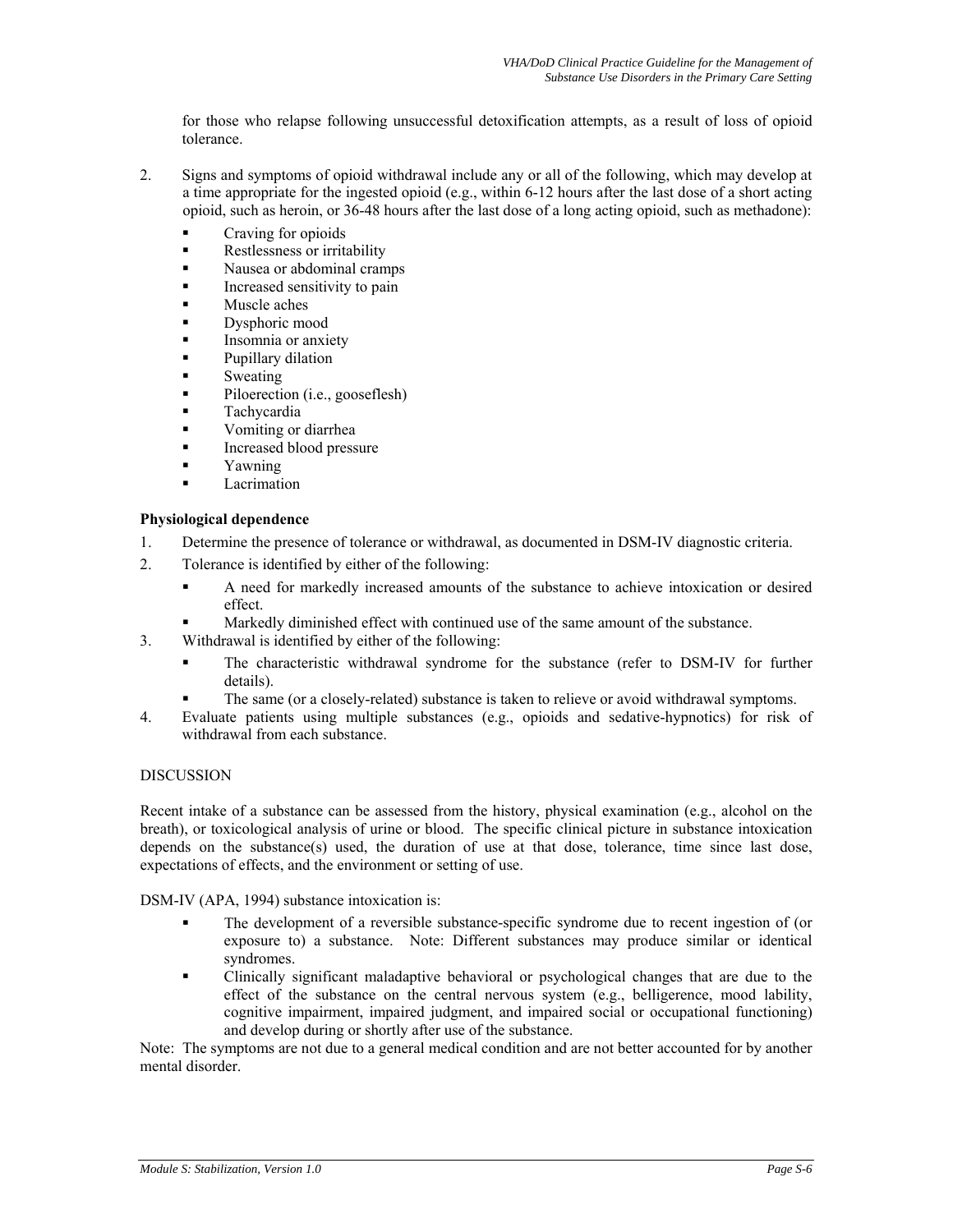## EVIDENCE TABLE

| <b>Recommendations</b>                 | <b>Sources of Evidence</b> | ОE     |  |
|----------------------------------------|----------------------------|--------|--|
| Consider using standardized assessment | Sullivan et al., 1989      | $II-2$ |  |
| of withdrawal symptoms.                | Gossop, $1990$             |        |  |
|                                        | Zilm $&$ Sellers, 1978     |        |  |

*QE = Quality of Evidence; R = Recommendation (See Introduction)* 

# **F. Is There Clinical Justification For Prescribed Opioid Or Sedative-Hypnotic Use?**

## **OBJECTIVE**

Clarify the underlying clinical condition being managed through opioid or sedative-hypnotic use.

## ANNOTATION

- 1. Distinguish patients with legitimate pain and/or anxiety disorders who develop physiological tolerance during long-term use of prescribed medications, from those with markers of "addict behavior" (e.g., seeking medications for other than pain, seeking prescriptions from multiple providers, increasing the dose without consultation, frequent "losses" of medications, intoxication, or buying medication on the street).
- 2. Evaluate opioid dependent patients for severe acute or chronic physical pain that may require appropriate short-acting opioid agonist medication, in addition to the medication needed to prevent opioid withdrawal symptoms (see also [www.asam.org/ppol/opioids.htm](http://www.asam.org/ppol/opioids.htm) for American Society of Addiction Medicine policy statement).
- 3. Consider patients with a history of substance use disorders (SUDs) to be at elevated risk of receiving inadequate therapy for pain or anxiety.
- 4. Prescribe opioid analgesic medication (in cases of severe pain disorders) or sedative-hypnotic medication (in cases of severe anxiety or seizure disorders), when medically indicated, even if the patient has a history of SUD and provided that the patient's medical condition is:
	- Diagnosed correctly, including physical examination, review of past records, and appropriate consultation
	- Acute enough to justify the use of opioid analgesics
	- Documented in the clinical record
- 5. Consult with an addiction specialist, if uncertain whether to prescribe an opioid analgesic or sedative-hypnotic medication to a substance dependent patient with a current or historical SUD.

## EVIDENCE TABLE

| <b>Recommendations</b>                                             | <b>Sources of Evidence</b>              | OЕ | к |
|--------------------------------------------------------------------|-----------------------------------------|----|---|
| Distinguish opioid addiction                                       | Portenoy, 1994                          | Ш  | A |
| from opioid dependence.                                            | American Geriatrics Society Panel, 1998 |    |   |
| Consider patients with SUDs                                        | Portenoy et al., 1997                   | Ш  |   |
| to be at elevated risk of<br>receiving inadequate pain<br>therapy. | Savage, 1999                            |    |   |

*QE = Quality of Evidence; R = Recommendation (See Introduction)*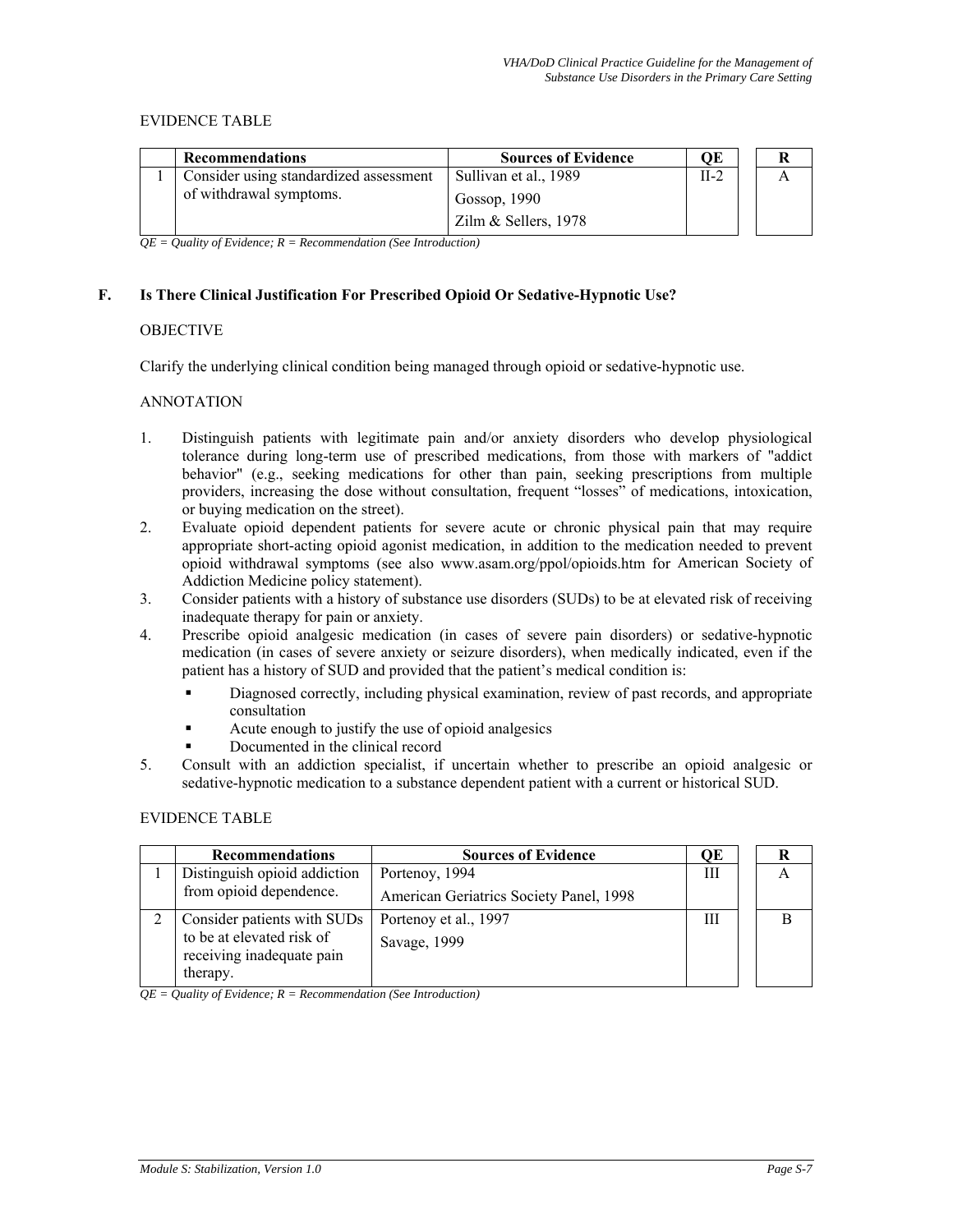# **G. Adjust Medications As Necessary And Monitor Medical Condition**

### OBJECTIVE

Assure appropriate symptom management and safety monitoring for medically indicated opioid or sedative-hypnotic prescription.

### ANNOTATION

- 1. Consider prescribing a higher medication dose for adequate symptom relief of physiologically tolerant, non-addicted patients.
- 2. Set reasonable behavioral and dosing limits and increase monitoring when pharmacologically treating pain or anxiety in patients with a history of substance dependence.
	- **Prescribe medication on a fixed schedule, rather than as needed (PRN).**
	- Use long-acting medication (such as sustained-release morphine or diazepam), rather than short acting medication (such as oxycodone/acetamenophen or alprazolam).
	- Limit prescription medication to what is needed until the next appointment.
	- Follow the patient weekly or biweekly, at least at the beginning of therapy.
	- Write out the prescription as you would a check, to prevent alteration.
- 3. Consider using written contracts for patients receiving opioids or sedative-hypnotics long term, and monitor their conditions carefully, with relatively frequent visits, urine drug screens, and use of collateral informants.
- 4. Discontinue prescription (with detoxification, if necessary) and refer to a SUD specialist, if abuse of opioid or sedative-hypnotic medications occurs.

#### EVIDENCE TABLE

|   | <b>Recommendations</b>                                                                                                                                              | <b>Sources of Evidence</b>                                                            | QE | R |
|---|---------------------------------------------------------------------------------------------------------------------------------------------------------------------|---------------------------------------------------------------------------------------|----|---|
|   | Consider prescribing a higher opioid dose<br>for adequate pain relief of physiologically<br>tolerant, non-addicted patients.                                        | Portenoy, 1994<br>Portenoy et al., 1997                                               | Ш  | R |
| 2 | Set reasonable behavioral and dosing limits<br>and increase monitoring when<br>pharmacologically treating pain or anxiety<br>in patients with substance dependence. | Portenoy, 1994<br>Portenoy et al., 1997<br>Scimeca et al., 2000<br>Longo et al., 2000 | Ш  |   |

*QE = Quality of Evidence; R = Recommendation (See Introduction)* 

## **H. Is The Patient Opioid Dependent, Appropriate For, And Willing To Engage In Opioid Agonist Therapy (OAT)?**

## **OBJECTIVE**

Assure careful consideration of OAT as the first line treatment for opioid dependence. For DoD active duty, OAT is generally not a treatment option.

## ANNOTATION

Opioid dependence is a cluster of cognitive, behavioral, and physiological symptoms characterized by repeated self-administration and usually results in opiate tolerance, withdrawal symptoms, and compulsive drug taking, despite negative consequences. While new Federal regulatory language uses the term "opiate addiction," the diagnostic term "opioid dependence" will be used here for consistency with the rest of the guideline. Dependence may occur with or without the physiological symptoms of tolerance and withdrawal. OAT for opioid dependence consists of administering an opioid agonist medication, such as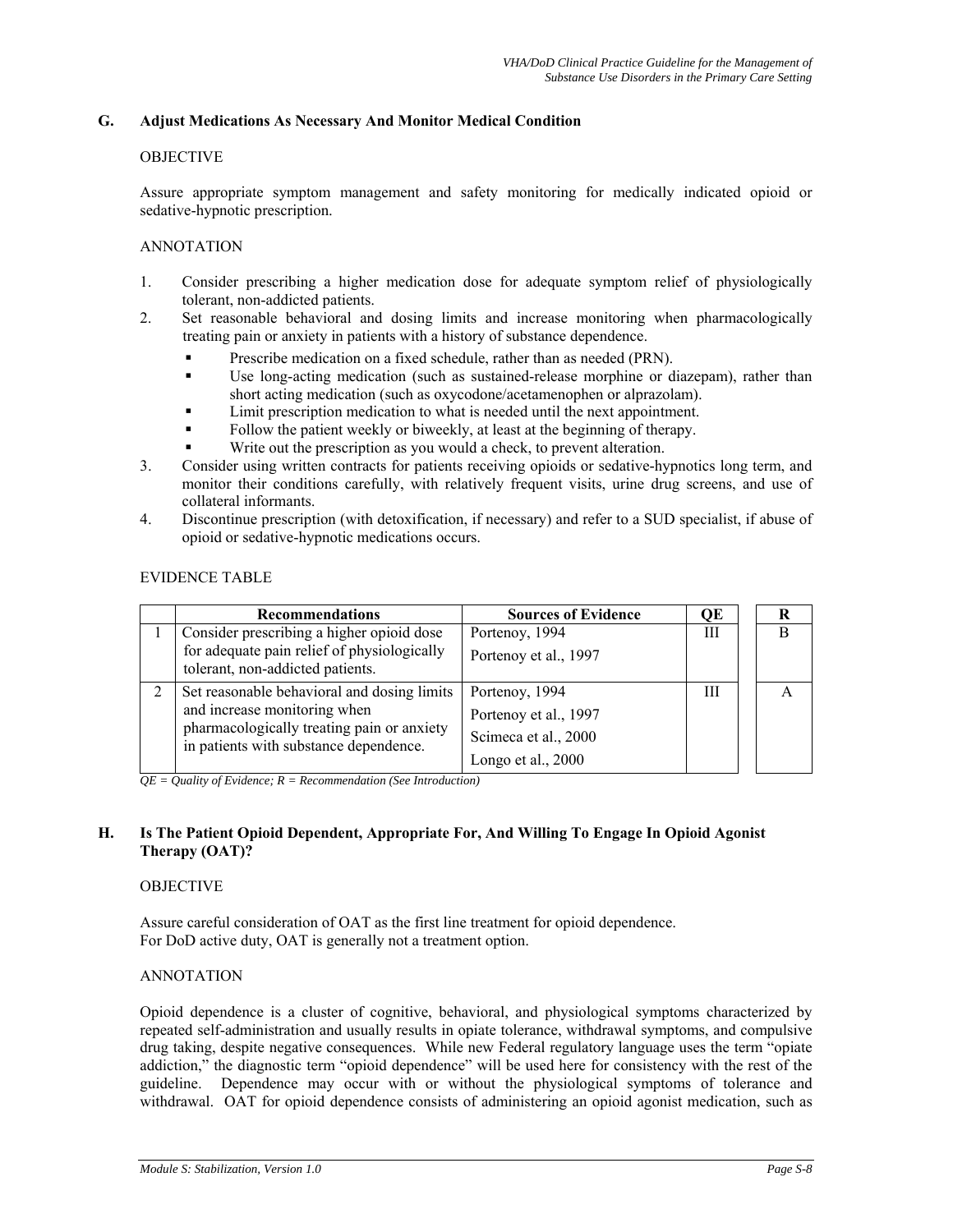methadone or levo-alpha-acetylmethadol (LAAM), in combination with a comprehensive range of medical, counseling, and rehabilitative services. By administering an opioid to prevent withdrawal, reduce craving, and reduce the effects of illicit opioids, the opioid dependent patient is able to focus more readily on recovery activities. When compared to detoxification attempts, OAT is more successful in achieving the long-term goal of reducing opioid use and associated negative medical, legal, and social consequences.

Provide access to OAT for all opioid dependent patients, under appropriate medical supervision and with concurrent addiction-focused psychosocial treatment (See Module R: Assessment and Management in Specialty Care).

- 1. Consider methadone maintenance for its documented efficacy in reducing illicit opioid use, HIV risk behavior, and drug-related criminal behavior.
- 2. Consider LAAM, a long-acting, synthetic mu-agonist, a safe and effective alternative to methadone maintenance.
- 3. Consider the acceptability and feasibility of regular clinic attendance. Under Federal regulations of OAT programs, for the first 90 days of treatment the patient should attend clinic at least six days per week for methadone or three times per week for LAAM.
- 4. Refer to Table 2 for indications, contraindications, side effects, and drug interactions of methadone and LAAM.

|                   | <b>Opioid Agonists: Methadone and LAAM</b>                                                                                                                                       |
|-------------------|----------------------------------------------------------------------------------------------------------------------------------------------------------------------------------|
| Indications       | Opioid dependence $\geq 1$ year<br>٠                                                                                                                                             |
|                   | Two or more unsuccessful opioid detoxification episodes within a 12<br>п<br>month period                                                                                         |
|                   | Relapse to opioid dependence within 2 years from OAT discharge<br>п                                                                                                              |
| Contraindications | Allergy to agent<br>п                                                                                                                                                            |
|                   | Concurrent enrollment in another OAT<br>п                                                                                                                                        |
|                   | Significant liver failure<br>п                                                                                                                                                   |
|                   | Use of opioid antagonists (e.g., naloxone, nalmefene, or naltrexone)<br>п                                                                                                        |
| Side Effects      | Common: constipation<br>п                                                                                                                                                        |
|                   | Less common: sexual dysfunction<br>п                                                                                                                                             |
| Drug Interactions | Drugs that reduce serum methadone level: phenytoin, carbamazapine,<br>п<br>rifampin, barbiturate sedative-hypnotics, some anti-virals, ascorbic acid,<br>and chronic ethanol use |
|                   | Drugs that increase serum methadone level: cimetidine, ketoconazole,<br>п<br>fluconazole, amitriptyline, diazepam, and fluvoxamine maleate                                       |

**Table 2. Agonist Therapy for Opioid Dependence** 

## DISCUSSION

OAT is inaccurately considered by some providers to be a treatment of last recourse; however, evidence consistently shows that patients have better outcomes when maintained with an agonist than a placebo (Newman and Whitehall, 1979; Strain et al., 1993a; Strain et al., 1993b) or than when provided long-term detoxification (Sees et al., 2000). Discharge from OAT programs is generally followed by relapse and other adverse outcomes (Gerstein et al., 1994; Magura & Rosenblum, in press). Unless there are legal or other extenuating circumstances, (such as active duty in DoD), OAT should be considered for any patient with a diagnosis of opioid addiction. For patients who previously relapsed, re-treatment should be a consideration. As part of the decision process, it is important to determine if appropriate agonist dosing was utilized and whether there were psychosocial barriers that could be better addressed upon re-attempting OAT.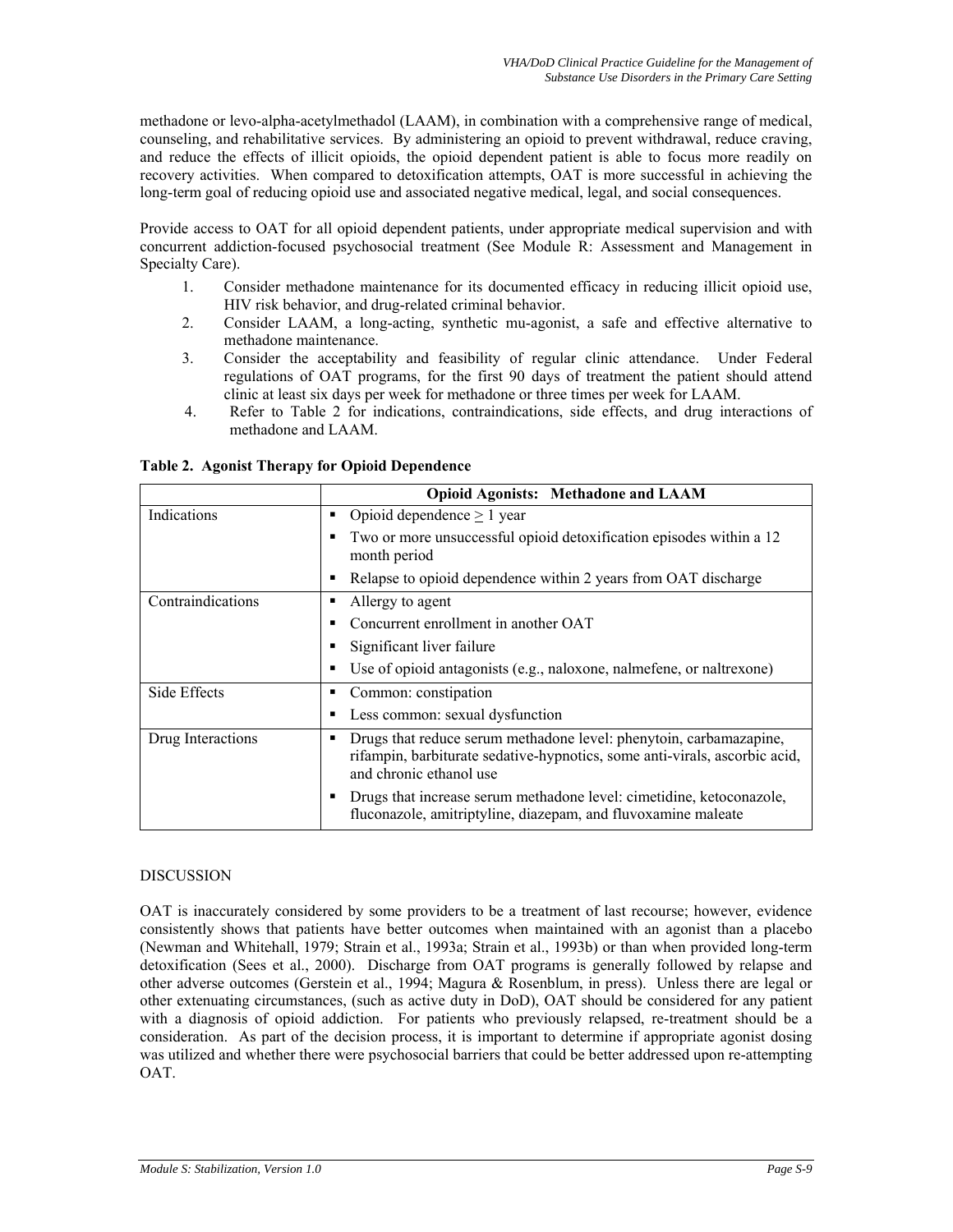Effective May 2001, the Substance Abuse and Mental Health Services Administration (SAMHSA), through its Center for Substance Abuse Treatment (CSAT), will regulate OAT programs as codified in 42 CFR Part 8 "Opioid Drugs in Maintenance and Detoxification of Opiate Addiction" [\(http://www.samhsa.gov/news/click5\\_frame.html\)](http://www.samhsa.gov/news/click5_frame.html)). The new criteria for admission to OAT programs require that patients have been addicted to an opioid drug for at least 1 year prior to admission and that they provide voluntary informed consent to maintenance treatment. If considered clinically appropriate, the regulations provide exceptions to the requirement of a 1 year history of addiction for patients released from penal institutions within the prior 6 months, for pregnant patients, and for patients discharged from maintenance treatment within the prior 2 years.

The OAT program can provide short- or long-term detoxification and other services to patients not eligible for maintenance treatment; however, patients with 2 or more unsuccessful detoxification episodes within a 12-month period must be assessed by the OAT physician for other forms of treatment.

The Drug Addiction Treatment Act of 2000 makes opioids available to the office practitioner, in DEA Schedules III, IV, and V, with an FDA-approved indication for the treatment of opioid dependence. At the time this guideline is written, no medications are approved for such use other than methadone and LAAM, both of which are DEA Schedule II medications. However, it is anticipated that the FDA will approve in 2001 a partial mu-agonist, buprenorphine, for the treatment of opioid dependence; it is further anticipated that buprenorphine and/or a combination of buprenorphine/naloxone will fall within the guidelines of the Drug Addiction Treatment Act of 2000. Clinical practice guidelines and education material on the use of buprenorphine and buprenorphine/naloxone in office-based practice for the treatment of opioid dependence are being developed. More information is available at [http://www:samhsa.gov.](http://www:samhsa.gov/)

# EVIDENCE TABLE

|                | <b>Recommendations</b>                                                                           | <b>Sources of Evidence</b>                                                                          | ОE | R            |
|----------------|--------------------------------------------------------------------------------------------------|-----------------------------------------------------------------------------------------------------|----|--------------|
|                | Consider OAT the first line<br>treatment for opioid dependence.                                  | National Consensus Development<br>Panel on Effective Medical Treatment<br>of Opiate Addiction, 1998 |    | $\mathsf{A}$ |
|                |                                                                                                  | Sees et al., 2000                                                                                   |    |              |
| $\overline{2}$ | Methadone maintenance, at<br>adequate doses, is efficacious in<br>reducing opioid use.           | Strain et al., 1993a<br>Strain et al., 1993b<br><b>Marsch</b> , 1998<br>Johnson, 2000               |    | A            |
| 3              | LAAM maintenance, at adequate<br>doses, is an effective alternative to<br>methadone maintenance. | Eissenberg et al., 1997<br>Glanz et al., 1997                                                       |    |              |

*QE = Quality of Evidence; R = Recommendation (See Introduction)* 

# **I. Initiate Opioid Agonist Therapy (OAT)**

## OBJECTIVE

Provide appropriate dosing and relapse monitoring to promote effective outcomes.

## ANNOTATION

## **Methadone**

For newly-admitted patients, the initial dose of methadone should not exceed 30 mg, and the total dose for the first day should not exceed 40 mg, without provider documentation that 40 mg did not suppress opiate withdrawal symptoms.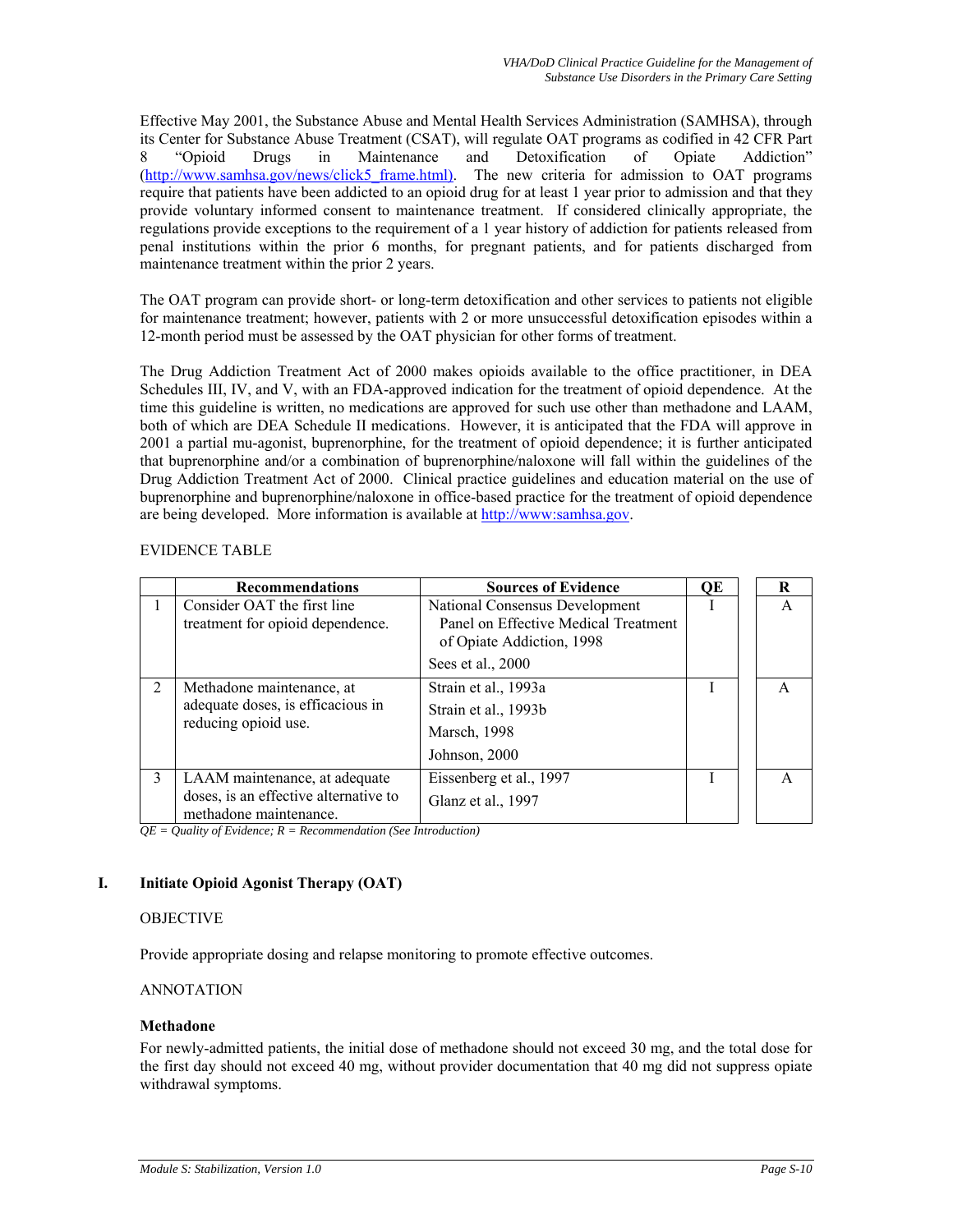Under usual practices, a stable target dose is greater than 60 mg/day and most patients will require considerably higher doses in order to achieve a pharmacological blockade of reinforcing effects of exogenously administered opioids. Effective May 2001, Federal regulations will no longer require the OAT program physician to justify in the patient record doses  $> 100$  mg/day.

# **LAAM**

For newly admitted patients, the initial 48-hour dose of LAAM should not exceed 40 mg. After dose induction, a stable target dose is usually at least 50/50/70 mg administered on Monday/Wednesday/Friday and most patients will require considerably higher doses in order to achieve a pharmacological blockade of reinforcing effects of exogenously administered opioids. Friday doses are increased 40% to compensate for the 72-hour inter-dose interval. For patients on established doses of methadone, the relative potency of 48 hour LAAM doses is 1.2-1.3 times the daily methadone dose.

# **Opioid Agonist Therapy**

Providers should adjust opioid agonist doses to maintain a therapeutic range between signs/symptoms of overmedication (e.g., somnolence, miosis, itching, hypotension, and flushing) and opioid withdrawal (e.g., drug craving, anxiety, dysphoria, and irritability).

Deliver OAT in the context of a complete treatment program that includes counseling or psychotherapy (See Module R: Assessment and Management in Specialty Care).

- Methadone, combined with weekly counseling for at least four weeks after admission, followed by at least monthly counseling, has been shown to be more effective than methadone alone.
- Availability of more frequent counseling is associated with less illicit drug use.
- No specific form of psychosocial intervention has consistently been shown to be more or less efficacious.
- Programs with high-quality social services show better treatment retention.
- Programs must provide adequate urine toxicology for drugs of abuse, including a minimum of eight random tests per year per patient.

## **DISCUSSION**

Effective May 2001, OAT programs must obtain accreditation from an accreditation body that has been approved by the SAMHSA (e.g., JCAHO or CARF) or a state accreditation body, in order to be Federally certified to dispense medications and provide treatment services.

To comply with Federal regulations to prevent diversion of opioid medication from legitimate treatment use (42 CFR 8), individual OAT programs have developed a variety of internal procedures with which the patient and provider must comply (e.g., random urine toxicology, policies for "take home" doses, and "call backs" to verify appropriate use of "take home" doses). Although each OAT program's internal structure and guidelines vary, it would be prudent for the primary physician and/or other health care providers to discuss program rules and expectations with the OAT program physician, so that patient care is appropriately coordinated.

OAT programs must provide full and reasonable access to adequate medical, counseling, vocational, educational, and other assessment and treatment services, either at the primary facility or through a documented agreement with other providers.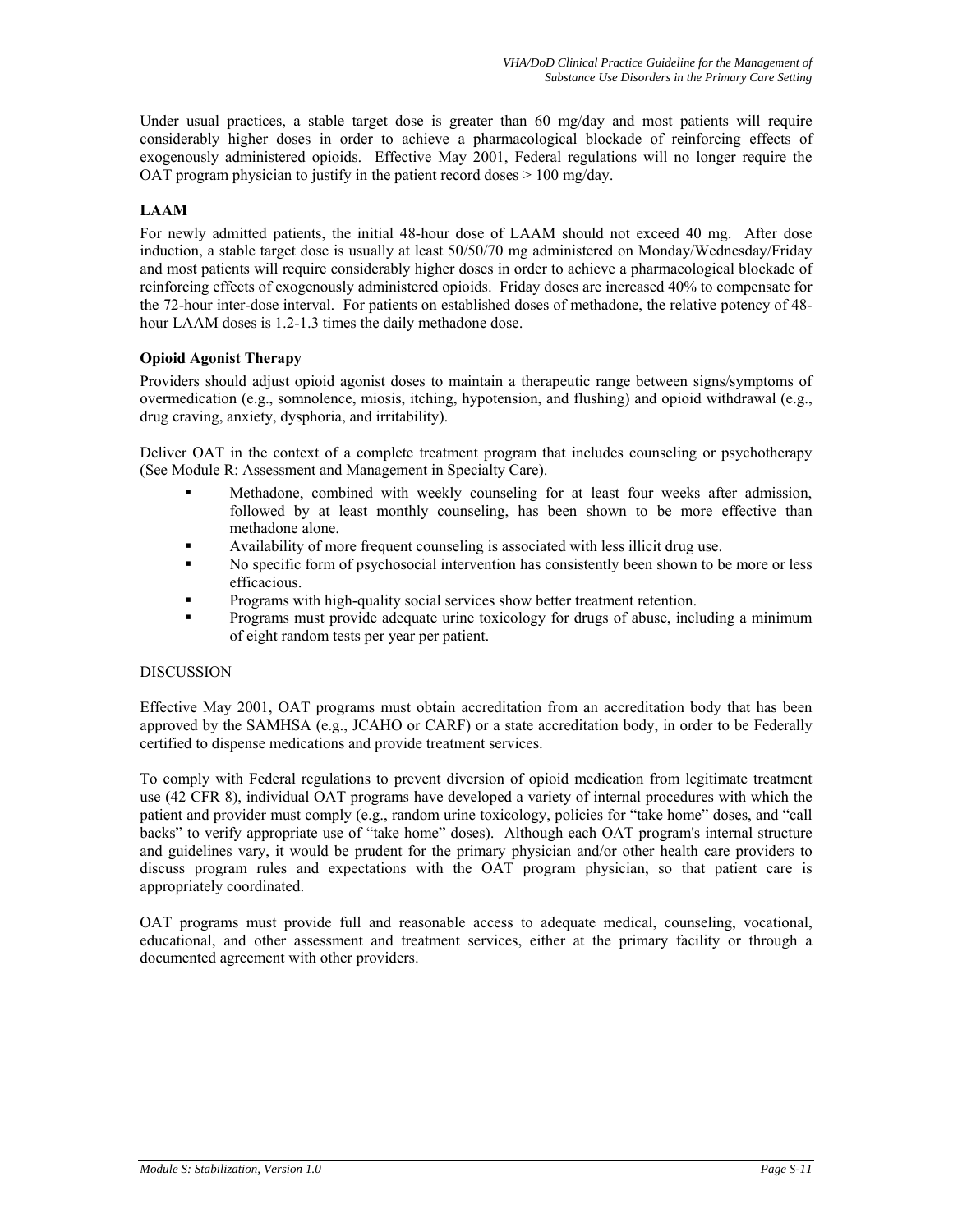#### EVIDENCE TABLE

|   | <b>Recommendations</b>                                                                     | <b>Sources of Evidence</b>                    | QE     | R |
|---|--------------------------------------------------------------------------------------------|-----------------------------------------------|--------|---|
|   | Methadone target dose is typically $> 60$                                                  | Strain et al., 1999                           |        | A |
|   | mg/day.                                                                                    | Preston et al., 2000                          |        |   |
| 2 | Methadone, combined with regular<br>counseling, is more effective than<br>methadone alone. | McLellan et al., 1993                         |        | A |
| 3 | Frequent counseling is associated with less<br>illicit drug use.                           | Magura et al., 1999                           | $II-2$ | A |
| 4 | High-quality social services show better<br>treatment retention.                           | Condelli, 1993                                |        | A |
| 5 | LAAM target dose is typically at least<br>$50/50/70$ mg on<br>Monday/Wednesday/Friday.     | Jones et al., 1998<br>Eissenberg et al., 1997 | Τ      | A |

 $QE = Quality$  of  $\overline{Evidence}$ ;  $R = Recommentation$  (*See Introduction*)

#### **J. Is Detoxification Indicated?**

#### **OBJECTIVE**

Identify patients who need detoxification from alcohol, sedative-hypnotics, or opioids.

#### ANNOTATION

Detoxification is an essential initial gateway in preparing many patients for additional treatment. Pharmacological detoxification is warranted only for alcohol, sedative-hypnotics, and opioids. For nicotine dependence, refer to the VHA/DoD Clinical Practice Guideline To Promote Tobacco Use Cessation in the Primary Care Setting. Other drugs of abuse do not require pharmacological management for withdrawal.

#### **Indications for detoxification from alcohol or sedative-hypnotics**

- 1. Medical monitoring of detoxification should be provided for dependence on central nervous system (CNS) depressants, due to the potential severity of untreated withdrawal in severely dependent persons.
- 2. Mild withdrawal symptoms that are not accompanied by complicating comorbidities may not require pharmacological management and may respond sufficiently to generalized support, reassurance, and frequent monitoring (APA, 1995).
- 3. Detoxification from sedative-hypnotics is indicated when there is physical dependence in the absence of clinical indications for ongoing treatment (e.g., anxiety or panic disorder) or when accompanied by "addict behavior" (e.g., prescriptions from multiple providers, patient escalating doses without provider consultation, or buying medications on the street).

### **Indications for opioid detoxification**

- 1. It is difficult to identify opioid addicted patients with good prognosis for successful opioid detoxification; however, the following are relative indications:
	- Briefer and less severe addiction history that does not meet regulatory criteria for opioid agonist treatment (see Annotation H)
	- Active commitment to an abstinence-oriented recovery program (e.g., monitored naltrexone, mutual help program involvement, and therapeutic community participation)
- 2. Detoxification is contraindicated for individuals with two or more unsuccessful detoxification episodes within a 12-month period. Such patients must be assessed by an opioid treatment program physician for alternatives to detoxification.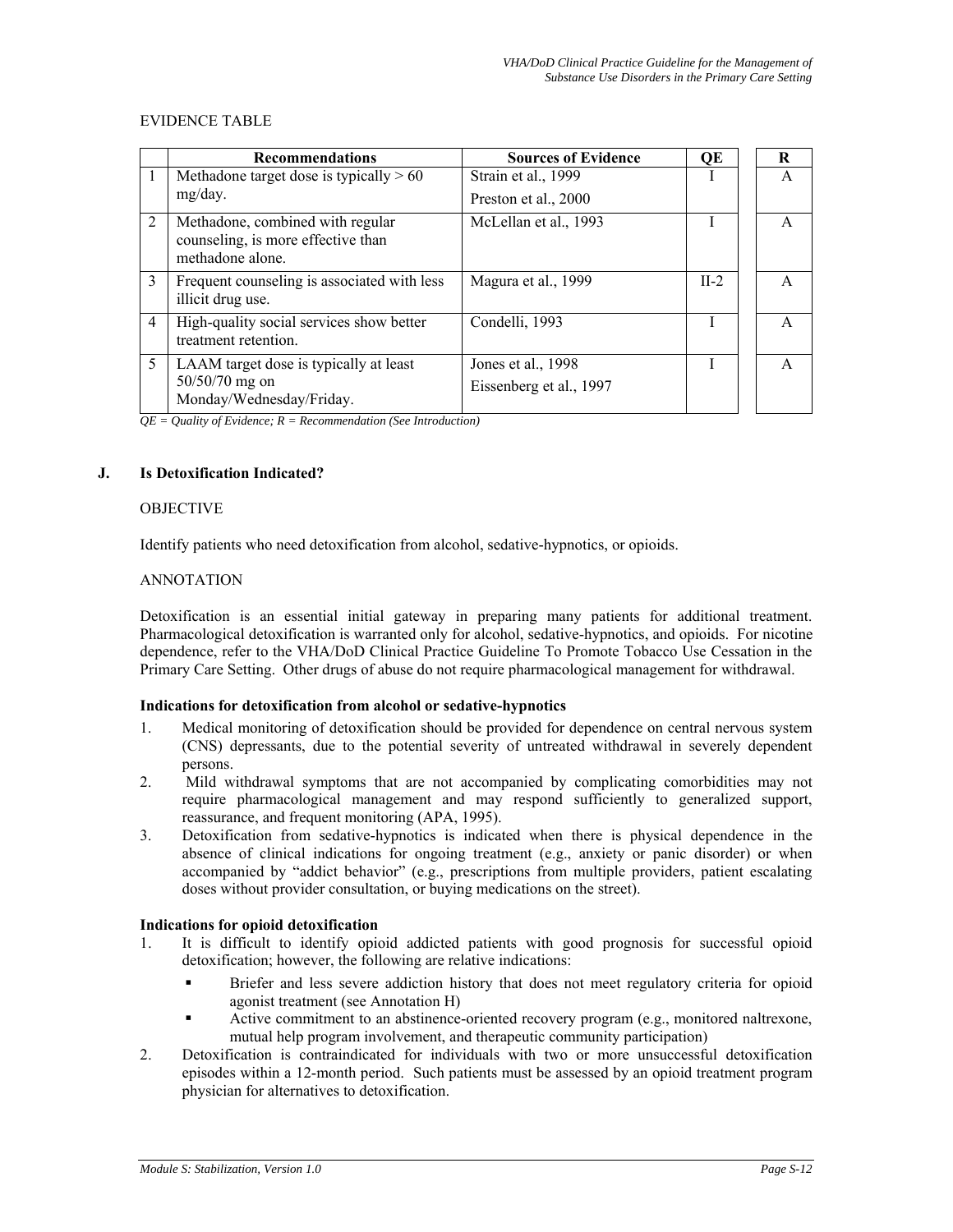#### DISCUSSION

Detoxification from CNS depressants is not a complete treatment for substance dependence, although it can prepare patients for a comprehensive treatment strategy. Simpson and Sells (1990) showed that patients in methadone maintenance, therapeutic community, or outpatient drug-free counseling had better outcomes than did patients who either did not follow-up after an intake assessment or received only detoxification without follow-up treatment. Even among highly motivated patients who are clinically and psychosocially stable over several years (Magura & Rosenblum, in press), few achieve extended full remission after leaving treatment and many experience adverse outcomes such as death, incarceration, and HIV infection.

If a patient is physiologically dependent on sedative-hypnotics that are not being prescribed as part of an appropriate ongoing treatment regimen for underlying pathology (e.g., anxiety and seizure disorders), careful monitoring during detoxification is indicated. While withdrawal symptoms are present or likely to emerge in a patient with moderate to severe physiologic dependence, detoxification in many cases can be safely accomplished without pharmacological management of withdrawal symptoms.

### EVIDENCE TABLE

| <b>Recommendations</b>                         | <b>Sources of Evidence</b> | QE     |  |
|------------------------------------------------|----------------------------|--------|--|
| Mild withdrawal symptoms that are not          | APA, 1995                  | $II-2$ |  |
| accompanied by complicating comorbidities      |                            |        |  |
| may respond sufficiently to generalized        |                            |        |  |
| support, reassurance, and frequent monitoring. |                            |        |  |

*QE = Quality of Evidence; R = Recommendation (See Introduction)* 

# **K. Assess For Appropriate Level Of Professional Monitoring For Detoxification Address Psychosocial Barriers to Treatment Engagement**

## OBJECTIVE

Ensure safety during detoxification in the least restrictive environment and promote long-term successful recovery.

#### ANNOTATION

Determine appropriate level of care, based on:

- 1. Severity of current and past withdrawal symptoms (e.g., use of CIWA-Ar for alcohol or the Short Opiate Withdrawal Scale (SOWS) or Clinical Institute Narcotics Assessment (CINA) for opioids).
- 2. Severity of comorbid conditions.
- 3. Patient's treatment acceptance and potential to complete detoxification.
- 4. Recovery environment and other ASAM criteria (see Web site: [http://www.asam.org\)](http://www.asam.org/).

## DISCUSSION

This guideline endorses ASAM's (1996) recommendation to consider the following primary patient dimensions in making a decision about appropriate level of care:

- 1. Acute intoxication and/or withdrawal potential, especially history of withdrawal seizures
- 2. Biomedical conditions and complications
- 3. Emotional/behavioral conditions and complications including:
	- **•** Psychiatric conditions
	- Psychological or emotional/behavioral complications of known or unknown origin
	- Poor impulse control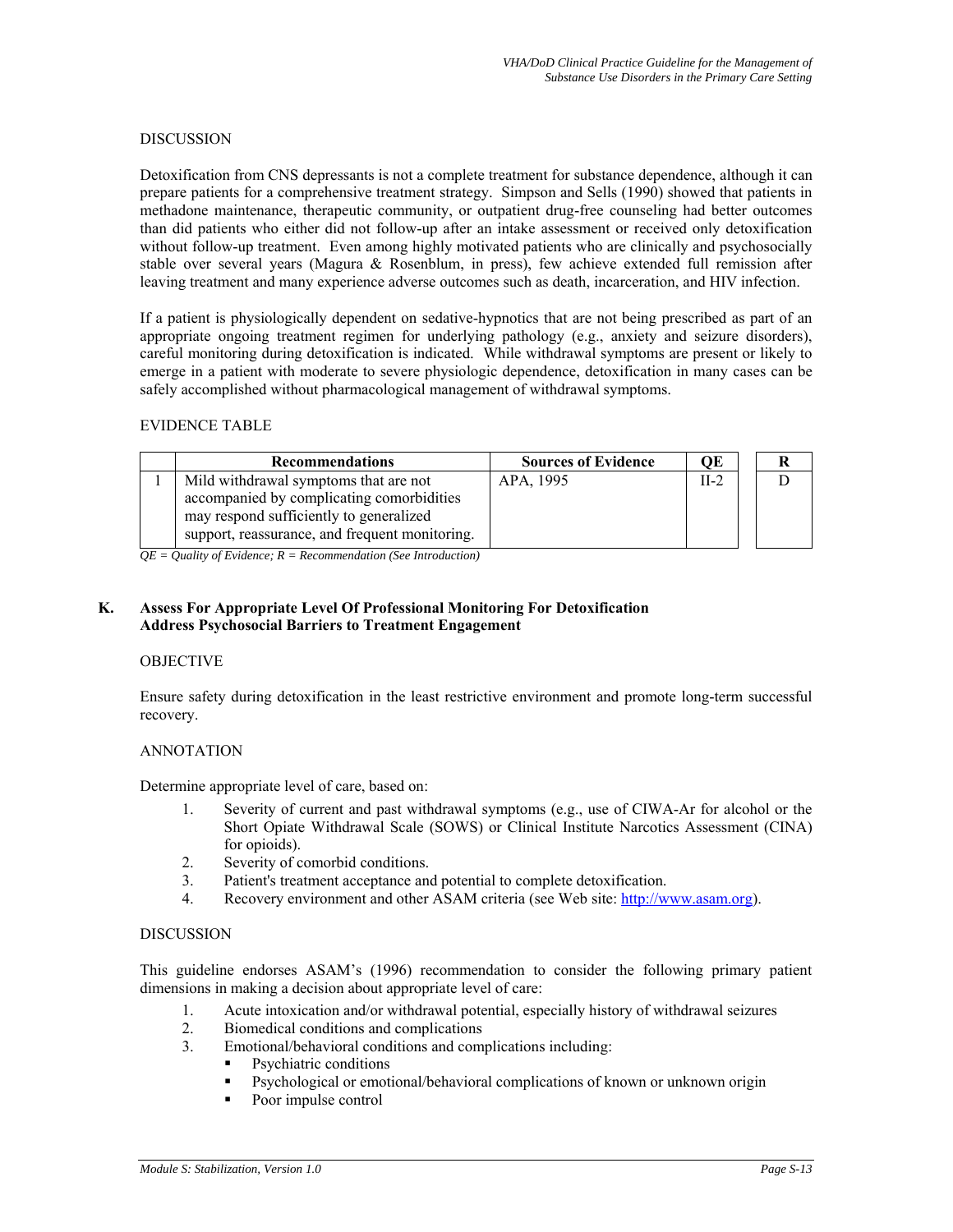- Change in mental status
- Transient neuropsychiatric complications
- 4. Treatment acceptance/resistance
- 5. Relapse/continued use potential
- 6. Recovery/living environment

Standardized assessments, such as the CIWA-Ar, SOWS, or CINA scales, may be used in addition to monitoring vital sign status and evidence of severe withdrawal by history. The patient's potential to complete detoxification should also be evaluated to determine the appropriate setting for stabilization.

#### EVIDENCE TABLE

| <b>Recommendations</b>                                 | <b>Sources of Evidence</b>            | ОE |  |
|--------------------------------------------------------|---------------------------------------|----|--|
| Determine appropriate level of care.                   | ASAM, 1996                            | Ш  |  |
| Use standardized assessment of<br>withdrawal symptoms. | Sullivan et al., 1989<br>Gossop, 1990 |    |  |
|                                                        | Zilm & Sellers, 1978                  |    |  |

*QE = Quality of Evidence; R = Recommendation (See Introduction)* 

## **L. Does Patient Require Inpatient Detoxification?**

#### **OBJECTIVE**

Identify the appropriate setting for safe and effective withdrawal management.

## ANNOTATION

- 1. Ambulatory detoxification has the potential advantages of:
	- Facilitating continuity of care in the outpatient setting
	- Reducing disruption to the patient's life
	- Lowering costs in the outpatient setting
- 2. While no definitive standard exists for setting up an ambulatory detoxification protocol, there should be systematic assessment and consistent monitoring.
- 3. Inpatient detoxification allows closer monitoring of withdrawal symptoms and higher likelihood of completing the detoxification protocol.
	- There are fewer logistic medical and legal concerns (e.g., arranging for patient transportation, driving during the course of detoxification, and the ability to give informed consent).
	- While patients are more likely to complete the inpatient detoxification protocol, long-term outcomes do not indicate a difference between inpatient and outpatient detoxification programs.
- 4. Consider the following indications for inpatient detoxification:
	- Current symptoms of moderate to severe alcohol withdrawal (e.g., CIWA-Ar score  $\geq$ 10)
	- History of DTs or withdrawal seizures
	- Inability to tolerate oral medication
	- Imminent risk of harm to self or others
	- Recurrent unsuccessful attempts at ambulatory detoxification
	- Reasonable likelihood that the patient will not complete ambulatory detoxification (e.g., due to homelessness)
	- Active psychosis or severe cognitive impairment
- 5. Because medical complications and withdrawal severity are often the reasons for an inpatient detoxification admission, inpatient programs should provide adequate, on-site medical staffing in order to ensure patient safety during detoxification.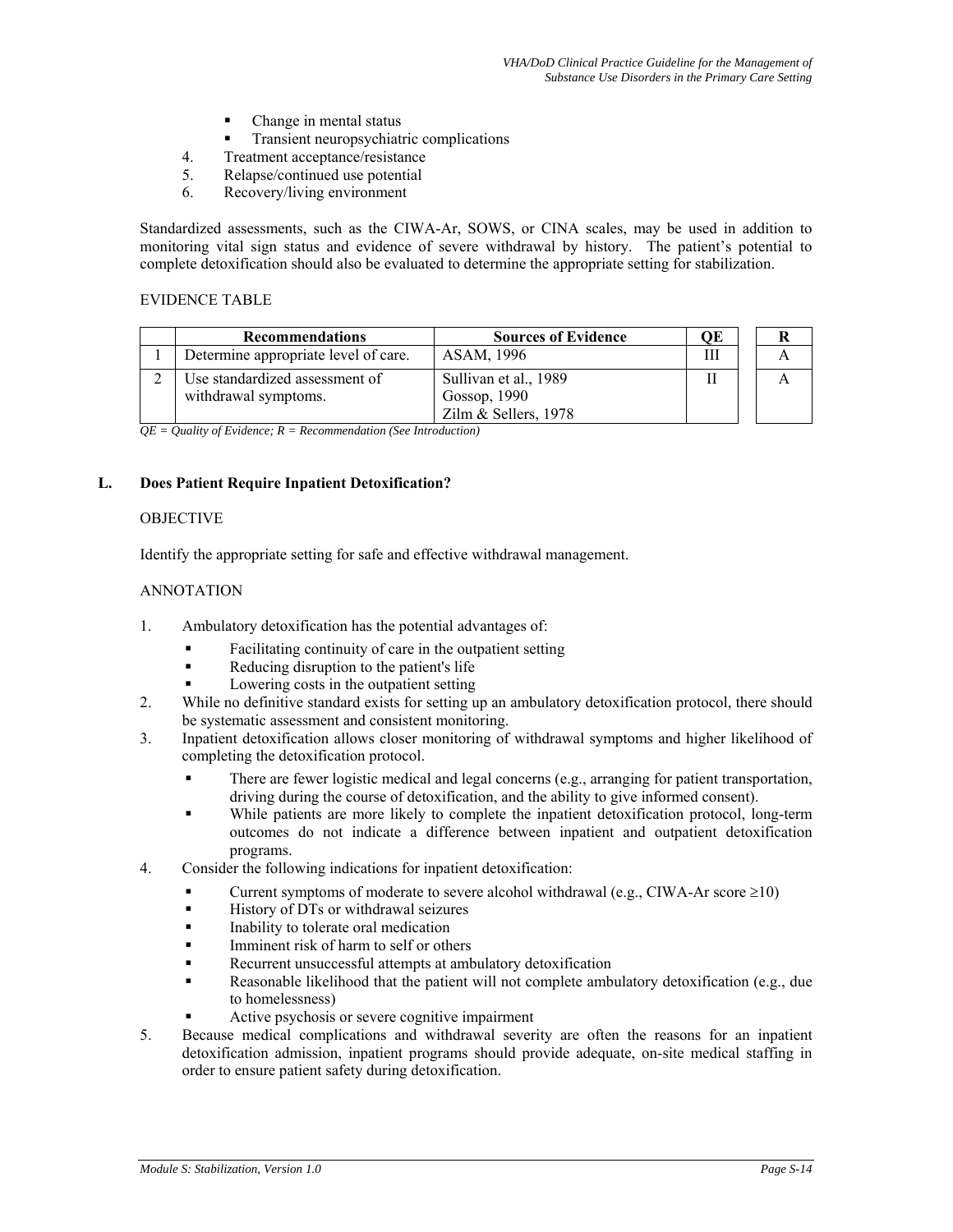#### DISCUSSION

Compared to ambulatory detoxification settings, inpatient detoxifications can often be done more rapidly since access to alcohol and drugs is restricted. Detoxification monitoring, performed while a patient is in a clinically managed residential setting (e.g., some VA Substance Abuse Residential Rehabilitation Treatment Programs [SARRTP]), is considered ambulatory.

#### EVIDENCE TABLE

| <b>Recommendations</b>                    | <b>Sources of Evidence</b> | ЭE |  |
|-------------------------------------------|----------------------------|----|--|
| Indications for inpatient detoxification. | ASAM, 1996                 | Ш  |  |
| $\sqrt{a}$ $\bf{r}$ $\bf{r}$              |                            |    |  |

*QE = Quality of Evidence; R = Recommendation (See Introduction)* 

#### **M. Admit To Inpatient Detoxification Initiate Ambulatory Detoxification**

#### OBJECTIVE

Provide a safe withdrawal from alcohol or sedative-hypnotics and prepare the patient for ongoing addiction treatment.

#### ANNOTATION

#### **Alcohol detoxification**

Facilities should develop local alcohol detoxification pathways, taking into consideration the following principles:

- 1. Use either of the following two acceptable pharmacotherapy strategies for managing alcohol withdrawal symptoms:
	- Symptom-triggered therapy, where patients are given medication only when signs or symptoms of withdrawal appear (e.g., PRN dosing).
	- A predetermined fixed medication dose, with gradual tapering over several days.
- 2. Consider standardized assessments, such as the CIWA-Ar scale for alcohol withdrawal, to guide dosing decisions (e.g., if and when to dose).
- 3. Consider the following empirically validated procedures for ambulatory alcohol detoxification monitoring as safe and effective alternatives to inpatient approaches:
	- Medical or nursing staff should assess the patient in person, either daily or every other day (patient contact may be made by telephone on other days), to include:
		- —Patient report of any alcohol use the previous day
		- —Reported medication intake compared to the medication dispensed the previous day
		- —Tremor, restlessness, and previous night's sleep
		- —Skin (e.g., color and turgor)
	- Urine toxicology or a breathalyzer test of BAC should be completed.
	- The patient should be medically cleared before initiating or continuing outpatient detoxification, if the daily screening is positive for any one of the following:
		- —Blood sugar  $\geq 400$  or positive anion gap
		- —History of recent hematemesis or other GI bleeding disorder
		- $—Bilirubin  $\geq 3.0$$
		- $\equiv$ Creatinine > 2.0
		- —Systolic blood pressure  $\geq 180$  or diastolic blood pressure  $\geq 110$
		- —Unstable angina
		- —Temperature  $\geq 101$  degrees
		- $-BAC \geq 0.08$  on two outpatient visits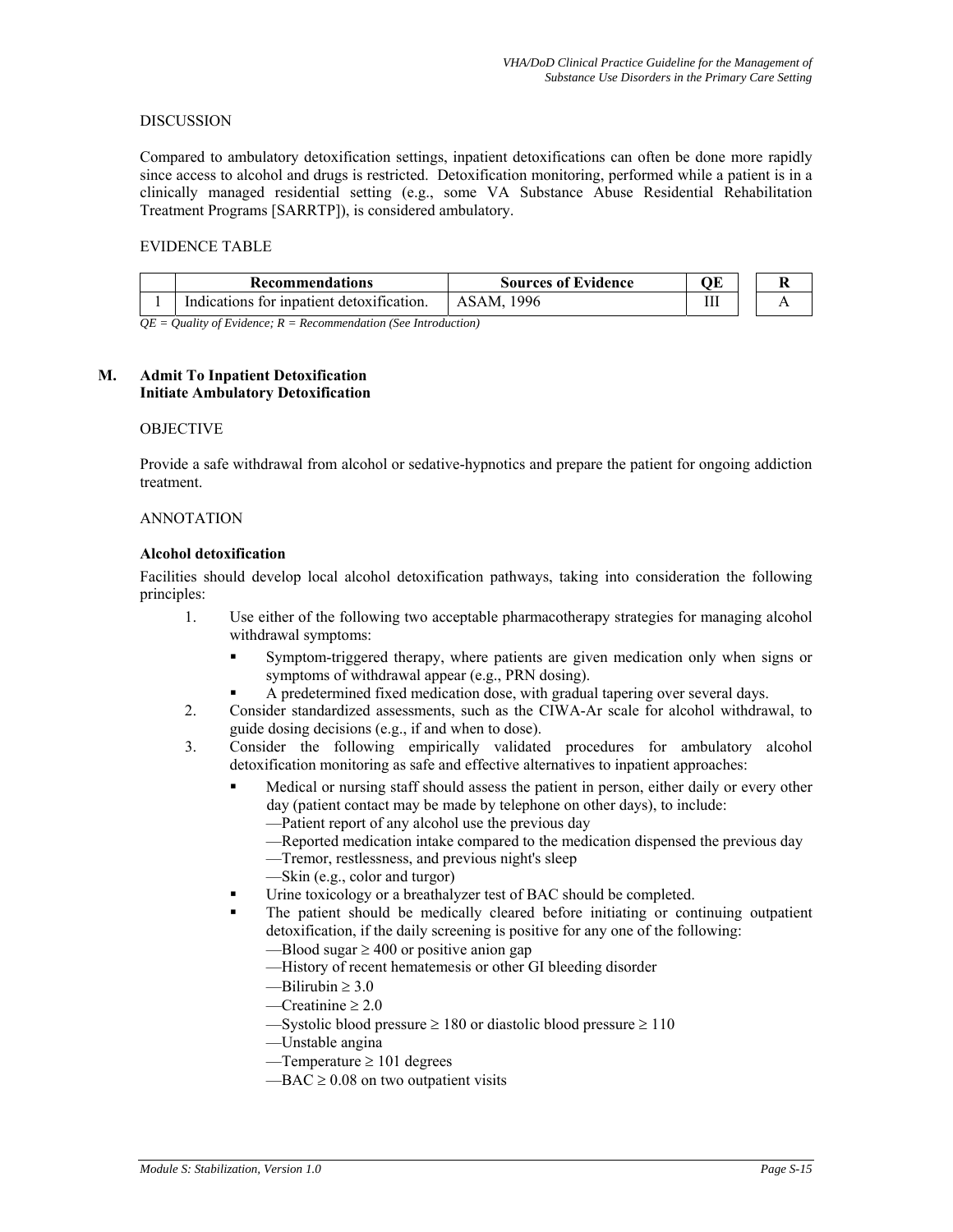- 4. For the treatment of alcohol withdrawal, use benzodiazepines over non-benzodiazepine sedative-hypnotics because of documented efficacy, decreased abuse potential, and a greater margin of safety. Benzodiazepines are the drug of choice because they reduce withdrawal severity, incidence of delirium, and seizures. All benzoidiazepines appear to be effective.
- 5. For geriatric patients, start with lower doses of benzodiazepines than for younger adults.
- 6. For managing alcohol withdrawal, carbamazepine can be used as an effective alternative to benzodiazepines.
- 7. Other agents, such as beta-blockers, dilantin, and clonidine, are generally not considered as appropriate monotherapy for alcohol withdrawal, but may be considered in conjunction with benzodiazepines in certain patients.
- 8. During and after detoxification, emphasis should be placed on engagement in ongoing addiction treatment.

# **Sedative-hypnotics detoxification (e.g., benzodiazepines)**

There are three general treatment strategies for patients withdrawing from other sedative-hypnotic medications at doses above the therapeutic range, for a month or more:

- 1. Substitute phenobarbital for the addicting agent and taper gradually.
	- The average daily sedative-hypnotic dose is converted to a phenobarbital equivalent and divided into 3 doses per day for 2 days. Detailed information on phenobarbital equivalencies for sedative hypnotics can be fond in Goodman and Gilman's The Pharmacological Basis of Therapeutics-Ninth Edition (1996).
	- Phenobarbital dose should be reduced by 30 mg per day, beginning on day 3.
- 2. For patients on a shorter acting benzodiazepine, substitute a longer acting benzodiazepine (e.g., chlordiazepoxide) and taper 10% per day, over 1 to 2 weeks.
- 3. Gradually decrease the dosage of the long-acting substance the patient is currently taking.

#### **Opioid detoxification**

- 1. Focus treatment of opioid withdrawal on facilitating entrance into comprehensive long-term treatment, as well as alleviating acute symptoms.
- 2. The preferred method of opioid detoxification remains short-term substitution therapy with methadone:
	- Use initial doses sufficient to suppress signs and symptoms of withdrawal, usually 30-40 mg/day.
	- Set the length of the taper period based on the treatment setting and goal of the detoxification. Dose decreases of more than 5 mg/day are generally poorly tolerated.
- 3. Detoxification can usually be accomplished in 4-7 days in an inpatient setting, to quickly achieve opioid abstinence prior to treatment in a drug-free setting.
- 4. Longer taper periods should be used in the outpatient setting to minimize patient discomfort and maximize chances of success.
- 5. A period of 21 days is generally sufficient for short-term outpatient detoxification in the most stable and motivated individual. However, many patients presenting for treatment have very chaotic lives and should receive OAT for a period of extended stabilization, before they can realistically hope to maintain a drug-free lifestyle. Frequently, long-term detoxification occurs in the setting of an OAT program. Longer-term detoxification protocols frequently allow for a 21-day or 180-day detoxification.
- 6. The 180-day stabilization/detoxification regimen, done within an OAT program, should be considered to work on patients' early recovery problems, while stabilized on a relatively low dose (50-60 mg/day) of methadone. Stabilization is followed by short-term detoxification from methadone and transition to a drug-free rehabilitation program (for details refer to Table 3).
- 7. Clonidine, an alpha-adrenergic agonist, can be considered as an effective alternative for inpatient opioid detoxification; however, outpatient success is much lower.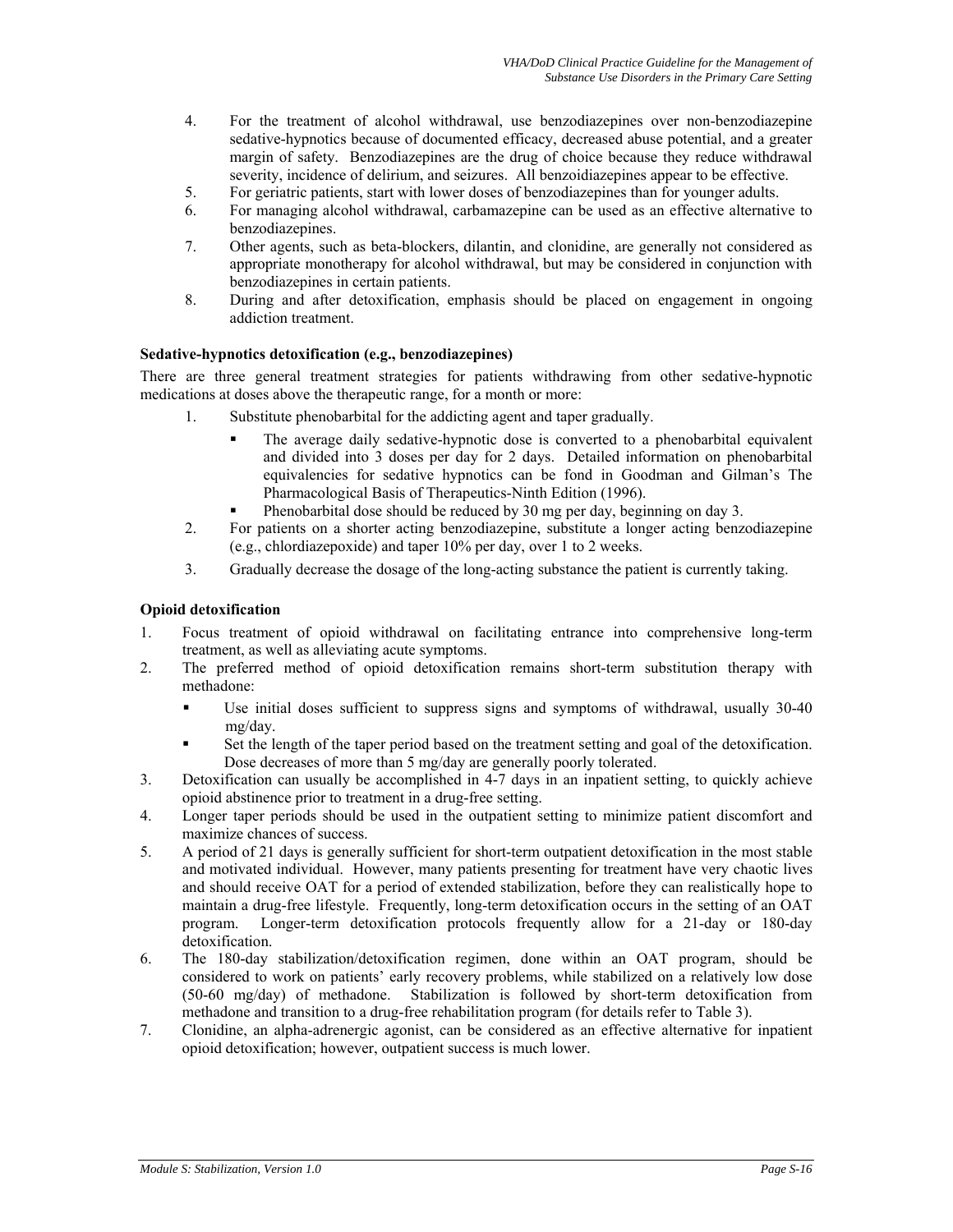| $Day(s)$ in      | 21-Day Schedule | 90-Day Schedule | 180-Day Schedule |
|------------------|-----------------|-----------------|------------------|
| <b>Treatment</b> | Dose (mg)       | Dose (mg)       | Dose (mg)        |
| 1                | 30              | 30              | 30               |
| $\overline{2}$   | 20              | 40              | 40               |
| $\overline{3}$   | 30              | 50              | 50               |
| $4 - 6$          | 25              | 60              | 60               |
| $7 - 10$         | 20              | 60              | 60               |
| $11 - 13$        | 15              | 60              | 60               |
| $14 - 17$        | 10              | 60              | 60               |
| $18 - 21$        | 5               | 55              | 60               |
| $22 - 28$        |                 | 50              | 60               |
| $29 - 35$        |                 | 45              | 55               |
| $36 - 42$        |                 | 40              | 50               |
| $43 - 49$        |                 | 35              | 45               |
| $50 - 56$        |                 | 30              | 40               |
| $57 - 63$        |                 | 25              | 40               |
| $64 - 70$        |                 | 20              | 35               |
| $71 - 77$        |                 | 15              | 35               |
| $78 - 84$        |                 | 10              | 30               |
| $85 - 90$        |                 | 5               | 30               |
| $91 - 100$       |                 |                 | 25               |
| $101 - 110$      |                 |                 | 25               |
| $111 - 120$      |                 |                 | 20               |
| $121 - 130$      |                 |                 | 20               |
| $131 - 140$      |                 |                 | 15               |
| $141 - 150$      |                 |                 | 15               |
| $151 - 160$      |                 |                 | 10               |
| $161 - 170$      |                 |                 | 10               |
| $171 - 180$      |                 |                 | 5                |

**Table 3. Example Methadone Dosing Schedules for Withdrawal From Illicit Opioids** 

*(Adapted from Strain & Stitzer, 1999)* 

#### DISCUSSION

Alternative detoxification methods have been sought, due to concern that tapering regimens using opioid agonists prolong the problem by prescribing an addictive medication. Many of the symptoms of opioid withdrawal (e.g., diaphoresis, hyperactivity and irritability) appear to be mediated by over-activity in the sympathetic nervous system. This resulted in trials that attempted to depress the over-activity and ameliorate the withdrawal syndrome, using adrenergic agents, such as clonidine and lofexidine, that are without abuse potential (Gold et al., 1978; Gold et al., 1980).

Clonidine, an alpha-adrenergic agonist with inhibitory action primarily at the locus ceruleus, is effective in decreasing the signs and symptoms of opioid withdrawal in inpatient populations. Inpatient studies reported an 80-90% success rate in detoxifying patients from methadone or heroin, while outpatient studies have reported success rates as low as  $30-35%$  (Cornish et al., 1998).

The problems identified in outpatient clonidine detoxification include easier access to heroin and other opioids, lethargy, insomnia, dizziness, and over-sedation. All of these problems are more easily managed in the inpatient setting.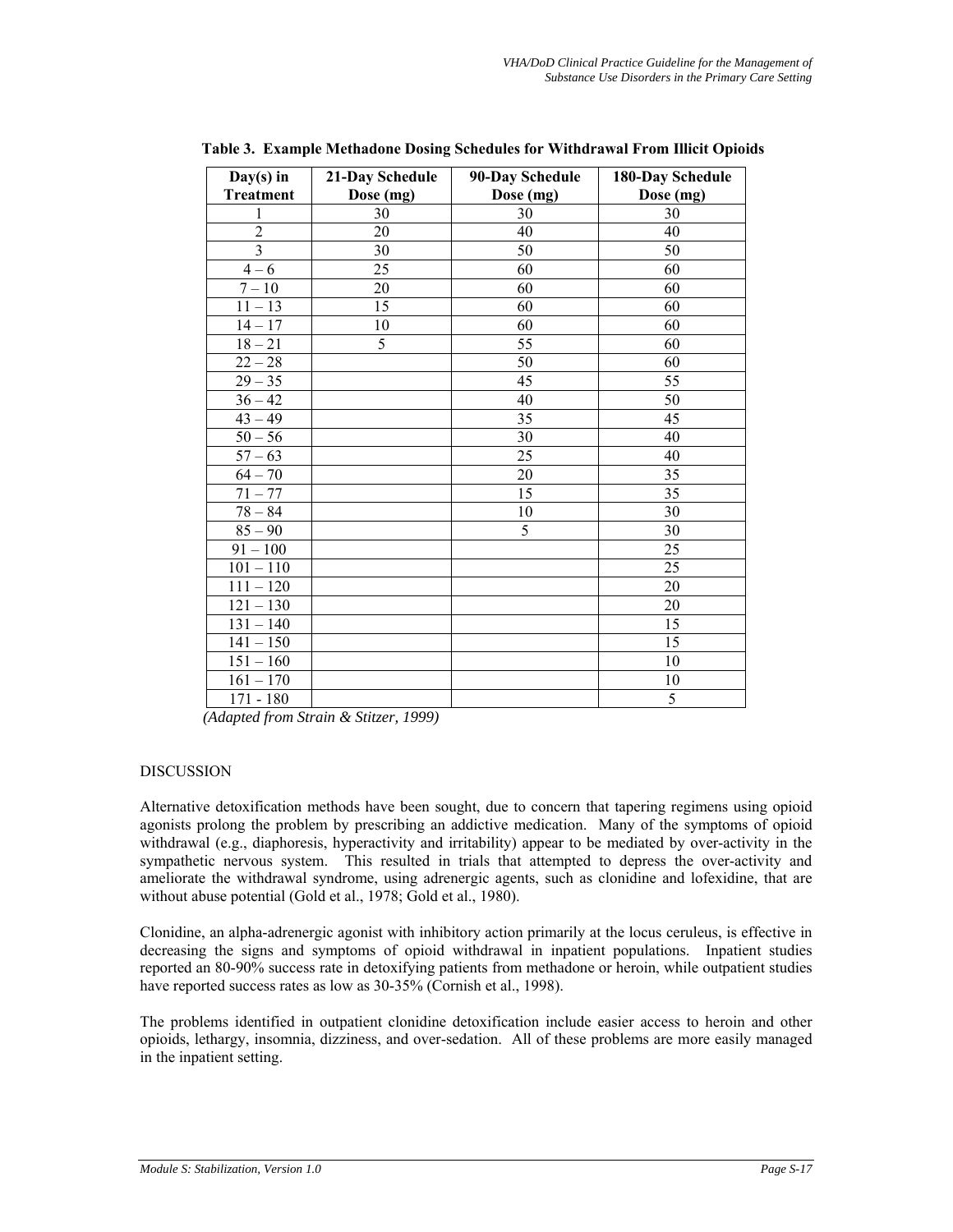# EVIDENCE TABLE

|              | <b>Recommendations</b>                                                                                           | <b>Sources of Evidence</b>   | QE           | R            |
|--------------|------------------------------------------------------------------------------------------------------------------|------------------------------|--------------|--------------|
| $\mathbf{1}$ | Use symptom-triggered therapy or                                                                                 | Hayashida et al., 1989       |              | $\mathsf{A}$ |
|              | gradual dose tapering over several days                                                                          | Mayo-Smith, 1997             |              |              |
|              | for alcohol withdrawal management.                                                                               | Saitz et al., 1994           |              |              |
|              |                                                                                                                  | APA, 1995                    |              |              |
|              |                                                                                                                  | CSAT, 1995                   |              |              |
| 2            | Consider ambulatory alcohol<br>detoxification, when indicated.                                                   | Hayashida et al., 1989       | T            | B            |
| 3            | Use benzodiazepines over non-<br>benzodiazepine sedative-hypnotics for<br>alcohol withdrawal management.         | Mayo-Smith, 1997             | $\mathbf{I}$ | $\mathsf{A}$ |
| 4            | For managing alcohol withdrawal,<br>carbamazepine can be used as an<br>effective alternative to benzodiazepines. | Malcolm et al., 1989         | H            | B            |
| 5            | Gradually decrease the dosage of the                                                                             | CSAT, 1995                   | Ш            | $\mathsf{A}$ |
|              | sedative-hypnotic or substitute<br>phenobarbital for the addicting agent and<br>taper gradually.                 | Smith $&$ Wesson, 1994       |              |              |
| 6            | During opioid detoxification, facilitate                                                                         | Simpson & Sells, 1990        | $II-2$       | $\mathsf{A}$ |
|              | engagement in comprehensive long-term<br>treatment.                                                              | Magura & Rosenblum, in press |              |              |
| 7            | Use short-term agonist substitution<br>therapy for opioid detoxification.                                        | Strain & Stitzer, 1999       | Ш            | $\mathsf{A}$ |

*QE = Quality of Evidence; R = Recommendation (See Introduction)* 

# **N. Was Detoxification Successful?**

# **OBJECTIVE**

Identify patients in need of additional detoxification or stabilization before proceeding with further evaluation or treatment.

## ANNOTATION

According to Mattick & Hall (1996), detoxification is successful to the degree the patient:

- **Is physiologically stable**
- Avoids hazardous medical consequences of withdrawal
- **Experiences minimal discomfort**
- Reports being treated with respect for his or her dignity
- Completes the detoxification protocol (e.g., no longer requires medication for withdrawal symptom management)
- Engages in continuing care for SUD

# **O. Is Care Management Indicated?**

# **OBJECTIVE**

Identify patients with SUDs who can benefit from implementation of a care management plan.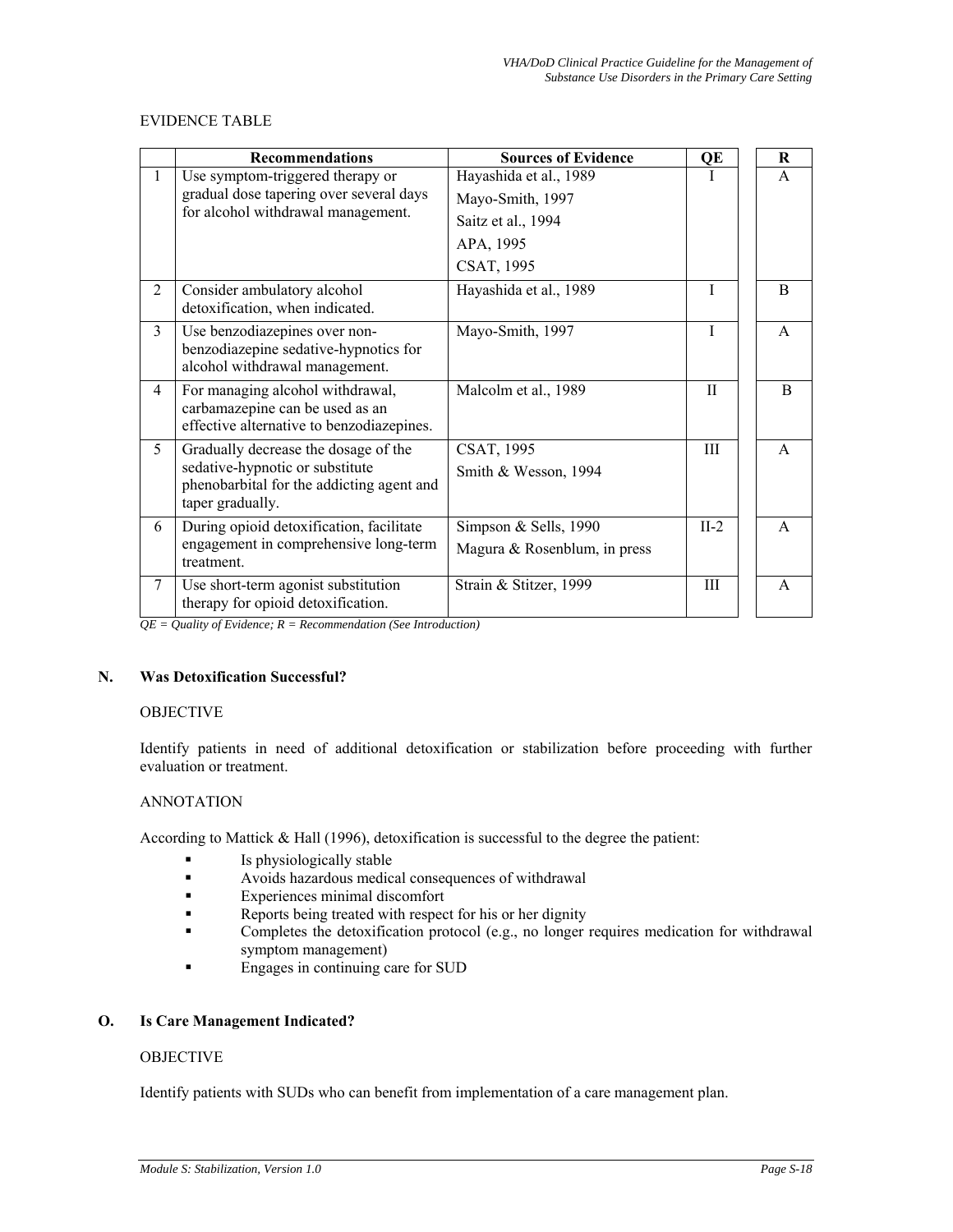# ANNOTATION

If detoxification is unsuccessful, consider one of the following:

- 1. A more intensive level of care for detoxification (e.g., inpatient) [Return to Box 11].
- 2**.** Care Management, if detoxification is not indicated or acceptable to the patient [see Module C].

For some patients, repeated detoxification episodes may have a cumulative motivating effect in preparation for ongoing treatment.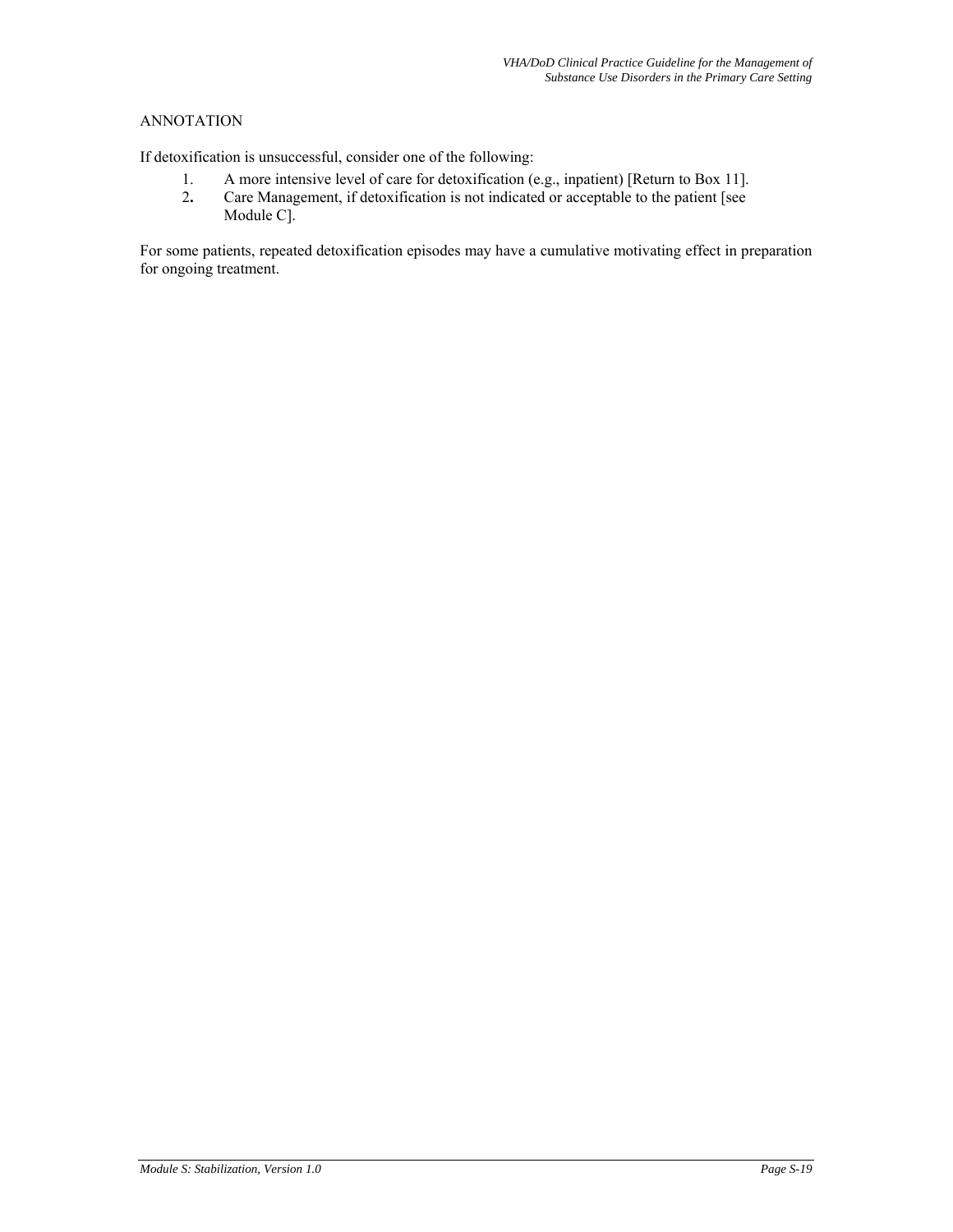### **Module S References**

- American Geriatrics Society (AGS) Panel on Chronic Pain in Older Persons (1998). The management of chronic pain in older persons. Journal of American Geriatrics Society, 46, 635-651.
- American Psychiatric Association (APA) (1995). Practice guidelines for the treatment of patients with substance use disorders: alcohol, cocaine, opioids. American Journal of Psychiatry, 152, 51-59.
- American Psychiatric Association (APA) (1994). Diagnostic and Statistical Manual of Mental Disorders  $(4<sup>th</sup>$  ed.) (DSM-IV). Washington, D.C.: APA.
- American Psychiatric Association (APA) (1993). Practice Guideline for Major Depressive Disorders in Adults (pp. 4-19). Washington, DC: APA.
- American Society of Addiction Medicine (ASAM) (1996). Patient Placement Criteria for the Treatment of Substance-Related Disorders  $(2^{nd}$  ed.). Washington, D.C.: ASAM, Inc.
- Center for Substance Abuse Treatment (CSAT) (1995). Detoxification from Alcohol and Other Drugs. Treatment Improvement Protocol (TIP) Series, Number 19. DHHS Publication No. (SMA) 95-3046. Washington, DC: U.S. Government Printing Office.
- Condelli, W. S. (1993). Strategies for increasing retention in methadone programs. Journal of Psychoactive Drugs, 25, 143-147.
- Cornish, J. W., McNicholas, L. F., & O'Brien, C. P. (1998). Treatment of substance-related disorders. In: Schatzberg, A. & Nemeroff, C. B. (Eds.). Textbook of Psychopharmacology (2<sup>nd</sup> ed.), (pp. 851-868). Washington, D.C.: American Psychiatric Press.
- Crum, R. M., Anthony, J. C., Bassett, S. S., et al. (1993). Population-based norms for the Mini-Mental State Examination by age and education level. Journal of the American Medical Association, 269 (18), 2386-2391.
- Eissenberg, T., Bigelow, G. E., Strain, E. C., et al. (1997). Dose-related efficacy of levomethadyl acetate for treatment of opioid dependence: a randomized clinical trial. Journal of the American Medical Association, 277, 1945-1951.
- Folstein, M., Folstein, S. E., McHugh, P. R., et al. (1975). Mini-Mental State: a practical method for grading the cognitive state of patients for the clinician. Journal of Psychiatric Research, 12 (3), 189- 198.
- Gerstein, D. R., Johnson, R. A., Harwood, H. J., et al. (1994). Evaluating recovery services: the California Drug and Alcohol Treatment Assessment (CALDATA) general report. California Department of Drug and Alcohol Programs, Sacramento.
- Glanz, M., Klawansky, S., McAullife, W., et al. (1997). Methadone versus l-alpha acetylmethadol (LAAM) in the treatment of opiate addiction: a meta-analysis of the randomized controlled trials*.*  American Journal of Addiction, 6, 339-349.
- Gold, M. S., Pottach, A. C., Sweeney, D. R., et al. (1980). Opiate withdrawal using clonidine. Journal of the American Medical Association, 243, 343-346.
- Gold, M. S., Redmond, D. E., & Kleber, H. D. (1978). Clonidine blocks acute opiate withdrawal symptoms. Lancet, 2, 599-602.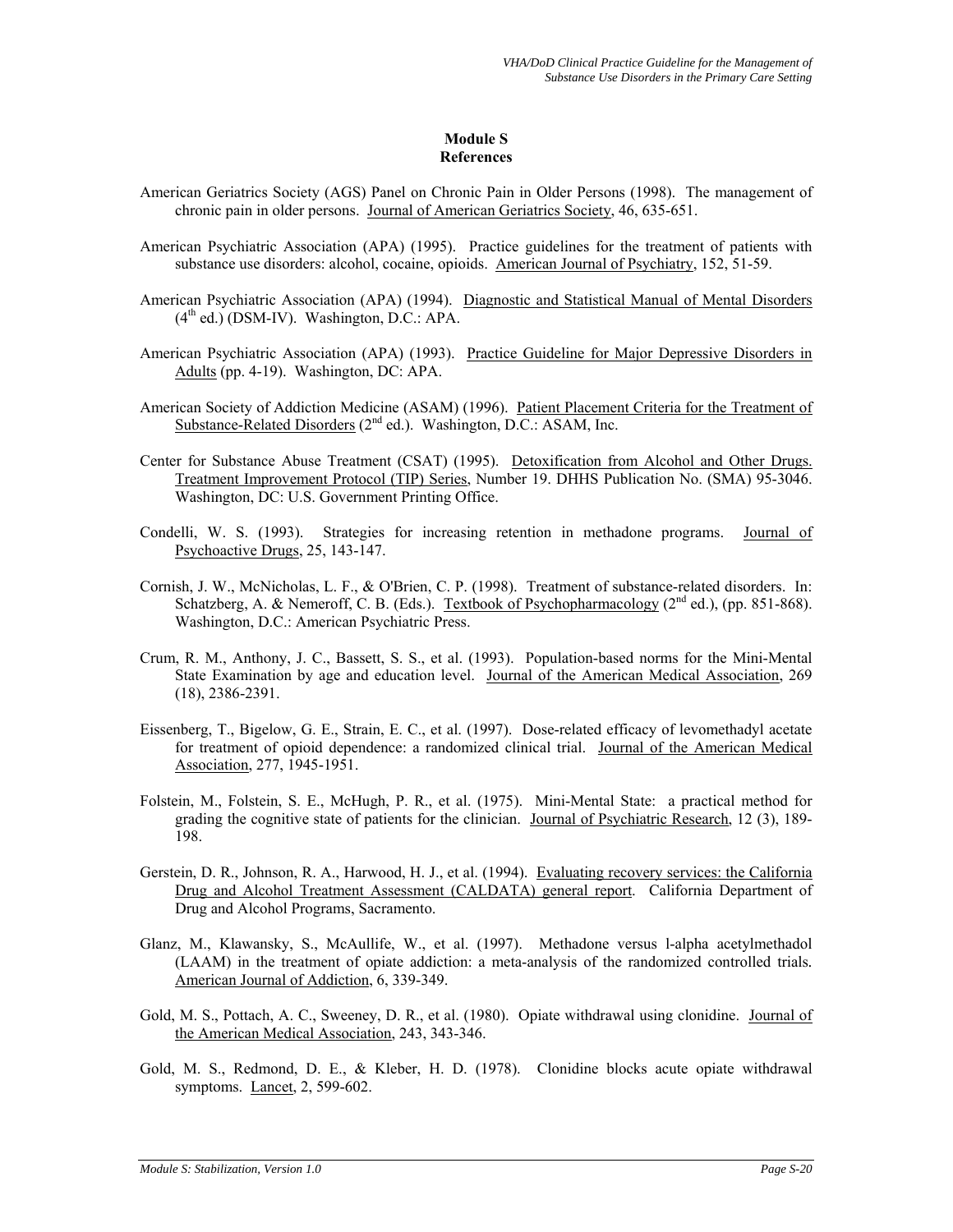- Goodman L. S., Gilman, A., Hardman, J. G., et al. (1996). Goodman and Gilman's The Pharmacological Basis of Therapeutics  $(9^{th}$  ed.). In J. G. Hardman & L. E. Limbird (Eds.). New York: McGraw-Hill, 535.
- Gossop, M. (1990). The development of a Short Opiate Withdrawal Scale (SOWS). Addictive Behaviors; 15, 487-490.
- Hasting, E. J., & Hamberger, L. K. (1997). Sociodemographic predictors of violence. Psychiatric Clinics of North America, 20, 323-335.
- Hayashida, M., Alterman, A. I., McLellan, A. T., et al. (1989). Comparative effectiveness and costs of inpatient and outpatient detoxification of patients with mild-to-moderate alcohol withdrawal syndrome. New England Journal of Medicine, 320, 358-365.
- Hirschfeld, R. M., & Russell, J. M. (1997). Assessment and treatment of suicidal patients. New England Journal of Medicine, 337, 910-915.
- Johnson, R. E., Chutuape, M. A., Strain, E. C., et al. (2000). A comparison of levomethadyl acetate, buprenorphine, and methadone for opioid dependence. New England Journal of Medicine, 343, 1290-1297.
- Jones, H. E., Strain, E. C., Bigelow, G. E., et al. (1998). Induction with levomethyadyl acetate: safety and efficacy. Archives of General Psychiatry, 55, 729-736.
- Kiernan, R. J., Mueller, J., Langston, J. W., et al. (1987). The Neurobehavioral Cognitive Status Exam. Annals of Internal Medicine, 107, 481-485.
- Longo, L. P., Parran, T., Johnson, B., et al. (2000). Addiction: Part II. Identification and management of the drug-seeking patient. American Family Physician, 61, 2401-2408.
- Magura, S., Nwakeze, P. C., Kang, S. Y., et al. (1999). Program quality effects on patient outcomes during methadone maintenance: a study of 17 clinics. Substance Use Misuse, 34, 1299-1324.
- Magura, S., & Rosenblum, A. (in press). Leaving methadone treatment: lessons learned, lesson forgotten, lessons ignored. Mt. Sinai Journal of Medicine.
- Malcolm, R., Ballenger, J. C., Sturgis, E., et al. (1989). Double-blind controlled trial comparing carbamazepine to oxazepam treatment of alcohol withdrawal. American Journal of Psychiatry, 146, 617-621.
- Marsch, L. A. (1998). The efficacy of methadone maintenance interventions in reducing illicit opiate use, HIV risk behavior and criminality: a meta-analysis. Addiction, 93, 515-532.

Mattick, R. P., & Hall, W. (1996). Are detoxification programs effective? Lancet, 347, 97-100.

- Mayo-Smith, M. F., Cushman, A. Jr., Hill, A. J., et. al (1997). Pharmacological management of alcohol withdrawal: a meta-analysis and evidence-based practice guideline. Journal of the American Medical Association, 278, 144-151.
- McLellan, A. T., Arndt, I. O., Metzger, D. S., et al. (1993). The effects of psychosocial services in substance abuse treatment. Journal of the American Medical Association, 269, 1953-1959.
- National Consensus Development Panel on Effective Medical Treatment of Opiate Addiction (1998). Effective medical treatment of opiate addiction. Journal of the American Medical Association*,* 280, 1936-1943.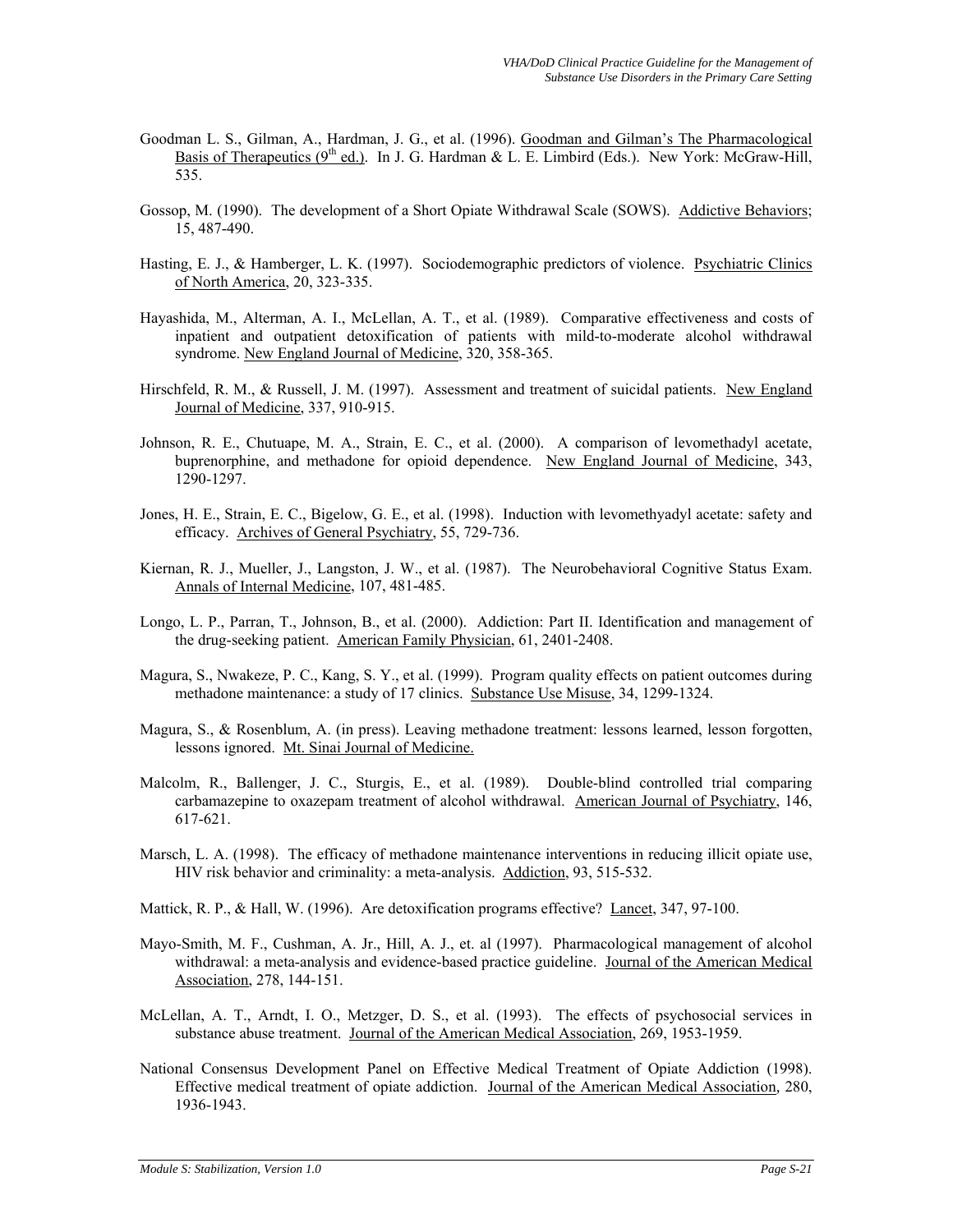- Newman, R. G., & Whitehall, W. B. (1979). Double-blind comparison of methadone and placebomaintenance treatments of narcotic addicts in Hong Kong. Lancet, 2 (8141), 485-488.
- Portenoy, R. K. (1994). Opioid therapy for chronic non-malignant pain: current status. In: HL Fields; J. C. Liebeskind (Eds.). Pharmacological Approaches to the Treatment of Chronic Pain: New Concepts and Critical Issues: Progress in Pain Research and Management, Vol. 1. Seattle IASP Press, 247-288.
- Portenoy, R. K., Dole, V., Joseph, H., et al. for the Pain Management and Chemical Dependency Working Group (1997). Pain management and chemical dependency: evolving perspectives. Journal of the American Medical Association, 278, 592.
- Preston, K. L., Umbricht, A., & Epstein, D. H. (2000). Methadone dose increase and abstinence reinforcement for treatment of continued heroin use during methadone maintenance. Archives of General Psychiatry, 57, 395-404.
- Saitz, R., Mayo-Smith, M. F., Roberts, M. S. et al. (1994). Individualized treatment for alcohol withdrawal: a randomized double-blind controlled trial. Journal of the American Medical Association, 272, 519-523.
- Savage, S. R. (1999). Opioid use in the management of chronic pain. Medical Clinics of North America, 83, 761-786.
- Scimeca, M. M., Savage, S. R., Portenoy, R., et al. (2000). Treatment of pain in methadone-maintained patients. Mt. Sinai Journal of Medicine, 67, 412-422.
- Sees, K. L., Delucchi K. L., Masson, C., et al. (2000). Methadone maintenance versus 180-day psychosocially enriched detoxification for treatment of opioid dependence: a randomized controlled trial. Journal of the American Medical Association, 283 (10), 1303-1310.
- Simpson, D. D., & Sells, S. B. (1990). Opioid Addiction and Treatment: A Twelve-Year Follow-Up. Malabar, FL.: Robert E. Krieger.
- Smith, D. E., & Wesson, D. R. (1994). Benzodiazepines and other sedative-hypnotics. In: M Galanter & H Kleber (Eds.). Textbook of Substance Abuse Treatment. Washington, D.C.: American Psychiatric Press, Inc, 179-190.
- Strain, E. C., Bigelow, G. E., Liebson, I. A., et al. (1999). Moderate- versus high-dose methadone in the treatment of opioid dependence: a randomized trial. Journal of the American Medical Association, 281, 1000-1005.
- Strain, E. C., & Stitzer, M. L. (1999). Methadone Treatment for Opioid Dependence. Baltimore, MD: Johns Hopkins University Press.
- Strain, E. C., Stitzer, M. L., Liebson, I. A., et al. (1993a). Dose-response effects of methadone in the treatment of opioid dependence. Annals of Internal Medicine, 119, 23-27.
- Strain, E. C., Stitzer, M. I., Liebson, I. A., et al. (1993b). Methadone dose and treatment outcome. Drug and Alcohol Dependence, 33, 105-117.
- Sullivan, J. T., Skyora, K., Schneiderman, J., et al. (1989). Assessment of alcohol withdrawal: the revised Clinical Institute Withdrawal Assessment for Alcohol scale (CIWA-Ar). British Journal of Addiction, 84, 1353-1357.
- Thienhaus, D. J., & Piasecki, M. (1998). Assessment of psychiatric patients' risk of violence toward others. Psychiatric Services, 49, 1129-30, 1147.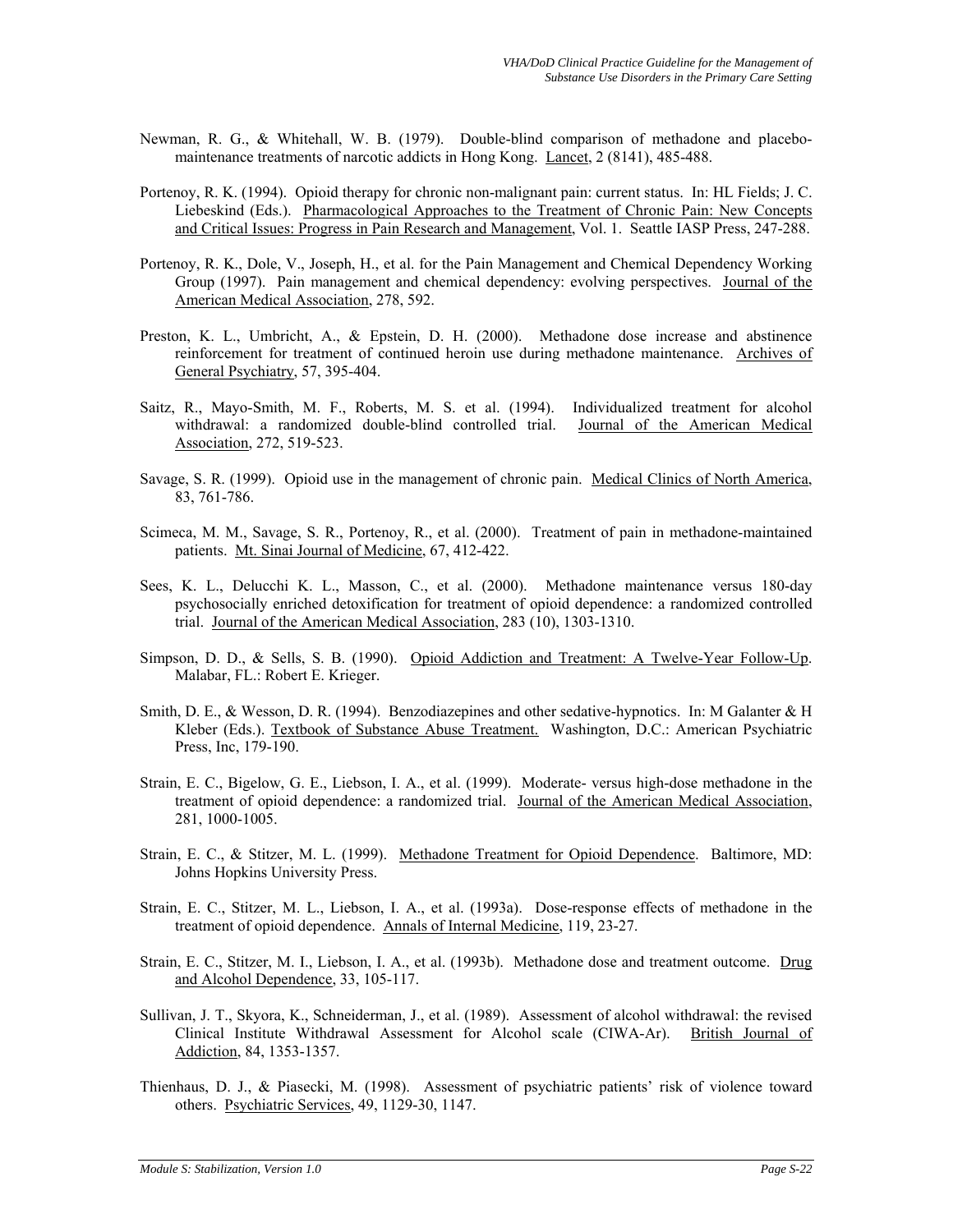- U. S. Department of Health and Human Services (1995). Detoxification from Alcohol and Other Drugs (Tip #19) (DHHS Publication No. (SMA)95-3046). Rockville, MD: Department of Health and Human Services.
- U. S. Department of Health and Human Services (1993). State Methadone Treatment Guidelines. Treatment Improvement Protocol (TIP) Series #1. M. W. Parrino, Consensus Panel Chair, Center for Substance Abuse Treatment.
- U. S. Preventive Services Task Forces (1996). Guide to Clinical Preventive Services (2<sup>nd</sup> ed.). Baltimore, MD: Williams & Wilkins.
- Veterans Affairs Task Force on Prevention and Management of Suicidal and Assaultive Behavior. (Not dated) Prevention of Suicide: Everyone's Concern (education module).
- Zilm, D. H., & Sellers, E. M. (1978). The quantitative assessment of physical dependence on opiates. Drug and Alcohol Dependence, 3, 419-428.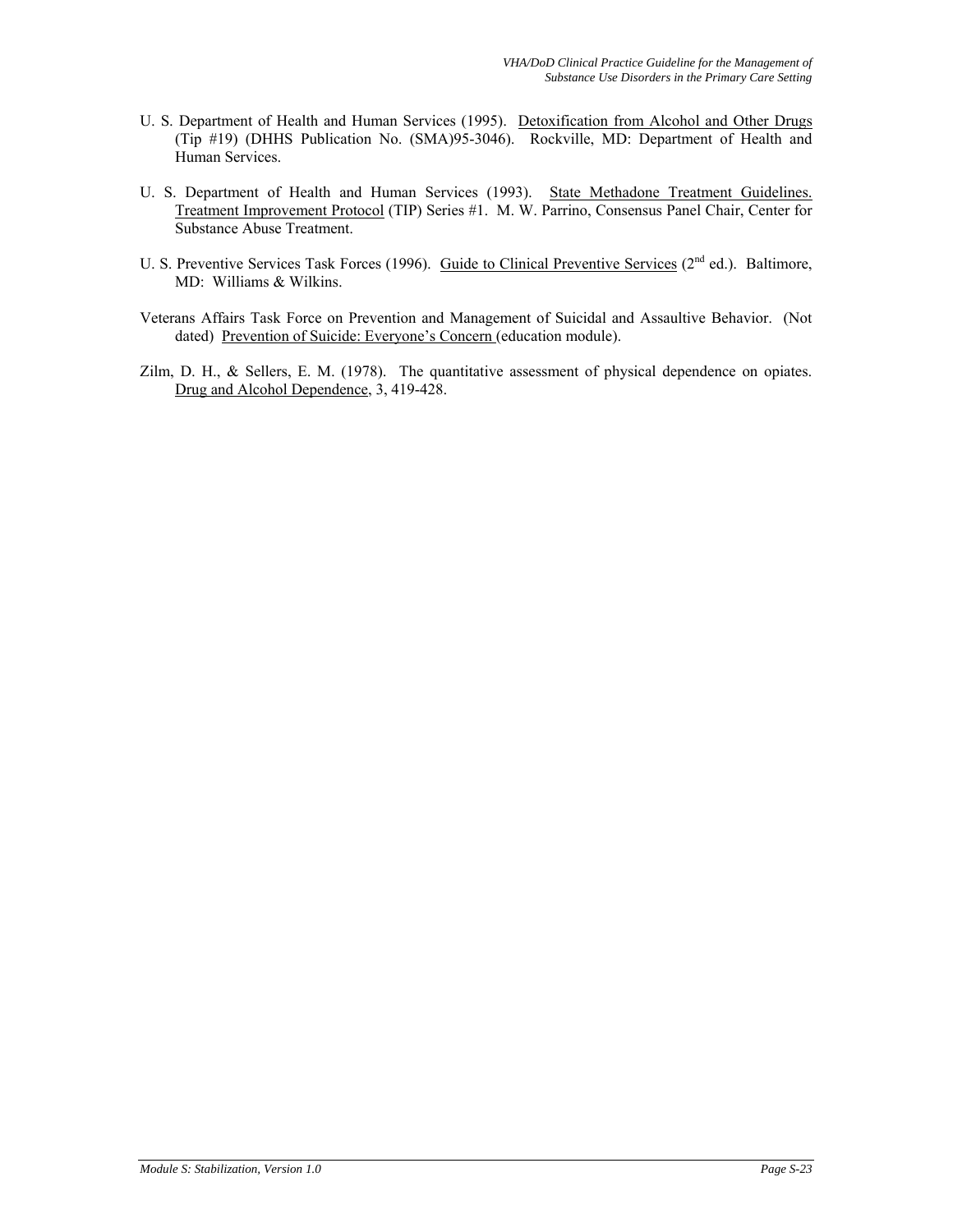# VHA/DoD CLINICAL PRACTICE GUIDELINE FOR THE MANAGEMENT OF **SUBSTANCE USE DISORDERS**  IN THE PRIMARY CARE SETTI**NG**

**PARTICIPANT LIST** 

Version 1.0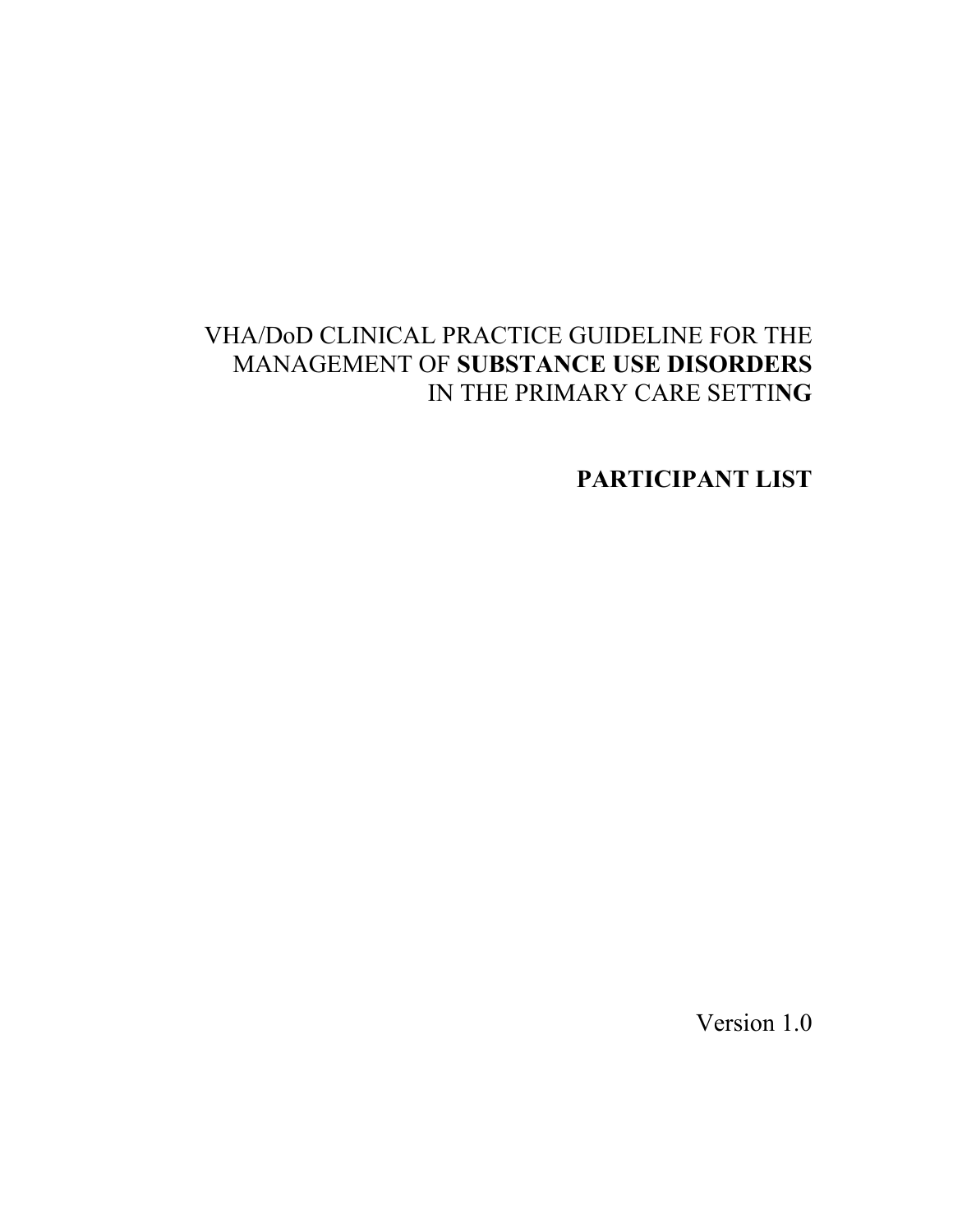# **PARTICIPANT LIST**

Carolyn Barrett-Ballinger, MA Clinical Operations Bureau of Medicine and Surgery 2300 E St., NW Washington, DC 20372 202-762-3109 202-762-3109 (fax)  $csbarrett-ballinger@us med.navy.mil$ 

Stuart Bokser, MSW Clinical Director Ft. Monmouth, Building 864 Ft. Monmouth, NJ 07703 732-532-2415 732-532-6429 (fax) [stu.bokser@na.amedd.army.mil](mailto:stu.bokser@na.amedd.army.mil)

Sandra Brake, ACSW Acting Director of Social Work VHA Headquarters 810 Vermont Avenue Washington, DC 20920 202-273-8549 202-273-8385 (fax) [brake.sandra@vhaco.gov](mailto:brake.sandra@vhaco.gov)

Peter Durand, LTC, MC, USAF AFMOA/SGOC 110 Luke Ave, Room 405 Bolling AFB, DC 20332 202-767-4169 202-404-4043 (fax) [peter.durand@usafsg.bolling.af.mil](mailto:Peter.durand@usafsg.bolling.af.mil)

Noreen Durkin, MSN Associate QM Coordinator James A. Haley VAMC 13000 Bruce B. Downs Blvd. Tampa, FL 33612 813-972-2000, ext. 7156 813-979-3693 (fax) [noreen.durkin@med.va.gov](mailto:noreen.durkin@med.va.gov)

Joanne Fertig, PhD Psychologist Treatment Research Branch Division of Clinical & Prevention Research National Institute on Alcohol Abuse and Alcoholism 6000 Executive Blvd. Bethesda, MD 20892 301-443-0635 301-443-8772 (fax)

Rosalie Fishman, RN, MSN, CPHQ Clinical Coordinator Birch & Davis Holdings, Inc. 8905 Fairview Road Silver Spring, MD 20910 301-650-0218 301-650-0398 (fax) [rfishman@birchdavis.com](mailto:rfishman@birchdavis.com)

Roger W. Hartman Health Policy Analyst OASD (HA)/TMA Skyline 5, Suite 810 511 Leesburg Pike Falls Church, VA 22041 703-681-0064 703-681-6037 (fax) [roger.hartman@tma.osd.mil](mailto:roger.hartman@tma.osd.mil)

Verna Hightower Birch & Davis Holdings, Inc. 8905 Fairview Road Silver Spring, MD 20910 301-650-0357 301-650-0398 (fax) [vhightower@birchdavis.com](mailto:vhightower@birchdavis.com)

Ken Hoffman, COL, MC, USA Medical Director Military and Veterans Health Coordinating Board, and Persian Gulf Veterans Coordinating Board 810 Vermont Ave., NW (13H) Washington, DC 20420 202-273-9895 202-273-9912 (fax) [kenneth.hoffman@mail.va.gov](mailto:kenneth.hoffman@mail.va.gov)

Vern Hunter, EdM Clinical Director Community Counseling Center MEDDAC 515 Sternberg Ave Ft. Eustis, VA 23604 (757) 314-7557 (757) 314-7678 (fax) [vern.hunter@na.amedd.army.mil](mailto:vern.hunter@na.amedd.army.mil)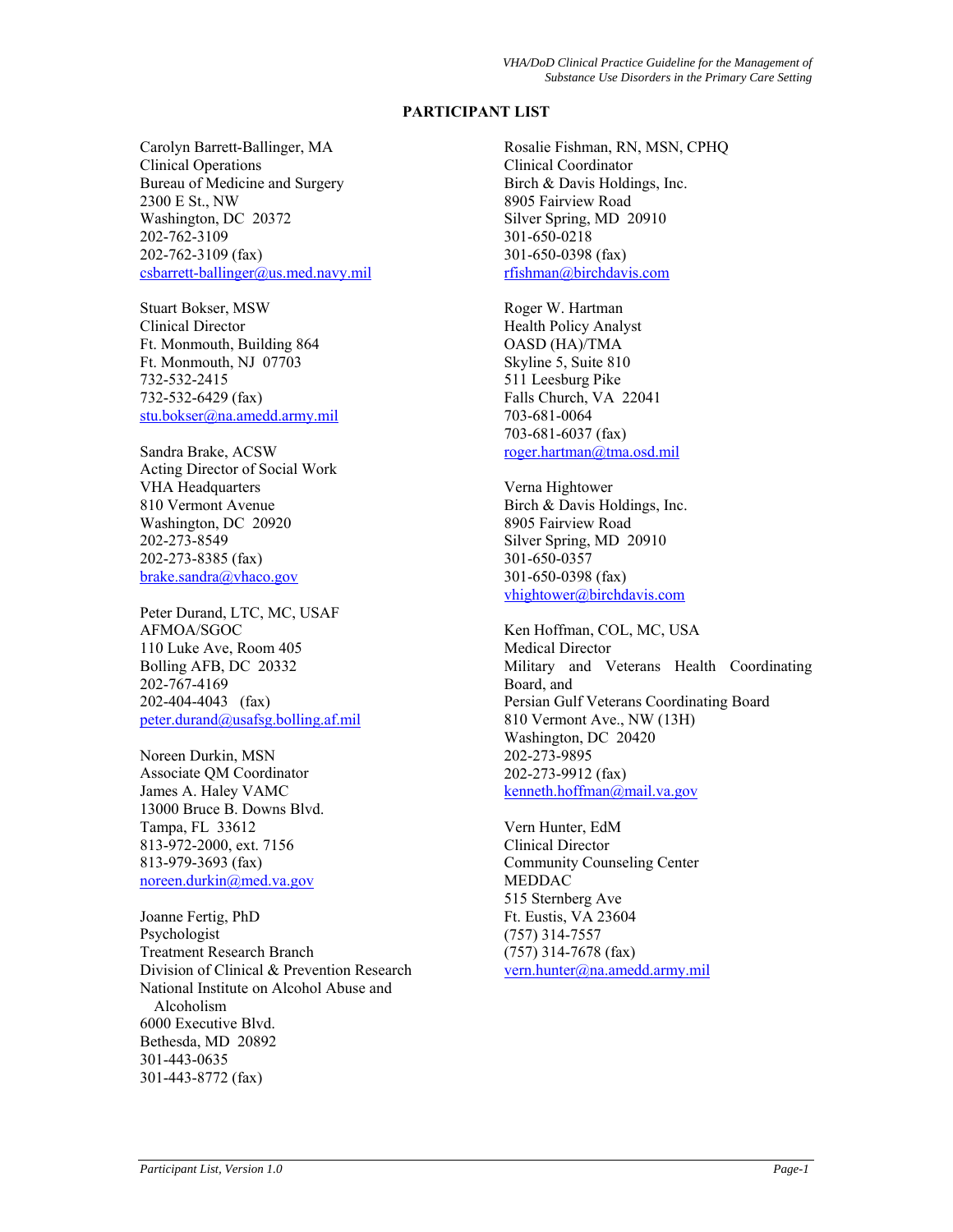# **PARTICIPANT LIST**

Sarah Ingersoll Field Operations Director Birch & Davis Holdings, Inc. 8905 Fairview Road Silver Spring, MD 20910 301-650-0218 301-650-0398 (fax) [singersoll@birchdavis.com](mailto:singersoll@birchdavis.com)

David Jones, LTC, MC USA Chief, Internal Medicine Service Walter Reed Army Medical Center 6900 Georgia Ave. Washington, DC 20307 202-782-5580 202-782-5036 (fax) [david.jones.2@amedd.army.mil](mailto:david.jones.2@amedd.army.mil)

Arthur Kaufman, MD Medical Director Birch & Davis Holdings, Inc. 8905 Fairview Road Silver Spring, MD 20910 301-650-0268 301-650-0398 (fax) [akaufman@birchdavis.com](mailto:akaufman@birchdavis.com)

Daniel Kivlahan, PhD Director, VA Center of Excellence in Substance Abuse Treatment and Education VA Puget Sound Associate Professor, Department of Psychiatry and Behavioral Sciences, University of Washington 1660 S. Columbian Way Seattle, WA 98108 206-768-5483 206-764-2293 (fax) [daniel.kivlahan@med.va.gov](mailto:daniel.kivlahan@med.va.gov)

George Kolodner, MD Kolmac Clinic – Suite #2 1003 Spring Street Silver Spring, MD 20910 301-589-0255 301-589-0291 (fax) [gkolodner@aol.com](mailto:gkolodner@aol.com)

Joanne Marko, SLP, MS Senior Consultant Birch & Davis Holdings, Inc. 8905 Fairview Road Silver Spring, MD 20910 301-650-0269 301-650-0398 (fax) [jmarko@birchdavis.com](mailto:jmarko@birchdavis.com)

Laura F. McNicholas, MD, PhD Director, VA Center of Excellence in Substance Abuse Treatment and Education Philadelphia VAMC 7E (116) University & Woodland Avenues Philadelphia, PA 19104 215-823-6085 215-823-5919 (fax) [mcnicholas@research.trc.upenn.edu](mailto:mcnicholas@research.trc.upenn.edu)

Charles Miller, MD Medical Coordinator, AMEDD Clinical Practice Guideline USA Medcom MCHO-CL-C 2050 Worth Road, Suite 102 Fort Sam Houston, TX 78234 210-221-7109 210-221-6896 (fax) [charles.miller@cen.amedd.army.mil](mailto:charles.miller@cen.amedd.army.mil)

Shannon Miller, MD, CMRO MAJ, USAF, MC Chief, Triservice Addiction Recovery Center Malcolm Grow USAF Medical Center 1050 W. Perimeter Rd, Ste. B4-23 89MDOS/SGOHA Andrews AFB, MD 20762 240-857-8227 240-857-8367 (fax) [shannon.miller@mgmc.af.mil](mailto:shannon.miller@mgmc.af.mil)

Charlotte A. Mullican, MPH Health Scientist Administrator Agency for Health Care &Research Quality 6010 Executive Blvd., Suite 336 Rockville, MD 20852 301-594-0382 301-594-3211 (fax) [cmullica@ahrq.gov](mailto:cmullica@ahrd.gov)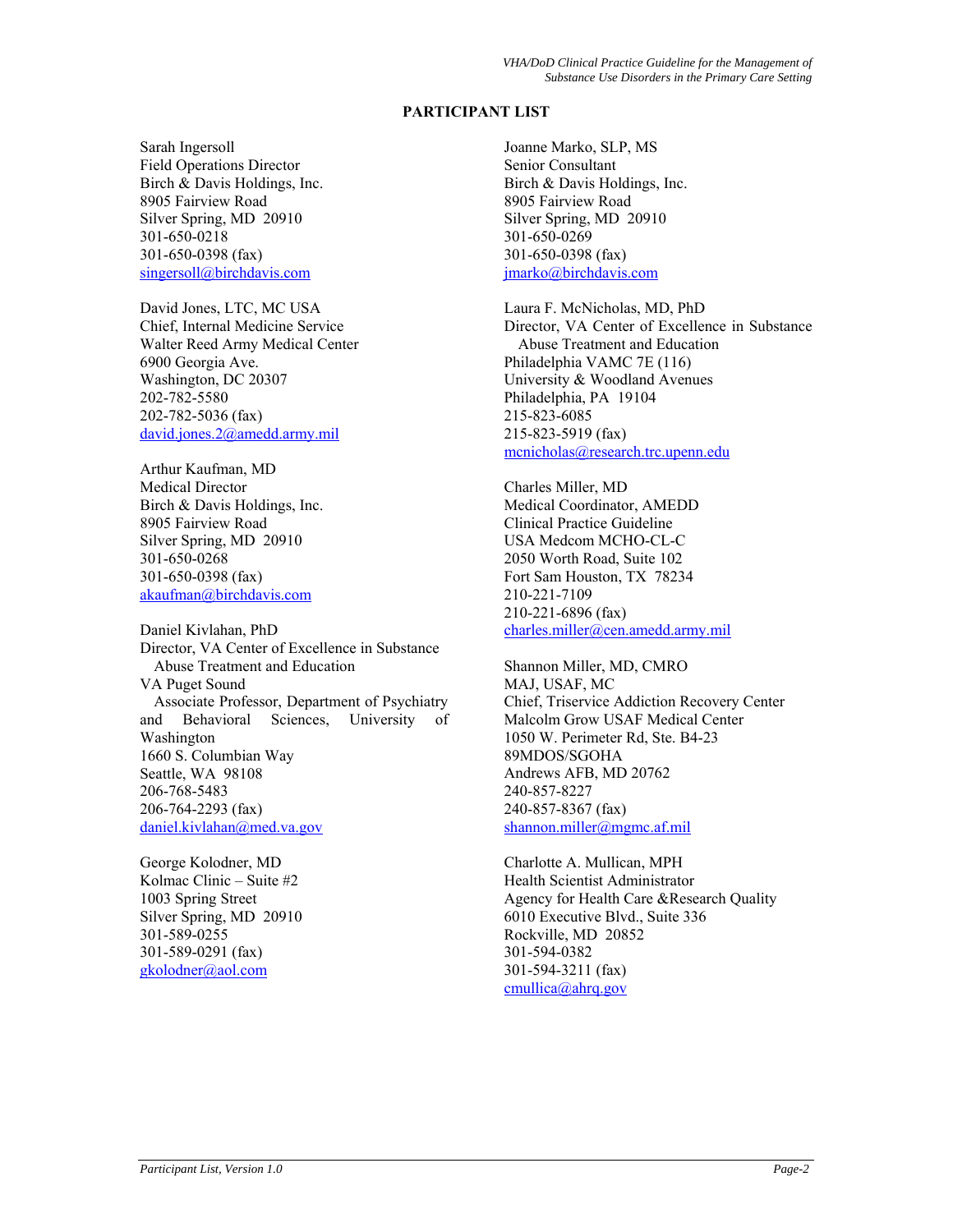# **PARTICIPANT LIST**

Robert B. Murphy, CAPT, MC, USN Executive Assistant, DoD Prevention, Safety and Health Promotion Council QuIC Substance Abuse Task Force 110 Luke Ave, Suite 405 Bolling AFB, DC 20332 202-404-8089 202-404-8098 (fax) [robert.murphy@usafsg.bolling.af.mil](mailto:robert.murphy@usafsg.bolling.af.mil)

Tina Russ, PhD, CPT, BSC, USAF Health Psychology Consultant, OPHSA 2602 Doolittle Rd. Building 804 AFMOA/SGOH Brooks AFB, TX 78235 210-536-4322 210-536-6290 (fax) [tina.russ@ophsa.brooks.af.mil](mailto:tina.russ@ophsa.brooks.af.mil)

Wendy Smith, PhD Health Services Research Program NIAAA 600 Executive Blvd. Suite 505 Bethesda, MD 20892 301-443-8771 301-443-8774 (fax) [wsmith@willco.niaaa.nih.gov](mailto:wsmith@willco.niaaa.nih.gov)

Janet Spinks, RN, MS, CPHQ Senior Consultant Birch & Davis Holdings, Inc. 8905 Fairview Road Silver Spring, MD 20910 301-650-0285 301-650-0398 (fax) [jspinks@birchdavis.com](mailto:jspinks@birchdavis.com)

Frances Stewart, CAPT, MC, USN Program Director Patient Advocacy/Medical Ethics Office of the ASD Five Skyline Place, Suite 601 5111 Leesburg Pike Falls Church, VA 22041 703-681-1703, ext. 5214 703-681-3658 (fax) [frances.stewart@ha.osd.mil](mailto:francis.stewart@ha.osd.mil)

Richard Suchinsky, MD Associate Chief for Addictive Disorders Department of Veterans Affairs 810 Vermont Avenue, NW Washington, DC 20420 202-273-8437 202-273-9069 (fax) [ruchard.suchinsky@hg.va.gov](mailto:ruchard.suchinsky@hg.va.gov)

Oded Susskind, MPH P. O. Box 112 Brookline, MA 02146 617-232-3558 617-713-4431 (fax) [oded@tiac.net](mailto:oded@tiac.net)

Debby Walder, RN, MSN Performance Management Facilitator Department of Veterans Affairs 810 Vermont Avenue, NW Washington, DC 20420 202-273-8336 202-273-9030 (fax) [debby.walder@mail.va.gov](mailto:debby.walder@mail.va.gov)

Christine D. Winslow Program Development Coordinator Birch & Davis Holdings, Inc. 3 Skyline Place, Suite 600 5201 Leesburg Pike Falls Church, VA 22041 703-998-4981 703-820-7363 (fax) [cwinslow@birchdavis.com](mailto:cwinslow@birchdavis.com)

Mark Willenbring, MD Medical Director, Addictive Disorders Section VA Medical Center (116A) Associate Professor, Department of Psychiatry, University of Minnesota One Veterans Drive Minneapolis, MN 55417 612-725-2000, x3967 612-725-2292 (fax) [vhaminwillem@med.va.gov](mailto:vhaminwillem@med.va.gov)

Russ Wolf, MD, MPH Chief Medical Officer Boston VAMC 130 Marshall Rd Lowell, MA 01852 978-671-9000 978-671-9149 (fax) [frwolf@boston.va.gov](mailto:frwolf@boston.va.gov)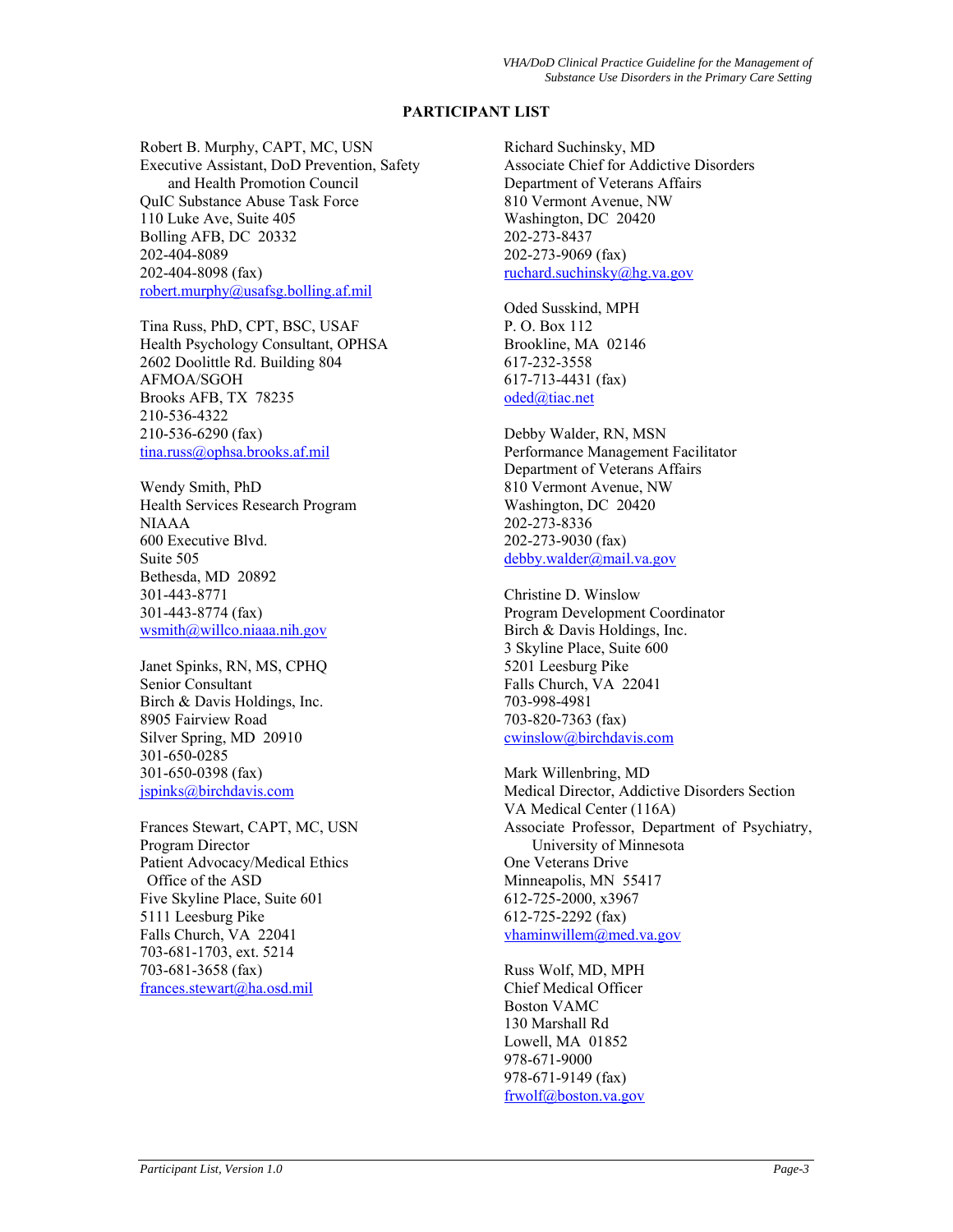# VHA/DoD CLINICAL PRACTICE GUIDELINE FOR THE MANAGEMENT OF **SUBSTANCE USE DISORDERS**  IN THE PRIMARY CARE SETTING

**ACRONYM LIST** 

Version 1.0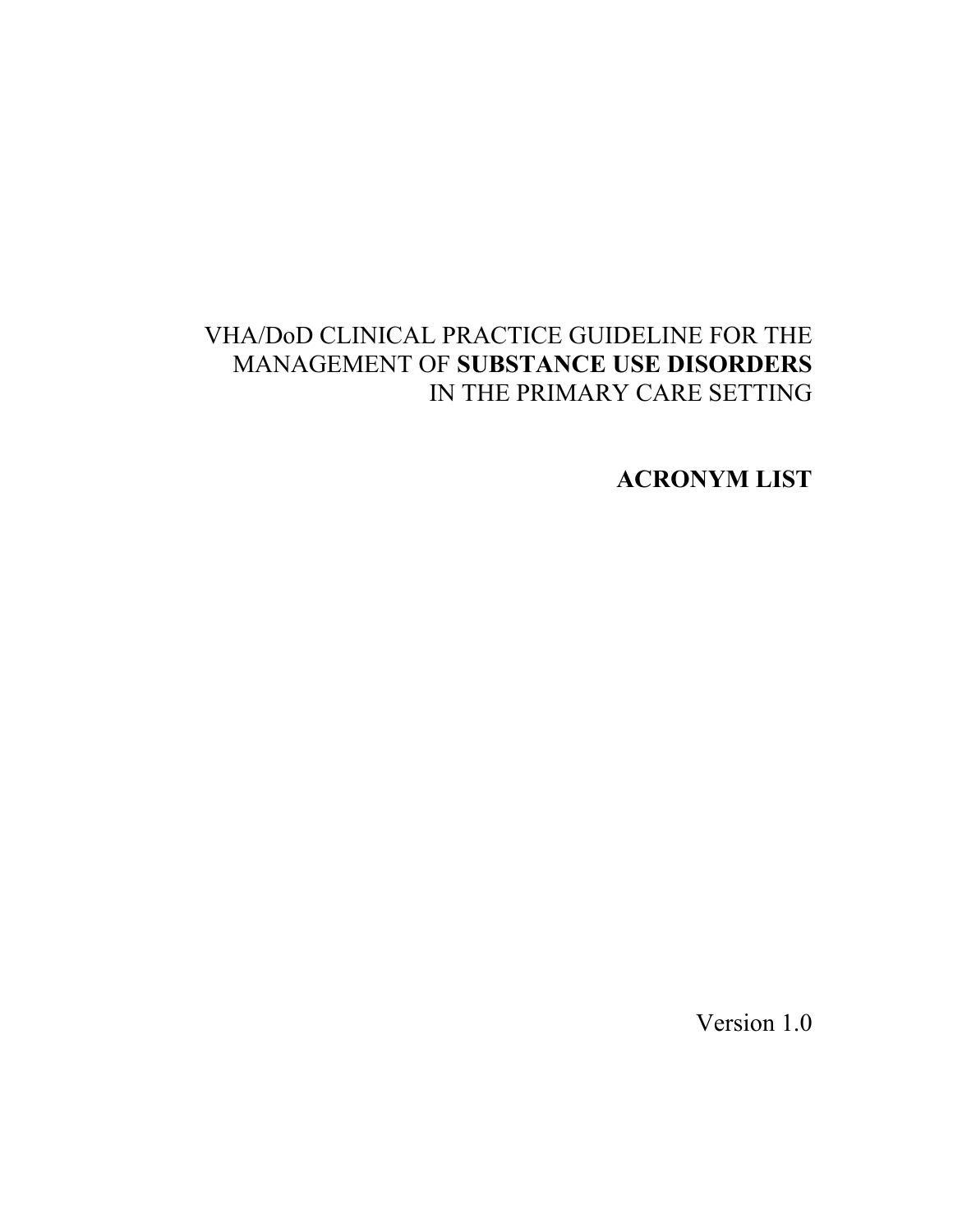# **ACRONYM LIST**

| AA            | Alcoholics Anonymous                                                                                        |
|---------------|-------------------------------------------------------------------------------------------------------------|
| <b>ADAPT</b>  | Alcohol and Drug Abuse Prevention and Treatment                                                             |
| <b>AHCPR</b>  | Agency for Health Care Policy and Research (now know as the Agency for Health<br>Care Quality and Research) |
| <b>AIDS</b>   | Acquired immunodeficiency syndrome                                                                          |
| <b>APA</b>    | American Psychiatric Association                                                                            |
| <b>ASAP</b>   | Army's Substance Abuse and Prevention program                                                               |
| <b>ASI</b>    | <b>Addiction Severity Index</b>                                                                             |
| <b>ASAM</b>   | American Society of Addiction Medicine                                                                      |
| <b>AUDIT</b>  | Alcohol Use Disorders Screening Test                                                                        |
| <b>BAC</b>    | Blood alcohol concentration                                                                                 |
| BAL           | Blood alcohol level                                                                                         |
| b.i.d.        | Twice a day                                                                                                 |
| <b>CAGE</b>   | Alcohol abuse/dependence screening instrument                                                               |
| <b>CARF</b>   | Commission on Accreditation of Rehabilitation Facilities                                                    |
| <b>CCT</b>    | Clinical controlled trials                                                                                  |
| <b>CINA</b>   | <b>Clinical Institute Narcotics Assessment</b>                                                              |
| CIWA-Ar       | Clinical Institute Withdrawal Assessment for Alcohol - Revised                                              |
| <b>CNS</b>    | Central nervous system                                                                                      |
| CPG           | Clinical practice guideline                                                                                 |
| <b>CSAT</b>   | Center for Substance Abuse Treatment                                                                        |
| <b>DAST</b>   | Drug Abuse/Dependence Screener                                                                              |
| <b>DEA</b>    | Drug Enforcement Administration                                                                             |
| <b>DER</b>    | Disulfiram ethanol reaction                                                                                 |
| <b>DHHS</b>   | U.S. Department of Health and Human Services                                                                |
| DoD           | Department of Defense                                                                                       |
| <b>DSM-IV</b> | Diagnostic and Statistical Manual of Mental Disorders, Fourth Edition                                       |
| DT            | Delirium tremens                                                                                            |
| <b>FDA</b>    | U.S. Food and Drug Administration                                                                           |
| <b>GGT</b>    | Gamma glutamic transferase                                                                                  |
| GI            | Gastrointestinal                                                                                            |
| HIV           | Human immunodeficiency virus                                                                                |
| <b>IOM</b>    | Institute of Medicine                                                                                       |
| <b>JCAHO</b>  | Joint Commission of Accreditation on Healthcare Organizations                                               |
| <b>LAAM</b>   | Levomethadyl acetate hydrochloride                                                                          |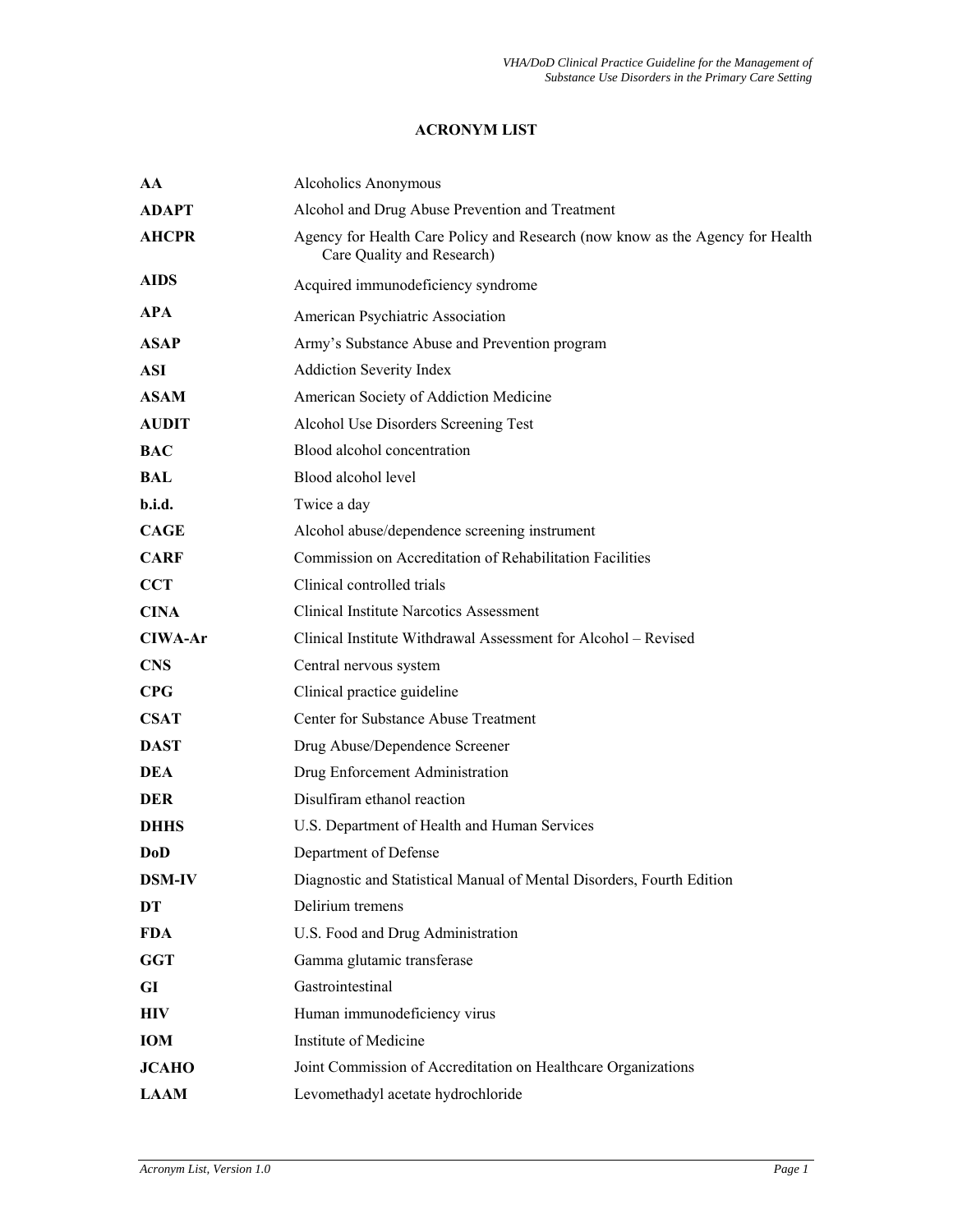# **ACRONYM LIST**

| <b>MCV</b>       | Mean corpuscular volume                                          |
|------------------|------------------------------------------------------------------|
| <b>MDD</b>       | Major depressive disorder                                        |
| <b>MMSE</b>      | Folstein's Mini-Mental State Examination                         |
| <b>MSE</b>       | <b>Mental Status Examination</b>                                 |
| <b>NIAAA</b>     | National Institute on Alcohol Abuse and Alcoholism               |
| <b>OAT</b>       | Opioid agonist therapy                                           |
| <b>OTC</b>       | Over-the-counter                                                 |
| <b>PPC</b>       | Patient placement criteria                                       |
| <b>PRN</b>       | As needed                                                        |
| QE               | Quality of evidence                                              |
| <b>RCTs</b>      | Random controlled trials                                         |
| <b>SACC</b>      | <b>Substance Abuse Counseling Center</b>                         |
| <b>SAMHSA</b>    | Substance Abuse and Mental Health Services Administration        |
| <b>SARRTP</b>    | VA Substance Abuse Residential Rehabilitation Treatment Programs |
| <b>SOWS</b>      | Short Opiate Withdrawal Scale                                    |
| <b>SR</b>        | Strength of recommendation                                       |
| <b>SUD</b>       | Substance use disorder                                           |
| <b>TICS</b>      | Two-Item Conjoint Screen                                         |
| <b>TRISARC</b>   | Tri-Service Addiction Recovery Center                            |
| <b>U.S. DHHS</b> | United States Department of Health and Human Services            |
| <b>U.S. PSTF</b> | United States Preventive Services Task Forces                    |
| VHA              | Veterans Health Administration                                   |
| VA               | Veterans Administration                                          |
| <b>VistA</b>     | VA centralized computer system                                   |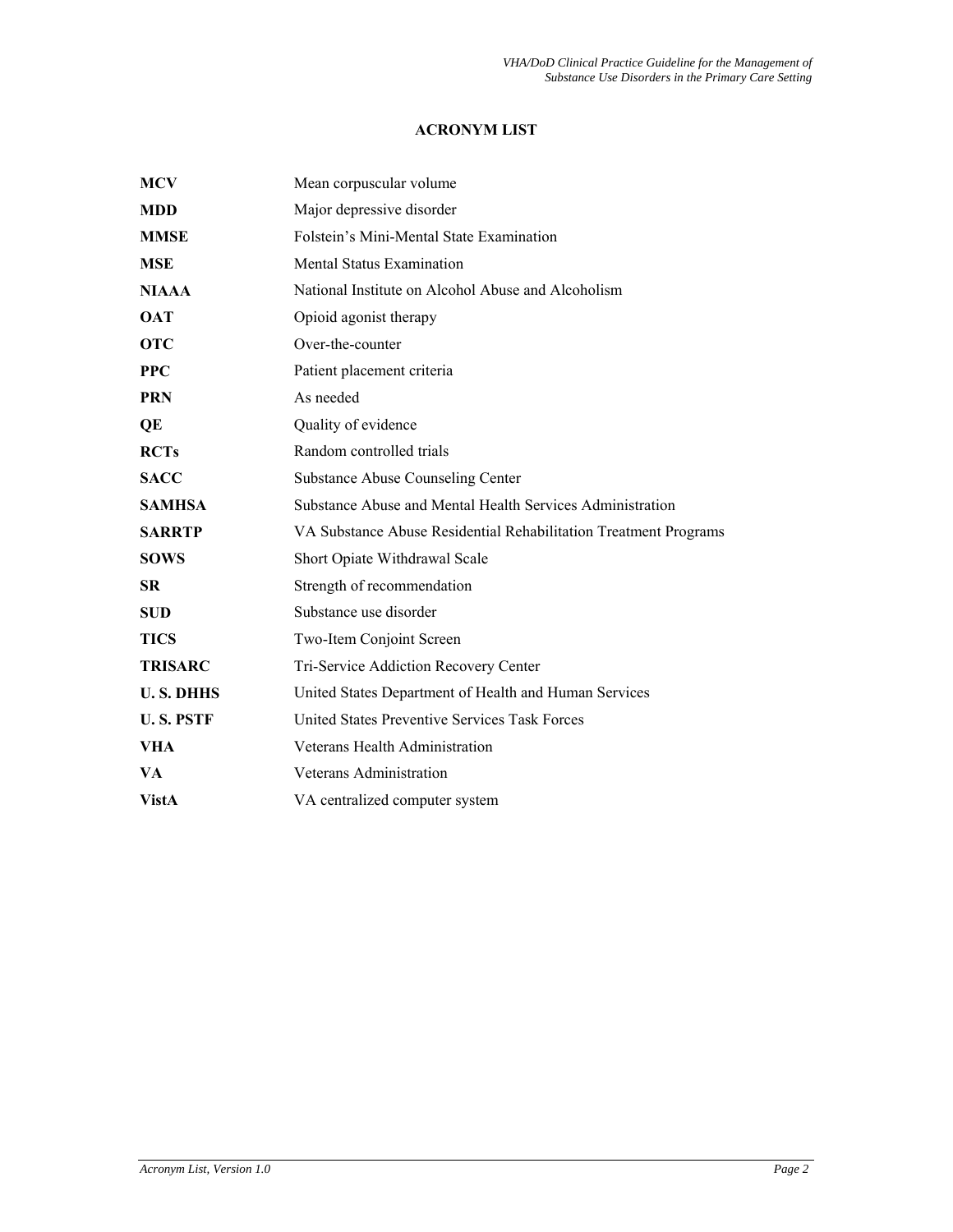# VHA/DoD CLINICAL PRACTICE GUIDELINE FOR THE MANAGEMENT OF **SUBSTANCE USE DISORDERS** IN THE PRIMARY CARE SETTING

**BIBLIOGRAPHY** 

Version 1.0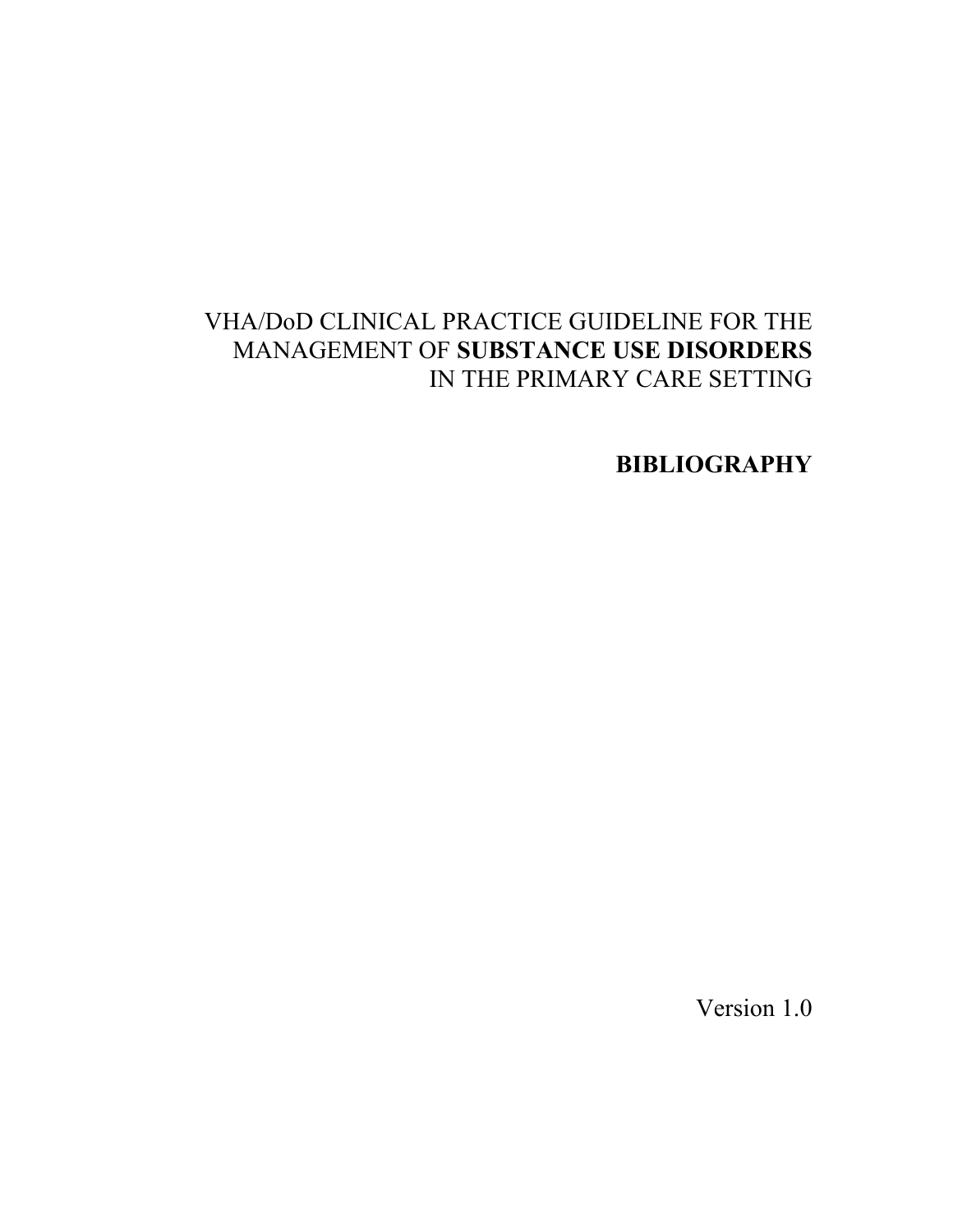#### **Bibliography**

Alcohol Research & Health (AR&H) (2000). Highlights from the 10th Special Report to Congress, 24:1.

- Adams, A., Ockene, J. K., Wheeler, E. V., et al. (1998). Alcohol counseling, physicians will do it. Journal of General Internal Medicine, 13, 692-698.
- Agency for Health Care Policy and Research (AHCPR) (1999). Pharmacotherapy for Alcohol Dependence. Summary, Evidence Report/Technology Assessment: Number 3. AHCPR. Rockville, MD: [http://www.ahrq.gov/clinic/alcosumm.htm.](http://www.ahrq.gov/clinic/alcosumm.htm)
- American Geriatrics Society (AGS) Panel on Chronic Pain in Older Persons (1998). The management of chronic pain in older persons. Journal of American Geriatrics Society, 46, 635-651.
- American Psychiatric Association (APA) (1995). Practice guidelines for the treatment of patients with substance use disorders: alcohol, cocaine, opioids. American Journal of Psychiatry, 152, 51-59.
- American Psychiatric Association (APA) (1994). Diagnostic and Statistical Manual of Mental Disorders  $(4<sup>th</sup>$  ed.) (DSM-IV). Washington, D.C.: APA.
- American Psychiatric Association (APA) (1993). Practice Guideline for Major Depressive Disorders in Adults (pp. 4-19). Washington, DC: APA.
- American Society of Addiction Medicine (ASAM) (1996). Patient Placement Criteria for the Treatment of Substance-Related Disorders  $(2^{nd}$  ed.). Washington, D.C.: ASAM, Inc.
- Annual Medical Examiner Data 1990: Data from the Drug Abuse Warning Network (DAWN) Statistical Series: Series 1, No. 10-B (1991), (DHHS Publication (ADM) 91-1840). U. S. Department of Health and Human Services, National Institute on Drug Abuse. Rockville, MD.
- Anton, R. F., Litton, R. Z., & Allen, J. P. (1995). Biological assessment of alcohol consumption. In J. P. Allen & M. Columbus (Eds.). Assessing Alcohol Problems: A Guide for Clinicians and Researchers (pp. 31-40). Bethesda, MD: National Institute on Alcohol Abuse and Alcoholism.
- Anton, R. F., Moak, D. H., Waid, L. R., et al. (1999). Naltrexone and cognitive behavioral therapy for the treatment of outpatient alcoholics: results of a placebo-controlled trial. American Journal of Psychiatry, 156, 11, 1758-64.
- Arzin, N. H., Sisson, R., Meyers, R., et al. (1982). Alcoholism treatment by disulfiram and community reinforcement therapy. Journal of Behavior Therapy and Experimental Psychiatry, 13, 105-112.
- Avants, S. K., Margolin, A., Sindelar, J. L., et al. (1999). Day treatment versus enhanced standard methadone services for opioid-dependent patients: a comparison of clinical efficacy and cost. American Journal of Psychiatry, 156, 27-33.
- Bien, A. T., Miller, W., & Tonigan, J. (1993). Brief interventions for alcohol problems: a review. Addiction, 88, 315-336.
- Beck, A. T., Wright, F. D., Newman, C. F., et al. (1993). Cognitive Therapy of Substance Abuse. New York: Guilford Press.
- Bradley, K. A., Badrinath, S., Bush, K., et al. (1998). Medical risks for women who drink alcohol. Journal of General Internal Medicine, 13, 627-639.
- Bradley, K. A., Donovan, D. M., & Larson, E. B. (1993). How much is too much? Advising patients about safe levels of alcohol consumption. Archives of Internal Medicine, 153, 2734-2740.
- Brown, J. M., & Miller, W. R. (1993). Impact of motivational interviewing on participation and outcome in residential alcoholism treatment. Psychology of Addictive Behaviors, 7, 211-218.
- Brown, R. L., Leonard, T., Saunders, L. A., et al. (1997). A two-item screening test for alcohol and other drug problems. Journal of Family Practice, 44, 151-160.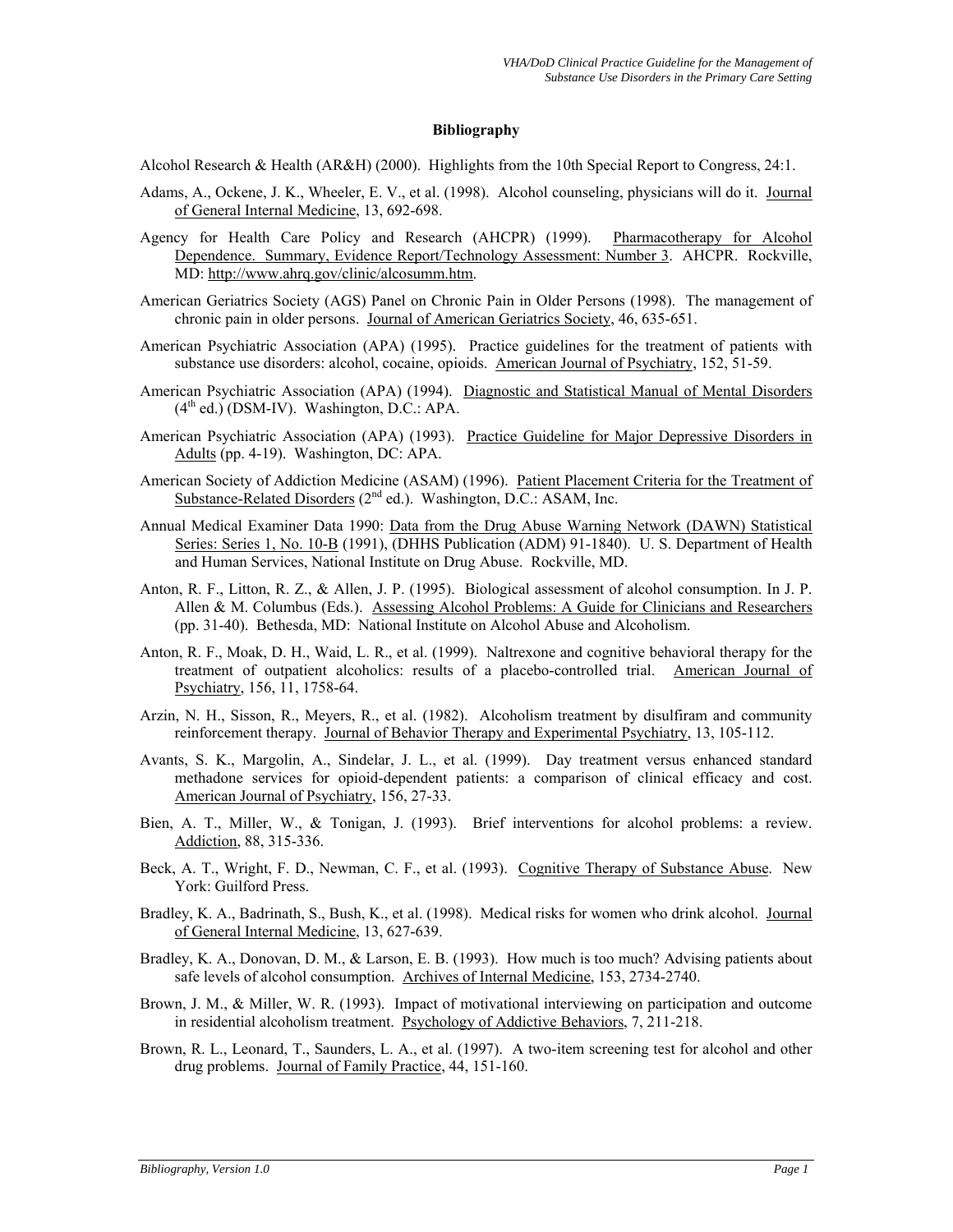- Buchsbaum, D., Buchanan, R., Lawton, M., et al. (1993). A program of screening and prompting improves short-term physician counseling of dependent and nondependent harmful drinkers. Archives of Internal Medicine, 153, 1573-1577.
- Budney, A. J., & Higgins, S. T. (1998). A community reinforcement plus vouchers approach: treating cocaine addiction. National Institute on Drug Abuse Therapy Manuals for Drug Addiction, Manual 2, NIH Publication 98-4309. Rockville, MD: National Institute on Drug Abuse.
- Carroll, K. M. (1998). A cognitive-behavioral approach: treating cocaine addiction. National Institute on Drug Abuse Therapy Manuals for Drug Addiction, Manual 1, NIH Publication 98-4308. Rockville, MD: National Institute on Drug Abuse.
- Carroll, K. M., & Schottenfeld, R. (1997). Nonpharmacologic approaches to substance abuse treatment. Medical Clinics of North America, 81, 927-944.
- Carroll, K. M., Nich, C., Ball, S. A., et al. (1998). Treatment of cocaine and alcohol dependence with psychotherapy and disulfiram. Addiction, 93, 5, 713-27.
- Center for Substance Abuse Treatment (CSAT) (1998). Naltrexone and alcoholism treatment. Treatment Improvement Protocol (TIP) Series, Number 28. DHHS Publication No. (SMA) 98-3206. Washington, DC: U.S. Government Printing Office.
- Center for Substance Abuse Treatment (CSAT) (1995). Detoxification from Alcohol and Other Drugs. Treatment Improvement Protocol (TIP) Series, Number 19. DHHS Publication No. (SMA)95-3046. Washington, DC: U.S. Government Printing Office.
- Chick, J., Gough, K., Wojciech, F., et al. (1992). Disulfiram treatment of alcoholism. British Journal of Psychiatry, 161, 84-89.
- COCHRANE DRUGS AND ALCOHOL GROUP of the Cochrane Collaboration: [http://www.update](http://www.update-software.com/cochrane)[software.com/cochrane.](http://www.update-software.com/cochrane)
- Condelli, W. S. (1993). Strategies for increasing retention in methadone programs. Journal of Psychoactive Drugs, 25, 143-7.
- Cornish, J. W., McNicholas, L. F., & O'Brien, C. P. (1998). Treatment of substance-related disorders. In: Schatzberg, A. & Nemeroff, C. B. (Eds.). Textbook of Psychopharmacology  $(2^{nd}$  ed.), (pp. 851-868). Washington, D.C.: American Psychiatric Press.
- Cornish J. W., Metzger, D., Woody, C. E., et al. (1997). Naltrexone pharmacotherapy for opioid dependent federal probationers*.* Journal of Substance Abuse Treatment, 14, 6, 529-34.
- Crits-Cristoph, P., & Siqueland, L. (1996). Psychosocial treatment for drug abuse: selected review and recommendations for national health care. Archives of General Psychiatry, 53, 749-756.
- Crits-Christoph, P., Siqueland, L., Blaine, J., et al. (1999). Psychosocial treatments for cocaine dependence: results of the NIDA Cocaine Collaborative Study. Archives of General Psychiatry, 56, 493-502.
- Crowley, T. J., Chesluk, D., Dilts, S., et al. (1974). Drug and alcohol abuse among psychiatric admissions. Archives of General Psychiatry, 30, 13-20.
- Crum, R. M., Anthony, J. C., Bassett, S. S., et al. (1993). Population-based norms for the Mini-Mental State Examination by age and education level. Journal of the American Medical Association, 269 (18), 2386-2391.
- Drake, R. E., & Mueser, K. T. (2000). Psychosocial approaches to dual diagnosis. Schizophrenia Bulletin, 26, 105-118.
- Eisen, S. V., Grob, M. C., & Dill, D. L. (1988). Substance Abuse in an Inpatient Population: A Comparison of Patients on Appleton and Generic Units: McLean Hospital Evaluative Service Unit Report 745. Belmont, Mass, McLean Hospital.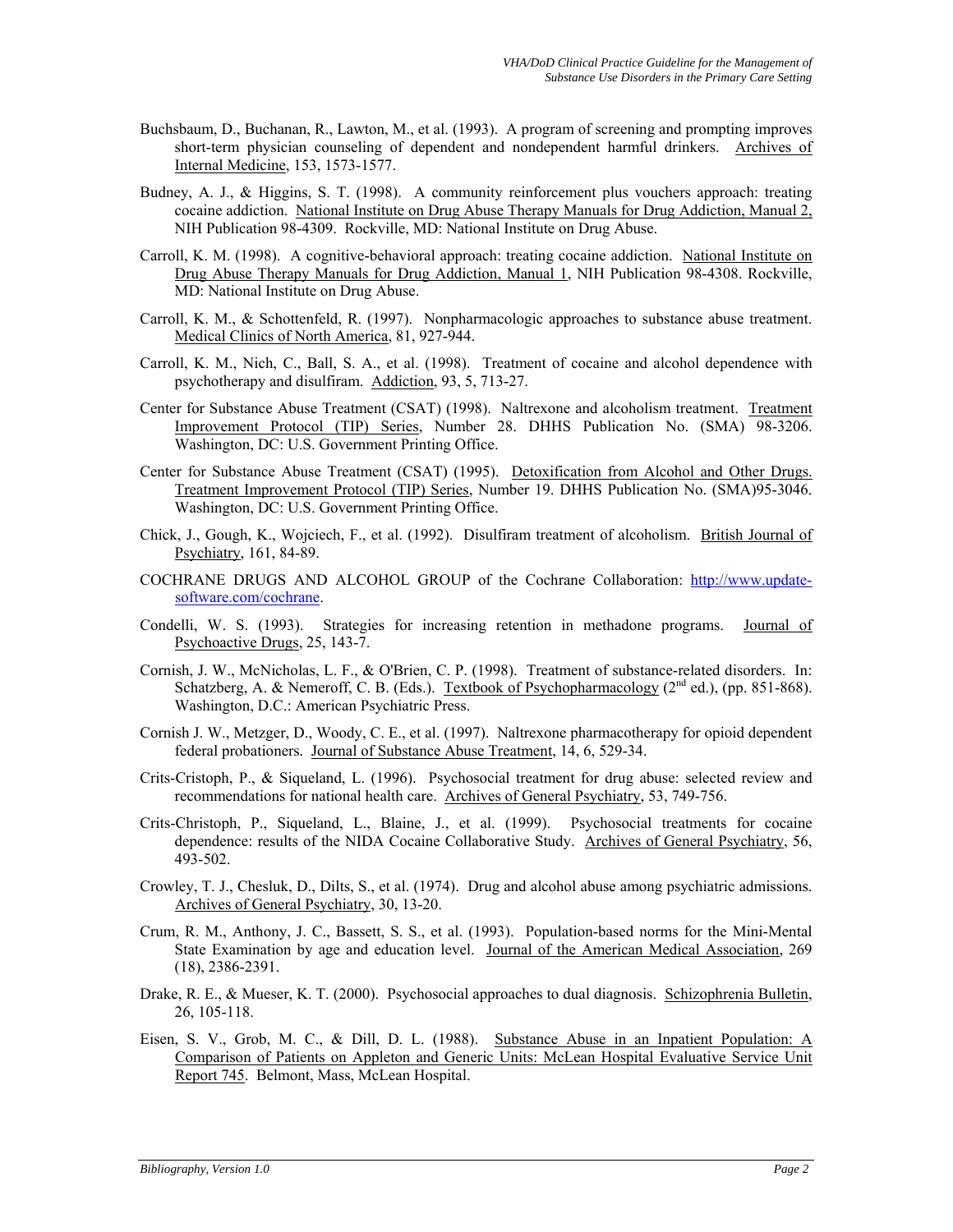- Eissenberg, T., Bigelow, G. E., Strain, E. C., et al. (1997). Dose-related efficacy of levomethadyl acetate for treatment of opioid dependence: a randomized clinical trial. Journal of the American Medical Association, 277, 1945-51.
- Fiellin, D. A., Reid, M. C., & O'Connor, P. G. (2000). Screening for alcohol problems in primary care: a systematic review. Archives of Internal Medicine, 160, 1977-1989.
- Finney, J. W., & Moos, R. H. (1998). Psychosocial treatments for alcohol use disorders. In P. E. Nathan & J. M. Gorman (Eds.), A Guide to Treatments That Work (pp. 156-166). New York: Oxford University Press.
- Fleming, M. F., Barry, K. L., Manwell, L. B., et al. (1997). Brief physician advice for problem alcohol drinkers. Journal of the American Medical Association, 277 (13), 1039-1045.
- Folstein, M., Folstein, S. E., McHugh, P. R., et al. (1975). Mini-Mental State: A practical method for grading the cognitive state of patients for the clinician. Journal of Psychiatric Research, 12 (3), 189- 198.
- Frosch, D. L., Shoptaw, S., Nahom, D., et al. (2000). Associations between tobacco smoking and illicit drug use among methadone-maintained opiate-dependent individuals. Experimental and Clinical Psychopharmacology, 8 (1), 97-103.
- Fuller, R. K. (1995). Antidopsotropic medications. In K. H. Hester & W. R. Miller (Eds.), Alcoholism Treatment Approaches: Effective Alternatives (2<sup>nd</sup> ed.), (pp. 123-133). Needham Heights, NY: Allyn and Bacon.
- Fuller, R. K., & Hiller-Sturmhofel, S. (1999). Alcoholism treatment in the United States: an overview. Alcohol Res Health, 23 (2): 69-77.
- Fuller, R. K., & Roth, H. P. (1979). Disulfiram for the treatment of alcoholism. Annals of Internal Medicine, 90, 901-904.
- Fuller, R. K., Branchey, L., Brightwell, D. R., et al. (1986). Disulfiram treatment of alcoholism: a Veterans Administration cooperative study. Journal of the American Medical Association, 256, 1449- 1455.
- Fureman, B., Parikh, G., Bragg, A., et al. (1990). The Fifth Edition of the Addiction Severity Index Workbook. Philadelphia, PA: University of Pennsylvania and Department of Veterans Affairs, Center for Studies of Addiction.
- Galanter, M. (1997). Network therapy. In J. H. Lowinson, P. Ruiz, R. B. Millman, & J. G. Langrod, (Eds.). Substance Abuse, A Comprehensive Textbook  $(3<sup>rd</sup>$  ed.), (pp. 478-484). Baltimore: MD: Williams & Wilkins.
- Garbutt, J. C., West, S. L., Carey, T. S., et al. (1999). Pharmacological treatment of alcohol dependence: a review of the evidence. Journal of the American Medical Association, 281 (14), 1318-25.
- George, T. P., Chawarski, M. C., Pakes, J., et al. (2000). Disulfiram versus placebo for cocaine dependence in buprenorphine-maintained subjects: a preliminary trial. Biological Psychiatry, 47 (12), 1080-6.
- Gerstein, D. R., Johnson, R. A., Harwood, H. J., et al. (1994). Evaluating Recovery Services: The California Drug and Alcohol Treatment Assessment (CALDATA) general report. California Department of Drug and Alcohol Programs, Sacramento.
- Gerstein, D., & Harwood, H. (Eds.) (1990). Treating Drug Problems (Vol. 1). Washington, DC: National Academy Press.
- Glanz, M., Klawansky, S., McAullife, W., et al. (1997). Methadone versus l-alpha acetylmethadol (LAAM) in the treatment of opiate addiction: a meta-analysis of the randomized controlled trials*.*  American Journal of Addiction, 6, 339-49.
- Gold, M. S., Pottach, A. C., Sweeney, D. R., et al. (1980). Opiate withdrawal using clonidine. Journal of the American Medical Association, 243, 343-346.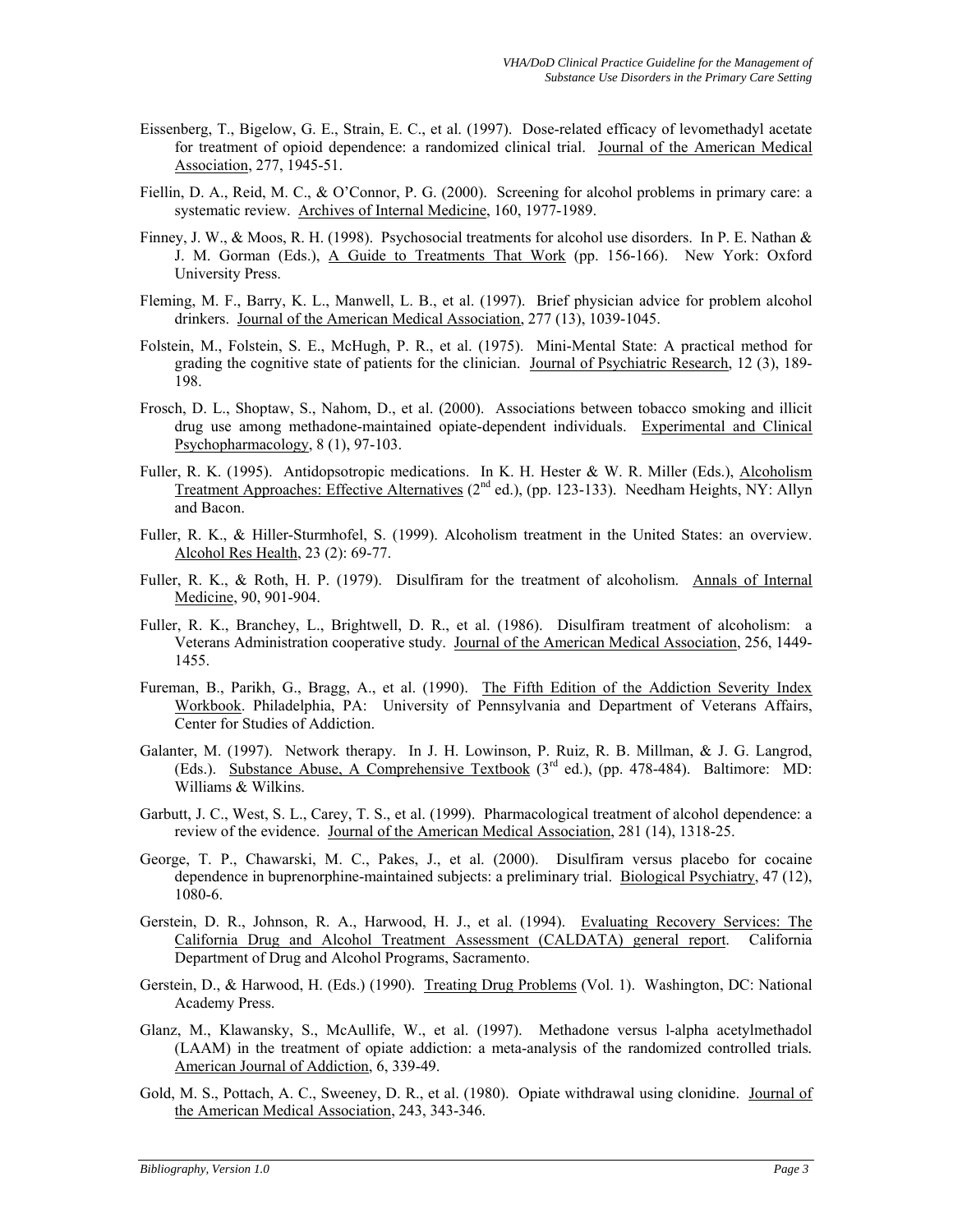- Gold, M. S., Redmond, D. E., & Kleber, H. D. (1978). Clonidine blocks acute opiate withdrawal symptoms. Lancet, 2, 599-602.
- Goodman L. S., Gilman, A., Hardman, J. G., et al. (1996). Goodman and Gilman's The Pharmacological Basis of Therapeutic ( $9<sup>th</sup>$  Ed). In J. G. Hardman & L. E. Limbird (Eds.). New York: McGraw-Hill, 535.
- Gordis, E. (2000). New Advances in Alcoholism Treatment—A Commentary. National Institute on Alcohol Abuse and Alcoholism, No. 49, [http://silk.nih.gov/silk/niaaa1/publication/aa49.htm.](http://silk.nih.gov/silk/niaaa1/publication/aa49.htm)
- Gorski, T. T., & Miller, M. (Eds.) (1986). Staying Sober: A Guide for Relapse Prevention. Independence, MO: Herald House/Independent Press.
- Gossop, M. (1990). The development of a Short Opiate Withdrawal Scale (SOWS). Addictive Behaviors; 15, 487-490.
- Hasin, D., Li, Q., McCloud, S., et al. (1996). Agreement between DSM-III, DSM-III-R, DSM-IV and ICD-10 alcohol diagnoses in US community-sample heavy drinkers. Addiction, 91 (10), 1517-1527.
- Hasting, E. J., & Hamberger, L. K. (1997). Sociodemographic predictors of violence. Psychiatric Clinics of North America, 20, 323-335.
- Hawks, D. A. (1994). A review of current guidelines on moderate drinking for individual consumers. Contemporary Drug Problems, 21, 223-237.
- Hayashida, M., Alterman, A. I., McLellan, A. T., et al. (1989). Comparative effectiveness and costs of inpatient and outpatient detoxification of patients with mild-to-moderate alcohol withdrawal syndrome. New England Journal of Medicine, 320, 358-365.
- Heinssen, R. K., Levendusky, P. G., & Hunter, R. H. (1995). Client as colleague: therapeutic contracting with the seriously mentally ill. American Psychologist, 50, 522-532.
- HHS Fact Sheet, December 2000. U. S. Department of Health and Human Services, [http://www.hhs.gov/news/press/2000pres/00fsmtf.html.](http://www.hhs.gov/news/press/2000pres/00fsmtf.html)
- Hirschfeld, R. M., & Russell, J. M. (1997). Assessment and treatment of suicidal patients. New England Journal of Medicine, 337, 910-915.
- Hser, Y. (1995). Drug treatment counselor practices and effectiveness. Evaluation Review, 19, 389-408.
- Humpreys, K. (1999). Professional interventions that facilitate Twelve-Step self-help group involvement. Alcohol Research and Health, 23, 93-98.
- Institute for Health Policy (1993). Brandeis University: Substance Abuse: The Nation's Number One Health Problem: Key Indicators for Policy. Princeton, NJ, Robert Wood Johnson Foundation.
- Institute of Medicine (IOM) (1990). Broadening the Base of Treatment for Alcohol Problems. Washington, DC: National Academy Press.
- JCAHO, Accreditation Manual for Hospitals, November 1999, Nursing Section, Page NR10.
- Johnson, R. E., Chutuape, M. A., Strain, E. C., et al. (2000). A comparison of levomethadyl acetate, buprenorphine, and methadone for opioid dependence. New England Journal of Medicine, 343, 1290- 1297.
- Jones, H. E., Strain, E. C., Bigelow, G. E., et al. (1998). Induction with levomethyadyl acetate: safety and efficacy. Archives of General Psychiatry, 55, 729-736.
- Kadden, R., Carroll, K. M., & Donovan, D. M., (1992). Cognitive-Behavioral Coping Skills Therapy Manual: A Clinical Research Guide for Therapists Treating Individuals with Alcohol Abuse and Dependence (NIAAA Project MATCH Monograph Series Vol. 3) (DHHS Publication No. (ADM) 92-1895). Rockville, MD: National Institute on Alcohol Abuse and Alcoholism.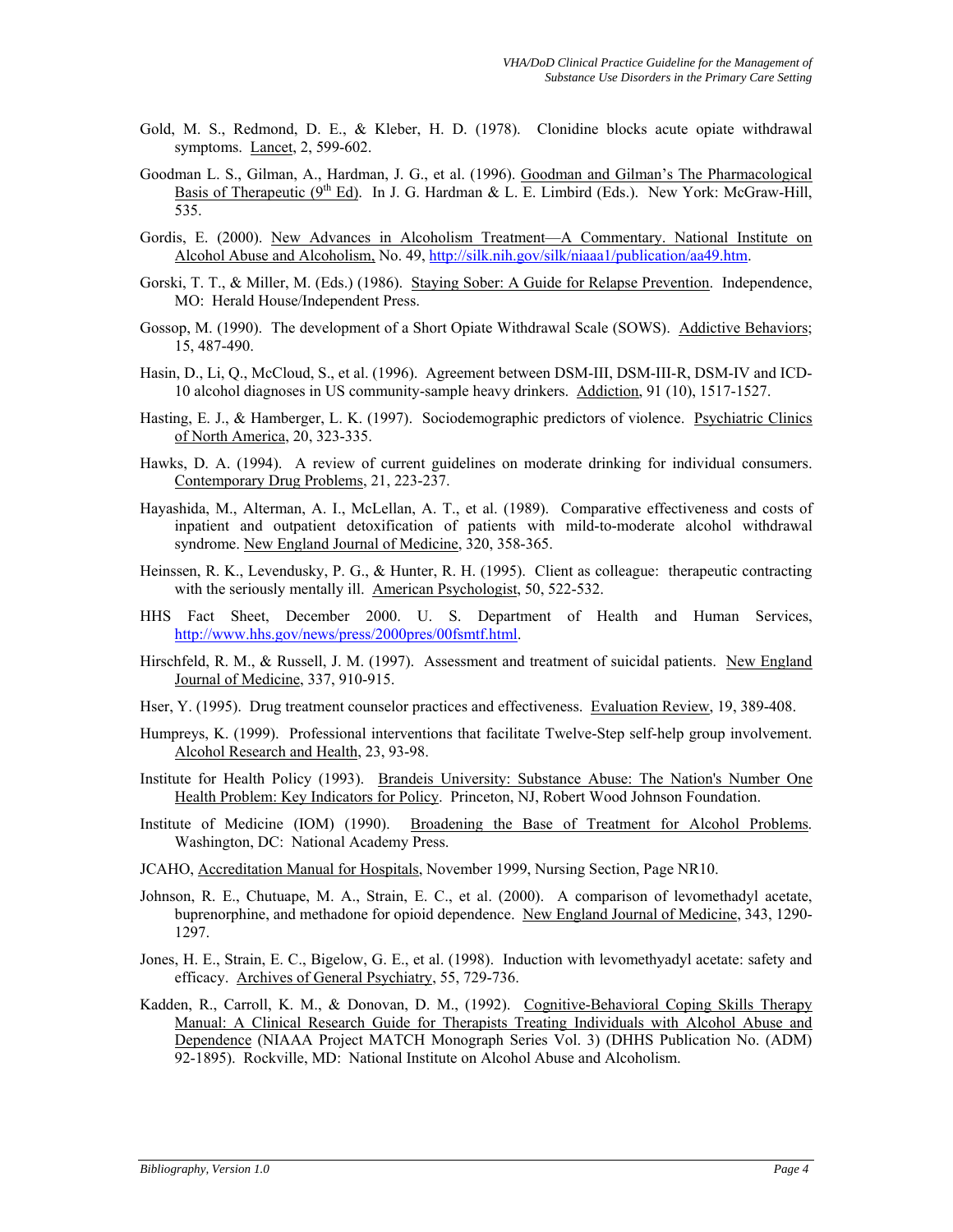- Kazis, L. E., Miller, D. R., Clark, J., et al. (1998). Health-related quality of life in patients served by the Department of Veterans Affairs: results from the Veterans Health Study. Archives of Internal Medicine, 158, 626-632.
- Kessler, R. C., McGonagle, K. A., Zhao, S., et al. (1994). Lifetime and twelve-month prevalence of DSM-III-R psychiatric disorders in the United States: results from the National Comorbidity Study. Archives of General Psychiatry, 51, 8-19.
- Kiernan, R. J., Mueller, J., Langston, J. W., et al. (1987). The Neurobehavioral Cognitive Status Exam. Annals of Internal Medicine, 107, 481-485.
- Kirchmayer, U., Davoli, M., & Verster, A. (1999). Naltrexone maintenance treatment for opioid dependence (Cochrane Review). In: The Cochrane Library, 4. Oxford: Update Software.
- Kraft, K. M., Rothbard, A. B., Hadley, T. R., et al. (1997). Are supplementary services provided during methadone maintenance really cost-effective? American Journal of Psychiatry, 154, 1214-1219.
- Kristensen, H., Ohlin, H., Hulten-Nosslin, M. B., et al. (1983). Identification and intervention of heavy drinking in middle-aged men: results and follow-up of 24-60 months of long-term study with randomized controls. Alcoholism: Clinical and Experimental Research, 7, 203-209.
- Ling, W., & Wesson, D. R. (1984). Naltrexone treatment for addicted health-care professionals: a collaborative private practice*.* Journal of Clinical Psychiatry, 34, 46-52.
- Longo, L. P., Parran, T., Johnson, B., et al. (2000). Addiction: Part II. Identification and management of the drug-seeking patient. American Family Physician, 61, 2401-2408.
- Maddux, J. F., & Desmond, D. P. (1992). Methadone maintenance and recovery from opioid dependence. American Journal of Drug and Alcohol Abuse, 18, 63-74.
- Magura, S., & Rosenblum, A. (in press). Leaving methadone treatment: lessons learned, lesson forgotten, lessons ignored. Mt. Sinai Journal of Medicine.
- Magura, S., Nwakeze, P. C., Kang, S. Y., et al. (1999). Program quality effects on patient outcomes during methadone maintenance: a study of 17 clinics. Substance Use Misuse, 34, 1299-1324.
- Malcolm, R., Ballenger, J. C., Sturgis, E., et al. (1989). Double-blind controlled trial comparing carbamazepine to oxazepam treatment of alcohol withdrawal. American Journal of Psychiatry, 146, 617-621.
- Marlatt, G. A, & Gordon, J. R. (1985). Relapse Prevention: Maintenance Strategies in the Treatment of Addictive Behaviors. New York: Guilford Press.
- Marsch, L. A. (1998). The efficacy of methadone maintenance interventions in reducing illicit opiate use, HIV risk behavior and criminality: a meta-analysis. Addiction, 93, 515-32.
- Mason, B. J., Kocsis, J. H., Ritvo, E. C., et al. (1996). A double blind, placebo-controlled trial of desipramine for primary alcohol dependence stratified on the presence or absence of major depression. Journal of the American Medical Association, 275, 761-767.
- Mason, B. J., Salvato, F. R., Williams, L. D., et al. (1999). A double blind, placebo-controlled study of oral nalmefene for alcohol dependence. Archives of General Psychiatry, 56, 8, 719-24.
- Mattick, R. P., & Hall, W. (1996). Are detoxification programs effective? Lancet, 347, 97-100.
- Mattson, M. E., Del Boca, F. K., Cooney, N. L., et al., in collaboration with the Project MATCH Research Group (1998). Compliance with treatment and follow-up protocols in Project MATCH: Predictors and relationship to outcome. Alcoholism, Clinical and Experimental Research, 22, 1328-1339.
- Mayfield, D., McLeod, G., & Hall, P. (1974). The CAGE questionnaire: validation of a new alcoholism instrument. American Journal of Psychiatry, 131, 1121-1123.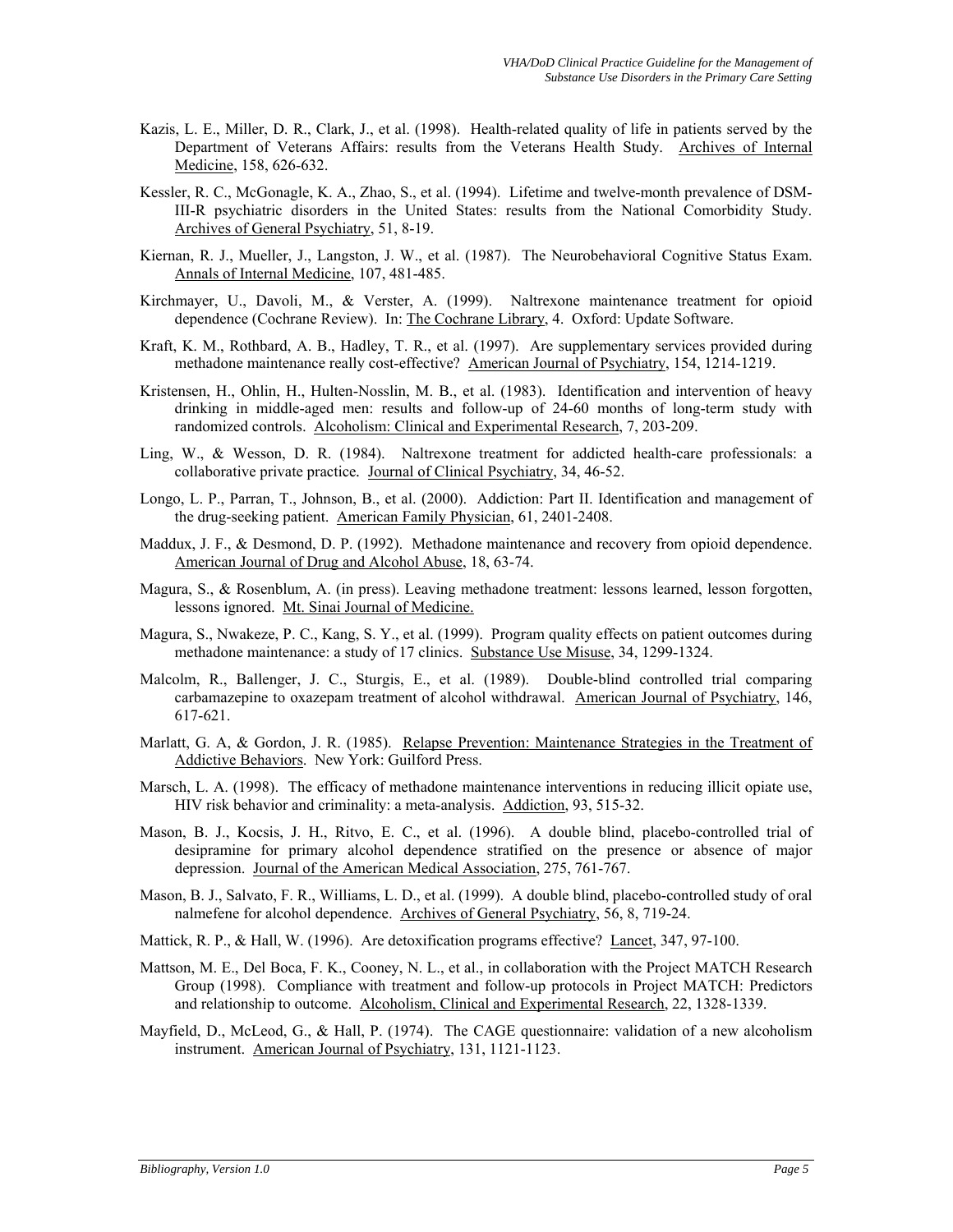- Mayo-Smith, M. F., Cushman, A. Jr., Hill, A. J., et al. (1997). Pharmacological management of alcohol withdrawal: a meta-analysis and evidence-based practice. Journal of the American Medical Association, 278 (2), 144-51.
- McCance-Katz, E. F., Kosten, T. R., & Jatlow, P. (1998). Chronic disulfiram treatment effects on intranasal cocaine administration: initial results. Biological Psychiatry, 43, 7, 540-3.
- McLellan, A. T., Alterman, A. I., Metzger, D. S., et al. (1994). Similarity of outcome predictors across opiate, cocaine and alcohol treatment: role of treatment services. Journal of Consulting and Clinical Psychology, 62, 1141-1158.
- McLellan, A. T., Arndt, I. O., Metzger, D. S., et al. (1993). The effects of psychosocial services in substance abuse treatment. Journal of the American Medical Association, 69, 1953-1959.
- McLellan, A. T., Grissom, G. R., Zanis, D., et al. (1997). Problem-service 'matching' in addiction treatment: a prospective study in four programs. Archives of General Psychiatry, 54, 730-735.
- McLellan, A. T., Hagan, T. A., Levine, M., et al. (1998). Supplemental social services improve outcomes in public addiction treatment. Addiction, 93, 1489-99.
- McLellan, A. T., Kushner, H., Metzger, D., et al. (1992). The fifth edition of the addiction severity index. Journal of Substance Abuse Treatment, 9, 199-213.
- McLellan, A. T., Lewis, D. C., O'Brien, C. P., et al. (2000). Drug dependence, a chronic medical illness: implications for treatment, insurance, and outcomes evaluation. Journal of the American Medical Association, 284, 1689-1695.
- McLellan, A. T., Woody, G. E., Metzger, D., et al (1996). Evaluating the effectiveness of treatments for substance use disorders: reasonable expectations, appropriate comparisons. Milbank Quarterly, 74, 51-85.
- Mercer, D. E., & Woody, G. E. (1999). An individual drug counseling approach to treat cocaine addiction: the collaborative cocaine treatment study model. National Institute on Drug Abuse Therapy Manuals for Drug Addiction, Manual 3, NIH Publication 99-4380. Rockville, MD: National Institute on Drug Abuse.
- Meyers, R. J., & Smith, J. E. (1995). Clinical Guide to Alcohol Treatment: The Community Reinforcement Approach. New York: Guilford Press.
- Midanik, L. T., Tam, T. W., Greenfield, T. K., et al. (1996). Risk functions for alcohol-related problems in a 1988 U. S. national sample. Addiction, 91, 1427-1437.
- Miller, W. R. (2000). Rediscovering fire: small interventions, large effects. Psychology of Addictive Behaviors, 14, 6-18.
- Miller, W. R., (1995). Increasing motivation for change. In R. K. Hester & W. R. Miller (Eds.), Handbook of Alcoholism Treatment Approaches: Effective Alternatives  $(2<sup>nd</sup>$  ed.), (pp. 89-104). Boston, MA: Allyn and Bacon.
- Miller, W. R., Benefield, R. G., & Tonigan, J. S. (1993). Enhancing motivation to change in problem drinking: a controlled comparison of two therapist styles. Journal of Consulting and Clinical Psychology, 61 (3), 455-461.
- Miller, W. R., & Rollnick, S. (1991). Motivational Interviewing: Preparing People to Change Addictive Behavior. New York, NY: Guilford.
- Miller, W. R., Zweben, A., DiClemente, C. C., et al. (1992). Motivational Enhancement Therapy Manual: A Clinical Research Guide for Therapists Treating Individuals with Alcohol Abuse and Dependence, (NIAAA Project MATCH Monograph Series Vol. 2) (DHHS Publication No. (ADM) 92-1894). Rockville, MD: National Institute on Alcohol Abuse and Alcoholism.
- Mirin, S. M., & Weiss, R. D. (1991a). Psychiatric comorbidity in drug and alcohol addiction. In: N. S. Miller (Ed). Comprehensive Handbook of Drug and Alcohol Addiction. New York, Guilford Press.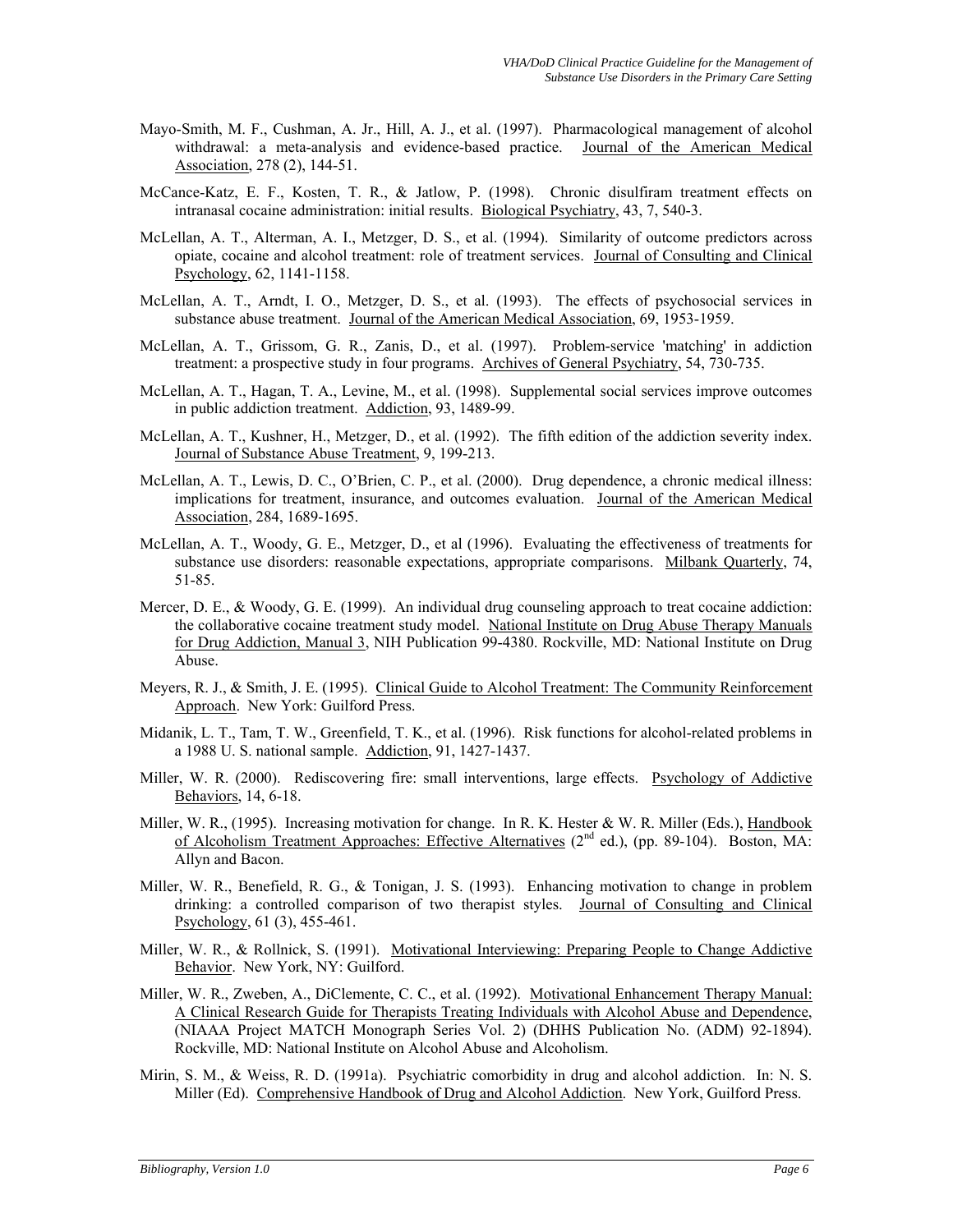- Mirin, S. M., & Weiss, R. D. (1991b). Substance abuse and mental illness. In: R. J. Frances & S. I. Miller (Eds.). Clinical Textbook of Addictive Disorders. New York, Guilford Press.
- Mirin, S. M., Weiss, R. D., & Greenfield, S. (1991). Psychoactive substance use disorders. In: A. Gelenberg, E. Bassuk, & S. Schoonover (Eds.). The Practitioner's Guide to Psychoactive Drugs, 3rd Edition. New York: Plenum.
- Mirin, S. M., Weiss, R. D., Griffin, M. L., et al. (1991). Psychopathology in drug abusers and their families. Comprehensive Psychiatry, 32, 36-51.
- Monti, P. M., Abrams, D. B., Kadden, R. M., et al. (1989). Treating Alcohol Dependence: A Coping Skills Training Guide in the Treatment of Alcoholism. New York: Guilford Press.
- Murray, C. J. L., & Lopez, A. D. (1997). Global mortality, disability, and the contribution of risk factors: global burden of diseases study. Lancet, 349 (9063), 1436-1442.
- Najavits, L. M., & Weiss, R. D. (1994). Variations in therapist effectiveness in the treatment of patients with substance use disorders: an empirical review. Addiction, 89, 679-688.
- National Consensus Development Panel on Effective Medical Treatment of Opiate Addiction (1998). Effective medical treatment of opiate addiction. Journal of the American Medical Association, 280, 1936-43.
- National Institute on Alcohol Abuse and Alcoholism (NIAAA) (2000). Treating Alcohol and Nicotine Addiction Together. In Alcohol Alert, No. 49. Bethesda, MD: the Institute (available at: [http://silk.nih.gov/silk/niaaal/publication/aa49.htm\)](http://silk.nih.gov/silk/niaaal/publication/aa49.htm).
- Newman, R. G. & Whitehall, W. B. (1979). Double-blind comparison of methadone and placebomaintenance treatments of narcotic addicts in Hong Kong. Lancet, 2, (8141), 485-88.
- NIDA (1999). Principles of Drug Addiction Treatment—A Research-Based Guide. NIH Publication No. 00-4180 (reprinted 2000); <http://www.nida.nih.gov/PODAT/PODATIndex.html>.
- Nowinski, J., Baker, S., & Carroll, K. M. (1992). Twelve-Step Facilitation Therapy Manual: A Clinical Research Guide for Therapists Treating Individuals with Alcohol Abuse and Dependence, (NIAAA Project MATCH Monograph Series Vol. 1) (DHHS Publication No. (ADM) 92-1893). Rockville, MD: National Institute on Alcohol Abuse and Alcoholism.
- Nunes, E. V., McGrath, P. J., Quitkin, F. M., et al. (1995). Imipramine treatment of cocaine abuse: possible boundaries of efficacy. Drug and Alcohol Dependence, 39, 185-195.
- Nunes, E. V., Quitkin, F. M., Donovan, S. J., et al. (1998). Imipramine treatment of opiate-dependent patients with depressive disorders. Archives of General Psychiatry, 55, 153-160.
- O'Brien, C. P. (1996). Recent developments in the pharmacotherapy of substance abuse. Journal of Consulting and Clinical Psychology, 64, 677-86.
- O'Brien, C. P. (1994). Opioids: antagonists and partial agonists. In: M. Galanter & H. Kleber (Eds.). Textbook of Substance Abuse Treatment (pp. 223-36). Washington, D.C.: American Psychiatric Press, Inc.
- O'Brien, C. P., & McKay, J. R. (1998). Psychopharmacological treatments of substance use disorders. In P. E. Nathan & J. M. Gorman (Eds.). A Guide to Treatments That Work, (pp. 127-155). New York, NY: Oxford University Press.
- O'Brien, C. P., & McLellan, A. T. (1996). Myths about the treatment of addiction. Lancet, 347, 237-40.
- O'Farrell, T. J. (1993). A behavioral marital therapy couples' program for alcoholics and their spouses. In T. J. O'Farrell (Ed.). Treating Alcohol Problems: Marital and Family Interventions (pp. 170-209). New York: Guilford.
- O'Malley, S. S., Jaffe, A. J., Rode, S., et al. (1996). The experience of a "slip" among alcoholics on naltrexone versus placebo. American Journal of Psychiatry, 153, 281-83.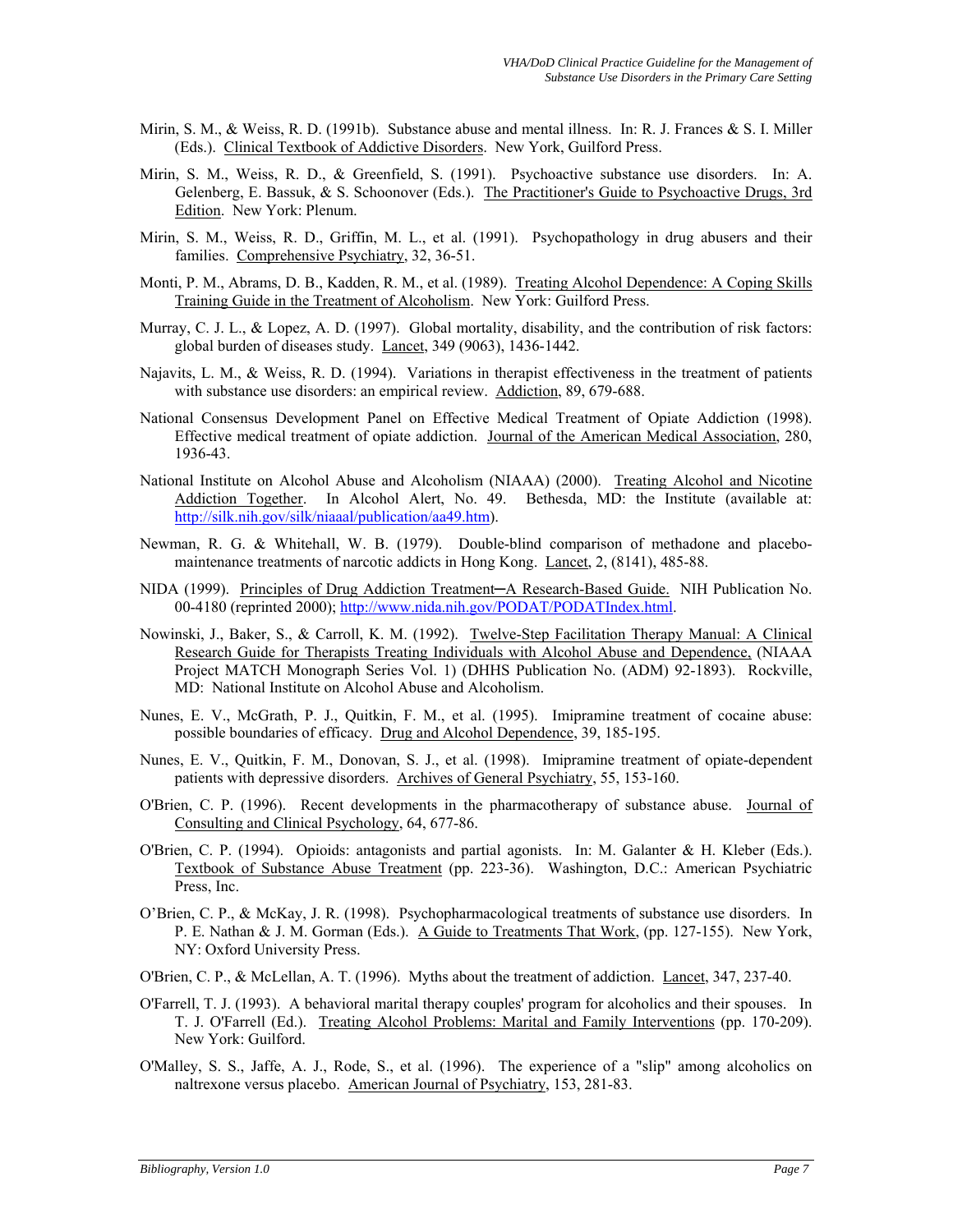- Onken, L. S., Blaine, J. D., & Boren, J. J. (1997). Beyond the Therapeutic Alliance: Keeping the Drug-Dependent Individual in Treatment (NIDA Research Monograph 165) (NIH Publication No. 97- 4142). Rockville, MD: National Institute on Drug Abuse.
- Osher, F. C., & Drake, R. E. (1996). Reversing a history of unmet needs: approaches to care for persons with co-occurring addictive and mental disorders. American Journal of Orthopsychiatry, 66, 4-11.
- Ouimette, P. C., Finney, J. W., & Moos, R. H. (1997). Twelve-step and cognitive behavioral treatment for substance abuse: a comparison of treatment effectiveness. Journal of Consulting and Clinical Psychology, 65, 230-240.
- Petrakis, I. L., Carroll, K. M., Nich, C., et al. (2000). Disulfiram treatment for cocaine dependence in methadone-maintained opioid addicts. Addiction, 95, 2, 219-28.
- Pettinati, H. M., Volpicelli, J. R., Pierce, J. D., et al. (2000). Improving naltrexone response: an intervention for medical practitioners to enhance medication compliance in alcohol dependent patients. Journal of Addictive Diseases, 19, 1, 71-83.
- Physicians Desk Reference (PDR) 53rd ed. (1999). Montvale, N. J.: Medical Economics.
- Poikolainen, K. (1999). Effectiveness of brief interventions to reduce alcohol intake in primary health care populations: a meta-analysis. Prevention Medicine, 28, 503-509.
- Portenoy, R. K. (1994). Opioid therapy for chronic non-malignant pain: current status. In: HL Fields; J. C. Liebeskind (Eds.). Pharmacological Approaches to the Treatment of Chronic Pain: New Concepts and Critical Issues: Progress in Pain Research and Management, Vol. 1. Seattle IASP Press, 247-288.
- Portenoy, R. K., Dole, V., Joseph, H., et al. for the Pain Management and Chemical Dependency Working Group (1997). Pain management and chemical dependency: evolving perspectives. Journal of the American Medical Association, 278, 592.
- Preston, K. L., Umbricht, A., & Epstein, D. H. (2000). Methadone dose increase and abstinence reinforcement for treatment of continued heroin use during methadone maintenance. Archives of General Psychiatry, 57, 395-404.
- Project MATCH Research Group. (1997). Matching alcoholism treatments to client heterogeneity: (Project MATCH Posttreatment Drinking Outcomes). Journal of Studies on Alcohol, 58, 7-29.
- Putnam, D. E., Finney, J. W., Barkey, P. L., et al. (1994). Enhancing commitment improves adherence to a medical regimen. Journal of Consulting and Clinical Psychology, 6, 191-194.
- Reid, M. C., Fiellin, D. A., & O'Connor, P. G. (1999). Hazardous and harmful alcohol consumption in primary care. Archives of Internal Medicine, 159, 1681-1689.
- Report from a group of physicians in AA (1984). The AA Member Medications and Other Drugs. New York, NY: Alcoholics Anonymous World Services, Inc.
- Room, R., Bondy, S., & Ferris, J. (1995). The risk of harm to oneself from drinking. Canada 1989. Addiction, 90, 499-513.
- Ross, H. E., Glaser, F. B., & Germanson, T. (1988). The prevalence of psychiatric disorders in patients with alcohol and other drug problems. Archives of General Psychiatry, 45, 1023-1031.
- Rost, K., Burnam, A., & Smith, G. R. (1993). Development of screeners for depressive disorders and substance disorder history. Medical Care, 31, 189-200.
- Rychtarik, R. G., Connors, G. J., Derman, K. H., et al. (2000). Alcoholics Anonymous and the use of medications to prevent relapse: an anonymous survey of member attitudes. Journal of Studies on Alcohol, 61, 1, 134-138.
- Saitz, R., Mayo-Smith, M. F., Roberts, M. S. et al. (1994). Individualized treatment for alcohol withdrawal: a randomized double-blind controlled trial. Journal of the American Medical Association, 272, 519-523.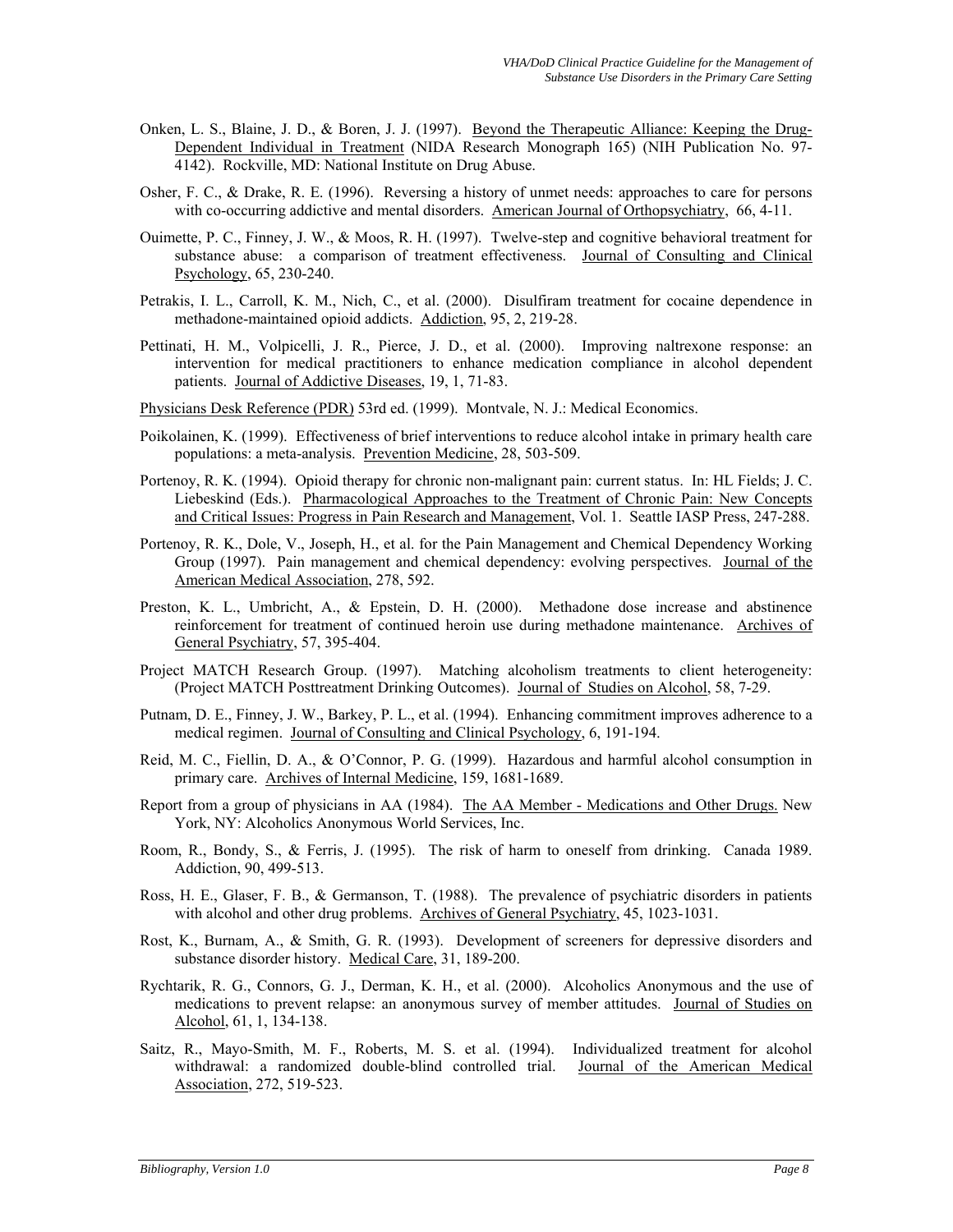- Samet, J. H., Rollnick, S., & Barnes, H. (1996). Beyond CAGE: a brief clinical approach after detection of substance abuse. Archives of Internal Medicine, 156, 2287-2293.
- Sanchez-Craig, M., & Lei, H. (1986). Disadvantages of imposing the goal of abstinence on problem drinkers: an empirical study. British Journal of Addiction, 81, 505-512.
- Sass, H., Soyka, M., Mann, K., et al. (1996). Relapse prevention by acamprosate: results from a placebocontrolled study on alcohol dependence. Archives of General Psychiatry, 53, 673-680.
- Saunders, J. B., Aasland, O. G., Babor, F., et al. (1993). Development of the Alcohol Use Disorders Screening Test (AUDIT). WHO collaborative project on early detection of persons with harmful alcohol consumption, II. Addiction, 88, 791-804.
- Savage, S. R. (1999). Opioid use in the management of chronic pain. Medical Clinics of North America, 83, 761-786.
- Schiffman, S., & Balabanis, M. (1995). Associations between alcohol and tobacco. In: J. B. Fertig & J. P. Allen (Eds.), Alcohol and Tobacco: From Basic Science to Clinical Practice (pp. 17-36). (NIAAA Research Monograph No. 30, NIH Pub. No. 95-3531). Bethesda, MD: the Institute.
- Schorling, J. B., & Buchsbaum, D. G. (1997). Screening for alcohol and drug abuse. Medical Clinics of North America, 81, 845-865.
- Schuckit, M. A. (1996). Recent developments in the pharmacotherapy of alcohol dependence. Journal of Consulting and Clinical Psychology, 64, 669-676.
- Scimeca, M. M., Savage, S. R., Portenoy, R., et al. (2000). Treatment of pain in methadone-maintained patients. Mt. Sinai Journal of Medicine, 67, 412-422.
- Sees, K. L., Delucchi, K. L., Masson, C., et al. (2000). Methadone maintenance versus 180-day psychosocially enriched detoxification for treatment of opioid dependence: a randomized controlled trial. Journal of the American Medical Association, 283 (10), 1303-10.
- Senay, E. C. (1997). Diagnostic interview and mental status examination. In J. H. Lowinson, P. Ruiz, R. B. Millman, & J. G. Langrod, (Eds.), Substance Abuse, A Comprehensive Textbook,  $(3<sup>rd</sup>$  ed.), (pp. 364-369). Baltimore, MD: Williams & Wilkins.
- Silverman, K., Higgins, S. T., Brooner, R. K., et al. (1996). Sustained cocaine abstinence in methadone maintenance patients through voucher-based reinforcement therapy. Archives of General Psychiatry, 53, 409-415.
- Simpson, D. D., & Sells, S. B. (1990). Opioid Addiction and Treatment: A Twelve-Year Follow-Up. Malabar, FL.; Robert E. Krieger.
- Simpson, D. D., Joe, G. W., & Brown, B. S. (1997). Treatment retention and follow-up outcomes in the Drug Abuse Treatment Outcome Study (DATOS). Psychology of Addictive Behaviors, 11, 294-307.
- Skinner, H. A. (1982). The Drug Abuse Screening Test. Addictive Behavior, 7, 363-371.
- Smith, D. E., & Wesson, D. R. (1994). Benzodiazepines and other sedative-hypnotics. In: M Galanter & H Kleber (Eds.). Textbook of Substance Abuse Treatment. Washington, D.C.: American Psychiatric Press, Inc, 179-190.
- Smith, J. E., Meyers, R. J., & Delaney, H. D. (1998). The community reinforcement approach with homeless alcohol-dependent individuals. Journal of Consulting and Clinical Psychology, 66, 541-48.
- Sobell, M. B., Sobell, L. C., Bogardis, J., & et al. (1992). Problems drinkers' perceptions of whether treatment goals should be self-selected or therapist-selected. Behavior Therapy, 23, 43-52.
- Society for Medical Decision Making Committee on Standardization of Clinical Algorithms (1992). "Proposal for clinical algorithm standards." In: Medical Decision Making, 12 (2), 149-154.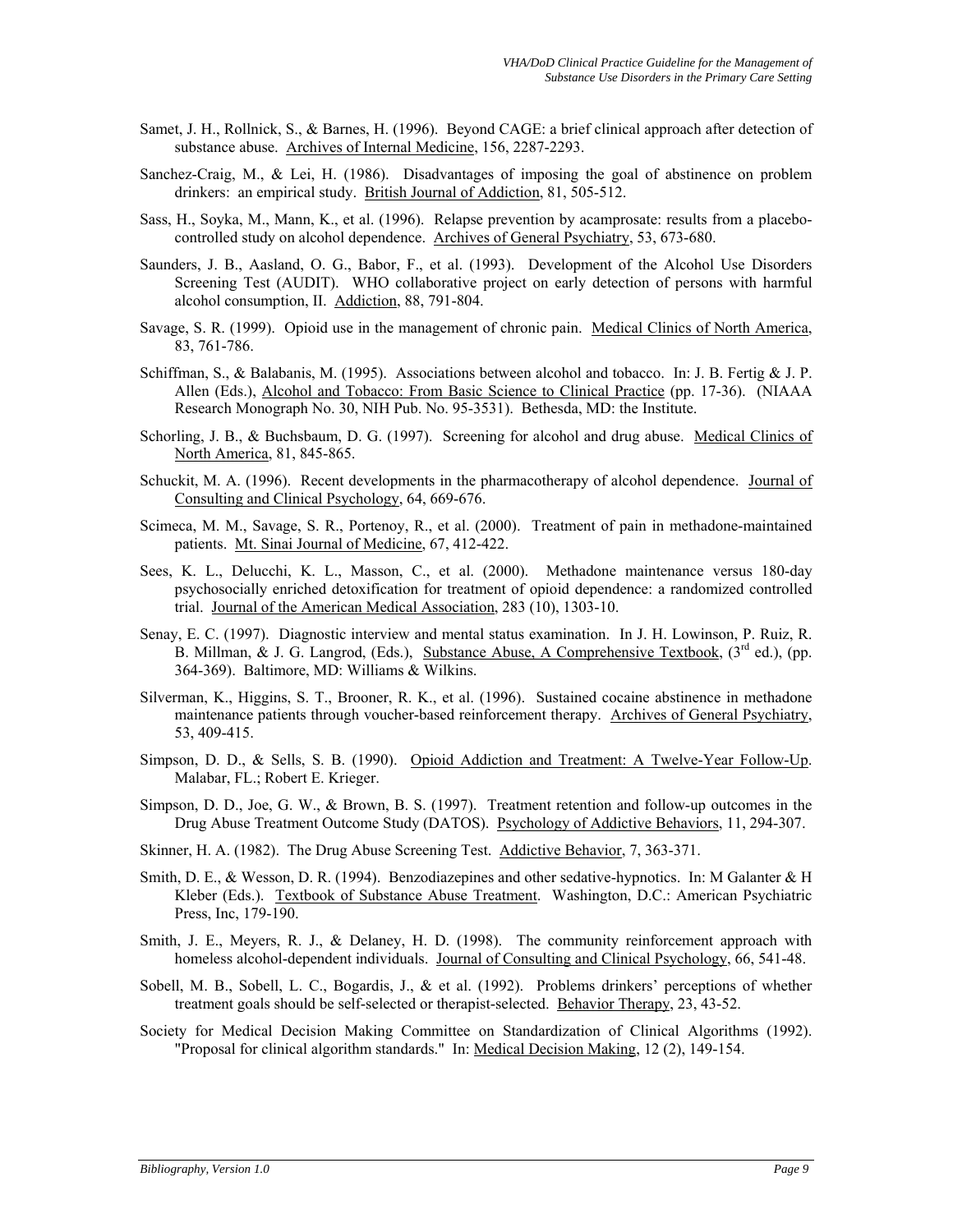- Stanton, M. D., & Shadish, W. R. (1997). Outcome, attrition, and family-couples treatment for drug abuse: a meta-analysis and review of the controlled, comparative studies. Psychological Bulletin, 122, 170- 191.
- Stark, M. J. (1992). Dropping out of substance abuse treatment: a clinically oriented review. Clinical Psychology Review, 12, 93-116.
- Strain, E. C., & Stitzer, M. L. (1999). Methadone Treatment for Opioid Dependence. Baltimore, MD: Johns Hopkins University Press.
- Strain, E. C., Bigelow, G. E., Liebson, I. A., et al. (1999). Moderate-versus high-dose methadone in the treatment of opioid dependence: a randomized trial. Journal of the American Medical Association, 281, 1000-1005.
- Strain, E. C., Stitzer, M. I., Liebson, I. A., et al. (1993a). Dose-response effects of methadone in the treatment of opioid dependence. Annals of Internal Medicine, 119, 23-27.
- Strain, E. C., Stitzer, M. I., Liebson, I. A., et al. (1993b). Methadone dose and treatment outcome. Drug and Alcohol Dependence, 33, 105-117.
- Strauss, G. D. (1995). The psychiatric interview, history, and mental status examination. In H. I. Kaplan & B. J. Sadock (Eds.), Comprehensive Textbook of Psychiatry  $(6^{th}$  ed.), Vol. 1, (pp. 521-531). Baltimore, MD: Williams & Wilkins.
- Sullivan, J. T., Skyora, K., Schneiderman, J., et al. (1989). Assessment of alcohol withdrawal: the revised Clinical Institute Withdrawal Assessment for Alcohol scale (CIWA-Ar). British Journal of Addiction, 84, 1353-1357.
- Talbott, G. D., Gallegos, K. V., & Angres, D. H. (1998). Impairment and recovery in physicians and other health professionals. In A. W. Graham & T. K. Schultz (Eds.), Principles of Addiction Medicine ( $2<sup>nd</sup>$ ed.), (pp. 1263-1279). Chevy Chase, MD: American Society of Addiction Medicine.
- Thienhaus, D. J., & Piasecki, M. (1998). Assessment of psychiatric patients' risk of violence toward others. Psychiatric Services, 49, 1129-1130 & 1147.
- Tonigan, J. S., Toscova, R., & Miller, W. R. (1996). Meta-analysis of the literature on Alcoholics Anonymous: sample and study characteristics moderate findings. Journal of Studies on Alcohol, 57, 65-72.
- Tri-Service Addiction Recovery Center (1998). Recovery Plan. Andrews Air Force Base, MD: Malcolm Grow Medical Center.
- U. S. Centers for Disease Control (1990). Alcohol-related mortality and years of potential life lost-United States, 1987. Morbidity & Mortality Weekly Report (MMWR), 39 (11), 173-177.
- U. S. Department of Health and Human Services (1997). A Guide to Substance Abuse Services for Primary Care Clinicians (Tip #24), (DHHS Publication No. (SMA) 97-3139). Rockville, MD: Department of Health and Human Services.
- U. S. Department of Health and Human Services (1995). Detoxification from Alcohol and Other Drugs (Tip #19) (DHHS Publication No. (SMA) 95-3046). Rockville, MD: Department of Health and Human Services.
- U. S. Department of Health and Human Services (1994, reprinted 1995). Assessment and Treatment of Patients with Coexisting Mental Illness and Alcohol and Other Drug Abuse (DHHS Publication No. (SMA) 95-3061). Rockville, MD: Department of Health and Human Services.
- U. S. Department of Health and Human Services (1993). State Methadone Treatment Guidelines-Treatment Improvement Protocol, (TIP) Series #1. M. W. Parrino, Consensus Panel Chair, Center for Substance Abuse Treatment.
- U. S. National Center for Health Statistics (1992). Prevention Profile. Washington, DC, U. S. Government Printing Office.